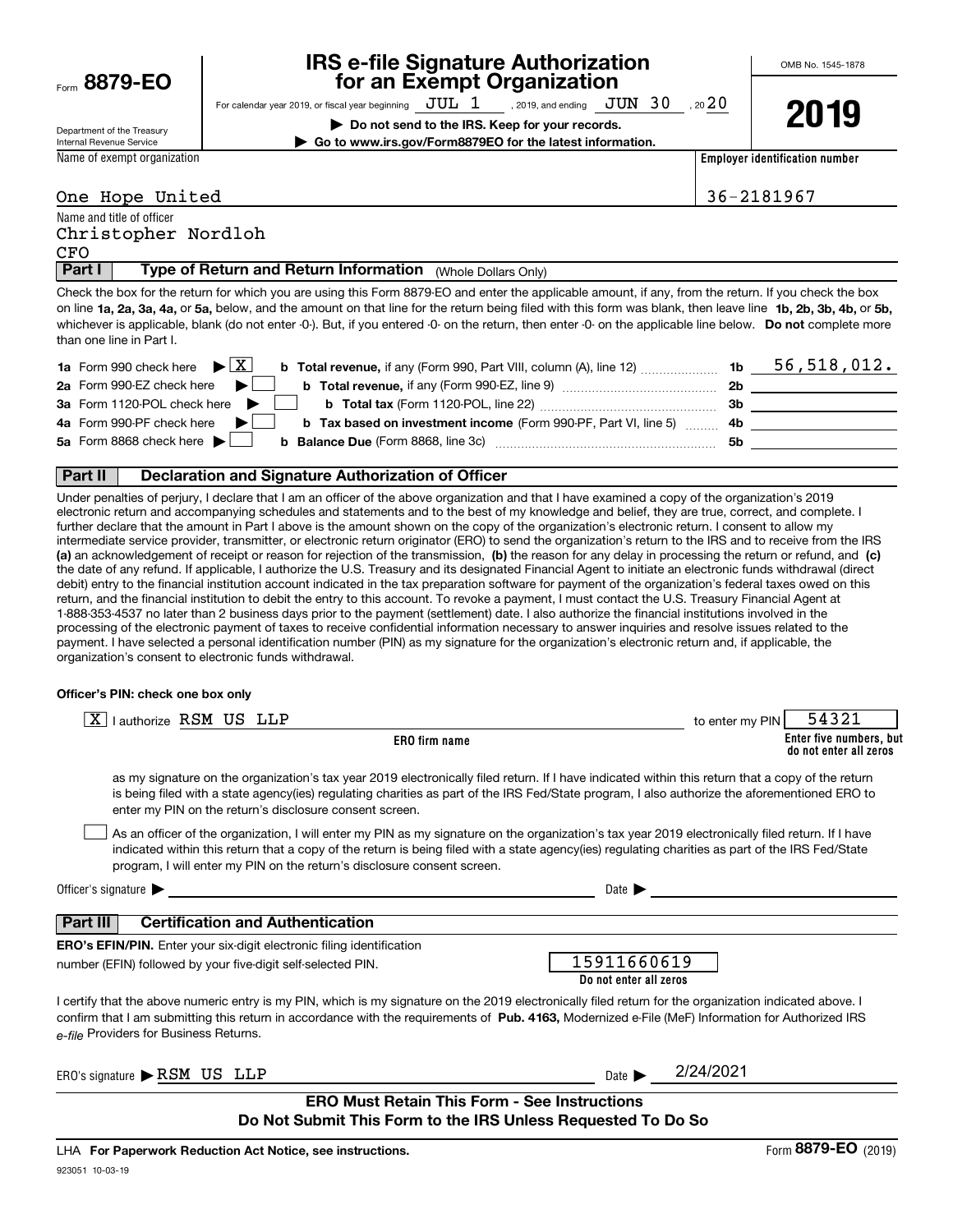| 990                                                    |
|--------------------------------------------------------|
| Form                                                   |
| (Rev. January 2020)                                    |
| Department of the Treasury<br>Internal Revenue Service |

## **Return of Organization Exempt From Income Tax**

Under section 501(c), 527, or 4947(a)(1) of the Internal Revenue Code (except private foundations) **2019** 

**| Do not enter social security numbers on this form as it may be made public.**



| Debartment or the Treasury<br>Internal Revenue Service | ► Go to www.irs.gov/Form990 for instructions and the latest information.                                                                            |                                                                    | Inspection                                 |
|--------------------------------------------------------|-----------------------------------------------------------------------------------------------------------------------------------------------------|--------------------------------------------------------------------|--------------------------------------------|
|                                                        | 2019<br>JUL 1,<br>A For the 2019 calendar year, or tax year beginning                                                                               | and ending JUN 30, 2020                                            |                                            |
| <b>B</b> Check if<br>applicable:                       | <b>C</b> Name of organization                                                                                                                       | D Employer identification number                                   |                                            |
| Address<br>change                                      | One Hope United                                                                                                                                     |                                                                    |                                            |
| Name<br>change                                         | Doing business as                                                                                                                                   | 36-2181967                                                         |                                            |
| Initial<br>return                                      | Number and street (or P.O. box if mail is not delivered to street address)                                                                          | E Telephone number<br>Room/suite                                   |                                            |
| Final<br>return/                                       | 2750<br>333 South Wabash Avenue                                                                                                                     | $312 - 949 - 5620$                                                 |                                            |
| termin-<br>ated                                        | City or town, state or province, country, and ZIP or foreign postal code                                                                            | G Gross receipts \$                                                | 60,028,828.                                |
| Amended<br>return                                      | Chicago, IL<br>60604                                                                                                                                | H(a) Is this a group return                                        |                                            |
| Applica-<br>tion                                       | F Name and address of principal officer: Charles Montorio-Archer                                                                                    | for subordinates?                                                  | $\sqrt{}$ Yes $\sqrt{}$ X $\sqrt{}$ No     |
| pending                                                | same as C above                                                                                                                                     | $H(b)$ Are all subordinates included? $\Box$ Yes                   | No                                         |
|                                                        | Tax-exempt status: $\boxed{\mathbf{X}}$ 501(c)(3)<br>$501(c)$ (<br>$\sqrt{\frac{1}{1}}$ (insert no.)<br>$4947(a)(1)$ or                             | 527                                                                | If "No," attach a list. (see instructions) |
|                                                        | J Website: > www.onehopeunited.org                                                                                                                  | $H(c)$ Group exemption number $\blacktriangleright$                |                                            |
|                                                        | K Form of organization: $X$ Corporation<br>Other $\blacktriangleright$<br>Association<br>Trust                                                      | L Year of formation: $1895$ M State of legal domicile: $\text{TL}$ |                                            |
| Part I                                                 | Summary                                                                                                                                             |                                                                    |                                            |
| 1.                                                     | Briefly describe the organization's mission or most significant activities: See Schedule O                                                          |                                                                    |                                            |
|                                                        |                                                                                                                                                     |                                                                    |                                            |
| Activities & Governance<br>2                           | Check this box $\blacktriangleright$ $\blacksquare$ if the organization discontinued its operations or disposed of more than 25% of its net assets. |                                                                    |                                            |
| з                                                      | Number of voting members of the governing body (Part VI, line 1a)                                                                                   | 3                                                                  | 15                                         |
| 4                                                      |                                                                                                                                                     | 4                                                                  | 15                                         |
| 5                                                      |                                                                                                                                                     | 5                                                                  | 1151                                       |
|                                                        |                                                                                                                                                     | 6                                                                  | 146                                        |
|                                                        |                                                                                                                                                     | 7a                                                                 | 0.                                         |
|                                                        |                                                                                                                                                     | 7b                                                                 | 0.                                         |
|                                                        |                                                                                                                                                     | <b>Prior Year</b>                                                  | <b>Current Year</b>                        |
| 8                                                      | Contributions and grants (Part VIII, line 1h)                                                                                                       | 48,803,254.                                                        | 50, 258, 244.                              |
| Revenue<br>9                                           | Program service revenue (Part VIII, line 2g)                                                                                                        | 4,802,965.<br>2,158,357.                                           | 5,149,596.<br>318,317.                     |
| 10                                                     |                                                                                                                                                     | 1,087,990.                                                         | 791,855.                                   |
| 11                                                     | Other revenue (Part VIII, column (A), lines 5, 6d, 8c, 9c, 10c, and 11e)                                                                            | 56,852,566.                                                        | 56, 518, 012.                              |
| 12                                                     | Total revenue - add lines 8 through 11 (must equal Part VIII, column (A), line 12)                                                                  | 2, 128, 319.                                                       | 2,670,489.                                 |
| 13                                                     | Grants and similar amounts paid (Part IX, column (A), lines 1-3)                                                                                    | 0.                                                                 | 0.                                         |
| 14                                                     | Benefits paid to or for members (Part IX, column (A), line 4)                                                                                       | 38,699,988.                                                        | 39,884,874.                                |
| 15<br>Expenses                                         | Salaries, other compensation, employee benefits (Part IX, column (A), lines 5-10)                                                                   | ο.                                                                 | 0.                                         |
|                                                        | <b>b</b> Total fundraising expenses (Part IX, column (D), line 25) $\bullet$ 778, 084.                                                              |                                                                    |                                            |
|                                                        |                                                                                                                                                     | 13, 278, 186.                                                      | 13,378,243.                                |
|                                                        | 18 Total expenses. Add lines 13-17 (must equal Part IX, column (A), line 25) [                                                                      | 54, 106, 493.                                                      | $\overline{55,933,606}$ .                  |
|                                                        |                                                                                                                                                     | 2,746,073.                                                         | 584,406.                                   |
|                                                        |                                                                                                                                                     | <b>Beginning of Current Year</b>                                   | <b>End of Year</b>                         |
| 20                                                     | Total assets (Part X, line 16)                                                                                                                      | 40,749,412.                                                        | 44, 445, 271.                              |
| t Assets or<br>d Balances<br>21                        | Total liabilities (Part X, line 26)                                                                                                                 | 6,551,470.                                                         | 9,200,139.                                 |
| 22                                                     |                                                                                                                                                     | 34, 197, 942.                                                      | 35, 245, 132.                              |
| Part II                                                | <b>Signature Block</b>                                                                                                                              |                                                                    |                                            |

Under penalties of perjury, I declare that I have examined this return, including accompanying schedules and statements, and to the best of my knowledge and belief, it is true, correct, and complete. Declaration of preparer (other than officer) is based on all information of which preparer has any knowledge.

| Sign<br>Here     | Signature of officer<br>Christopher Nordloh, CFO<br>Type or print name and title                                                                        |                                                            | Date                                                                                                              |
|------------------|---------------------------------------------------------------------------------------------------------------------------------------------------------|------------------------------------------------------------|-------------------------------------------------------------------------------------------------------------------|
| Paid<br>Preparer | Print/Type preparer's name<br>Rebekuh Eley<br>Firm's name RSM US LLP                                                                                    | Preparer's signature<br>flou                               | Date<br><b>PTIN</b><br>Check<br>2/24/2021<br>P01247672<br>self-emploved<br>Firm's EIN $\triangleright$ 42-0714325 |
| Use Only         | Firm's address > 30 S. Wacker Drive, Ste 3300<br>Chicago, IL 60606<br>May the IRS discuss this return with the preparer shown above? (see instructions) | Phone no. $312 - 634 - 3400$<br>$X \mid Y$ es<br><b>No</b> |                                                                                                                   |
| 932001 01-20-20  | LHA For Paperwork Reduction Act Notice, see the separate instructions.                                                                                  |                                                            | Form 990 (2019)                                                                                                   |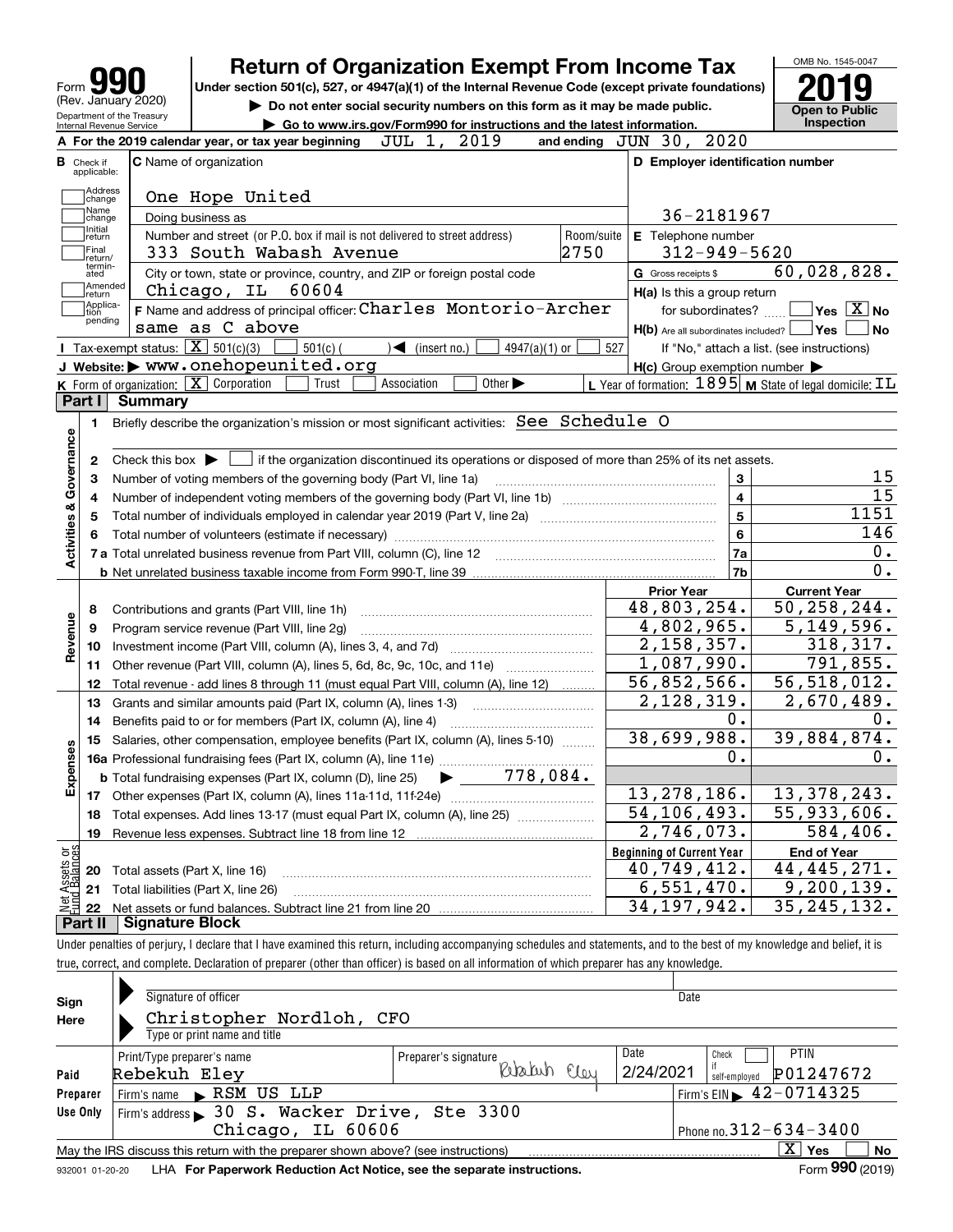|              | One Hope United<br>Form 990 (2019)                                                                                                           | 36-2181967 | Page 2                                          |
|--------------|----------------------------------------------------------------------------------------------------------------------------------------------|------------|-------------------------------------------------|
|              | <b>Statement of Program Service Accomplishments</b><br>Part III                                                                              |            |                                                 |
|              | Check if Schedule O contains a response or note to any line in this Part III                                                                 |            |                                                 |
| $\mathbf{1}$ | Briefly describe the organization's mission:                                                                                                 |            |                                                 |
|              | One Hope United increases opportunities for children and families by                                                                         |            |                                                 |
|              |                                                                                                                                              |            |                                                 |
|              | providing quality solutions that enhance lives, communities, and                                                                             |            |                                                 |
|              | futures.                                                                                                                                     |            |                                                 |
|              |                                                                                                                                              |            |                                                 |
| $\mathbf{2}$ | Did the organization undertake any significant program services during the year which were not listed on the                                 |            |                                                 |
|              | prior Form 990 or 990-EZ?                                                                                                                    |            | $\overline{\ }$ Yes $\overline{\phantom{X}}$ No |
|              | If "Yes," describe these new services on Schedule O.                                                                                         |            |                                                 |
| 3            | Did the organization cease conducting, or make significant changes in how it conducts, any program services?                                 |            | $\Box$ Yes $[\overline{\mathrm{X}}]$ No         |
|              |                                                                                                                                              |            |                                                 |
|              | If "Yes," describe these changes on Schedule O.                                                                                              |            |                                                 |
| 4            | Describe the organization's program service accomplishments for each of its three largest program services, as measured by expenses.         |            |                                                 |
|              | Section 501(c)(3) and 501(c)(4) organizations are required to report the amount of grants and allocations to others, the total expenses, and |            |                                                 |
|              | revenue, if any, for each program service reported.                                                                                          |            |                                                 |
|              | 15, 115, 837. including grants of \$ 38, 155. ) (Revenue \$<br>(Expenses \$<br>4a (Code:                                                     | 2,812,674. |                                                 |
|              | Child Development Services: The One Hope United Child Development                                                                            |            |                                                 |
|              | Program supports families by providing accessible, affordable,                                                                               |            |                                                 |
|              | high-quality child care and early education services that encourage the                                                                      |            |                                                 |
|              |                                                                                                                                              |            |                                                 |
|              | social, emotional, intellectual and physical development of children.                                                                        |            |                                                 |
|              | In FY20 we served 1,896 children through child development services,                                                                         |            |                                                 |
|              | and all centers surpassed outcome goals for social/emotional, cognitive                                                                      |            |                                                 |
|              | development, language and physical development. Additionally, we served                                                                      |            |                                                 |
|              | 272 families through our Home Visiting and Doula programs.                                                                                   |            |                                                 |
|              |                                                                                                                                              |            |                                                 |
|              |                                                                                                                                              |            |                                                 |
|              |                                                                                                                                              |            |                                                 |
|              |                                                                                                                                              |            |                                                 |
|              |                                                                                                                                              |            |                                                 |
|              | 16,991,579. including grants of \$ 439,387. ) (Revenue \$<br>4b (Code:<br>(Expenses \$                                                       |            | 0.                                              |
|              | Residential: One Hope United offers placement services when risk to a                                                                        |            |                                                 |
|              | child from abuse and neglect is so great and the family situation is so                                                                      |            |                                                 |
|              | deteriorated that the child must be removed from his or her home. We                                                                         |            |                                                 |
|              |                                                                                                                                              |            |                                                 |
|              | served 143 children through placement services in FY20.                                                                                      |            |                                                 |
|              |                                                                                                                                              |            |                                                 |
|              |                                                                                                                                              |            |                                                 |
|              |                                                                                                                                              |            |                                                 |
|              |                                                                                                                                              |            |                                                 |
|              |                                                                                                                                              |            |                                                 |
|              |                                                                                                                                              |            |                                                 |
|              |                                                                                                                                              |            |                                                 |
|              |                                                                                                                                              |            |                                                 |
|              | 4c $(\text{Code:})$ (Expenses \$ 17, 418, 265. including grants of \$ 2, 192, 947. ) (Revenue \$ 2, 336, 922. )                              |            |                                                 |
|              | Foster Care/Community Based Family Support Services/Florida Placement:                                                                       |            |                                                 |
|              |                                                                                                                                              |            |                                                 |
|              | In foster care/Florida placement, we provide case management services                                                                        |            |                                                 |
|              | with the child while working to strengthen the biological family so                                                                          |            |                                                 |
|              | that the child may safely return home. In CBFS, One Hope United                                                                              |            |                                                 |
|              | provides on-site and outreach counseling to families in their homes.                                                                         |            |                                                 |
|              | Services are aimed at preserving families, strengthening family                                                                              |            |                                                 |
|              |                                                                                                                                              |            |                                                 |
|              | functioning and preventing family breakdown. In FY20, we served 5,407                                                                        |            |                                                 |
|              | clients and families through community based family support services.                                                                        |            |                                                 |
|              |                                                                                                                                              |            |                                                 |
|              |                                                                                                                                              |            |                                                 |
|              |                                                                                                                                              |            |                                                 |
|              |                                                                                                                                              |            |                                                 |
|              |                                                                                                                                              |            |                                                 |
|              | 4d Other program services (Describe on Schedule O.)                                                                                          |            |                                                 |
|              | (Expenses \$<br>Revenue \$<br>including grants of \$                                                                                         |            |                                                 |
|              | 49,525,681.<br>4e Total program service expenses >                                                                                           |            |                                                 |
|              |                                                                                                                                              |            | Form 990 (2019)                                 |
|              | 932002 01-20-20                                                                                                                              |            |                                                 |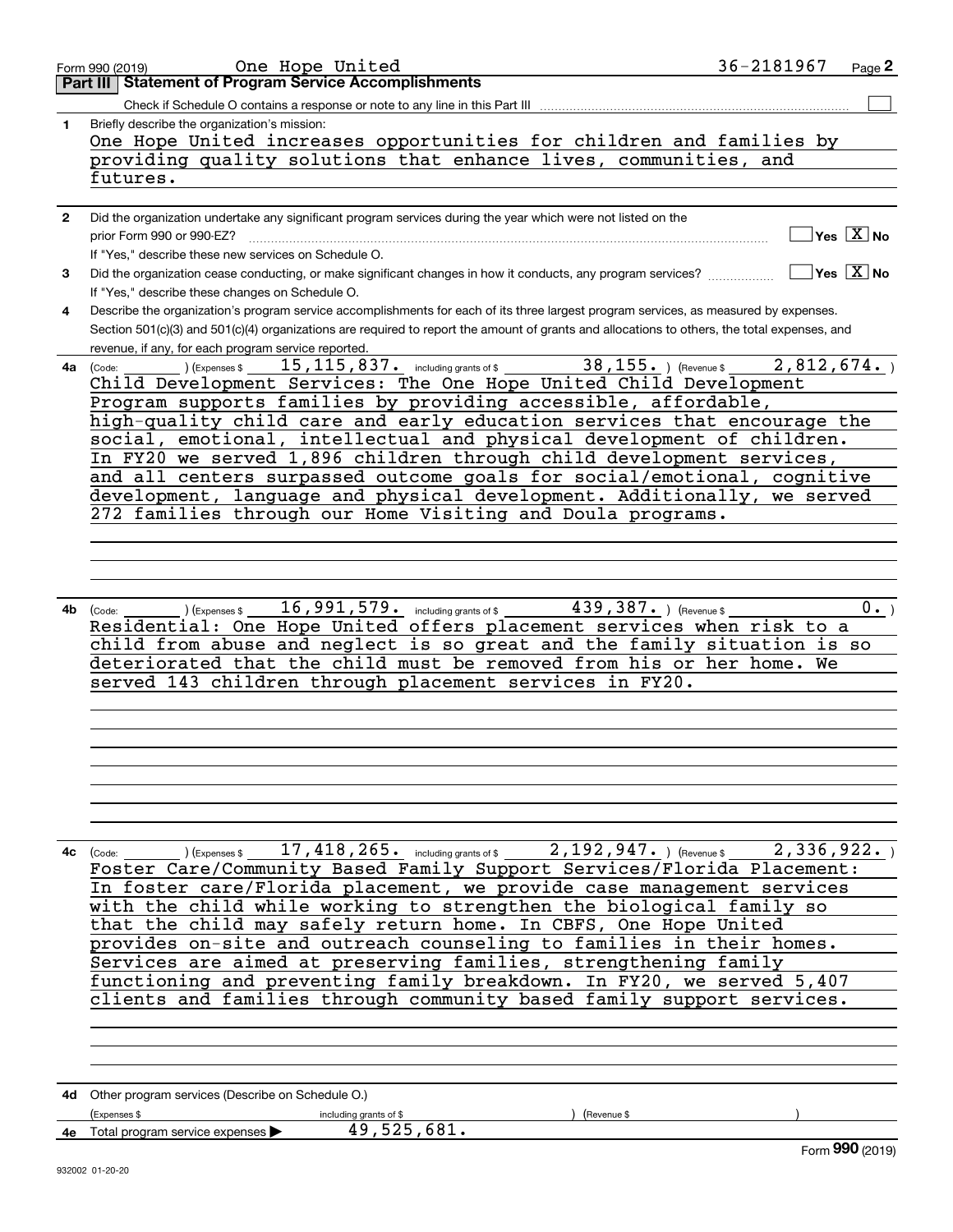|  | Form 990 (2019) |  |
|--|-----------------|--|

Form 990 (2019) Page **3Part IV Checklist of Required Schedules** One Hope United 36-2181967

|     |                                                                                                                                  |                          | Yes | No. |
|-----|----------------------------------------------------------------------------------------------------------------------------------|--------------------------|-----|-----|
| 1.  | Is the organization described in section $501(c)(3)$ or $4947(a)(1)$ (other than a private foundation)?                          |                          |     |     |
|     |                                                                                                                                  | 1                        | х   |     |
| 2   |                                                                                                                                  | $\mathbf{2}$             | Χ   |     |
| 3   | Did the organization engage in direct or indirect political campaign activities on behalf of or in opposition to candidates for  |                          |     |     |
|     |                                                                                                                                  | 3                        |     | х   |
| 4   | Section 501(c)(3) organizations. Did the organization engage in lobbying activities, or have a section 501(h) election in effect |                          |     |     |
|     |                                                                                                                                  | 4                        |     | х   |
| 5   | Is the organization a section 501(c)(4), 501(c)(5), or 501(c)(6) organization that receives membership dues, assessments, or     |                          |     |     |
|     |                                                                                                                                  | 5                        |     | х   |
| 6   | Did the organization maintain any donor advised funds or any similar funds or accounts for which donors have the right to        |                          |     |     |
|     | provide advice on the distribution or investment of amounts in such funds or accounts? If "Yes," complete Schedule D, Part I     | 6                        |     | х   |
| 7   | Did the organization receive or hold a conservation easement, including easements to preserve open space,                        |                          |     |     |
|     |                                                                                                                                  | $\overline{\phantom{a}}$ |     | х   |
| 8   | Did the organization maintain collections of works of art, historical treasures, or other similar assets? If "Yes," complete     |                          |     |     |
|     |                                                                                                                                  | 8                        |     | х   |
|     | Did the organization report an amount in Part X, line 21, for escrow or custodial account liability, serve as a custodian for    |                          |     |     |
| 9   |                                                                                                                                  |                          |     |     |
|     | amounts not listed in Part X; or provide credit counseling, debt management, credit repair, or debt negotiation services?        |                          |     | х   |
|     |                                                                                                                                  | 9                        |     |     |
| 10  | Did the organization, directly or through a related organization, hold assets in donor-restricted endowments                     |                          |     |     |
|     |                                                                                                                                  | 10                       |     | х   |
| 11  | If the organization's answer to any of the following questions is "Yes," then complete Schedule D, Parts VI, VII, VIII, IX, or X |                          |     |     |
|     | as applicable.                                                                                                                   |                          |     |     |
|     | a Did the organization report an amount for land, buildings, and equipment in Part X, line 10? If "Yes," complete Schedule D,    |                          |     |     |
|     |                                                                                                                                  | 11a                      | х   |     |
| b   | Did the organization report an amount for investments - other securities in Part X, line 12, that is 5% or more of its total     |                          |     |     |
|     |                                                                                                                                  | 11 <sub>b</sub>          | х   |     |
|     | c Did the organization report an amount for investments - program related in Part X, line 13, that is 5% or more of its total    |                          |     |     |
|     |                                                                                                                                  | 11c                      |     | х   |
|     | d Did the organization report an amount for other assets in Part X, line 15, that is 5% or more of its total assets reported in  |                          |     |     |
|     |                                                                                                                                  | 11d                      |     | х   |
|     | Did the organization report an amount for other liabilities in Part X, line 25? If "Yes," complete Schedule D, Part X            | 11e                      |     | Χ   |
| f   | Did the organization's separate or consolidated financial statements for the tax year include a footnote that addresses          |                          |     |     |
|     | the organization's liability for uncertain tax positions under FIN 48 (ASC 740)? If "Yes," complete Schedule D, Part X           | 11f                      | х   |     |
|     | 12a Did the organization obtain separate, independent audited financial statements for the tax year? If "Yes," complete          |                          |     |     |
|     |                                                                                                                                  | 12a                      |     | x   |
|     | <b>b</b> Was the organization included in consolidated, independent audited financial statements for the tax year?               |                          |     |     |
|     |                                                                                                                                  | 12 <sub>b</sub>          | x   |     |
| 13  | Is the organization a school described in section $170(b)(1)(A)(ii)?$ If "Yes," complete Schedule E                              | 13                       |     | X   |
| 14a | Did the organization maintain an office, employees, or agents outside of the United States?                                      | 14a                      |     | x   |
| b   | Did the organization have aggregate revenues or expenses of more than \$10,000 from grantmaking, fundraising, business,          |                          |     |     |
|     | investment, and program service activities outside the United States, or aggregate foreign investments valued at \$100,000       |                          |     |     |
|     |                                                                                                                                  | 14b                      |     | x   |
| 15  | Did the organization report on Part IX, column (A), line 3, more than \$5,000 of grants or other assistance to or for any        |                          |     |     |
|     |                                                                                                                                  | 15                       |     | x   |
| 16  | Did the organization report on Part IX, column (A), line 3, more than \$5,000 of aggregate grants or other assistance to         |                          |     |     |
|     |                                                                                                                                  | 16                       |     | x   |
| 17  | Did the organization report a total of more than \$15,000 of expenses for professional fundraising services on Part IX,          |                          |     |     |
|     |                                                                                                                                  | 17                       |     | x   |
| 18  | Did the organization report more than \$15,000 total of fundraising event gross income and contributions on Part VIII, lines     |                          |     |     |
|     |                                                                                                                                  | 18                       | X   |     |
|     | Did the organization report more than \$15,000 of gross income from gaming activities on Part VIII, line 9a? If "Yes."           |                          |     |     |
| 19  |                                                                                                                                  |                          |     | X   |
|     |                                                                                                                                  | 19                       |     | х   |
| 20a |                                                                                                                                  | 20a                      |     |     |
| b   | If "Yes" to line 20a, did the organization attach a copy of its audited financial statements to this return?                     | 20 <sub>b</sub>          |     |     |
| 21  | Did the organization report more than \$5,000 of grants or other assistance to any domestic organization or                      |                          |     |     |
|     |                                                                                                                                  | 21                       |     | x   |

Form (2019) **990**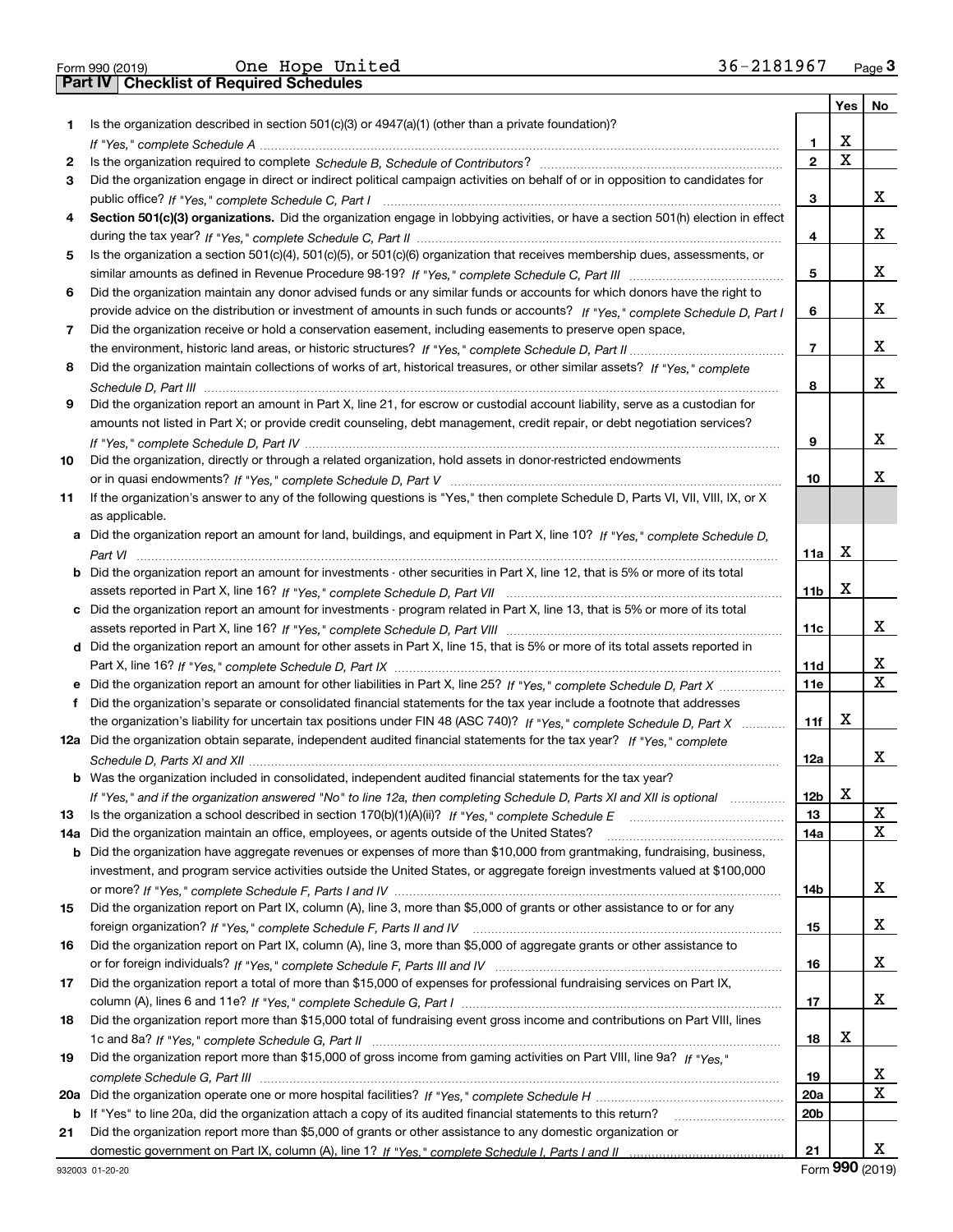|  | Form 990 (2019) |  |
|--|-----------------|--|

*(continued)*

|               |                                                                                                                                                                                                                               |                 | Yes | No |
|---------------|-------------------------------------------------------------------------------------------------------------------------------------------------------------------------------------------------------------------------------|-----------------|-----|----|
| 22            | Did the organization report more than \$5,000 of grants or other assistance to or for domestic individuals on                                                                                                                 |                 |     |    |
|               |                                                                                                                                                                                                                               | 22              | X   |    |
| 23            | Did the organization answer "Yes" to Part VII, Section A, line 3, 4, or 5 about compensation of the organization's current                                                                                                    |                 |     |    |
|               | and former officers, directors, trustees, key employees, and highest compensated employees? If "Yes," complete                                                                                                                |                 |     |    |
|               |                                                                                                                                                                                                                               | 23              | X   |    |
|               | 24a Did the organization have a tax-exempt bond issue with an outstanding principal amount of more than \$100,000 as of the                                                                                                   |                 |     |    |
|               | last day of the year, that was issued after December 31, 2002? If "Yes," answer lines 24b through 24d and complete                                                                                                            |                 |     |    |
|               |                                                                                                                                                                                                                               | 24a             |     | x  |
|               |                                                                                                                                                                                                                               | 24 <sub>b</sub> |     |    |
|               | c Did the organization maintain an escrow account other than a refunding escrow at any time during the year to defease                                                                                                        |                 |     |    |
|               |                                                                                                                                                                                                                               | 24c             |     |    |
|               |                                                                                                                                                                                                                               | 24d             |     |    |
|               | 25a Section 501(c)(3), 501(c)(4), and 501(c)(29) organizations. Did the organization engage in an excess benefit                                                                                                              |                 |     |    |
|               |                                                                                                                                                                                                                               | 25a             |     | x  |
|               | b Is the organization aware that it engaged in an excess benefit transaction with a disqualified person in a prior year, and                                                                                                  |                 |     |    |
|               | that the transaction has not been reported on any of the organization's prior Forms 990 or 990-EZ? If "Yes," complete                                                                                                         |                 |     |    |
|               | Schedule L, Part I                                                                                                                                                                                                            | 25b             |     | х  |
| 26            | Did the organization report any amount on Part X, line 5 or 22, for receivables from or payables to any current                                                                                                               |                 |     |    |
|               | or former officer, director, trustee, key employee, creator or founder, substantial contributor, or 35%                                                                                                                       |                 |     |    |
|               | controlled entity or family member of any of these persons? If "Yes," complete Schedule L, Part II                                                                                                                            | 26              |     | х  |
| 27            | Did the organization provide a grant or other assistance to any current or former officer, director, trustee, key employee,                                                                                                   |                 |     |    |
|               | creator or founder, substantial contributor or employee thereof, a grant selection committee member, or to a 35% controlled                                                                                                   |                 |     |    |
|               | entity (including an employee thereof) or family member of any of these persons? If "Yes," complete Schedule L, Part III                                                                                                      | 27              |     | х  |
| 28            | Was the organization a party to a business transaction with one of the following parties (see Schedule L, Part IV                                                                                                             |                 |     |    |
|               | instructions, for applicable filing thresholds, conditions, and exceptions):                                                                                                                                                  |                 |     |    |
| а             | A current or former officer, director, trustee, key employee, creator or founder, or substantial contributor? If                                                                                                              |                 |     |    |
|               |                                                                                                                                                                                                                               | 28a             |     | х  |
|               |                                                                                                                                                                                                                               | 28 <sub>b</sub> |     | X  |
|               | c A 35% controlled entity of one or more individuals and/or organizations described in lines 28a or 28b? If                                                                                                                   |                 |     |    |
|               |                                                                                                                                                                                                                               | 28c             |     | х  |
| 29            |                                                                                                                                                                                                                               | 29              |     | X  |
| 30            | Did the organization receive contributions of art, historical treasures, or other similar assets, or qualified conservation                                                                                                   |                 |     |    |
|               |                                                                                                                                                                                                                               | 30              |     | х  |
| 31            | Did the organization liquidate, terminate, or dissolve and cease operations? If "Yes," complete Schedule N, Part I                                                                                                            | 31              |     | X  |
| 32            | Did the organization sell, exchange, dispose of, or transfer more than 25% of its net assets? If "Yes," complete                                                                                                              |                 |     |    |
|               |                                                                                                                                                                                                                               | 32              |     | х  |
| 33            | Did the organization own 100% of an entity disregarded as separate from the organization under Regulations                                                                                                                    |                 |     |    |
|               |                                                                                                                                                                                                                               | 33              |     | x  |
| 34            | Was the organization related to any tax-exempt or taxable entity? If "Yes," complete Schedule R, Part II, III, or IV, and                                                                                                     |                 |     |    |
|               | Part V, line 1                                                                                                                                                                                                                | 34              | х   |    |
|               | 35a Did the organization have a controlled entity within the meaning of section 512(b)(13)?                                                                                                                                   | 35a             | X   |    |
|               | b If "Yes" to line 35a, did the organization receive any payment from or engage in any transaction with a controlled entity                                                                                                   |                 |     |    |
|               |                                                                                                                                                                                                                               | 35b             | х   |    |
| 36            | Section 501(c)(3) organizations. Did the organization make any transfers to an exempt non-charitable related organization?                                                                                                    |                 |     |    |
|               |                                                                                                                                                                                                                               | 36              |     | x  |
| 37            | Did the organization conduct more than 5% of its activities through an entity that is not a related organization                                                                                                              |                 |     |    |
|               |                                                                                                                                                                                                                               | 37              |     | x  |
| 38            | Did the organization complete Schedule O and provide explanations in Schedule O for Part VI, lines 11b and 19?                                                                                                                |                 |     |    |
|               | Note: All Form 990 filers are required to complete Schedule O                                                                                                                                                                 | 38              | X   |    |
| <b>Part V</b> | <b>Statements Regarding Other IRS Filings and Tax Compliance</b>                                                                                                                                                              |                 |     |    |
|               | Check if Schedule O contains a response or note to any line in this Part V                                                                                                                                                    |                 |     |    |
|               |                                                                                                                                                                                                                               |                 | Yes | No |
|               | 188<br>1a Enter the number reported in Box 3 of Form 1096. Enter -0- if not applicable<br>1a                                                                                                                                  |                 |     |    |
| b             | 0<br>Enter the number of Forms W-2G included in line 1a. Enter -0- if not applicable<br>1b                                                                                                                                    |                 |     |    |
| c             | Did the organization comply with backup withholding rules for reportable payments to vendors and reportable gaming                                                                                                            |                 |     |    |
|               | (gambling) winnings to prize winners? Management and the content of the content of the content of the content of the content of the content of the content of the content of the content of the content of the content of the | 1c              | X   |    |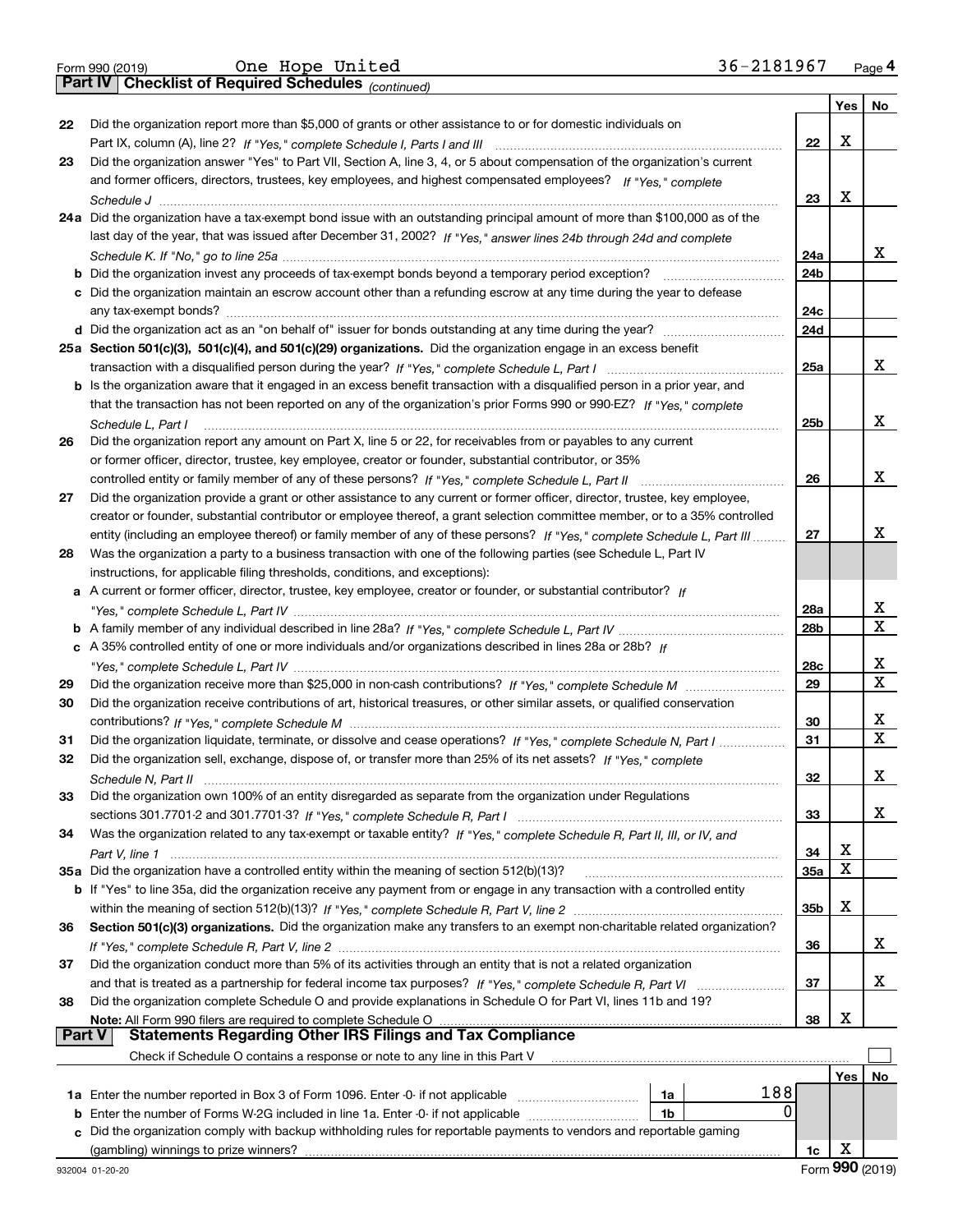|        | One Hope United<br>Form 990 (2019)                                                                                                              |                 | 36-2181967 |                |     | Page 5 |
|--------|-------------------------------------------------------------------------------------------------------------------------------------------------|-----------------|------------|----------------|-----|--------|
| Part V | Statements Regarding Other IRS Filings and Tax Compliance (continued)                                                                           |                 |            |                |     |        |
|        |                                                                                                                                                 |                 |            |                | Yes | No     |
|        | 2a Enter the number of employees reported on Form W-3, Transmittal of Wage and Tax Statements,                                                  |                 |            |                |     |        |
|        | filed for the calendar year ending with or within the year covered by this return                                                               | 2a              | 1151       |                |     |        |
|        | <b>b</b> If at least one is reported on line 2a, did the organization file all required federal employment tax returns?                         |                 |            | 2 <sub>b</sub> | X   |        |
|        |                                                                                                                                                 |                 |            |                |     |        |
|        | 3a Did the organization have unrelated business gross income of \$1,000 or more during the year?                                                |                 |            | 3a             |     | х      |
|        |                                                                                                                                                 |                 |            | 3b             |     |        |
|        | 4a At any time during the calendar year, did the organization have an interest in, or a signature or other authority over, a                    |                 |            |                |     |        |
|        | financial account in a foreign country (such as a bank account, securities account, or other financial account)?                                |                 |            | 4a             |     | х      |
|        | <b>b</b> If "Yes," enter the name of the foreign country $\blacktriangleright$                                                                  |                 |            |                |     |        |
|        | See instructions for filing requirements for FinCEN Form 114, Report of Foreign Bank and Financial Accounts (FBAR).                             |                 |            |                |     |        |
|        |                                                                                                                                                 |                 |            | 5a             |     | х      |
| b      |                                                                                                                                                 |                 |            | 5b             |     | X      |
|        |                                                                                                                                                 |                 |            | 5c             |     |        |
| с      |                                                                                                                                                 |                 |            |                |     |        |
|        | 6a Does the organization have annual gross receipts that are normally greater than \$100,000, and did the organization solicit                  |                 |            |                |     | X      |
|        | any contributions that were not tax deductible as charitable contributions?                                                                     |                 |            | 6a             |     |        |
|        | <b>b</b> If "Yes," did the organization include with every solicitation an express statement that such contributions or gifts                   |                 |            |                |     |        |
|        | were not tax deductible?                                                                                                                        |                 |            | 6b             |     |        |
| 7      | Organizations that may receive deductible contributions under section 170(c).                                                                   |                 |            |                |     |        |
| а      | Did the organization receive a payment in excess of \$75 made partly as a contribution and partly for goods and services provided to the payor? |                 |            | 7a             | X   |        |
| b      | If "Yes," did the organization notify the donor of the value of the goods or services provided?                                                 |                 |            | 7b             | Χ   |        |
| с      | Did the organization sell, exchange, or otherwise dispose of tangible personal property for which it was required                               |                 |            |                |     |        |
|        |                                                                                                                                                 |                 |            | 7c             |     | х      |
| d      | If "Yes," indicate the number of Forms 8282 filed during the year [11] [11] Wes," indicate the number of Forms 8282 filed during the year       | 7d              |            |                |     |        |
| е      | Did the organization receive any funds, directly or indirectly, to pay premiums on a personal benefit contract?                                 |                 |            | 7e             |     | х      |
| f      | Did the organization, during the year, pay premiums, directly or indirectly, on a personal benefit contract?                                    |                 |            | 7f             |     | X      |
| g      | If the organization received a contribution of qualified intellectual property, did the organization file Form 8899 as required?                |                 |            | 7g             |     |        |
| h      | If the organization received a contribution of cars, boats, airplanes, or other vehicles, did the organization file a Form 1098-C?              |                 |            | 7h             |     |        |
| 8      | Sponsoring organizations maintaining donor advised funds. Did a donor advised fund maintained by the                                            |                 |            |                |     |        |
|        | sponsoring organization have excess business holdings at any time during the year?                                                              |                 |            | 8              |     |        |
| 9      | Sponsoring organizations maintaining donor advised funds.                                                                                       |                 |            |                |     |        |
| а      | Did the sponsoring organization make any taxable distributions under section 4966?                                                              |                 |            | 9а             |     |        |
| b      |                                                                                                                                                 |                 |            | 9b             |     |        |
| 10     | Section 501(c)(7) organizations. Enter:                                                                                                         |                 |            |                |     |        |
|        |                                                                                                                                                 | 10a             |            |                |     |        |
|        | Gross receipts, included on Form 990, Part VIII, line 12, for public use of club facilities                                                     | 10b             |            |                |     |        |
| 11     | Section 501(c)(12) organizations. Enter:                                                                                                        |                 |            |                |     |        |
| а      | Gross income from members or shareholders                                                                                                       | 11a             |            |                |     |        |
| b      | Gross income from other sources (Do not net amounts due or paid to other sources against                                                        |                 |            |                |     |        |
|        |                                                                                                                                                 | 11b             |            |                |     |        |
|        | 12a Section 4947(a)(1) non-exempt charitable trusts. Is the organization filing Form 990 in lieu of Form 1041?                                  |                 |            | 12a            |     |        |
|        | <b>b</b> If "Yes," enter the amount of tax-exempt interest received or accrued during the year                                                  | 12 <sub>b</sub> |            |                |     |        |
| 13     | Section 501(c)(29) qualified nonprofit health insurance issuers.                                                                                |                 |            |                |     |        |
|        | a Is the organization licensed to issue qualified health plans in more than one state?                                                          |                 |            | 13a            |     |        |
|        | Note: See the instructions for additional information the organization must report on Schedule O.                                               |                 |            |                |     |        |
|        | <b>b</b> Enter the amount of reserves the organization is required to maintain by the states in which the                                       |                 |            |                |     |        |
|        |                                                                                                                                                 | 13 <sub>b</sub> |            |                |     |        |
| c      |                                                                                                                                                 | 13с             |            |                |     |        |
|        | Did the organization receive any payments for indoor tanning services during the tax year?                                                      |                 |            | 14a            |     | X      |
| 14a    |                                                                                                                                                 |                 |            |                |     |        |
|        | <b>b</b> If "Yes," has it filed a Form 720 to report these payments? If "No," provide an explanation on Schedule O                              |                 |            | 14b            |     |        |
| 15     | Is the organization subject to the section 4960 tax on payment(s) of more than \$1,000,000 in remuneration or                                   |                 |            |                |     | х      |
|        |                                                                                                                                                 |                 |            | 15             |     |        |
|        | If "Yes," see instructions and file Form 4720, Schedule N.                                                                                      |                 |            |                |     |        |
| 16     | Is the organization an educational institution subject to the section 4968 excise tax on net investment income?                                 |                 |            | 16             |     | х      |
|        | If "Yes," complete Form 4720, Schedule O.                                                                                                       |                 |            |                | ההה |        |

| Form 990 (2019) |  |  |
|-----------------|--|--|
|-----------------|--|--|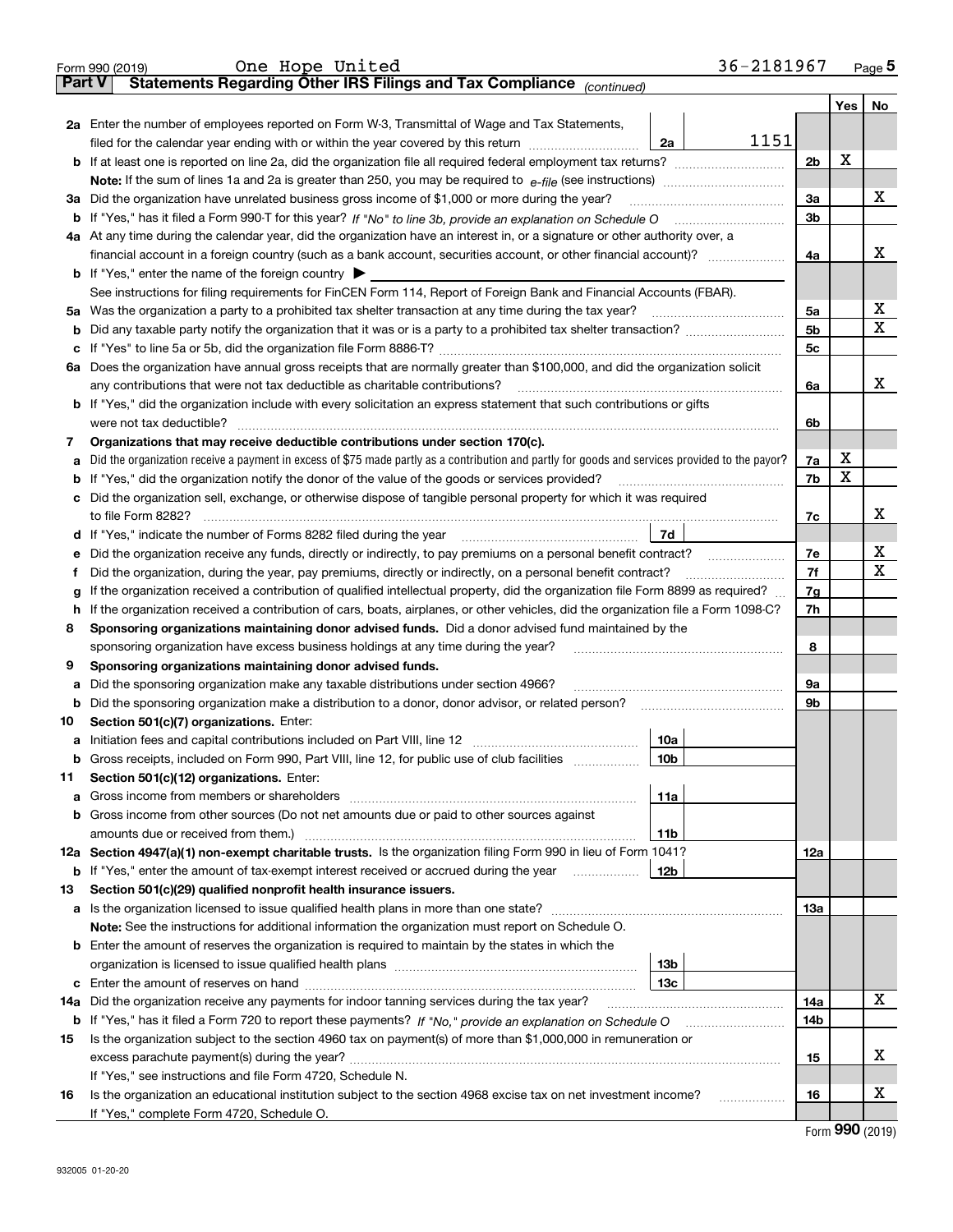|    | One Hope United<br>Form 990 (2019)                                                                                                                                    |    | 36-2181967 |                 |     | <u>Page</u> 6           |
|----|-----------------------------------------------------------------------------------------------------------------------------------------------------------------------|----|------------|-----------------|-----|-------------------------|
|    | <b>Part VI</b><br>Governance, Management, and Disclosure For each "Yes" response to lines 2 through 7b below, and for a "No" response                                 |    |            |                 |     |                         |
|    | to line 8a, 8b, or 10b below, describe the circumstances, processes, or changes on Schedule O. See instructions.                                                      |    |            |                 |     |                         |
|    | Check if Schedule O contains a response or note to any line in this Part VI                                                                                           |    |            |                 |     | $\overline{\mathbf{x}}$ |
|    | <b>Section A. Governing Body and Management</b>                                                                                                                       |    |            |                 |     |                         |
|    |                                                                                                                                                                       |    |            |                 | Yes | No                      |
|    | <b>1a</b> Enter the number of voting members of the governing body at the end of the tax year                                                                         | 1a | 15         |                 |     |                         |
|    | If there are material differences in voting rights among members of the governing body, or if the governing                                                           |    |            |                 |     |                         |
|    | body delegated broad authority to an executive committee or similar committee, explain on Schedule O.                                                                 |    |            |                 |     |                         |
| b  | Enter the number of voting members included on line 1a, above, who are independent                                                                                    | 1b | 15         |                 |     |                         |
| 2  | Did any officer, director, trustee, or key employee have a family relationship or a business relationship with any other                                              |    |            |                 |     |                         |
|    | officer, director, trustee, or key employee?                                                                                                                          |    |            | $\mathbf{2}$    |     | X                       |
| 3  | Did the organization delegate control over management duties customarily performed by or under the direct supervision                                                 |    |            |                 |     |                         |
|    | of officers, directors, trustees, or key employees to a management company or other person?                                                                           |    |            | 3               |     | х                       |
| 4  | Did the organization make any significant changes to its governing documents since the prior Form 990 was filed?                                                      |    |            | 4               |     | X                       |
| 5  |                                                                                                                                                                       |    |            | 5               |     | х                       |
| 6  | Did the organization have members or stockholders?                                                                                                                    |    |            | 6               |     | X                       |
| 7a | Did the organization have members, stockholders, or other persons who had the power to elect or appoint one or                                                        |    |            |                 |     |                         |
|    | more members of the governing body?                                                                                                                                   |    |            | 7a              |     | х                       |
| b  | Are any governance decisions of the organization reserved to (or subject to approval by) members, stockholders, or                                                    |    |            |                 |     |                         |
|    | persons other than the governing body?                                                                                                                                |    |            | 7b              |     | x                       |
| 8  | Did the organization contemporaneously document the meetings held or written actions undertaken during the year by the following:                                     |    |            |                 |     |                         |
| a  |                                                                                                                                                                       |    |            | 8а              | X   |                         |
| b  | Each committee with authority to act on behalf of the governing body?                                                                                                 |    |            | 8b              | X   |                         |
| 9  | Is there any officer, director, trustee, or key employee listed in Part VII, Section A, who cannot be reached at the                                                  |    |            |                 |     |                         |
|    |                                                                                                                                                                       |    |            | 9               |     | x                       |
|    | <b>Section B. Policies</b> (This Section B requests information about policies not required by the Internal Revenue Code.)                                            |    |            |                 |     |                         |
|    |                                                                                                                                                                       |    |            |                 | Yes | No<br>x                 |
|    |                                                                                                                                                                       |    |            | 10a             |     |                         |
|    | <b>b</b> If "Yes," did the organization have written policies and procedures governing the activities of such chapters, affiliates,                                   |    |            |                 |     |                         |
|    | and branches to ensure their operations are consistent with the organization's exempt purposes?                                                                       |    |            | 10 <sub>b</sub> | х   |                         |
|    | 11a Has the organization provided a complete copy of this Form 990 to all members of its governing body before filing the form?                                       |    |            | 11a             |     |                         |
| b  | Describe in Schedule O the process, if any, used by the organization to review this Form 990.                                                                         |    |            | 12a             | х   |                         |
|    |                                                                                                                                                                       |    |            | 12 <sub>b</sub> | X   |                         |
| b  | Did the organization regularly and consistently monitor and enforce compliance with the policy? If "Yes." describe                                                    |    |            |                 |     |                         |
|    |                                                                                                                                                                       |    |            | 12c             | х   |                         |
| 13 | in Schedule O how this was done measured and contain an according to the state of the schedule O how this was                                                         |    |            | 13              | X   |                         |
| 14 | Did the organization have a written document retention and destruction policy?                                                                                        |    |            | 14              | х   |                         |
| 15 | Did the process for determining compensation of the following persons include a review and approval by independent                                                    |    |            |                 |     |                         |
|    | persons, comparability data, and contemporaneous substantiation of the deliberation and decision?                                                                     |    |            |                 |     |                         |
| a  | The organization's CEO, Executive Director, or top management official manufactured content of the organization's CEO, Executive Director, or top management official |    |            | 15a             | х   |                         |
| b  | Other officers or key employees of the organization                                                                                                                   |    |            | 15 <sub>b</sub> | X   |                         |
|    | If "Yes" to line 15a or 15b, describe the process in Schedule O (see instructions).                                                                                   |    |            |                 |     |                         |
|    | 16a Did the organization invest in, contribute assets to, or participate in a joint venture or similar arrangement with a                                             |    |            |                 |     |                         |
|    | taxable entity during the year?                                                                                                                                       |    |            | 16a             |     | х                       |
|    | b If "Yes," did the organization follow a written policy or procedure requiring the organization to evaluate its participation                                        |    |            |                 |     |                         |
|    | in joint venture arrangements under applicable federal tax law, and take steps to safeguard the organization's                                                        |    |            |                 |     |                         |
|    | exempt status with respect to such arrangements?                                                                                                                      |    |            | 16 <sub>b</sub> |     |                         |
|    | <b>Section C. Disclosure</b>                                                                                                                                          |    |            |                 |     |                         |
| 17 | List the states with which a copy of this Form 990 is required to be filed $\blacktriangleright$ IL                                                                   |    |            |                 |     |                         |
| 18 | Section 6104 requires an organization to make its Forms 1023 (1024 or 1024-A, if applicable), 990, and 990-T (Section 501(c)(3)s only) available                      |    |            |                 |     |                         |
|    | for public inspection. Indicate how you made these available. Check all that apply.                                                                                   |    |            |                 |     |                         |
|    | $\lfloor X \rfloor$ Own website<br>$X$ Upon request<br>Another's website<br>Other (explain on Schedule O)                                                             |    |            |                 |     |                         |
| 19 | Describe on Schedule O whether (and if so, how) the organization made its governing documents, conflict of interest policy, and financial                             |    |            |                 |     |                         |
|    | statements available to the public during the tax year.                                                                                                               |    |            |                 |     |                         |
| 20 | State the name, address, and telephone number of the person who possesses the organization's books and records                                                        |    |            |                 |     |                         |
|    | Christopher Nordloh - (312) 949-5649                                                                                                                                  |    |            |                 |     |                         |
|    | 333 S. Wabash Avenue, Ste 2750, Chicago,<br>60604<br>IL                                                                                                               |    |            |                 |     |                         |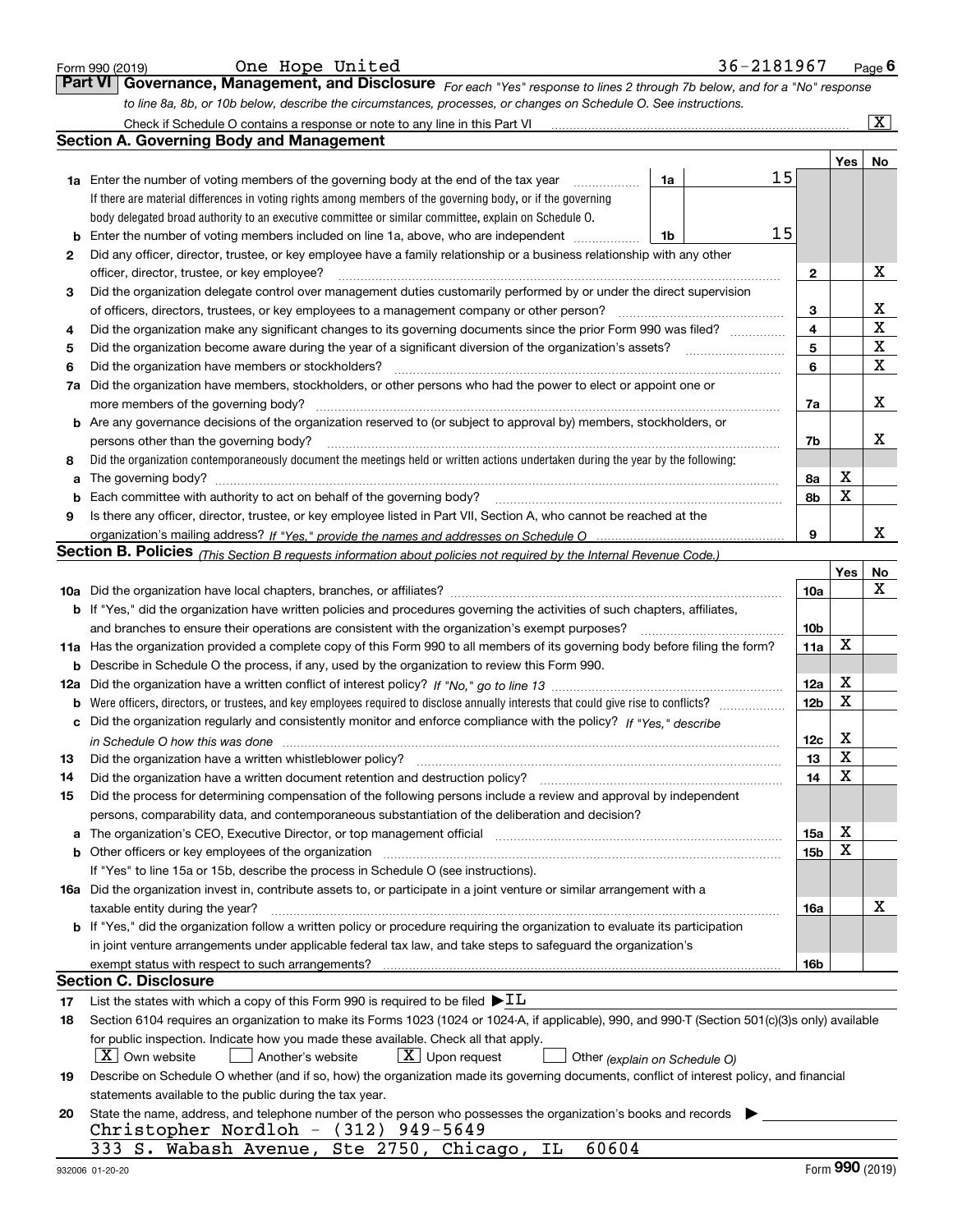$\mathcal{L}^{\text{max}}$ 

## **7Part VII Compensation of Officers, Directors, Trustees, Key Employees, Highest Compensated Employees, and Independent Contractors**

Check if Schedule O contains a response or note to any line in this Part VII

**Section A. Officers, Directors, Trustees, Key Employees, and Highest Compensated Employees**

**1a**  Complete this table for all persons required to be listed. Report compensation for the calendar year ending with or within the organization's tax year. **•** List all of the organization's current officers, directors, trustees (whether individuals or organizations), regardless of amount of compensation.

Enter -0- in columns (D), (E), and (F) if no compensation was paid.

 $\bullet$  List all of the organization's  $\,$ current key employees, if any. See instructions for definition of "key employee."

**•** List the organization's five current highest compensated employees (other than an officer, director, trustee, or key employee) who received reportable compensation (Box 5 of Form W-2 and/or Box 7 of Form 1099-MISC) of more than \$100,000 from the organization and any related organizations.

**•** List all of the organization's former officers, key employees, and highest compensated employees who received more than \$100,000 of reportable compensation from the organization and any related organizations.

**former directors or trustees**  ¥ List all of the organization's that received, in the capacity as a former director or trustee of the organization, more than \$10,000 of reportable compensation from the organization and any related organizations.

See instructions for the order in which to list the persons above.

Check this box if neither the organization nor any related organization compensated any current officer, director, or trustee.  $\mathcal{L}^{\text{max}}$ 

| (A)                                  | (B)                    |                               |                      |             | (C)          |                                                                  |        | (D)                             | (E)             | (F)                      |
|--------------------------------------|------------------------|-------------------------------|----------------------|-------------|--------------|------------------------------------------------------------------|--------|---------------------------------|-----------------|--------------------------|
| Name and title                       | Average                |                               |                      |             | Position     | (do not check more than one                                      |        | Reportable                      | Reportable      | Estimated                |
|                                      | hours per              |                               |                      |             |              | box, unless person is both an<br>officer and a director/trustee) |        | compensation                    | compensation    | amount of                |
|                                      | week                   |                               |                      |             |              |                                                                  |        | from                            | from related    | other                    |
|                                      | (list any<br>hours for |                               |                      |             |              |                                                                  |        | the                             | organizations   | compensation<br>from the |
|                                      | related                |                               |                      |             |              |                                                                  |        | organization<br>(W-2/1099-MISC) | (W-2/1099-MISC) | organization             |
|                                      | organizations          |                               |                      |             |              |                                                                  |        |                                 |                 | and related              |
|                                      | below                  | ndividual trustee or director | nstitutional trustee |             |              |                                                                  |        |                                 |                 | organizations            |
|                                      | line)                  |                               |                      | Officer     | Key employee | Highest compensated<br> employee                                 | Former |                                 |                 |                          |
| Charles Montorio-Archer<br>(1)       | 39.45                  |                               |                      |             |              |                                                                  |        |                                 |                 |                          |
| CEO/President                        | 0.55                   |                               |                      | $\mathbf X$ |              |                                                                  |        | 400,694.                        | 5,586.          | 1,258.                   |
| Christopher Nordloh<br>(2)           | 39.45                  |                               |                      |             |              |                                                                  |        |                                 |                 |                          |
| CFO                                  | 0.55                   |                               |                      | X           |              |                                                                  |        | 166,236.                        | 2,318.          | 1,522.                   |
| (3)<br>Timothy Snowden               | 40.00                  |                               |                      |             |              |                                                                  |        |                                 |                 |                          |
| Executive Director                   | 0.00                   |                               |                      |             |              | $\mathbf X$                                                      |        | 139,130.                        | $0$ .           | 24,016.                  |
| Margaret Vimont<br>(4)               | 40.00                  |                               |                      |             |              |                                                                  |        |                                 |                 |                          |
| COO                                  | 0.00                   |                               |                      | $\mathbf X$ |              |                                                                  |        | 153,491.                        | $0$ .           | 6,360.                   |
| Dorothy Coleman<br>(5)               | 40.00                  |                               |                      |             |              |                                                                  |        |                                 |                 |                          |
| SVP                                  | 0.00                   |                               |                      |             |              | X                                                                |        | 122,057.                        | 0.              | 7,851.                   |
| (6)<br>Anthony Ruth                  | 40.00                  |                               |                      |             |              |                                                                  |        |                                 |                 |                          |
| SVP                                  | 0.00                   |                               |                      |             |              | x                                                                |        | 107,131.                        | 0.              | 9,714.                   |
| Melissa Webster<br>(7)               | 40.00                  |                               |                      |             |              |                                                                  |        |                                 |                 |                          |
| Executive Director                   | 0.00                   |                               |                      |             |              | $\mathbf X$                                                      |        | 100,546.                        | 0.              | 12,496.                  |
| Leslie Johnson<br>(8)                | 40.00                  |                               |                      |             |              |                                                                  |        |                                 |                 |                          |
| Executive Director                   | 0.00                   |                               |                      |             |              | $\mathbf X$                                                      |        | 101,109.                        | $0$ .           | 10,913.                  |
| Donald Todd Gray<br>(9)              | 40.00                  |                               |                      |             |              |                                                                  |        |                                 |                 |                          |
| Chief Development & Marketing Office | 0.00                   |                               |                      | $\mathbf X$ |              |                                                                  |        | 105,188.                        | 0.              | 4,654.                   |
| (10) Todd Schultz                    | 39.45                  |                               |                      |             |              |                                                                  |        |                                 |                 |                          |
| CFO/President                        | 0.00                   |                               |                      | X           |              |                                                                  |        | 77,474.                         | 0.              | 3,112.                   |
| (11) RJ Young                        | $\overline{5.00}$      |                               |                      |             |              |                                                                  |        |                                 |                 |                          |
| Board Chair                          | 0.00                   | $\mathbf X$                   |                      | X           |              |                                                                  |        | 0.                              | 0.              | $0_{.}$                  |
| (12) Anthony Austin                  | 0.50                   |                               |                      |             |              |                                                                  |        |                                 |                 |                          |
| Vice Chair                           | 0.00                   | X                             |                      | $\mathbf X$ |              |                                                                  |        | 0.                              | 0.              | 0.                       |
| (13) Cindy Lusignan                  | 0.50                   |                               |                      |             |              |                                                                  |        |                                 |                 |                          |
| Treasurer                            | 0.00                   | $\mathbf X$                   |                      | X           |              |                                                                  |        | 0.                              | 0.              | 0.                       |
| (14) Kate Shaffer                    | 0.50                   |                               |                      |             |              |                                                                  |        |                                 |                 |                          |
| Secretary                            | 0.00                   | $\mathbf x$                   |                      | X           |              |                                                                  |        | 0.                              | $0$ .           | 0.                       |
| (15) Kimberly Tilford                | 39.45                  |                               |                      |             |              |                                                                  |        |                                 |                 |                          |
| Secretary (Until 6/20)               | 0.55                   | $\mathbf X$                   |                      | $\mathbf X$ |              |                                                                  |        | 0.                              | 0.              | 0.                       |
| (16) Yatin Anand                     | 0.50                   |                               |                      |             |              |                                                                  |        |                                 |                 |                          |
| Board Member                         | 0.00                   | $\mathbf X$                   |                      |             |              |                                                                  |        | 0.                              | 0.              | 0.                       |
| (17) Frank Clark Jr                  | 0.50                   |                               |                      |             |              |                                                                  |        |                                 |                 |                          |
| Board Member                         | 0.00                   | $\mathbf X$                   |                      |             |              |                                                                  |        | $0$ .                           | 0.              | 0.                       |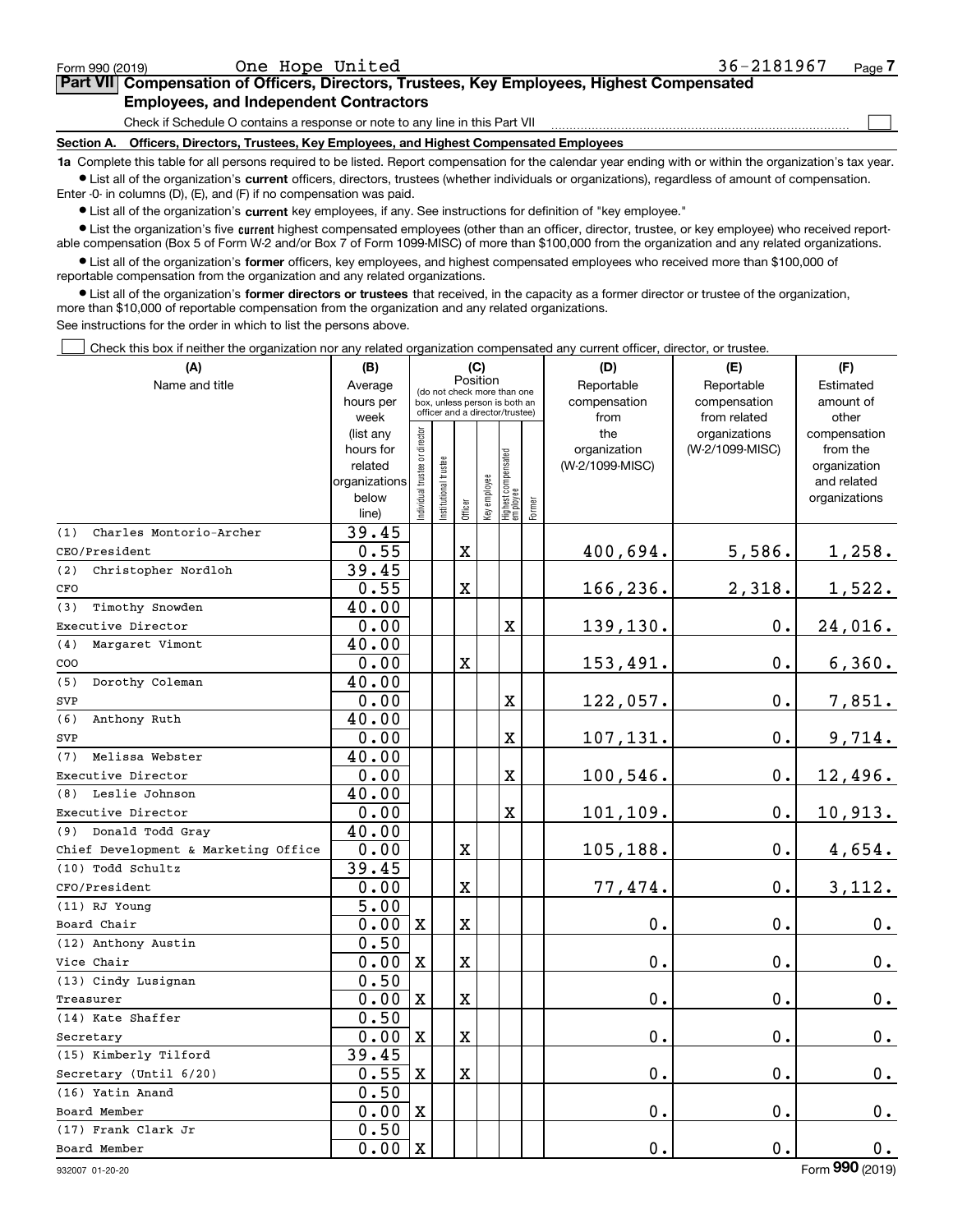| Form 990 (2019 |  |  |
|----------------|--|--|
|                |  |  |

Form 990 (2019) Page One Hope United **8** 36-2181967

| Part VII Section A. Officers, Directors, Trustees, Key Employees, and Highest Compensated Employees (continued)                              |                        |                                |                                 |          |              |                                  |        |                                 |                 |    |                             |       |
|----------------------------------------------------------------------------------------------------------------------------------------------|------------------------|--------------------------------|---------------------------------|----------|--------------|----------------------------------|--------|---------------------------------|-----------------|----|-----------------------------|-------|
| (A)                                                                                                                                          | (B)                    |                                |                                 | (C)      |              |                                  |        | (D)                             | (E)             |    | (F)                         |       |
| Name and title                                                                                                                               | Average                |                                | (do not check more than one     | Position |              |                                  |        | Reportable                      | Reportable      |    | Estimated                   |       |
|                                                                                                                                              | hours per              |                                | box, unless person is both an   |          |              |                                  |        | compensation                    | compensation    |    | amount of                   |       |
|                                                                                                                                              | week                   |                                | officer and a director/trustee) |          |              |                                  |        | from                            | from related    |    | other                       |       |
|                                                                                                                                              | (list any<br>hours for |                                |                                 |          |              |                                  |        | the                             | organizations   |    | compensation                |       |
|                                                                                                                                              | related                |                                |                                 |          |              |                                  |        | organization<br>(W-2/1099-MISC) | (W-2/1099-MISC) |    | from the                    |       |
|                                                                                                                                              | organizations          | Individual trustee or director | Institutional trustee           |          |              |                                  |        |                                 |                 |    | organization<br>and related |       |
|                                                                                                                                              | below                  |                                |                                 |          |              |                                  |        |                                 |                 |    | organizations               |       |
|                                                                                                                                              | line)                  |                                |                                 | Officer  | Key employee | Highest compensated<br> employee | Former |                                 |                 |    |                             |       |
| (18) Theresa Dear                                                                                                                            | 0.50                   |                                |                                 |          |              |                                  |        |                                 |                 |    |                             |       |
| Board Member (Until 12/19)                                                                                                                   | 0.00                   | $\mathbf X$                    |                                 |          |              |                                  |        | 0.                              |                 | 0. |                             | 0.    |
| (19) Byron Da Silva                                                                                                                          | 0.50                   |                                |                                 |          |              |                                  |        |                                 |                 |    |                             |       |
| Board Member                                                                                                                                 | 0.00                   | X                              |                                 |          |              |                                  |        | 0.                              |                 | 0. |                             | 0.    |
| (20) Deanna Friese                                                                                                                           | 0.50                   |                                |                                 |          |              |                                  |        |                                 |                 |    |                             |       |
| Board Member                                                                                                                                 | 0.00                   | $\mathbf X$                    |                                 |          |              |                                  |        | 0.                              |                 | 0. |                             | 0.    |
| (21) Chris Hoffman                                                                                                                           | 0.50                   |                                |                                 |          |              |                                  |        |                                 |                 |    |                             |       |
| Board Member                                                                                                                                 | 0.00                   | X                              |                                 |          |              |                                  |        | 0.                              |                 | 0. |                             | 0.    |
| (22) Dan Horsley                                                                                                                             | 0.50                   |                                |                                 |          |              |                                  |        |                                 |                 |    |                             |       |
| Board Member                                                                                                                                 | 0.00                   | X                              |                                 |          |              |                                  |        | 0.                              |                 | 0. |                             | 0.    |
| (23) Rosemary Matzl                                                                                                                          | 0.50                   |                                |                                 |          |              |                                  |        |                                 |                 |    |                             |       |
| Board Member                                                                                                                                 | 0.00                   | X                              |                                 |          |              |                                  |        | 0.                              |                 | 0. |                             | 0.    |
| (24) David Millington                                                                                                                        | 0.50                   |                                |                                 |          |              |                                  |        |                                 |                 |    |                             |       |
| Board Member                                                                                                                                 | 0.00                   | X                              |                                 |          |              |                                  |        | 0.                              |                 | 0. |                             | 0.    |
| (25) Scott Moeller                                                                                                                           | 0.50                   |                                |                                 |          |              |                                  |        |                                 |                 |    |                             |       |
| Board Member                                                                                                                                 | 0.00                   | X                              |                                 |          |              |                                  |        | 0.                              |                 | 0. |                             | 0.    |
| (26) Brett Renton                                                                                                                            | 0.50                   |                                |                                 |          |              |                                  |        |                                 |                 |    |                             |       |
| Board Member (Until 12/19)                                                                                                                   | 0.00                   | $\mathbf X$                    |                                 |          |              |                                  |        | 0.                              |                 | 0. |                             | $0$ . |
| 1b Subtotal                                                                                                                                  |                        |                                |                                 |          |              |                                  |        | 1,473,056.                      | 7,904.          |    | 81,896.                     |       |
| c Total from continuation sheets to Part VII, Section A                                                                                      |                        |                                |                                 |          |              |                                  |        | 0.                              |                 | 0. | 0.                          |       |
|                                                                                                                                              |                        |                                |                                 |          |              |                                  |        | 1,473,056.                      | 7,904.          |    | 81,896.                     |       |
| Total number of individuals (including but not limited to those listed above) who received more than \$100,000 of reportable<br>$\mathbf{2}$ |                        |                                |                                 |          |              |                                  |        |                                 |                 |    |                             |       |
| compensation from the organization                                                                                                           |                        |                                |                                 |          |              |                                  |        |                                 |                 |    |                             | 9     |
|                                                                                                                                              |                        |                                |                                 |          |              |                                  |        |                                 |                 |    | Yes                         | No    |
| 3<br>Did the organization list any former officer, director, trustee, key employee, or highest compensated employee on                       |                        |                                |                                 |          |              |                                  |        |                                 |                 |    |                             |       |
|                                                                                                                                              |                        |                                |                                 |          |              |                                  |        |                                 |                 |    | 3                           | X     |
| For any individual listed on line 1a, is the sum of reportable compensation and other compensation from the organization<br>4                |                        |                                |                                 |          |              |                                  |        |                                 |                 |    |                             |       |
|                                                                                                                                              |                        |                                |                                 |          |              |                                  |        |                                 |                 |    | X<br>4                      |       |
| Did any person listed on line 1a receive or accrue compensation from any unrelated organization or individual for services<br>5              |                        |                                |                                 |          |              |                                  |        |                                 |                 |    |                             |       |
| rendered to the organization? If "Yes." complete Schedule J for such person                                                                  |                        |                                |                                 |          |              |                                  |        |                                 |                 |    | 5                           | X     |
| <b>Section B. Independent Contractors</b>                                                                                                    |                        |                                |                                 |          |              |                                  |        |                                 |                 |    |                             |       |
| Complete this table for your five highest compensated independent contractors that received more than \$100,000 of compensation from<br>1    |                        |                                |                                 |          |              |                                  |        |                                 |                 |    |                             |       |
| the organization. Report compensation for the calendar year ending with or within the organization's tax year.                               |                        |                                |                                 |          |              |                                  |        |                                 |                 |    |                             |       |
| (A)                                                                                                                                          |                        |                                |                                 |          |              |                                  |        | (B)                             |                 |    | (C)                         |       |
| Name and business address                                                                                                                    |                        |                                |                                 |          |              |                                  |        | Description of services         |                 |    | Compensation                |       |
| Express Scripts, Inc.                                                                                                                        |                        |                                |                                 |          |              |                                  |        | Pharmacy benefit                |                 |    |                             |       |
| P.O. Box 790227, St. Louis, MO 63179                                                                                                         |                        |                                |                                 |          |              |                                  |        | management                      |                 |    | 976,465.                    |       |
| Enterprise FM Trust                                                                                                                          |                        |                                |                                 |          |              |                                  |        | Fleet car leasing               |                 |    |                             |       |
| P.O. Box 800089, Kansas City, MO 64180                                                                                                       |                        |                                |                                 |          |              |                                  |        | company                         |                 |    | 553,600.                    |       |
| Quality Catering                                                                                                                             |                        |                                |                                 |          |              |                                  |        | Client food &                   |                 |    |                             |       |
| 4005 Porett Drive, Gurnee, IL 60031                                                                                                          |                        |                                |                                 |          |              |                                  |        | beverage service                |                 |    | 475,291.                    |       |
| Great Computer Solutions, Inc.                                                                                                               |                        |                                |                                 |          |              |                                  |        | Computer consulting             |                 |    |                             |       |
| 5152 Main Street, Skokie, IL 60077                                                                                                           |                        |                                |                                 |          |              |                                  |        | services                        |                 |    | 387,345.                    |       |
| GDI Services                                                                                                                                 |                        |                                |                                 |          |              |                                  |        |                                 |                 |    |                             |       |
| 4952 W. 128th Place, Alsip, IL 60803                                                                                                         |                        |                                |                                 |          |              |                                  |        | Cleaning services               |                 |    | 350,362.                    |       |

**2**Total number of independent contractors (including but not limited to those listed above) who received more than \$100,000 of compensation from the organization 22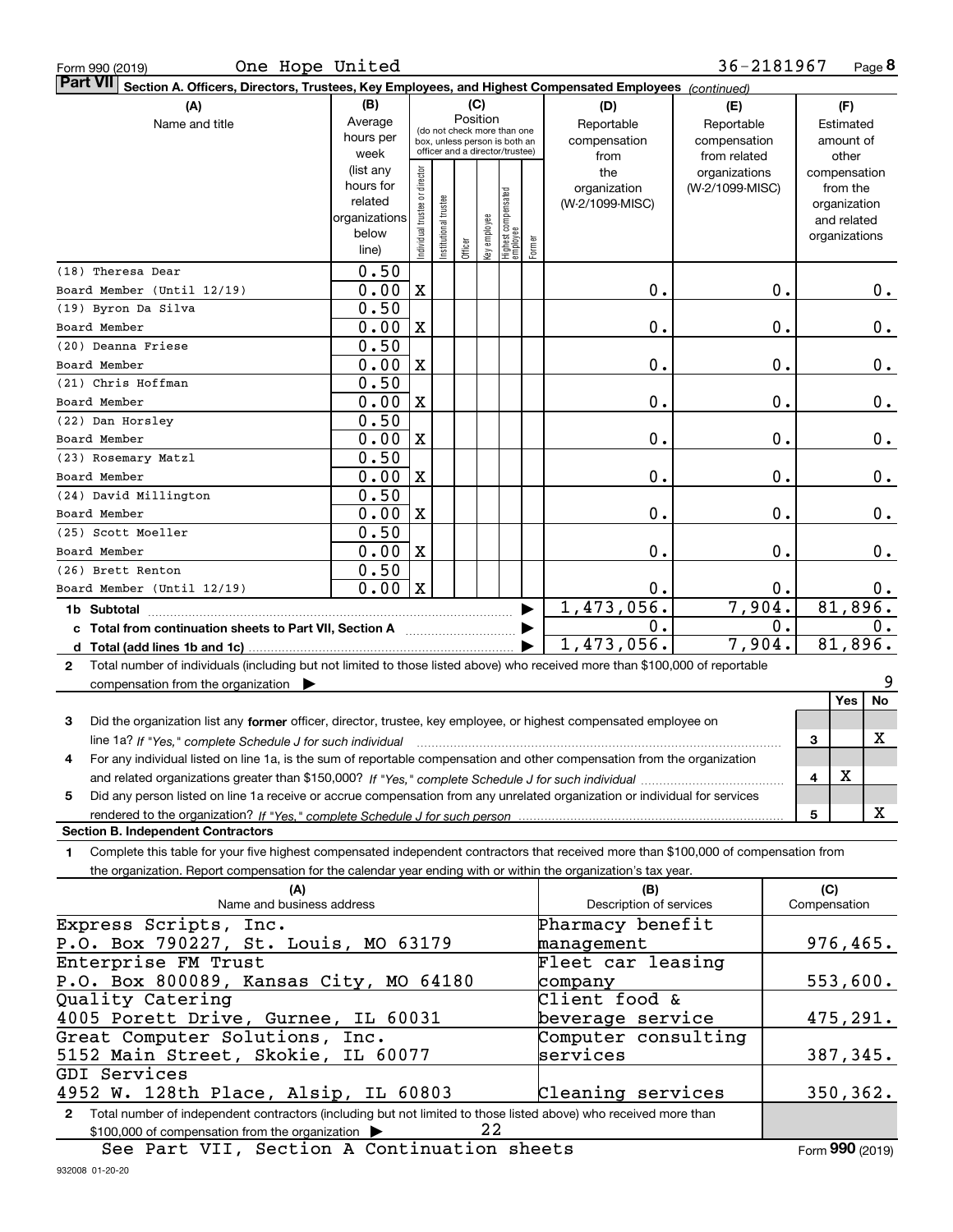| One Hope United<br>Form 990<br><b>Part VII</b>                                                            |                        |                                |                       |         |                        |                              |        |                                 | 36-2181967      |                          |
|-----------------------------------------------------------------------------------------------------------|------------------------|--------------------------------|-----------------------|---------|------------------------|------------------------------|--------|---------------------------------|-----------------|--------------------------|
| Officers, Directors, Trustees, Key Employees, and Highest Compensated Employees (continued)<br>Section A. |                        |                                |                       |         |                        |                              |        |                                 |                 |                          |
| (A)                                                                                                       | (B)                    |                                |                       |         | (C)                    |                              |        | (D)                             | (E)             | (F)                      |
| Name and title                                                                                            | Average                |                                |                       |         | Position               |                              |        | Reportable                      | Reportable      | Estimated                |
|                                                                                                           | hours                  |                                |                       |         | (check all that apply) |                              |        | compensation                    | compensation    | amount of                |
|                                                                                                           | per                    |                                |                       |         |                        |                              |        | from                            | from related    | other                    |
|                                                                                                           | week                   |                                |                       |         |                        |                              |        | the                             | organizations   | compensation             |
|                                                                                                           | (list any<br>hours for |                                |                       |         |                        |                              |        | organization<br>(W-2/1099-MISC) | (W-2/1099-MISC) | from the<br>organization |
|                                                                                                           | related                |                                |                       |         |                        |                              |        |                                 |                 | and related              |
|                                                                                                           | organizations          | Individual trustee or director | Institutional trustee |         |                        | Highest compensated employee |        |                                 |                 | organizations            |
|                                                                                                           | below                  |                                |                       |         | Key employee           |                              |        |                                 |                 |                          |
|                                                                                                           | line)                  |                                |                       | Officer |                        |                              | Former |                                 |                 |                          |
| (27) Janelle Thompson                                                                                     | 0.50                   |                                |                       |         |                        |                              |        |                                 |                 |                          |
| Board Member                                                                                              | 0.00                   | $\mathbf X$                    |                       |         |                        |                              |        | $\mathbf 0$ .                   | $0$ .           | 0.                       |
| (28) Andrea Wirt                                                                                          | 0.50                   |                                |                       |         |                        |                              |        |                                 |                 |                          |
| Board Member                                                                                              | 0.00                   | $\mathbf x$                    |                       |         |                        |                              |        | $\mathbf 0$ .                   | $\mathbf 0$ .   | 0.                       |
|                                                                                                           |                        |                                |                       |         |                        |                              |        |                                 |                 |                          |
|                                                                                                           |                        |                                |                       |         |                        |                              |        |                                 |                 |                          |
|                                                                                                           |                        |                                |                       |         |                        |                              |        |                                 |                 |                          |
|                                                                                                           |                        |                                |                       |         |                        |                              |        |                                 |                 |                          |
|                                                                                                           |                        |                                |                       |         |                        |                              |        |                                 |                 |                          |
|                                                                                                           |                        |                                |                       |         |                        |                              |        |                                 |                 |                          |
|                                                                                                           |                        |                                |                       |         |                        |                              |        |                                 |                 |                          |
|                                                                                                           |                        |                                |                       |         |                        |                              |        |                                 |                 |                          |
|                                                                                                           |                        |                                |                       |         |                        |                              |        |                                 |                 |                          |
|                                                                                                           |                        |                                |                       |         |                        |                              |        |                                 |                 |                          |
|                                                                                                           |                        |                                |                       |         |                        |                              |        |                                 |                 |                          |
|                                                                                                           |                        |                                |                       |         |                        |                              |        |                                 |                 |                          |
|                                                                                                           |                        |                                |                       |         |                        |                              |        |                                 |                 |                          |
|                                                                                                           |                        |                                |                       |         |                        |                              |        |                                 |                 |                          |
|                                                                                                           |                        |                                |                       |         |                        |                              |        |                                 |                 |                          |
|                                                                                                           |                        |                                |                       |         |                        |                              |        |                                 |                 |                          |
|                                                                                                           |                        |                                |                       |         |                        |                              |        |                                 |                 |                          |
|                                                                                                           |                        |                                |                       |         |                        |                              |        |                                 |                 |                          |
|                                                                                                           |                        |                                |                       |         |                        |                              |        |                                 |                 |                          |
|                                                                                                           |                        |                                |                       |         |                        |                              |        |                                 |                 |                          |
|                                                                                                           |                        |                                |                       |         |                        |                              |        |                                 |                 |                          |
|                                                                                                           |                        |                                |                       |         |                        |                              |        |                                 |                 |                          |
|                                                                                                           |                        |                                |                       |         |                        |                              |        |                                 |                 |                          |
|                                                                                                           |                        |                                |                       |         |                        |                              |        |                                 |                 |                          |
|                                                                                                           |                        |                                |                       |         |                        |                              |        |                                 |                 |                          |
|                                                                                                           |                        |                                |                       |         |                        |                              |        |                                 |                 |                          |
|                                                                                                           |                        |                                |                       |         |                        |                              |        |                                 |                 |                          |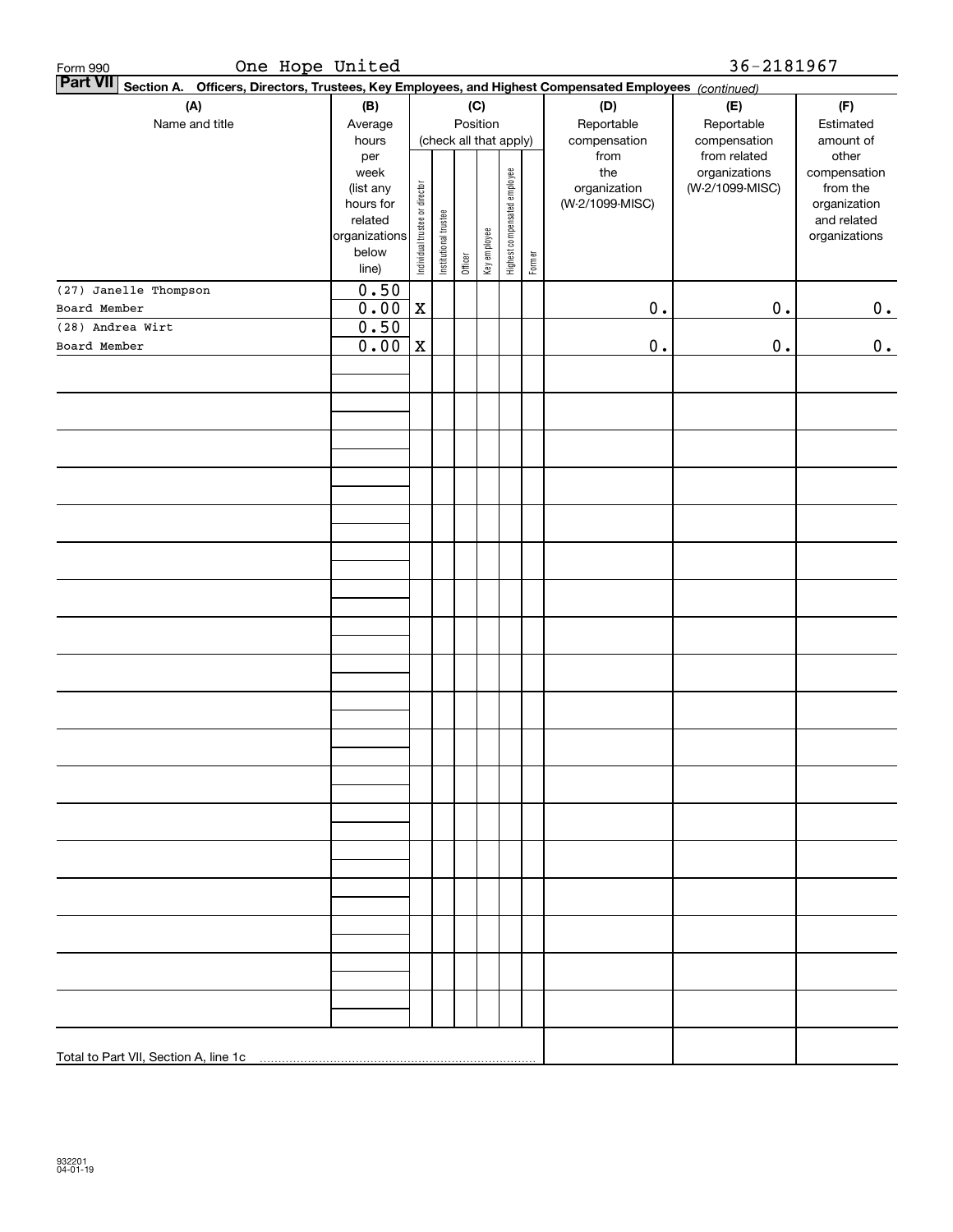|                                                           |                                                              |                                                       | Form 990 (2019)                                                                                     |                |  | One Hope United |                      |                      |                                              | 36-2181967                                      | Page 9                                                          |
|-----------------------------------------------------------|--------------------------------------------------------------|-------------------------------------------------------|-----------------------------------------------------------------------------------------------------|----------------|--|-----------------|----------------------|----------------------|----------------------------------------------|-------------------------------------------------|-----------------------------------------------------------------|
| <b>Part VIII</b>                                          |                                                              |                                                       | <b>Statement of Revenue</b>                                                                         |                |  |                 |                      |                      |                                              |                                                 |                                                                 |
|                                                           |                                                              |                                                       | Check if Schedule O contains a response or note to any line in this Part VIII                       |                |  |                 |                      |                      |                                              |                                                 |                                                                 |
|                                                           |                                                              |                                                       |                                                                                                     |                |  |                 |                      | (A)<br>Total revenue | (B)<br>Related or exempt<br>function revenue | $\overline{C}$<br>Unrelated<br>business revenue | (D)<br>Revenue excluded<br>from tax under<br>sections 512 - 514 |
|                                                           |                                                              |                                                       | <b>1 a</b> Federated campaigns                                                                      |                |  | 1a              | 266,746.             |                      |                                              |                                                 |                                                                 |
| Contributions, Gifts, Grants<br>and Other Similar Amounts |                                                              | b                                                     | Membership dues                                                                                     | 1 <sub>b</sub> |  |                 |                      |                      |                                              |                                                 |                                                                 |
|                                                           |                                                              |                                                       | c Fundraising events                                                                                |                |  | 1 <sub>c</sub>  | 96,743.              |                      |                                              |                                                 |                                                                 |
|                                                           |                                                              |                                                       | d Related organizations                                                                             |                |  | 1d              |                      |                      |                                              |                                                 |                                                                 |
|                                                           |                                                              |                                                       | e Government grants (contributions)                                                                 |                |  | 1e              | 37, 261, 640.        |                      |                                              |                                                 |                                                                 |
|                                                           |                                                              |                                                       | f All other contributions, gifts, grants, and                                                       |                |  |                 |                      |                      |                                              |                                                 |                                                                 |
|                                                           |                                                              |                                                       | similar amounts not included above                                                                  |                |  | 1f              | 12,633,115.          |                      |                                              |                                                 |                                                                 |
|                                                           |                                                              | a                                                     | Noncash contributions included in lines 1a-1f                                                       |                |  | $1g$ \$         | 19,776.              |                      |                                              |                                                 |                                                                 |
|                                                           |                                                              |                                                       |                                                                                                     |                |  |                 |                      | 50,258,244.          |                                              |                                                 |                                                                 |
|                                                           |                                                              |                                                       |                                                                                                     |                |  |                 | <b>Business Code</b> |                      |                                              |                                                 |                                                                 |
|                                                           |                                                              | 2 a                                                   | Child Development                                                                                   |                |  |                 | 624100               | 2,812,674.           | 2,812,674.                                   |                                                 |                                                                 |
| Program Service<br>Revenue                                |                                                              | b                                                     | Medicaid                                                                                            |                |  |                 | 621990               | 1,647,450.           | 1,647,450.                                   |                                                 |                                                                 |
|                                                           |                                                              |                                                       | Comm. Based Family Suprt. Srvs.                                                                     |                |  |                 | 624100<br>624100     | 411,979.             | 411,979.                                     |                                                 |                                                                 |
|                                                           |                                                              |                                                       | CCN Services                                                                                        |                |  |                 |                      | 277,493.             | 277,493.                                     |                                                 |                                                                 |
|                                                           |                                                              | е                                                     |                                                                                                     |                |  |                 |                      |                      |                                              |                                                 |                                                                 |
|                                                           |                                                              |                                                       | All other program service revenue                                                                   |                |  |                 |                      | 5, 149, 596.         |                                              |                                                 |                                                                 |
|                                                           | 3                                                            | a                                                     |                                                                                                     |                |  |                 |                      |                      |                                              |                                                 |                                                                 |
|                                                           |                                                              | Investment income (including dividends, interest, and |                                                                                                     |                |  |                 |                      | 317,963.             |                                              |                                                 | 317,963.                                                        |
|                                                           | Income from investment of tax-exempt bond proceeds<br>4<br>5 |                                                       |                                                                                                     |                |  |                 |                      |                      |                                              |                                                 |                                                                 |
|                                                           |                                                              |                                                       |                                                                                                     |                |  |                 |                      |                      |                                              |                                                 |                                                                 |
|                                                           |                                                              |                                                       |                                                                                                     |                |  | (i) Real        | (ii) Personal        |                      |                                              |                                                 |                                                                 |
|                                                           |                                                              | 6а                                                    | Gross rents<br>.                                                                                    | 6а             |  | 162,295.        |                      |                      |                                              |                                                 |                                                                 |
|                                                           |                                                              | b                                                     | Less: rental expenses                                                                               | 6 <sub>b</sub> |  | 86,967.         |                      |                      |                                              |                                                 |                                                                 |
|                                                           |                                                              | c                                                     | Rental income or (loss)                                                                             | 6с             |  | 75,328.         |                      |                      |                                              |                                                 |                                                                 |
|                                                           |                                                              |                                                       | d Net rental income or (loss)                                                                       |                |  |                 |                      | 75,328.              |                                              |                                                 | 75,328.                                                         |
|                                                           |                                                              |                                                       | 7 a Gross amount from sales of                                                                      |                |  | (i) Securities  | (ii) Other           |                      |                                              |                                                 |                                                                 |
|                                                           |                                                              |                                                       | assets other than inventory                                                                         | 7a l           |  | 3, 367, 238.    |                      |                      |                                              |                                                 |                                                                 |
|                                                           |                                                              |                                                       | <b>b</b> Less: cost or other basis                                                                  |                |  |                 |                      |                      |                                              |                                                 |                                                                 |
|                                                           |                                                              |                                                       | and sales expenses                                                                                  | 7b             |  | 3,366,884.      |                      |                      |                                              |                                                 |                                                                 |
| evenue                                                    |                                                              |                                                       | c Gain or (loss)                                                                                    | 7c             |  | 354.            |                      |                      |                                              |                                                 |                                                                 |
| œ                                                         |                                                              |                                                       |                                                                                                     |                |  |                 |                      | 354.                 |                                              |                                                 | 354                                                             |
| Other                                                     |                                                              |                                                       | 8 a Gross income from fundraising events (not                                                       |                |  |                 |                      |                      |                                              |                                                 |                                                                 |
|                                                           |                                                              |                                                       | including $$$ 96,743. of                                                                            |                |  |                 |                      |                      |                                              |                                                 |                                                                 |
|                                                           |                                                              |                                                       | contributions reported on line 1c). See                                                             |                |  |                 | 17, 155.             |                      |                                              |                                                 |                                                                 |
|                                                           |                                                              |                                                       |                                                                                                     |                |  | 8a<br>8bl       | 56,965.              |                      |                                              |                                                 |                                                                 |
|                                                           |                                                              |                                                       | <b>b</b> Less: direct expenses <b>constants b</b><br>c Net income or (loss) from fundraising events |                |  |                 | ▶                    | $-39,810.$           |                                              |                                                 | $-39,810.$                                                      |
|                                                           |                                                              |                                                       | 9 a Gross income from gaming activities. See                                                        |                |  |                 | .                    |                      |                                              |                                                 |                                                                 |
|                                                           |                                                              |                                                       |                                                                                                     |                |  | 9a              |                      |                      |                                              |                                                 |                                                                 |
|                                                           |                                                              |                                                       | <b>b</b> Less: direct expenses <b>manually</b>                                                      |                |  | 9 <sub>b</sub>  |                      |                      |                                              |                                                 |                                                                 |
|                                                           |                                                              |                                                       | c Net income or (loss) from gaming activities                                                       |                |  |                 |                      |                      |                                              |                                                 |                                                                 |
|                                                           |                                                              |                                                       | 10 a Gross sales of inventory, less returns                                                         |                |  |                 |                      |                      |                                              |                                                 |                                                                 |
|                                                           |                                                              |                                                       |                                                                                                     |                |  | 10a             |                      |                      |                                              |                                                 |                                                                 |
|                                                           |                                                              |                                                       | <b>b</b> Less: cost of goods sold                                                                   |                |  | 10 <sub>b</sub> |                      |                      |                                              |                                                 |                                                                 |
|                                                           |                                                              |                                                       | c Net income or (loss) from sales of inventory                                                      |                |  |                 |                      |                      |                                              |                                                 |                                                                 |
|                                                           |                                                              |                                                       |                                                                                                     |                |  |                 | <b>Business Code</b> |                      |                                              |                                                 |                                                                 |
|                                                           |                                                              | 11 a                                                  | <u> 1989 - Johann John Stone, markin fizikar (h. 1982).</u>                                         |                |  |                 |                      |                      |                                              |                                                 |                                                                 |
|                                                           |                                                              | b                                                     |                                                                                                     |                |  |                 |                      |                      |                                              |                                                 |                                                                 |
| Revenue                                                   |                                                              | с                                                     |                                                                                                     |                |  |                 |                      |                      |                                              |                                                 |                                                                 |
| Miscellaneous                                             |                                                              |                                                       |                                                                                                     |                |  |                 | 900099               | 756,337.             |                                              |                                                 | 756,337.                                                        |
|                                                           |                                                              |                                                       |                                                                                                     |                |  |                 |                      | 756,337.             |                                              |                                                 |                                                                 |
|                                                           | 12                                                           |                                                       |                                                                                                     |                |  |                 |                      | 56, 518, 012.        | 5, 149, 596.                                 | 0.                                              | 1, 110, 172.                                                    |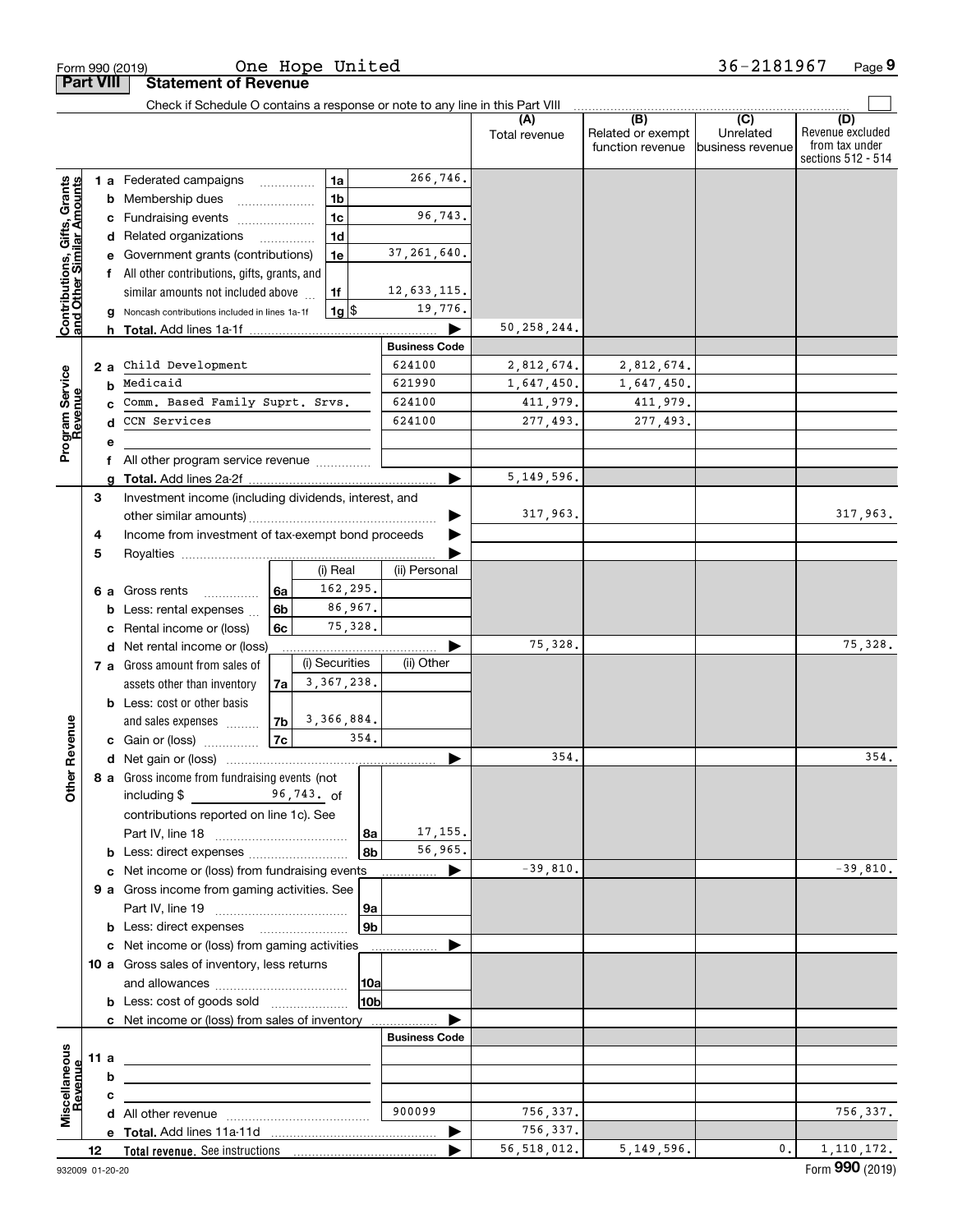Form 990 (2019) Page **Part IX Statement of Functional Expenses** One Hope United 36-2181967

|              | Section 501(c)(3) and 501(c)(4) organizations must complete all columns. All other organizations must complete column (A).                                 |                          |                                    |                                           |                                |
|--------------|------------------------------------------------------------------------------------------------------------------------------------------------------------|--------------------------|------------------------------------|-------------------------------------------|--------------------------------|
|              | Check if Schedule O contains a response or note to any line in this Part IX                                                                                |                          |                                    |                                           |                                |
|              | Do not include amounts reported on lines 6b,<br>7b, 8b, 9b, and 10b of Part VIII.                                                                          | (A)<br>Total expenses    | (B)<br>Program service<br>expenses | (C)<br>Management and<br>general expenses | (D)<br>Fundraising<br>expenses |
| 1.           | Grants and other assistance to domestic organizations                                                                                                      |                          |                                    |                                           |                                |
|              | and domestic governments. See Part IV, line 21                                                                                                             |                          |                                    |                                           |                                |
| $\mathbf{2}$ | Grants and other assistance to domestic                                                                                                                    |                          |                                    |                                           |                                |
|              | individuals. See Part IV, line 22                                                                                                                          | 2,670,489.               | 2,670,489.                         |                                           |                                |
| 3            | Grants and other assistance to foreign                                                                                                                     |                          |                                    |                                           |                                |
|              | organizations, foreign governments, and foreign                                                                                                            |                          |                                    |                                           |                                |
|              | individuals. See Part IV, lines 15 and 16                                                                                                                  |                          |                                    |                                           |                                |
| 4            | Benefits paid to or for members                                                                                                                            |                          |                                    |                                           |                                |
| 5            | Compensation of current officers, directors,                                                                                                               |                          |                                    |                                           |                                |
|              | trustees, and key employees                                                                                                                                | 841,808.                 |                                    | 606,687.                                  | 235,121.                       |
| 6            | Compensation not included above to disqualified                                                                                                            |                          |                                    |                                           |                                |
|              | persons (as defined under section 4958(f)(1)) and                                                                                                          |                          |                                    |                                           |                                |
|              | persons described in section 4958(c)(3)(B)                                                                                                                 |                          |                                    |                                           |                                |
| 7            |                                                                                                                                                            | 31,460,218.              | 29,486,609.                        | 1,677,263.                                | 296,346.                       |
| 8            | Pension plan accruals and contributions (include                                                                                                           |                          |                                    |                                           |                                |
|              | section 401(k) and 403(b) employer contributions)                                                                                                          |                          |                                    |                                           |                                |
| 9            |                                                                                                                                                            | 5,340,965.               | 4,907,860.                         | 350,599.                                  | 82,506.                        |
| 10           |                                                                                                                                                            | 2, 241, 883.             | 2,057,289.                         | 147,061.                                  | 37,533.                        |
| 11           | Fees for services (nonemployees):                                                                                                                          |                          |                                    |                                           |                                |
|              |                                                                                                                                                            |                          |                                    |                                           |                                |
| b            |                                                                                                                                                            | 177,296.                 | 61,842.                            | 114,954.                                  | 500.                           |
| c            |                                                                                                                                                            | 106,832.                 |                                    | 106,832.                                  |                                |
| d            |                                                                                                                                                            |                          |                                    |                                           |                                |
| е            | Professional fundraising services. See Part IV, line 17                                                                                                    |                          |                                    |                                           |                                |
| f            | Investment management fees                                                                                                                                 |                          |                                    |                                           |                                |
| $\mathbf{q}$ | Other. (If line 11g amount exceeds 10% of line 25,                                                                                                         |                          |                                    |                                           |                                |
|              | column (A) amount, list line 11g expenses on Sch O.)                                                                                                       | 2,897,599.               | 925, 380.                          | 1,914,445.                                | <u>57,774.</u>                 |
| 12           |                                                                                                                                                            |                          |                                    |                                           |                                |
| 13           |                                                                                                                                                            | 2,133,602.               | 2,033,659.                         | 87,384.                                   | 12,559.                        |
| 14           |                                                                                                                                                            |                          |                                    |                                           |                                |
| 15           |                                                                                                                                                            |                          |                                    |                                           |                                |
| 16           |                                                                                                                                                            | 3,762,495.               | 3,510,050.                         | 251,932.                                  | 513.                           |
| 17           |                                                                                                                                                            | $\overline{2,119,318}$ . | 1,998,803.                         | 109,158.                                  | 11,357.                        |
| 18           | Payments of travel or entertainment expenses                                                                                                               |                          |                                    |                                           |                                |
|              | for any federal, state, or local public officials                                                                                                          | 167,541.                 |                                    | 74,706.                                   | 1,432.                         |
| 19           | Conferences, conventions, and meetings                                                                                                                     | 61,732.                  | 91,403.<br>61,732.                 |                                           |                                |
| 20           | Interest                                                                                                                                                   |                          |                                    |                                           |                                |
| 21           | Depreciation, depletion, and amortization                                                                                                                  | 827,792.                 | 804,778.                           | 22,349.                                   | 665.                           |
| 22           | Insurance                                                                                                                                                  | 194,649.                 | 194,649.                           |                                           |                                |
| 23<br>24     | Other expenses. Itemize expenses not covered                                                                                                               |                          |                                    |                                           |                                |
|              | above (List miscellaneous expenses on line 24e. If<br>line 24e amount exceeds 10% of line 25, column (A)<br>amount, list line 24e expenses on Schedule O.) |                          |                                    |                                           |                                |
| a            | Bad Debt Provision                                                                                                                                         | 330,717.                 | 330,717.                           |                                           |                                |
| b            | Equipment Purchases                                                                                                                                        | 278,731.                 | $\overline{228,148}$ .             | 48,302.                                   | 2,281.                         |
|              | Equipment Rentals                                                                                                                                          | 80,870.                  | 71,206.                            | 6,864.                                    | 2,800.                         |
| d            | Membership Dues                                                                                                                                            | 48,932.                  | 14, 138.                           | 34,744.                                   | 50.                            |
| е            | All other expenses                                                                                                                                         | 190,137.                 | 76,929.                            | 76,561.                                   | 36,647.                        |
| 25           | Total functional expenses. Add lines 1 through 24e                                                                                                         | 55,933,606.              | 49,525,681.                        | 5,629,841.                                | 778,084.                       |
| 26           | Joint costs. Complete this line only if the organization                                                                                                   |                          |                                    |                                           |                                |
|              | reported in column (B) joint costs from a combined                                                                                                         |                          |                                    |                                           |                                |
|              | educational campaign and fundraising solicitation.                                                                                                         |                          |                                    |                                           |                                |

Check here  $\blacktriangleright$ 

Check here  $\bullet$  if following SOP 98-2 (ASC 958-720)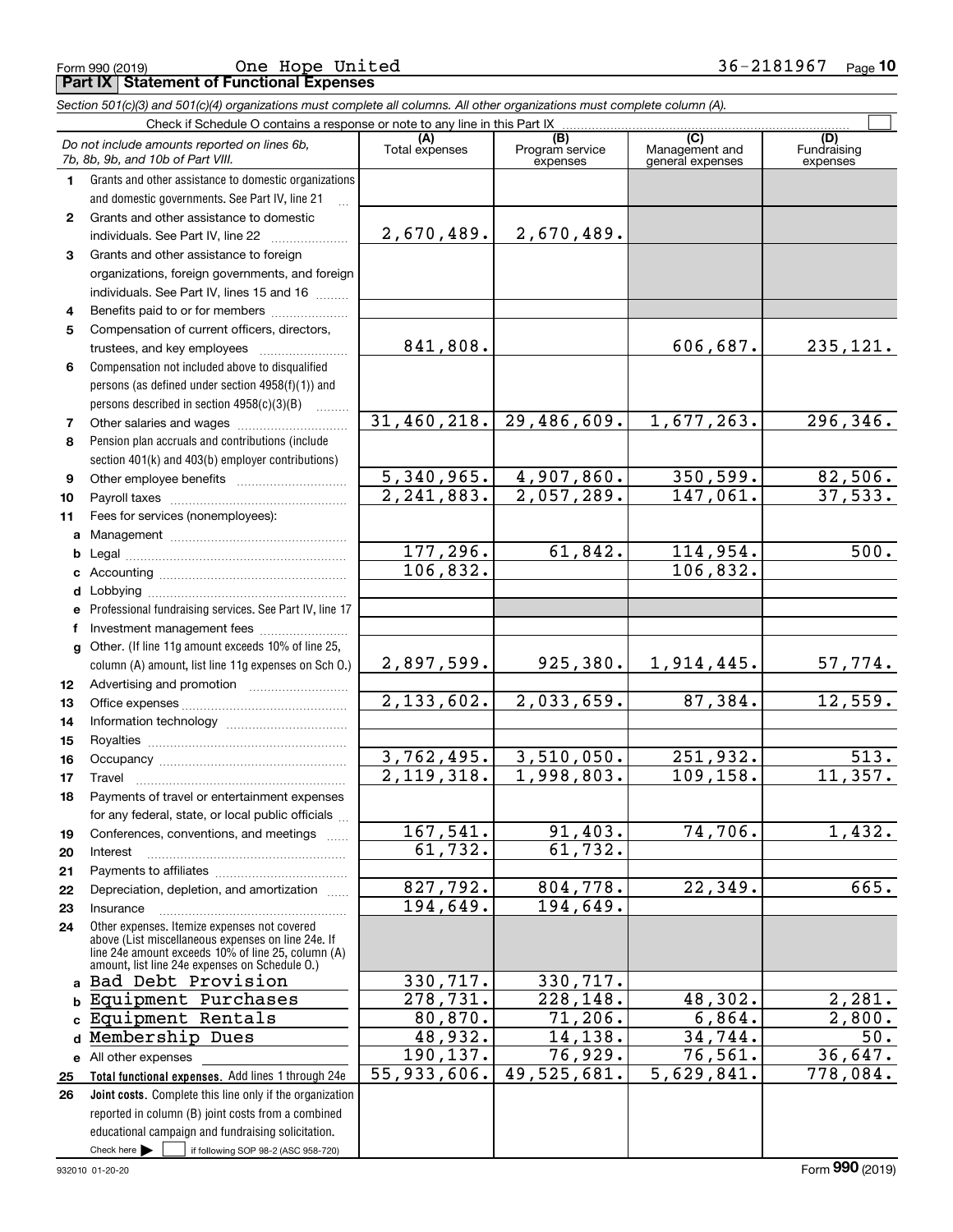| Form 990 (2019) | United<br>Hope<br>One | 81<br>967<br>л я<br>36–<br>Page |
|-----------------|-----------------------|---------------------------------|
|-----------------|-----------------------|---------------------------------|

|                             |              |                                                                                                                                                                                                                                      |          |    | (A)<br>Beginning of year    |                         | (B)<br>End of year       |
|-----------------------------|--------------|--------------------------------------------------------------------------------------------------------------------------------------------------------------------------------------------------------------------------------------|----------|----|-----------------------------|-------------------------|--------------------------|
|                             | 1            |                                                                                                                                                                                                                                      |          |    | 1,206,849.                  | $\blacksquare$          | 4,753,522.               |
|                             | $\mathbf{2}$ |                                                                                                                                                                                                                                      |          |    |                             | $\mathbf{2}$            |                          |
|                             | 3            |                                                                                                                                                                                                                                      |          |    |                             | 3                       |                          |
|                             | 4            |                                                                                                                                                                                                                                      |          |    | 6,921,913.                  | $\overline{\mathbf{4}}$ | 7,667,696.               |
|                             | 5            | Loans and other receivables from any current or former officer, director,                                                                                                                                                            |          |    |                             |                         |                          |
|                             |              | trustee, key employee, creator or founder, substantial contributor, or 35%                                                                                                                                                           |          |    |                             |                         |                          |
|                             |              | controlled entity or family member of any of these persons                                                                                                                                                                           |          |    |                             | 5                       |                          |
|                             | 6            | Loans and other receivables from other disqualified persons (as defined                                                                                                                                                              |          |    |                             |                         |                          |
|                             |              | under section 4958(f)(1)), and persons described in section 4958(c)(3)(B)                                                                                                                                                            |          |    |                             | 6                       |                          |
|                             | 7            |                                                                                                                                                                                                                                      |          |    | 6,925,004.                  | $\overline{7}$          | 6,917,189.               |
| Assets                      | 8            |                                                                                                                                                                                                                                      |          |    |                             | 8                       |                          |
|                             | 9            | Prepaid expenses and deferred charges                                                                                                                                                                                                |          |    | 736, 111.                   | $\boldsymbol{9}$        | 547, 425.                |
|                             |              | 10a Land, buildings, and equipment: cost or other                                                                                                                                                                                    |          |    |                             |                         |                          |
|                             |              |                                                                                                                                                                                                                                      |          |    |                             |                         |                          |
|                             |              | <b>b</b> Less: accumulated depreciation                                                                                                                                                                                              |          |    | 6, 102, 561.                | 10 <sub>c</sub>         | 5,671,852.               |
|                             | 11           |                                                                                                                                                                                                                                      |          |    | 12,099,695.                 | 11                      | 12,068,547.              |
|                             | 12           |                                                                                                                                                                                                                                      |          |    | 5,698,247.                  | 12                      | $\overline{5,816,615}$ . |
|                             | 13           |                                                                                                                                                                                                                                      |          |    |                             | 13                      |                          |
|                             | 14           |                                                                                                                                                                                                                                      |          |    |                             | 14                      |                          |
|                             | 15           |                                                                                                                                                                                                                                      |          |    | 1,059,032.                  | 15                      | 1,002,425.               |
|                             | 16           |                                                                                                                                                                                                                                      |          |    | 40,749,412.                 | 16                      | 44, 445, 271.            |
|                             | 17           |                                                                                                                                                                                                                                      |          |    | 6,080,650.                  | 17                      | 6,897,544.               |
|                             | 18           |                                                                                                                                                                                                                                      |          |    | 18                          |                         |                          |
|                             | 19           |                                                                                                                                                                                                                                      | 470,820. | 19 | 2,302,595.                  |                         |                          |
|                             | 20           |                                                                                                                                                                                                                                      |          | 20 |                             |                         |                          |
|                             | 21           | Escrow or custodial account liability. Complete Part IV of Schedule D                                                                                                                                                                |          |    | 21                          |                         |                          |
|                             | 22           | Loans and other payables to any current or former officer, director,                                                                                                                                                                 |          |    |                             |                         |                          |
| Liabilities                 |              | trustee, key employee, creator or founder, substantial contributor, or 35%                                                                                                                                                           |          |    |                             |                         |                          |
|                             |              | controlled entity or family member of any of these persons                                                                                                                                                                           |          |    |                             | 22                      |                          |
|                             | 23           | Secured mortgages and notes payable to unrelated third parties                                                                                                                                                                       |          |    |                             | 23                      |                          |
|                             | 24           | Unsecured notes and loans payable to unrelated third parties                                                                                                                                                                         |          |    |                             | 24                      |                          |
|                             | 25           | Other liabilities (including federal income tax, payables to related third                                                                                                                                                           |          |    |                             |                         |                          |
|                             |              | parties, and other liabilities not included on lines 17-24). Complete Part X                                                                                                                                                         |          |    |                             |                         |                          |
|                             |              | of Schedule D <b>contained a contained a contained a contained a contained a contained a contained a contained a contained a contained a contained a contained a contained a contained a contained a contained a contained a con</b> |          |    |                             | 25                      |                          |
|                             | 26           | Total liabilities. Add lines 17 through 25                                                                                                                                                                                           |          |    | 6,551,470.                  | 26                      | 9,200,139.               |
|                             |              | Organizations that follow FASB ASC 958, check here $\blacktriangleright \lfloor X \rfloor$                                                                                                                                           |          |    |                             |                         |                          |
|                             |              | and complete lines 27, 28, 32, and 33.                                                                                                                                                                                               |          |    |                             |                         |                          |
|                             | 27           |                                                                                                                                                                                                                                      |          |    | 31,208,810.                 | 27                      | 32, 214, 303.            |
|                             | 28           |                                                                                                                                                                                                                                      |          |    | 2,989,132.                  | 28                      | 3,030,829.               |
|                             |              | Organizations that do not follow FASB ASC 958, check here $\blacktriangleright$                                                                                                                                                      |          |    |                             |                         |                          |
|                             |              | and complete lines 29 through 33.                                                                                                                                                                                                    |          |    |                             |                         |                          |
|                             | 29           |                                                                                                                                                                                                                                      |          |    |                             | 29                      |                          |
| Net Assets or Fund Balances | 30           | Paid-in or capital surplus, or land, building, or equipment fund                                                                                                                                                                     |          |    |                             | 30                      |                          |
|                             | 31           | Retained earnings, endowment, accumulated income, or other funds                                                                                                                                                                     |          |    |                             | 31                      |                          |
|                             | 32           |                                                                                                                                                                                                                                      |          |    | $\overline{34, 197, 942}$ . | 32                      | 35, 245, 132.            |
|                             | 33           |                                                                                                                                                                                                                                      |          |    | 40,749,412.                 | 33                      | 44, 445, 271.            |

Form (2019) **990**

| Form 990 (2019 |  |  |
|----------------|--|--|
|                |  |  |

**Part X Balance Sheet**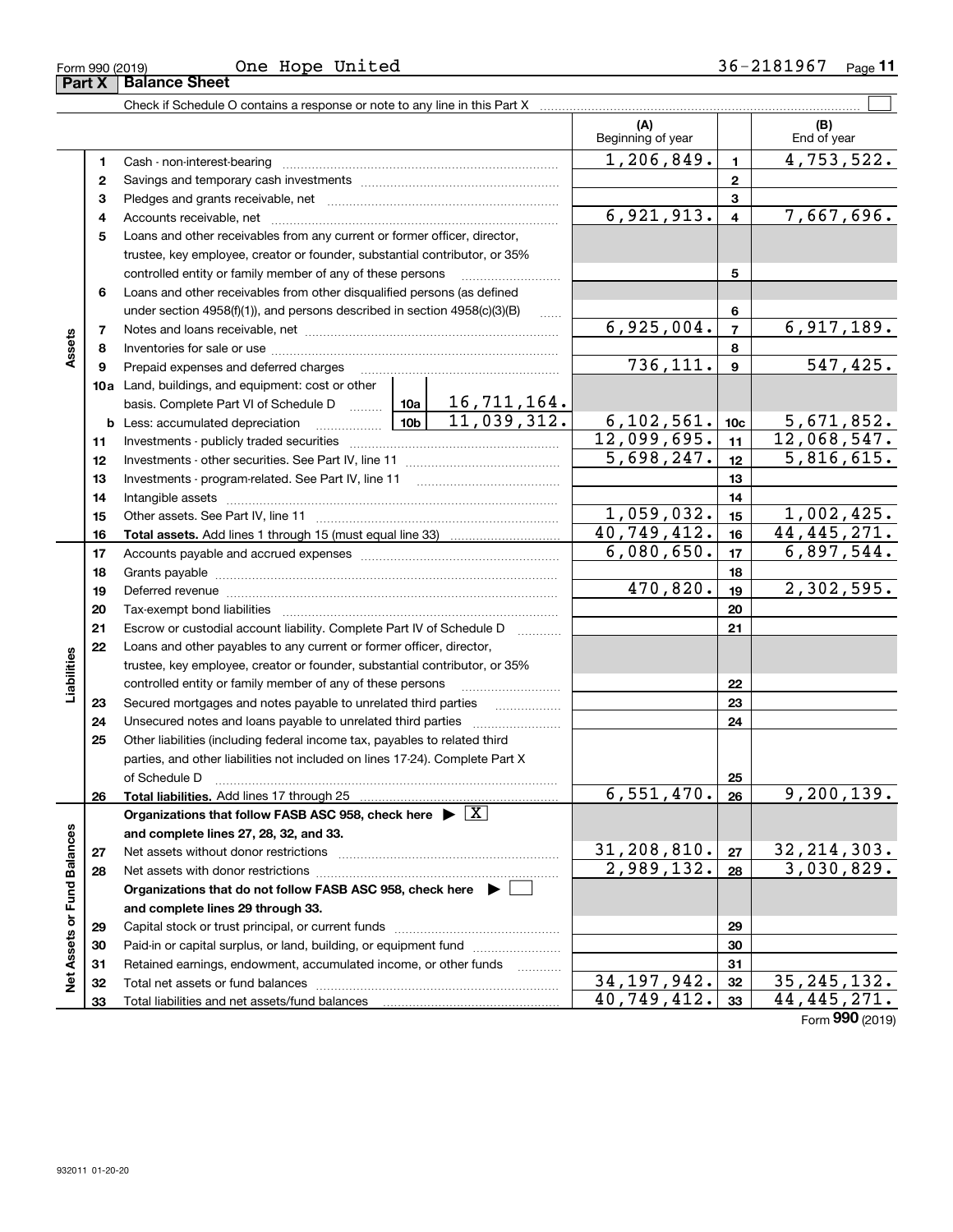| <b>Part XI</b><br>56,518,012.<br>$\mathbf{1}$<br>Total revenue (must equal Part VIII, column (A), line 12)<br>1<br>55,933,606.<br>$\overline{2}$<br>Total expenses (must equal Part IX, column (A), line 25)<br>2<br>584,406.<br>3<br>Revenue less expenses. Subtract line 2 from line 1<br>З<br>34, 197, 942.<br>$\overline{\mathbf{4}}$<br>Net assets or fund balances at beginning of year (must equal Part X, line 32, column (A)) <i>manageredial</i><br>4<br>404,337.<br>5<br>Net unrealized gains (losses) on investments [11] matter contracts and the state of the state of the state of the state of the state of the state of the state of the state of the state of the state of the state of the stat<br>5<br>6<br>Donated services and use of facilities [111] Donated and the service of facilities [11] Donated services and use of facilities [11] Donated and the service of the service of the service of the service of the service of the<br>6<br>$\overline{7}$<br>Investment expenses www.communication.com/www.communication.com/www.communication.com/www.com<br>7<br>8<br>Prior period adjustments material contents and content of the content of the content of the content of the content of the content of the content of the content of the content of the content of the content of the content of<br>8<br>58,447.<br>Other changes in net assets or fund balances (explain on Schedule O)<br>9<br>9<br>Net assets or fund balances at end of year. Combine lines 3 through 9 (must equal Part X, line 32,<br>10<br>35, 245, 132.<br>column (B))<br>10<br><b>Part XII</b> Financial Statements and Reporting<br>Yes<br>$\overline{X}$ Accrual<br>Accounting method used to prepare the Form 990: [139] Cash<br>Other<br>1.<br>If the organization changed its method of accounting from a prior year or checked "Other," explain in Schedule O.<br>2a Were the organization's financial statements compiled or reviewed by an independent accountant?<br>2a<br>If "Yes," check a box below to indicate whether the financial statements for the year were compiled or reviewed on a<br>separate basis, consolidated basis, or both:<br>Separate basis<br>Consolidated basis<br>Both consolidated and separate basis<br>$\mathbf X$<br>2 <sub>b</sub><br>Were the organization's financial statements audited by an independent accountant?<br>If "Yes," check a box below to indicate whether the financial statements for the year were audited on a separate basis, | One Hope United<br>Form 990 (2019)  | 36-2181967 |  | Page 12                 |
|-------------------------------------------------------------------------------------------------------------------------------------------------------------------------------------------------------------------------------------------------------------------------------------------------------------------------------------------------------------------------------------------------------------------------------------------------------------------------------------------------------------------------------------------------------------------------------------------------------------------------------------------------------------------------------------------------------------------------------------------------------------------------------------------------------------------------------------------------------------------------------------------------------------------------------------------------------------------------------------------------------------------------------------------------------------------------------------------------------------------------------------------------------------------------------------------------------------------------------------------------------------------------------------------------------------------------------------------------------------------------------------------------------------------------------------------------------------------------------------------------------------------------------------------------------------------------------------------------------------------------------------------------------------------------------------------------------------------------------------------------------------------------------------------------------------------------------------------------------------------------------------------------------------------------------------------------------------------------------------------------------------------------------------------------------------------------------------------------------------------------------------------------------------------------------------------------------------------------------------------------------------------------------------------------------------------------------------------------------------------------------------------------------------------------------------------------------------------------------------------------------|-------------------------------------|------------|--|-------------------------|
|                                                                                                                                                                                                                                                                                                                                                                                                                                                                                                                                                                                                                                                                                                                                                                                                                                                                                                                                                                                                                                                                                                                                                                                                                                                                                                                                                                                                                                                                                                                                                                                                                                                                                                                                                                                                                                                                                                                                                                                                                                                                                                                                                                                                                                                                                                                                                                                                                                                                                                       | <b>Reconciliation of Net Assets</b> |            |  |                         |
|                                                                                                                                                                                                                                                                                                                                                                                                                                                                                                                                                                                                                                                                                                                                                                                                                                                                                                                                                                                                                                                                                                                                                                                                                                                                                                                                                                                                                                                                                                                                                                                                                                                                                                                                                                                                                                                                                                                                                                                                                                                                                                                                                                                                                                                                                                                                                                                                                                                                                                       |                                     |            |  | $\overline{\mathbf{X}}$ |
|                                                                                                                                                                                                                                                                                                                                                                                                                                                                                                                                                                                                                                                                                                                                                                                                                                                                                                                                                                                                                                                                                                                                                                                                                                                                                                                                                                                                                                                                                                                                                                                                                                                                                                                                                                                                                                                                                                                                                                                                                                                                                                                                                                                                                                                                                                                                                                                                                                                                                                       |                                     |            |  |                         |
|                                                                                                                                                                                                                                                                                                                                                                                                                                                                                                                                                                                                                                                                                                                                                                                                                                                                                                                                                                                                                                                                                                                                                                                                                                                                                                                                                                                                                                                                                                                                                                                                                                                                                                                                                                                                                                                                                                                                                                                                                                                                                                                                                                                                                                                                                                                                                                                                                                                                                                       |                                     |            |  |                         |
|                                                                                                                                                                                                                                                                                                                                                                                                                                                                                                                                                                                                                                                                                                                                                                                                                                                                                                                                                                                                                                                                                                                                                                                                                                                                                                                                                                                                                                                                                                                                                                                                                                                                                                                                                                                                                                                                                                                                                                                                                                                                                                                                                                                                                                                                                                                                                                                                                                                                                                       |                                     |            |  |                         |
|                                                                                                                                                                                                                                                                                                                                                                                                                                                                                                                                                                                                                                                                                                                                                                                                                                                                                                                                                                                                                                                                                                                                                                                                                                                                                                                                                                                                                                                                                                                                                                                                                                                                                                                                                                                                                                                                                                                                                                                                                                                                                                                                                                                                                                                                                                                                                                                                                                                                                                       |                                     |            |  |                         |
|                                                                                                                                                                                                                                                                                                                                                                                                                                                                                                                                                                                                                                                                                                                                                                                                                                                                                                                                                                                                                                                                                                                                                                                                                                                                                                                                                                                                                                                                                                                                                                                                                                                                                                                                                                                                                                                                                                                                                                                                                                                                                                                                                                                                                                                                                                                                                                                                                                                                                                       |                                     |            |  |                         |
|                                                                                                                                                                                                                                                                                                                                                                                                                                                                                                                                                                                                                                                                                                                                                                                                                                                                                                                                                                                                                                                                                                                                                                                                                                                                                                                                                                                                                                                                                                                                                                                                                                                                                                                                                                                                                                                                                                                                                                                                                                                                                                                                                                                                                                                                                                                                                                                                                                                                                                       |                                     |            |  |                         |
|                                                                                                                                                                                                                                                                                                                                                                                                                                                                                                                                                                                                                                                                                                                                                                                                                                                                                                                                                                                                                                                                                                                                                                                                                                                                                                                                                                                                                                                                                                                                                                                                                                                                                                                                                                                                                                                                                                                                                                                                                                                                                                                                                                                                                                                                                                                                                                                                                                                                                                       |                                     |            |  |                         |
|                                                                                                                                                                                                                                                                                                                                                                                                                                                                                                                                                                                                                                                                                                                                                                                                                                                                                                                                                                                                                                                                                                                                                                                                                                                                                                                                                                                                                                                                                                                                                                                                                                                                                                                                                                                                                                                                                                                                                                                                                                                                                                                                                                                                                                                                                                                                                                                                                                                                                                       |                                     |            |  |                         |
|                                                                                                                                                                                                                                                                                                                                                                                                                                                                                                                                                                                                                                                                                                                                                                                                                                                                                                                                                                                                                                                                                                                                                                                                                                                                                                                                                                                                                                                                                                                                                                                                                                                                                                                                                                                                                                                                                                                                                                                                                                                                                                                                                                                                                                                                                                                                                                                                                                                                                                       |                                     |            |  |                         |
|                                                                                                                                                                                                                                                                                                                                                                                                                                                                                                                                                                                                                                                                                                                                                                                                                                                                                                                                                                                                                                                                                                                                                                                                                                                                                                                                                                                                                                                                                                                                                                                                                                                                                                                                                                                                                                                                                                                                                                                                                                                                                                                                                                                                                                                                                                                                                                                                                                                                                                       |                                     |            |  |                         |
|                                                                                                                                                                                                                                                                                                                                                                                                                                                                                                                                                                                                                                                                                                                                                                                                                                                                                                                                                                                                                                                                                                                                                                                                                                                                                                                                                                                                                                                                                                                                                                                                                                                                                                                                                                                                                                                                                                                                                                                                                                                                                                                                                                                                                                                                                                                                                                                                                                                                                                       |                                     |            |  |                         |
|                                                                                                                                                                                                                                                                                                                                                                                                                                                                                                                                                                                                                                                                                                                                                                                                                                                                                                                                                                                                                                                                                                                                                                                                                                                                                                                                                                                                                                                                                                                                                                                                                                                                                                                                                                                                                                                                                                                                                                                                                                                                                                                                                                                                                                                                                                                                                                                                                                                                                                       |                                     |            |  |                         |
|                                                                                                                                                                                                                                                                                                                                                                                                                                                                                                                                                                                                                                                                                                                                                                                                                                                                                                                                                                                                                                                                                                                                                                                                                                                                                                                                                                                                                                                                                                                                                                                                                                                                                                                                                                                                                                                                                                                                                                                                                                                                                                                                                                                                                                                                                                                                                                                                                                                                                                       |                                     |            |  |                         |
|                                                                                                                                                                                                                                                                                                                                                                                                                                                                                                                                                                                                                                                                                                                                                                                                                                                                                                                                                                                                                                                                                                                                                                                                                                                                                                                                                                                                                                                                                                                                                                                                                                                                                                                                                                                                                                                                                                                                                                                                                                                                                                                                                                                                                                                                                                                                                                                                                                                                                                       |                                     |            |  |                         |
|                                                                                                                                                                                                                                                                                                                                                                                                                                                                                                                                                                                                                                                                                                                                                                                                                                                                                                                                                                                                                                                                                                                                                                                                                                                                                                                                                                                                                                                                                                                                                                                                                                                                                                                                                                                                                                                                                                                                                                                                                                                                                                                                                                                                                                                                                                                                                                                                                                                                                                       |                                     |            |  | <b>No</b>               |
|                                                                                                                                                                                                                                                                                                                                                                                                                                                                                                                                                                                                                                                                                                                                                                                                                                                                                                                                                                                                                                                                                                                                                                                                                                                                                                                                                                                                                                                                                                                                                                                                                                                                                                                                                                                                                                                                                                                                                                                                                                                                                                                                                                                                                                                                                                                                                                                                                                                                                                       |                                     |            |  |                         |
|                                                                                                                                                                                                                                                                                                                                                                                                                                                                                                                                                                                                                                                                                                                                                                                                                                                                                                                                                                                                                                                                                                                                                                                                                                                                                                                                                                                                                                                                                                                                                                                                                                                                                                                                                                                                                                                                                                                                                                                                                                                                                                                                                                                                                                                                                                                                                                                                                                                                                                       |                                     |            |  |                         |
|                                                                                                                                                                                                                                                                                                                                                                                                                                                                                                                                                                                                                                                                                                                                                                                                                                                                                                                                                                                                                                                                                                                                                                                                                                                                                                                                                                                                                                                                                                                                                                                                                                                                                                                                                                                                                                                                                                                                                                                                                                                                                                                                                                                                                                                                                                                                                                                                                                                                                                       |                                     |            |  | Χ                       |
|                                                                                                                                                                                                                                                                                                                                                                                                                                                                                                                                                                                                                                                                                                                                                                                                                                                                                                                                                                                                                                                                                                                                                                                                                                                                                                                                                                                                                                                                                                                                                                                                                                                                                                                                                                                                                                                                                                                                                                                                                                                                                                                                                                                                                                                                                                                                                                                                                                                                                                       |                                     |            |  |                         |
|                                                                                                                                                                                                                                                                                                                                                                                                                                                                                                                                                                                                                                                                                                                                                                                                                                                                                                                                                                                                                                                                                                                                                                                                                                                                                                                                                                                                                                                                                                                                                                                                                                                                                                                                                                                                                                                                                                                                                                                                                                                                                                                                                                                                                                                                                                                                                                                                                                                                                                       |                                     |            |  |                         |
|                                                                                                                                                                                                                                                                                                                                                                                                                                                                                                                                                                                                                                                                                                                                                                                                                                                                                                                                                                                                                                                                                                                                                                                                                                                                                                                                                                                                                                                                                                                                                                                                                                                                                                                                                                                                                                                                                                                                                                                                                                                                                                                                                                                                                                                                                                                                                                                                                                                                                                       |                                     |            |  |                         |
|                                                                                                                                                                                                                                                                                                                                                                                                                                                                                                                                                                                                                                                                                                                                                                                                                                                                                                                                                                                                                                                                                                                                                                                                                                                                                                                                                                                                                                                                                                                                                                                                                                                                                                                                                                                                                                                                                                                                                                                                                                                                                                                                                                                                                                                                                                                                                                                                                                                                                                       |                                     |            |  |                         |
|                                                                                                                                                                                                                                                                                                                                                                                                                                                                                                                                                                                                                                                                                                                                                                                                                                                                                                                                                                                                                                                                                                                                                                                                                                                                                                                                                                                                                                                                                                                                                                                                                                                                                                                                                                                                                                                                                                                                                                                                                                                                                                                                                                                                                                                                                                                                                                                                                                                                                                       |                                     |            |  |                         |
|                                                                                                                                                                                                                                                                                                                                                                                                                                                                                                                                                                                                                                                                                                                                                                                                                                                                                                                                                                                                                                                                                                                                                                                                                                                                                                                                                                                                                                                                                                                                                                                                                                                                                                                                                                                                                                                                                                                                                                                                                                                                                                                                                                                                                                                                                                                                                                                                                                                                                                       | consolidated basis, or both:        |            |  |                         |
| $\boxed{\textbf{X}}$ Consolidated basis<br>Separate basis<br>Both consolidated and separate basis                                                                                                                                                                                                                                                                                                                                                                                                                                                                                                                                                                                                                                                                                                                                                                                                                                                                                                                                                                                                                                                                                                                                                                                                                                                                                                                                                                                                                                                                                                                                                                                                                                                                                                                                                                                                                                                                                                                                                                                                                                                                                                                                                                                                                                                                                                                                                                                                     |                                     |            |  |                         |
| c If "Yes" to line 2a or 2b, does the organization have a committee that assumes responsibility for oversight of the audit,                                                                                                                                                                                                                                                                                                                                                                                                                                                                                                                                                                                                                                                                                                                                                                                                                                                                                                                                                                                                                                                                                                                                                                                                                                                                                                                                                                                                                                                                                                                                                                                                                                                                                                                                                                                                                                                                                                                                                                                                                                                                                                                                                                                                                                                                                                                                                                           |                                     |            |  |                         |
| x<br>review, or compilation of its financial statements and selection of an independent accountant?<br>2c                                                                                                                                                                                                                                                                                                                                                                                                                                                                                                                                                                                                                                                                                                                                                                                                                                                                                                                                                                                                                                                                                                                                                                                                                                                                                                                                                                                                                                                                                                                                                                                                                                                                                                                                                                                                                                                                                                                                                                                                                                                                                                                                                                                                                                                                                                                                                                                             |                                     |            |  |                         |
| If the organization changed either its oversight process or selection process during the tax year, explain on Schedule O.                                                                                                                                                                                                                                                                                                                                                                                                                                                                                                                                                                                                                                                                                                                                                                                                                                                                                                                                                                                                                                                                                                                                                                                                                                                                                                                                                                                                                                                                                                                                                                                                                                                                                                                                                                                                                                                                                                                                                                                                                                                                                                                                                                                                                                                                                                                                                                             |                                     |            |  |                         |
| 3a As a result of a federal award, was the organization required to undergo an audit or audits as set forth in the Single Audit                                                                                                                                                                                                                                                                                                                                                                                                                                                                                                                                                                                                                                                                                                                                                                                                                                                                                                                                                                                                                                                                                                                                                                                                                                                                                                                                                                                                                                                                                                                                                                                                                                                                                                                                                                                                                                                                                                                                                                                                                                                                                                                                                                                                                                                                                                                                                                       |                                     |            |  |                         |
| Χ<br>За                                                                                                                                                                                                                                                                                                                                                                                                                                                                                                                                                                                                                                                                                                                                                                                                                                                                                                                                                                                                                                                                                                                                                                                                                                                                                                                                                                                                                                                                                                                                                                                                                                                                                                                                                                                                                                                                                                                                                                                                                                                                                                                                                                                                                                                                                                                                                                                                                                                                                               |                                     |            |  |                         |
| <b>b</b> If "Yes," did the organization undergo the required audit or audits? If the organization did not undergo the required audit                                                                                                                                                                                                                                                                                                                                                                                                                                                                                                                                                                                                                                                                                                                                                                                                                                                                                                                                                                                                                                                                                                                                                                                                                                                                                                                                                                                                                                                                                                                                                                                                                                                                                                                                                                                                                                                                                                                                                                                                                                                                                                                                                                                                                                                                                                                                                                  |                                     |            |  |                         |
| х<br>or audits, explain why on Schedule O and describe any steps taken to undergo such audits [11] our manuscription why on Schedule O and describe any steps taken to undergo such audits<br>3b                                                                                                                                                                                                                                                                                                                                                                                                                                                                                                                                                                                                                                                                                                                                                                                                                                                                                                                                                                                                                                                                                                                                                                                                                                                                                                                                                                                                                                                                                                                                                                                                                                                                                                                                                                                                                                                                                                                                                                                                                                                                                                                                                                                                                                                                                                      |                                     |            |  |                         |

Form (2019) **990**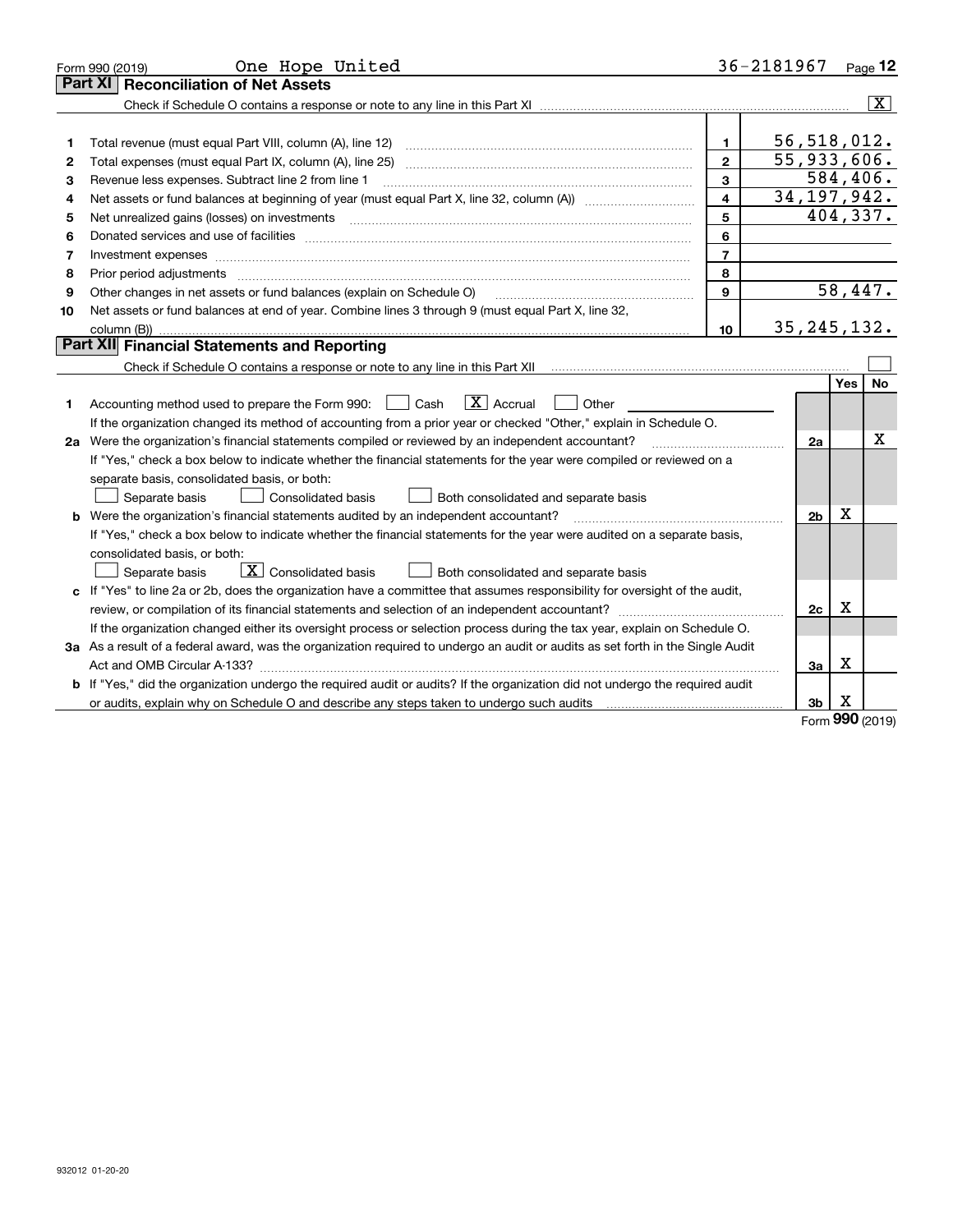|  | <b>SCHEDULE A</b> |
|--|-------------------|
|--|-------------------|

Department of the Treasury Internal Revenue Service

**(Form 990 or 990-EZ)**

## **Public Charity Status and Public Support**

**Complete if the organization is a section 501(c)(3) organization or a section 4947(a)(1) nonexempt charitable trust.**

| Attach to Form 990 or Form 990-EZ.                                       |  |
|--------------------------------------------------------------------------|--|
| ► Go to www.irs.gov/Form990 for instructions and the latest information. |  |

| OMB No 1545-0047                    |
|-------------------------------------|
| 2019                                |
| <b>Open to Public</b><br>Inspection |

|  | Name of the organization |
|--|--------------------------|
|--|--------------------------|

|        |                  | Name of the organization                                                                                                                      |                 |                                                        |                                                                |    |                            |  | <b>Employer identification number</b> |
|--------|------------------|-----------------------------------------------------------------------------------------------------------------------------------------------|-----------------|--------------------------------------------------------|----------------------------------------------------------------|----|----------------------------|--|---------------------------------------|
|        |                  |                                                                                                                                               | One Hope United |                                                        |                                                                |    |                            |  | 36-2181967                            |
| Part I |                  | Reason for Public Charity Status (All organizations must complete this part.) See instructions.                                               |                 |                                                        |                                                                |    |                            |  |                                       |
|        |                  | The organization is not a private foundation because it is: (For lines 1 through 12, check only one box.)                                     |                 |                                                        |                                                                |    |                            |  |                                       |
| 1.     |                  | A church, convention of churches, or association of churches described in section 170(b)(1)(A)(i).                                            |                 |                                                        |                                                                |    |                            |  |                                       |
| 2      |                  | A school described in section 170(b)(1)(A)(ii). (Attach Schedule E (Form 990 or 990-EZ).)                                                     |                 |                                                        |                                                                |    |                            |  |                                       |
| 3      |                  | A hospital or a cooperative hospital service organization described in section $170(b)(1)(A)(iii)$ .                                          |                 |                                                        |                                                                |    |                            |  |                                       |
| 4      |                  | A medical research organization operated in conjunction with a hospital described in section 170(b)(1)(A)(iii). Enter the hospital's name,    |                 |                                                        |                                                                |    |                            |  |                                       |
|        | city, and state: |                                                                                                                                               |                 |                                                        |                                                                |    |                            |  |                                       |
| 5      |                  | An organization operated for the benefit of a college or university owned or operated by a governmental unit described in                     |                 |                                                        |                                                                |    |                            |  |                                       |
|        |                  | section 170(b)(1)(A)(iv). (Complete Part II.)                                                                                                 |                 |                                                        |                                                                |    |                            |  |                                       |
| 6      |                  | A federal, state, or local government or governmental unit described in section 170(b)(1)(A)(v).                                              |                 |                                                        |                                                                |    |                            |  |                                       |
|        | $7 \times$       | An organization that normally receives a substantial part of its support from a governmental unit or from the general public described in     |                 |                                                        |                                                                |    |                            |  |                                       |
|        |                  | section 170(b)(1)(A)(vi). (Complete Part II.)                                                                                                 |                 |                                                        |                                                                |    |                            |  |                                       |
| 8      |                  | A community trust described in section 170(b)(1)(A)(vi). (Complete Part II.)                                                                  |                 |                                                        |                                                                |    |                            |  |                                       |
| 9      |                  | An agricultural research organization described in section 170(b)(1)(A)(ix) operated in conjunction with a land-grant college                 |                 |                                                        |                                                                |    |                            |  |                                       |
|        |                  | or university or a non-land-grant college of agriculture (see instructions). Enter the name, city, and state of the college or                |                 |                                                        |                                                                |    |                            |  |                                       |
|        |                  | university:                                                                                                                                   |                 |                                                        |                                                                |    |                            |  |                                       |
| 10     |                  | An organization that normally receives: (1) more than 33 1/3% of its support from contributions, membership fees, and gross receipts from     |                 |                                                        |                                                                |    |                            |  |                                       |
|        |                  | activities related to its exempt functions - subject to certain exceptions, and (2) no more than 33 1/3% of its support from gross investment |                 |                                                        |                                                                |    |                            |  |                                       |
|        |                  |                                                                                                                                               |                 |                                                        |                                                                |    |                            |  |                                       |
|        |                  | income and unrelated business taxable income (less section 511 tax) from businesses acquired by the organization after June 30, 1975.         |                 |                                                        |                                                                |    |                            |  |                                       |
|        |                  | See section 509(a)(2). (Complete Part III.)                                                                                                   |                 |                                                        |                                                                |    |                            |  |                                       |
| 11     |                  | An organization organized and operated exclusively to test for public safety. See section 509(a)(4).                                          |                 |                                                        |                                                                |    |                            |  |                                       |
| 12     |                  | An organization organized and operated exclusively for the benefit of, to perform the functions of, or to carry out the purposes of one or    |                 |                                                        |                                                                |    |                            |  |                                       |
|        |                  | more publicly supported organizations described in section 509(a)(1) or section 509(a)(2). See section 509(a)(3). Check the box in            |                 |                                                        |                                                                |    |                            |  |                                       |
|        |                  | lines 12a through 12d that describes the type of supporting organization and complete lines 12e, 12f, and 12g.                                |                 |                                                        |                                                                |    |                            |  |                                       |
| а      |                  | Type I. A supporting organization operated, supervised, or controlled by its supported organization(s), typically by giving                   |                 |                                                        |                                                                |    |                            |  |                                       |
|        |                  | the supported organization(s) the power to regularly appoint or elect a majority of the directors or trustees of the supporting               |                 |                                                        |                                                                |    |                            |  |                                       |
|        |                  | organization. You must complete Part IV, Sections A and B.                                                                                    |                 |                                                        |                                                                |    |                            |  |                                       |
| b      |                  | Type II. A supporting organization supervised or controlled in connection with its supported organization(s), by having                       |                 |                                                        |                                                                |    |                            |  |                                       |
|        |                  | control or management of the supporting organization vested in the same persons that control or manage the supported                          |                 |                                                        |                                                                |    |                            |  |                                       |
|        |                  | organization(s). You must complete Part IV, Sections A and C.                                                                                 |                 |                                                        |                                                                |    |                            |  |                                       |
| с      |                  | Type III functionally integrated. A supporting organization operated in connection with, and functionally integrated with,                    |                 |                                                        |                                                                |    |                            |  |                                       |
|        |                  | its supported organization(s) (see instructions). You must complete Part IV, Sections A, D, and E.                                            |                 |                                                        |                                                                |    |                            |  |                                       |
| d      |                  | Type III non-functionally integrated. A supporting organization operated in connection with its supported organization(s)                     |                 |                                                        |                                                                |    |                            |  |                                       |
|        |                  | that is not functionally integrated. The organization generally must satisfy a distribution requirement and an attentiveness                  |                 |                                                        |                                                                |    |                            |  |                                       |
|        |                  | requirement (see instructions). You must complete Part IV, Sections A and D, and Part V.                                                      |                 |                                                        |                                                                |    |                            |  |                                       |
|        |                  | □ Check this box if the organization received a written determination from the IRS that it is a Type I, Type II, Type III                     |                 |                                                        |                                                                |    |                            |  |                                       |
|        |                  | functionally integrated, or Type III non-functionally integrated supporting organization.                                                     |                 |                                                        |                                                                |    |                            |  |                                       |
|        |                  | f Enter the number of supported organizations                                                                                                 |                 |                                                        |                                                                |    |                            |  |                                       |
|        |                  | Provide the following information about the supported organization(s).                                                                        |                 |                                                        |                                                                |    |                            |  |                                       |
|        |                  | (i) Name of supported                                                                                                                         | (ii) EIN        | (iii) Type of organization<br>(described on lines 1-10 | (iv) Is the organization listed<br>in your governing document? |    | (v) Amount of monetary     |  | (vi) Amount of other                  |
|        |                  | organization                                                                                                                                  |                 | above (see instructions))                              | Yes                                                            | No | support (see instructions) |  | support (see instructions)            |
|        |                  |                                                                                                                                               |                 |                                                        |                                                                |    |                            |  |                                       |
|        |                  |                                                                                                                                               |                 |                                                        |                                                                |    |                            |  |                                       |
|        |                  |                                                                                                                                               |                 |                                                        |                                                                |    |                            |  |                                       |
|        |                  |                                                                                                                                               |                 |                                                        |                                                                |    |                            |  |                                       |
|        |                  |                                                                                                                                               |                 |                                                        |                                                                |    |                            |  |                                       |
|        |                  |                                                                                                                                               |                 |                                                        |                                                                |    |                            |  |                                       |
|        |                  |                                                                                                                                               |                 |                                                        |                                                                |    |                            |  |                                       |
|        |                  |                                                                                                                                               |                 |                                                        |                                                                |    |                            |  |                                       |
|        |                  |                                                                                                                                               |                 |                                                        |                                                                |    |                            |  |                                       |
|        |                  |                                                                                                                                               |                 |                                                        |                                                                |    |                            |  |                                       |
| Total  |                  |                                                                                                                                               |                 |                                                        |                                                                |    |                            |  |                                       |
|        |                  |                                                                                                                                               |                 |                                                        |                                                                |    |                            |  |                                       |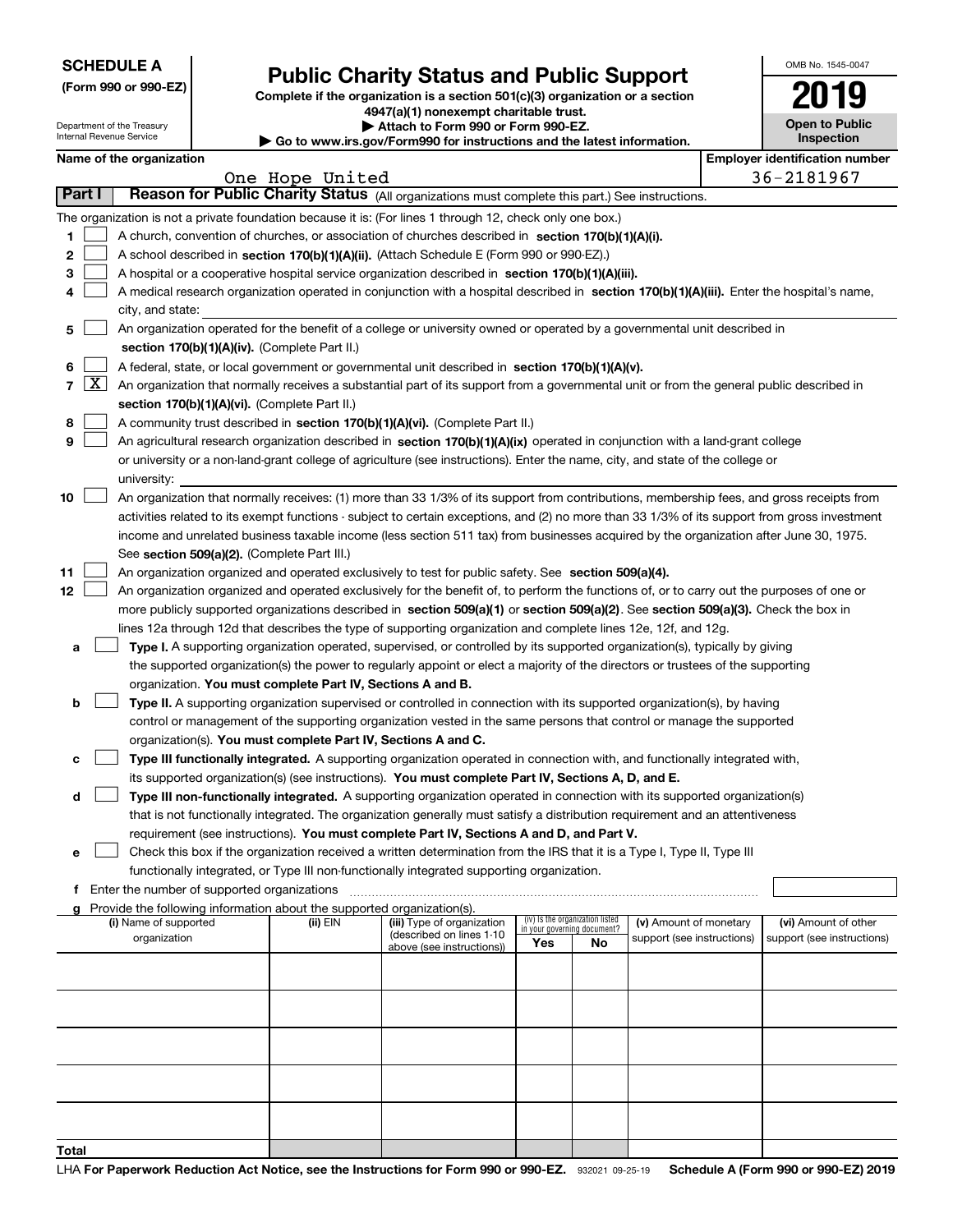| 932022 09-25-19 |  |
|-----------------|--|
|                 |  |

### Schedule A (Form 990 or 990-EZ) 2019 Page One Hope United 36-2181967

**Part II Support Schedule for Organizations Described in Sections 170(b)(1)(A)(iv) and 170(b)(1)(A)(vi)**

(Complete only if you checked the box on line 5, 7, or 8 of Part I or if the organization failed to qualify under Part III. If the organization fails to qualify under the tests listed below, please complete Part III.)

| <b>Section A. Public Support</b>                                                                                                               |          |            |                                |            |                                                               |                                                        |
|------------------------------------------------------------------------------------------------------------------------------------------------|----------|------------|--------------------------------|------------|---------------------------------------------------------------|--------------------------------------------------------|
| Calendar year (or fiscal year beginning in)                                                                                                    | (a) 2015 | $(b)$ 2016 | $(c)$ 2017                     | $(d)$ 2018 | (e) 2019                                                      | (f) Total                                              |
| 1 Gifts, grants, contributions, and                                                                                                            |          |            |                                |            |                                                               |                                                        |
| membership fees received. (Do not                                                                                                              |          |            |                                |            |                                                               |                                                        |
| include any "unusual grants.")                                                                                                                 |          |            |                                |            |                                                               | 27350212.27528042.46353651.48803254.50258244.200293403 |
| 2 Tax revenues levied for the organ-                                                                                                           |          |            |                                |            |                                                               |                                                        |
| ization's benefit and either paid to                                                                                                           |          |            |                                |            |                                                               |                                                        |
| or expended on its behalf                                                                                                                      |          |            |                                |            |                                                               |                                                        |
| 3 The value of services or facilities                                                                                                          |          |            |                                |            |                                                               |                                                        |
| furnished by a governmental unit to                                                                                                            |          |            |                                |            |                                                               |                                                        |
| the organization without charge                                                                                                                |          |            |                                |            |                                                               |                                                        |
| 4 Total. Add lines 1 through 3                                                                                                                 |          |            |                                |            |                                                               | 27350212.27528042.46353651.48803254.50258244.200293403 |
| The portion of total contributions                                                                                                             |          |            |                                |            |                                                               |                                                        |
| by each person (other than a                                                                                                                   |          |            |                                |            |                                                               |                                                        |
| governmental unit or publicly                                                                                                                  |          |            |                                |            |                                                               |                                                        |
| supported organization) included                                                                                                               |          |            |                                |            |                                                               |                                                        |
| on line 1 that exceeds 2% of the                                                                                                               |          |            |                                |            |                                                               |                                                        |
| amount shown on line 11,                                                                                                                       |          |            |                                |            |                                                               |                                                        |
| column (f)                                                                                                                                     |          |            |                                |            |                                                               |                                                        |
| 6 Public support. Subtract line 5 from line 4.                                                                                                 |          |            |                                |            |                                                               | 200293403                                              |
| <b>Section B. Total Support</b>                                                                                                                |          |            |                                |            |                                                               |                                                        |
| Calendar year (or fiscal year beginning in)                                                                                                    | (a) 2015 | $(b)$ 2016 | $(c)$ 2017                     | $(d)$ 2018 | (e) 2019                                                      | (f) Total                                              |
| <b>7</b> Amounts from line 4                                                                                                                   |          |            |                                |            |                                                               | 27350212.27528042.46353651.48803254.50258244.200293403 |
| 8 Gross income from interest,                                                                                                                  |          |            |                                |            |                                                               |                                                        |
| dividends, payments received on                                                                                                                |          |            |                                |            |                                                               |                                                        |
| securities loans, rents, royalties,                                                                                                            |          |            |                                |            |                                                               |                                                        |
| and income from similar sources                                                                                                                |          |            | $242,833.$ 245, 357. 613, 266. | 465,300.   | 480,258.                                                      | 2047014.                                               |
| <b>9</b> Net income from unrelated business                                                                                                    |          |            |                                |            |                                                               |                                                        |
| activities, whether or not the                                                                                                                 |          |            |                                |            |                                                               |                                                        |
| business is regularly carried on                                                                                                               |          |            |                                |            |                                                               |                                                        |
| 10 Other income. Do not include gain                                                                                                           |          |            |                                |            |                                                               |                                                        |
| or loss from the sale of capital                                                                                                               |          |            |                                |            |                                                               |                                                        |
| assets (Explain in Part VI.)                                                                                                                   |          |            |                                |            | $201, 010.$ $262, 956.$ 617, 098. 1158270. 756, 337. 2995671. |                                                        |
| 11 Total support. Add lines 7 through 10                                                                                                       |          |            |                                |            |                                                               | 205336088                                              |
| 12 Gross receipts from related activities, etc. (see instructions)                                                                             |          |            |                                |            | 12                                                            | 23,843,752.                                            |
| 13 First five years. If the Form 990 is for the organization's first, second, third, fourth, or fifth tax year as a section 501(c)(3)          |          |            |                                |            |                                                               |                                                        |
| organization, check this box and stop here                                                                                                     |          |            |                                |            |                                                               |                                                        |
| Section C. Computation of Public Support Percentage                                                                                            |          |            |                                |            |                                                               |                                                        |
| 14 Public support percentage for 2019 (line 6, column (f) divided by line 11, column (f) <i>mummumumum</i>                                     |          |            |                                |            | 14                                                            | 97.54<br>%                                             |
|                                                                                                                                                |          |            |                                |            | 15                                                            | 97.71<br>%                                             |
| 16a 33 1/3% support test - 2019. If the organization did not check the box on line 13, and line 14 is 33 1/3% or more, check this box and      |          |            |                                |            |                                                               |                                                        |
| stop here. The organization qualifies as a publicly supported organization                                                                     |          |            |                                |            |                                                               | $\blacktriangleright$ $\boxed{\text{X}}$               |
| b 33 1/3% support test - 2018. If the organization did not check a box on line 13 or 16a, and line 15 is 33 1/3% or more, check this box       |          |            |                                |            |                                                               |                                                        |
| and stop here. The organization qualifies as a publicly supported organization                                                                 |          |            |                                |            |                                                               |                                                        |
| 17a 10% -facts-and-circumstances test - 2019. If the organization did not check a box on line 13, 16a, or 16b, and line 14 is 10% or more,     |          |            |                                |            |                                                               |                                                        |
|                                                                                                                                                |          |            |                                |            |                                                               |                                                        |
| and if the organization meets the "facts-and-circumstances" test, check this box and stop here. Explain in Part VI how the organization        |          |            |                                |            |                                                               |                                                        |
|                                                                                                                                                |          |            |                                |            |                                                               |                                                        |
| <b>b 10% -facts-and-circumstances test - 2018.</b> If the organization did not check a box on line 13, 16a, 16b, or 17a, and line 15 is 10% or |          |            |                                |            |                                                               |                                                        |
| more, and if the organization meets the "facts-and-circumstances" test, check this box and stop here. Explain in Part VI how the               |          |            |                                |            |                                                               |                                                        |
| organization meets the "facts-and-circumstances" test. The organization qualifies as a publicly supported organization                         |          |            |                                |            |                                                               |                                                        |
| 18 Private foundation. If the organization did not check a box on line 13, 16a, 16b, 17a, or 17b, check this box and see instructions          |          |            |                                |            |                                                               |                                                        |

**2**

**Schedule A (Form 990 or 990-EZ) 2019**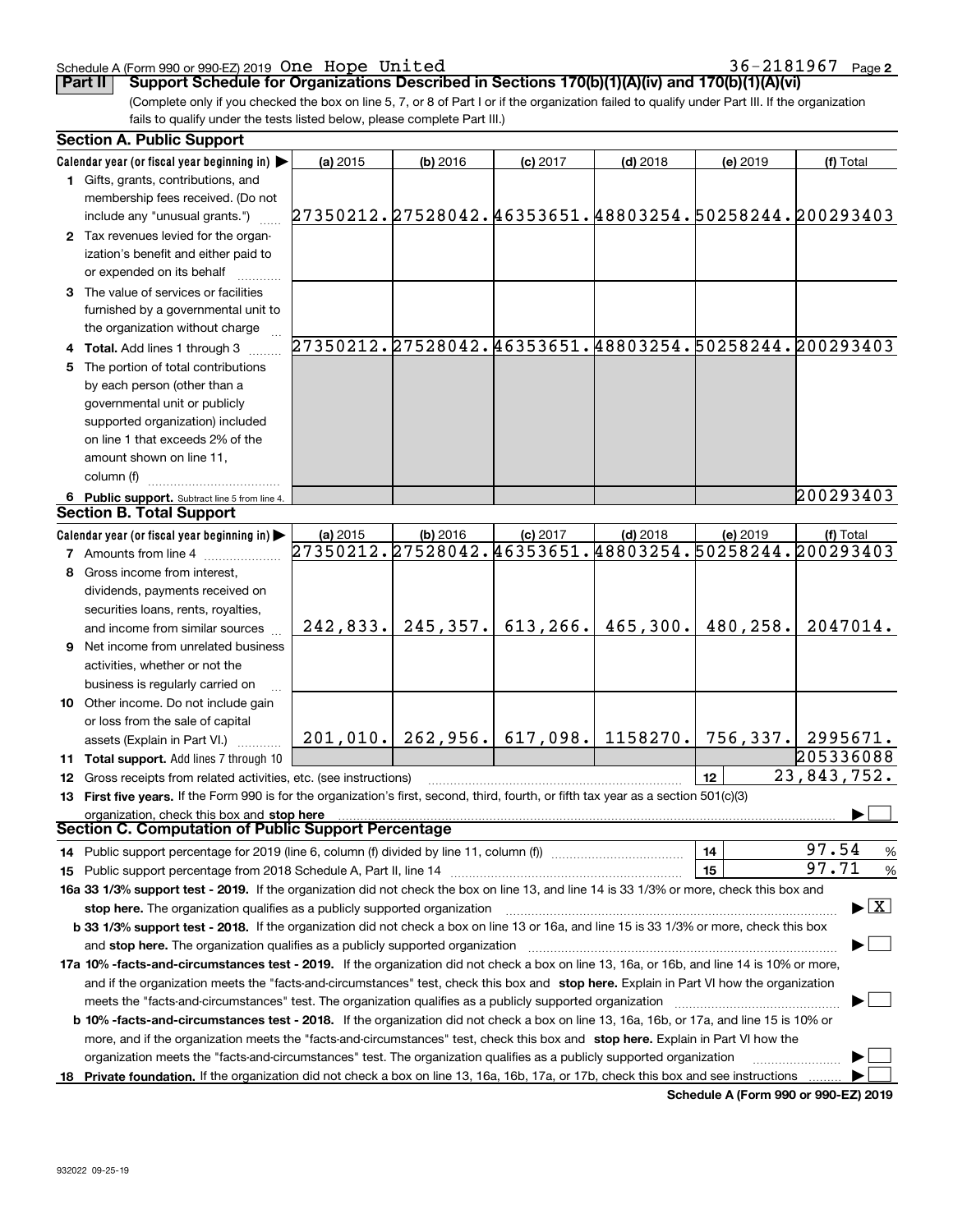|  | Schedule A (Form 990 or 990 EZ) 2019 $\,$ One $\,$ Hope $\,$ United $\,$ |  |  | 36-2181967 | Page 3 |
|--|--------------------------------------------------------------------------|--|--|------------|--------|
|  |                                                                          |  |  |            |        |

## **Part III Support Schedule for Organizations Described in Section 509(a)(2)**

(Complete only if you checked the box on line 10 of Part I or if the organization failed to qualify under Part II. If the organization fails to qualify under the tests listed below, please complete Part II.)

|    | <b>Section A. Public Support</b>                                                                                                                                                                                              |          |          |            |            |          |             |
|----|-------------------------------------------------------------------------------------------------------------------------------------------------------------------------------------------------------------------------------|----------|----------|------------|------------|----------|-------------|
|    | Calendar year (or fiscal year beginning in) $\blacktriangleright$                                                                                                                                                             | (a) 2015 | (b) 2016 | $(c)$ 2017 | $(d)$ 2018 | (e) 2019 | (f) Total   |
|    | 1 Gifts, grants, contributions, and                                                                                                                                                                                           |          |          |            |            |          |             |
|    | membership fees received. (Do not                                                                                                                                                                                             |          |          |            |            |          |             |
|    | include any "unusual grants.")                                                                                                                                                                                                |          |          |            |            |          |             |
|    | <b>2</b> Gross receipts from admissions,                                                                                                                                                                                      |          |          |            |            |          |             |
|    | merchandise sold or services per-                                                                                                                                                                                             |          |          |            |            |          |             |
|    | formed, or facilities furnished in                                                                                                                                                                                            |          |          |            |            |          |             |
|    | any activity that is related to the<br>organization's tax-exempt purpose                                                                                                                                                      |          |          |            |            |          |             |
|    | 3 Gross receipts from activities that                                                                                                                                                                                         |          |          |            |            |          |             |
|    | are not an unrelated trade or bus-                                                                                                                                                                                            |          |          |            |            |          |             |
|    | iness under section 513                                                                                                                                                                                                       |          |          |            |            |          |             |
|    | 4 Tax revenues levied for the organ-                                                                                                                                                                                          |          |          |            |            |          |             |
|    | ization's benefit and either paid to                                                                                                                                                                                          |          |          |            |            |          |             |
|    | or expended on its behalf                                                                                                                                                                                                     |          |          |            |            |          |             |
|    | .<br>5 The value of services or facilities                                                                                                                                                                                    |          |          |            |            |          |             |
|    | furnished by a governmental unit to                                                                                                                                                                                           |          |          |            |            |          |             |
|    | the organization without charge                                                                                                                                                                                               |          |          |            |            |          |             |
|    |                                                                                                                                                                                                                               |          |          |            |            |          |             |
|    | <b>6 Total.</b> Add lines 1 through 5                                                                                                                                                                                         |          |          |            |            |          |             |
|    | 7a Amounts included on lines 1, 2, and                                                                                                                                                                                        |          |          |            |            |          |             |
|    | 3 received from disqualified persons<br><b>b</b> Amounts included on lines 2 and 3 received                                                                                                                                   |          |          |            |            |          |             |
|    | from other than disqualified persons that                                                                                                                                                                                     |          |          |            |            |          |             |
|    | exceed the greater of \$5,000 or 1% of the                                                                                                                                                                                    |          |          |            |            |          |             |
|    | amount on line 13 for the year                                                                                                                                                                                                |          |          |            |            |          |             |
|    | c Add lines 7a and 7b                                                                                                                                                                                                         |          |          |            |            |          |             |
|    | 8 Public support. (Subtract line 7c from line 6.)<br><b>Section B. Total Support</b>                                                                                                                                          |          |          |            |            |          |             |
|    |                                                                                                                                                                                                                               |          |          |            |            |          |             |
|    | Calendar year (or fiscal year beginning in)                                                                                                                                                                                   | (a) 2015 | (b) 2016 | $(c)$ 2017 | $(d)$ 2018 | (e) 2019 | (f) Total   |
|    | 9 Amounts from line 6                                                                                                                                                                                                         |          |          |            |            |          |             |
|    | <b>10a</b> Gross income from interest,<br>dividends, payments received on                                                                                                                                                     |          |          |            |            |          |             |
|    | securities loans, rents, royalties,                                                                                                                                                                                           |          |          |            |            |          |             |
|    | and income from similar sources                                                                                                                                                                                               |          |          |            |            |          |             |
|    | <b>b</b> Unrelated business taxable income                                                                                                                                                                                    |          |          |            |            |          |             |
|    | (less section 511 taxes) from businesses                                                                                                                                                                                      |          |          |            |            |          |             |
|    | acquired after June 30, 1975 [10001]                                                                                                                                                                                          |          |          |            |            |          |             |
|    | c Add lines 10a and 10b                                                                                                                                                                                                       |          |          |            |            |          |             |
|    | 11 Net income from unrelated business                                                                                                                                                                                         |          |          |            |            |          |             |
|    | activities not included in line 10b,<br>whether or not the business is                                                                                                                                                        |          |          |            |            |          |             |
|    | regularly carried on                                                                                                                                                                                                          |          |          |            |            |          |             |
|    | <b>12</b> Other income. Do not include gain                                                                                                                                                                                   |          |          |            |            |          |             |
|    | or loss from the sale of capital<br>assets (Explain in Part VI.)                                                                                                                                                              |          |          |            |            |          |             |
|    | <b>13</b> Total support. (Add lines 9, 10c, 11, and 12.)                                                                                                                                                                      |          |          |            |            |          |             |
|    | 14 First five years. If the Form 990 is for the organization's first, second, third, fourth, or fifth tax year as a section 501(c)(3) organization,                                                                           |          |          |            |            |          |             |
|    | check this box and stop here with the continuum control to the change of the state of the state of the change of the change of the change of the change of the change of the change of the change of the change of the change |          |          |            |            |          |             |
|    | <b>Section C. Computation of Public Support Percentage</b>                                                                                                                                                                    |          |          |            |            |          |             |
|    | 15 Public support percentage for 2019 (line 8, column (f), divided by line 13, column (f))                                                                                                                                    |          |          |            |            | 15       | %           |
|    | 16 Public support percentage from 2018 Schedule A, Part III, line 15                                                                                                                                                          |          |          |            |            | 16       | %           |
|    | Section D. Computation of Investment Income Percentage                                                                                                                                                                        |          |          |            |            |          |             |
|    | 17 Investment income percentage for 2019 (line 10c, column (f), divided by line 13, column (f))                                                                                                                               |          |          |            |            | 17       | %           |
|    | <b>18</b> Investment income percentage from <b>2018</b> Schedule A, Part III, line 17                                                                                                                                         |          |          |            |            | 18       | %           |
|    | 19a 33 1/3% support tests - 2019. If the organization did not check the box on line 14, and line 15 is more than 33 1/3%, and line 17 is not                                                                                  |          |          |            |            |          |             |
|    | more than 33 1/3%, check this box and stop here. The organization qualifies as a publicly supported organization                                                                                                              |          |          |            |            |          | $\sim$<br>▶ |
|    | b 33 1/3% support tests - 2018. If the organization did not check a box on line 14 or line 19a, and line 16 is more than 33 1/3%, and                                                                                         |          |          |            |            |          |             |
|    | line 18 is not more than 33 1/3%, check this box and stop here. The organization qualifies as a publicly supported organization                                                                                               |          |          |            |            |          |             |
| 20 |                                                                                                                                                                                                                               |          |          |            |            |          |             |
|    |                                                                                                                                                                                                                               |          |          |            |            |          |             |

**Schedule A (Form 990 or 990-EZ) 2019**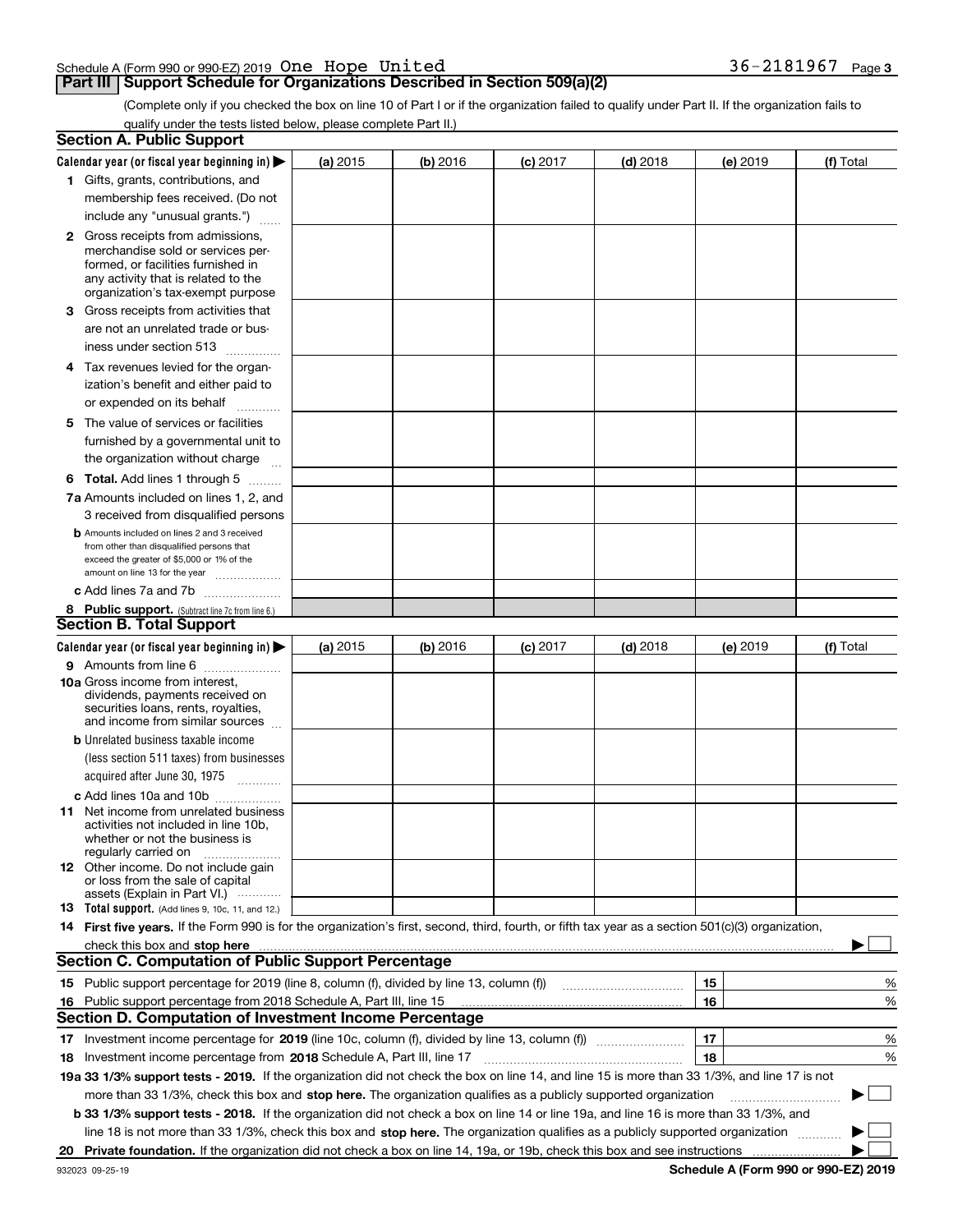**1**

**2**

**3a**

**YesNo**

## **Part IV Supporting Organizations**

(Complete only if you checked a box in line 12 on Part I. If you checked 12a of Part I, complete Sections A and B. If you checked 12b of Part I, complete Sections A and C. If you checked 12c of Part I, complete Sections A, D, and E. If you checked 12d of Part I, complete Sections A and D, and complete Part V.)

### **Section A. All Supporting Organizations**

- **1** Are all of the organization's supported organizations listed by name in the organization's governing documents? If "No," describe in **Part VI** how the supported organizations are designated. If designated by *class or purpose, describe the designation. If historic and continuing relationship, explain.*
- **2** Did the organization have any supported organization that does not have an IRS determination of status under section 509(a)(1) or (2)? If "Yes," explain in Part VI how the organization determined that the supported *organization was described in section 509(a)(1) or (2).*
- **3a** Did the organization have a supported organization described in section 501(c)(4), (5), or (6)? If "Yes," answer *(b) and (c) below.*
- **b** Did the organization confirm that each supported organization qualified under section 501(c)(4), (5), or (6) and satisfied the public support tests under section 509(a)(2)? If "Yes," describe in **Part VI** when and how the *organization made the determination.*
- **c**Did the organization ensure that all support to such organizations was used exclusively for section 170(c)(2)(B) purposes? If "Yes," explain in **Part VI** what controls the organization put in place to ensure such use.
- **4a***If* Was any supported organization not organized in the United States ("foreign supported organization")? *"Yes," and if you checked 12a or 12b in Part I, answer (b) and (c) below.*
- **b** Did the organization have ultimate control and discretion in deciding whether to make grants to the foreign supported organization? If "Yes," describe in **Part VI** how the organization had such control and discretion *despite being controlled or supervised by or in connection with its supported organizations.*
- **c** Did the organization support any foreign supported organization that does not have an IRS determination under sections 501(c)(3) and 509(a)(1) or (2)? If "Yes," explain in **Part VI** what controls the organization used *to ensure that all support to the foreign supported organization was used exclusively for section 170(c)(2)(B) purposes.*
- **5a***If "Yes,"* Did the organization add, substitute, or remove any supported organizations during the tax year? answer (b) and (c) below (if applicable). Also, provide detail in **Part VI,** including (i) the names and EIN *numbers of the supported organizations added, substituted, or removed; (ii) the reasons for each such action; (iii) the authority under the organization's organizing document authorizing such action; and (iv) how the action was accomplished (such as by amendment to the organizing document).*
- **b** Type I or Type II only. Was any added or substituted supported organization part of a class already designated in the organization's organizing document?
- **cSubstitutions only.**  Was the substitution the result of an event beyond the organization's control?
- **6** Did the organization provide support (whether in the form of grants or the provision of services or facilities) to **Part VI.** *If "Yes," provide detail in* support or benefit one or more of the filing organization's supported organizations? anyone other than (i) its supported organizations, (ii) individuals that are part of the charitable class benefited by one or more of its supported organizations, or (iii) other supporting organizations that also
- **7**Did the organization provide a grant, loan, compensation, or other similar payment to a substantial contributor *If "Yes," complete Part I of Schedule L (Form 990 or 990-EZ).* regard to a substantial contributor? (as defined in section 4958(c)(3)(C)), a family member of a substantial contributor, or a 35% controlled entity with
- **8** Did the organization make a loan to a disqualified person (as defined in section 4958) not described in line 7? *If "Yes," complete Part I of Schedule L (Form 990 or 990-EZ).*
- **9a** Was the organization controlled directly or indirectly at any time during the tax year by one or more in section 509(a)(1) or (2))? If "Yes," *provide detail in* <code>Part VI.</code> disqualified persons as defined in section 4946 (other than foundation managers and organizations described
- **b** Did one or more disqualified persons (as defined in line 9a) hold a controlling interest in any entity in which the supporting organization had an interest? If "Yes," provide detail in P**art VI**.
- **c**Did a disqualified person (as defined in line 9a) have an ownership interest in, or derive any personal benefit from, assets in which the supporting organization also had an interest? If "Yes," provide detail in P**art VI.**
- **10a** Was the organization subject to the excess business holdings rules of section 4943 because of section supporting organizations)? If "Yes," answer 10b below. 4943(f) (regarding certain Type II supporting organizations, and all Type III non-functionally integrated
- **b** Did the organization have any excess business holdings in the tax year? (Use Schedule C, Form 4720, to *determine whether the organization had excess business holdings.)*

**10b**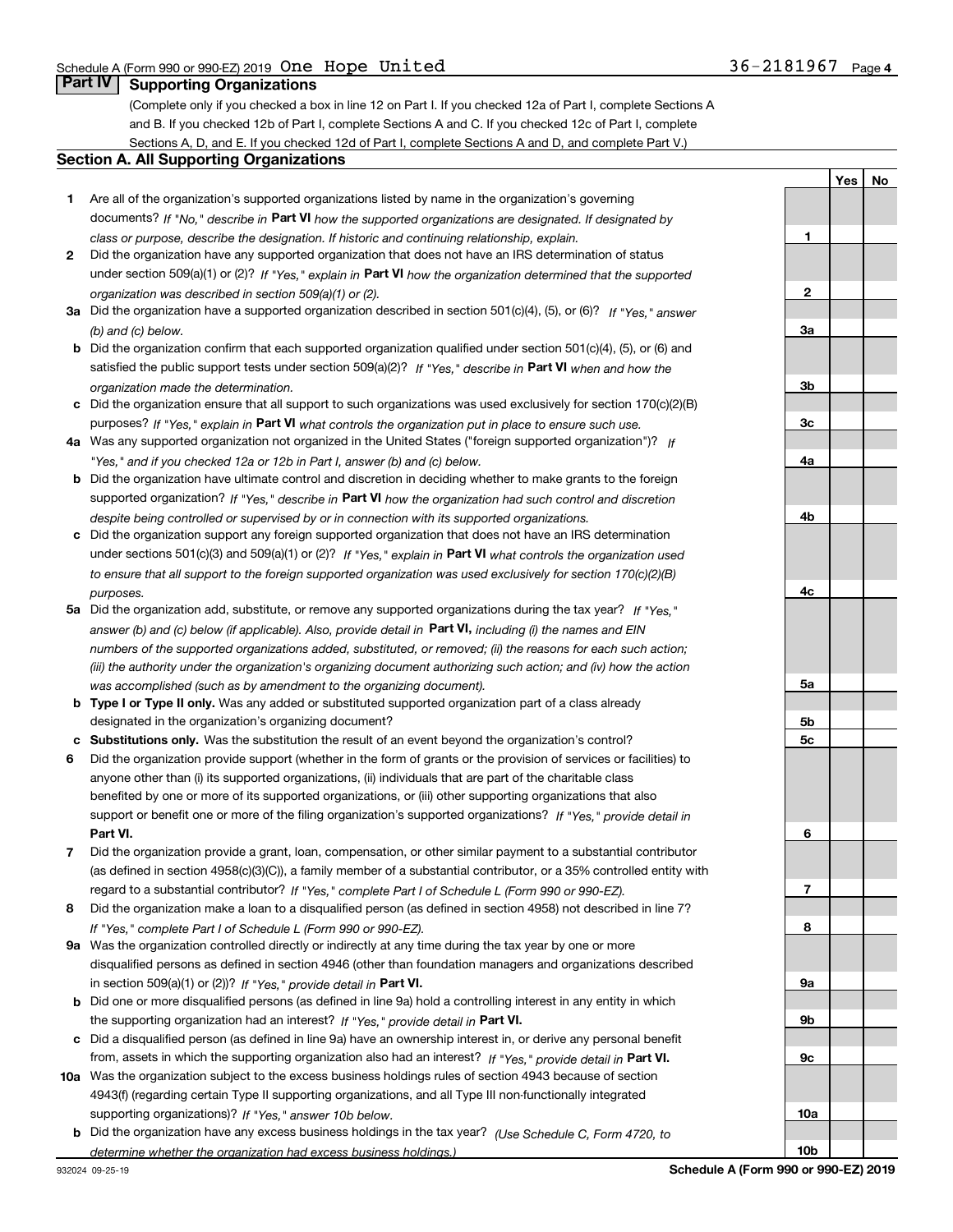|     |                                                                                                                                   |                 | Yes | No |
|-----|-----------------------------------------------------------------------------------------------------------------------------------|-----------------|-----|----|
| 11. | Has the organization accepted a gift or contribution from any of the following persons?                                           |                 |     |    |
|     | a A person who directly or indirectly controls, either alone or together with persons described in (b) and (c)                    |                 |     |    |
|     | below, the governing body of a supported organization?                                                                            | 11a             |     |    |
|     | <b>b</b> A family member of a person described in (a) above?                                                                      | 11 <sub>b</sub> |     |    |
|     | c A 35% controlled entity of a person described in (a) or (b) above? If "Yes" to a, b, or c, provide detail in Part VI.           | 11c             |     |    |
|     | <b>Section B. Type I Supporting Organizations</b>                                                                                 |                 |     |    |
|     |                                                                                                                                   |                 | Yes | No |
| 1   | Did the directors, trustees, or membership of one or more supported organizations have the power to                               |                 |     |    |
|     | regularly appoint or elect at least a majority of the organization's directors or trustees at all times during the                |                 |     |    |
|     | tax year? If "No," describe in Part VI how the supported organization(s) effectively operated, supervised, or                     |                 |     |    |
|     | controlled the organization's activities. If the organization had more than one supported organization,                           |                 |     |    |
|     |                                                                                                                                   |                 |     |    |
|     | describe how the powers to appoint and/or remove directors or trustees were allocated among the supported                         | 1               |     |    |
|     | organizations and what conditions or restrictions, if any, applied to such powers during the tax year.                            |                 |     |    |
| 2   | Did the organization operate for the benefit of any supported organization other than the supported                               |                 |     |    |
|     | organization(s) that operated, supervised, or controlled the supporting organization? If "Yes," explain in                        |                 |     |    |
|     | Part VI how providing such benefit carried out the purposes of the supported organization(s) that operated,                       |                 |     |    |
|     | supervised, or controlled the supporting organization.                                                                            | $\mathbf{2}$    |     |    |
|     | <b>Section C. Type II Supporting Organizations</b>                                                                                |                 |     |    |
|     |                                                                                                                                   |                 | Yes | No |
| 1   | Were a majority of the organization's directors or trustees during the tax year also a majority of the directors                  |                 |     |    |
|     | or trustees of each of the organization's supported organization(s)? If "No," describe in Part VI how control                     |                 |     |    |
|     | or management of the supporting organization was vested in the same persons that controlled or managed                            |                 |     |    |
|     | the supported organization(s).                                                                                                    | 1               |     |    |
|     | <b>Section D. All Type III Supporting Organizations</b>                                                                           |                 |     |    |
|     |                                                                                                                                   |                 | Yes | No |
| 1   | Did the organization provide to each of its supported organizations, by the last day of the fifth month of the                    |                 |     |    |
|     | organization's tax year, (i) a written notice describing the type and amount of support provided during the prior tax             |                 |     |    |
|     | year, (ii) a copy of the Form 990 that was most recently filed as of the date of notification, and (iii) copies of the            |                 |     |    |
|     | organization's governing documents in effect on the date of notification, to the extent not previously provided?                  | 1               |     |    |
| 2   | Were any of the organization's officers, directors, or trustees either (i) appointed or elected by the supported                  |                 |     |    |
|     | organization(s) or (ii) serving on the governing body of a supported organization? If "No," explain in Part VI how                |                 |     |    |
|     | the organization maintained a close and continuous working relationship with the supported organization(s).                       | 2               |     |    |
| 3   | By reason of the relationship described in (2), did the organization's supported organizations have a                             |                 |     |    |
|     | significant voice in the organization's investment policies and in directing the use of the organization's                        |                 |     |    |
|     | income or assets at all times during the tax year? If "Yes," describe in Part VI the role the organization's                      |                 |     |    |
|     | supported organizations played in this regard.                                                                                    | 3               |     |    |
|     | Section E. Type III Functionally Integrated Supporting Organizations                                                              |                 |     |    |
| 1   |                                                                                                                                   |                 |     |    |
|     | Check the box next to the method that the organization used to satisfy the Integral Part Test during the year (see instructions). |                 |     |    |
| а   | The organization satisfied the Activities Test. Complete line 2 below.                                                            |                 |     |    |
| b   | The organization is the parent of each of its supported organizations. Complete line 3 below.                                     |                 |     |    |
| c   | The organization supported a governmental entity. Describe in Part VI how you supported a government entity (see instructions),   |                 |     |    |
| 2   | Activities Test. Answer (a) and (b) below.                                                                                        |                 | Yes | No |
| а   | Did substantially all of the organization's activities during the tax year directly further the exempt purposes of                |                 |     |    |
|     | the supported organization(s) to which the organization was responsive? If "Yes," then in Part VI identify                        |                 |     |    |
|     | those supported organizations and explain how these activities directly furthered their exempt purposes,                          |                 |     |    |
|     | how the organization was responsive to those supported organizations, and how the organization determined                         |                 |     |    |
|     | that these activities constituted substantially all of its activities.                                                            | 2a              |     |    |
|     | <b>b</b> Did the activities described in (a) constitute activities that, but for the organization's involvement, one or more      |                 |     |    |
|     | of the organization's supported organization(s) would have been engaged in? If "Yes," explain in Part VI the                      |                 |     |    |
|     | reasons for the organization's position that its supported organization(s) would have engaged in these                            |                 |     |    |
|     | activities but for the organization's involvement.                                                                                | 2b              |     |    |
| з   | Parent of Supported Organizations. Answer (a) and (b) below.                                                                      |                 |     |    |
|     | a Did the organization have the power to regularly appoint or elect a majority of the officers, directors, or                     |                 |     |    |
|     | trustees of each of the supported organizations? Provide details in Part VI.                                                      | За              |     |    |
|     | <b>b</b> Did the organization exercise a substantial degree of direction over the policies, programs, and activities of each      |                 |     |    |
|     | of its supported organizations? If "Yes." describe in Part VI the role played by the organization in this regard.                 | Зb              |     |    |
|     |                                                                                                                                   |                 |     |    |

**Schedule A (Form 990 or 990-EZ) 2019**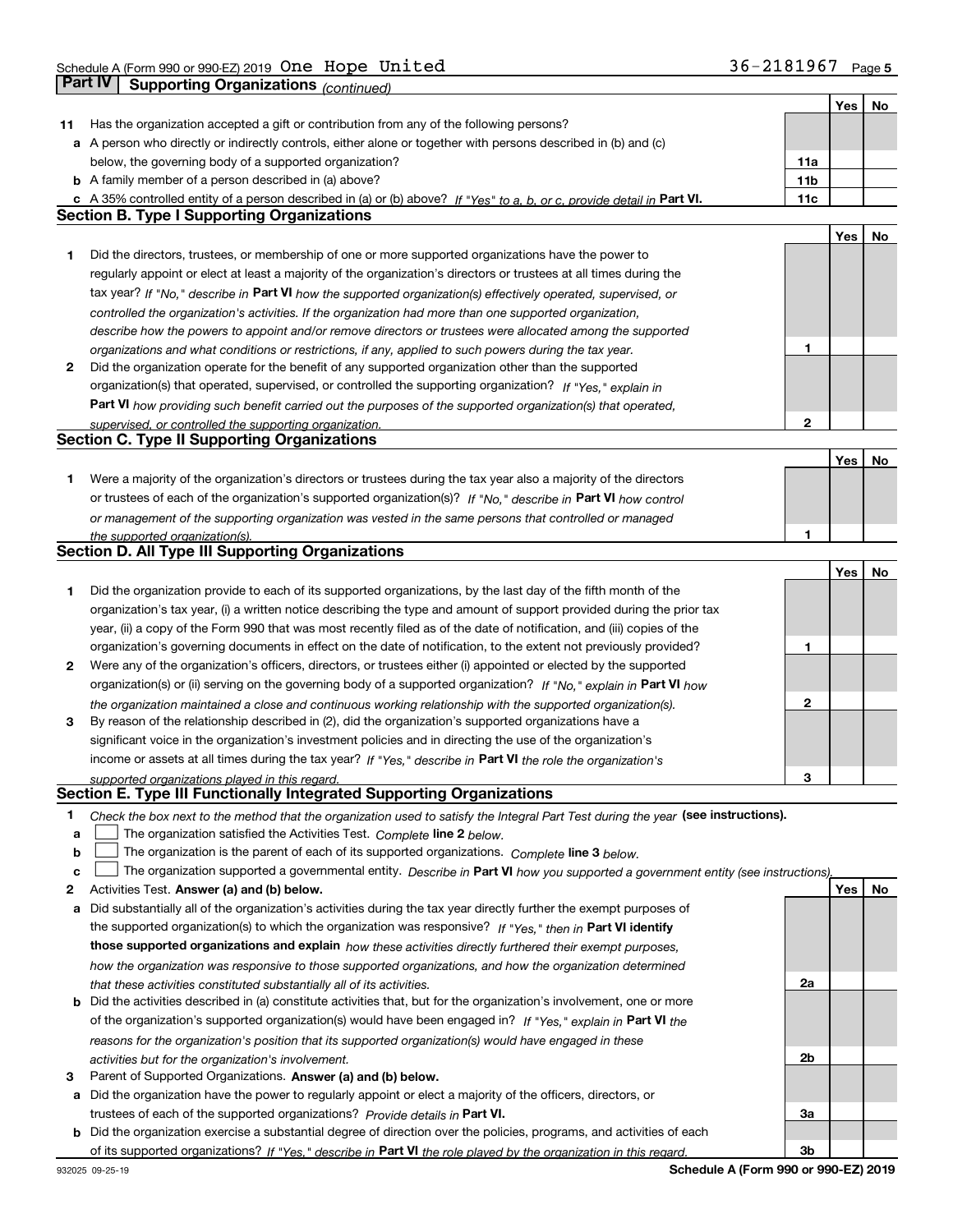| Schedule A (Form 990 or 990-EZ) 2019 One Hope United                                  | 36-2181967 | Page 6 |
|---------------------------------------------------------------------------------------|------------|--------|
| <b>Part V</b> Type III Non-Functionally Integrated 509(a)(3) Supporting Organizations |            |        |

**1**

1 Check here if the organization satisfied the Integral Part Test as a qualifying trust on Nov. 20, 1970 (explain in Part VI). See instructions. All other Type III non-functionally integrated supporting organizations must complete Sections A through E.

|              | Section A - Adjusted Net Income                                              |                         | (A) Prior Year | (B) Current Year<br>(optional) |
|--------------|------------------------------------------------------------------------------|-------------------------|----------------|--------------------------------|
| 1            | Net short-term capital gain                                                  | 1                       |                |                                |
| 2            | Recoveries of prior-year distributions                                       | $\mathbf{2}$            |                |                                |
| з            | Other gross income (see instructions)                                        | 3                       |                |                                |
| 4            | Add lines 1 through 3.                                                       | 4                       |                |                                |
| 5            | Depreciation and depletion                                                   | 5                       |                |                                |
| 6            | Portion of operating expenses paid or incurred for production or             |                         |                |                                |
|              | collection of gross income or for management, conservation, or               |                         |                |                                |
|              | maintenance of property held for production of income (see instructions)     | 6                       |                |                                |
| 7            | Other expenses (see instructions)                                            | $\overline{7}$          |                |                                |
| 8            | Adjusted Net Income (subtract lines 5, 6, and 7 from line 4)                 | 8                       |                |                                |
|              | <b>Section B - Minimum Asset Amount</b>                                      |                         | (A) Prior Year | (B) Current Year<br>(optional) |
| 1.           | Aggregate fair market value of all non-exempt-use assets (see                |                         |                |                                |
|              | instructions for short tax year or assets held for part of year):            |                         |                |                                |
|              | <b>a</b> Average monthly value of securities                                 | 1a                      |                |                                |
|              | <b>b</b> Average monthly cash balances                                       | 1 <sub>b</sub>          |                |                                |
|              | c Fair market value of other non-exempt-use assets                           | 1c                      |                |                                |
|              | d Total (add lines 1a, 1b, and 1c)                                           | 1d                      |                |                                |
|              | <b>e</b> Discount claimed for blockage or other                              |                         |                |                                |
|              | factors (explain in detail in Part VI):                                      |                         |                |                                |
| $\mathbf{2}$ | Acquisition indebtedness applicable to non-exempt-use assets                 | $\mathbf{2}$            |                |                                |
| 3            | Subtract line 2 from line 1d.                                                | 3                       |                |                                |
| 4            | Cash deemed held for exempt use. Enter 1-1/2% of line 3 (for greater amount, |                         |                |                                |
|              | see instructions).                                                           | 4                       |                |                                |
| 5            | Net value of non-exempt-use assets (subtract line 4 from line 3)             | 5                       |                |                                |
| 6            | Multiply line 5 by .035.                                                     | 6                       |                |                                |
| 7            | Recoveries of prior-year distributions                                       | $\overline{\mathbf{r}}$ |                |                                |
| 8            | Minimum Asset Amount (add line 7 to line 6)                                  | 8                       |                |                                |
|              | <b>Section C - Distributable Amount</b>                                      |                         |                | <b>Current Year</b>            |
| 1            | Adjusted net income for prior year (from Section A, line 8, Column A)        | 1                       |                |                                |
| 2            | Enter 85% of line 1.                                                         | $\mathbf{2}$            |                |                                |
| З            | Minimum asset amount for prior year (from Section B, line 8, Column A)       | 3                       |                |                                |
| 4            | Enter greater of line 2 or line 3.                                           | 4                       |                |                                |
| 5            | Income tax imposed in prior year                                             | 5                       |                |                                |
| 6            | Distributable Amount. Subtract line 5 from line 4, unless subject to         |                         |                |                                |
|              | emergency temporary reduction (see instructions).                            | 6                       |                |                                |

**7**Check here if the current year is the organization's first as a non-functionally integrated Type III supporting organization (see instructions).

**Schedule A (Form 990 or 990-EZ) 2019**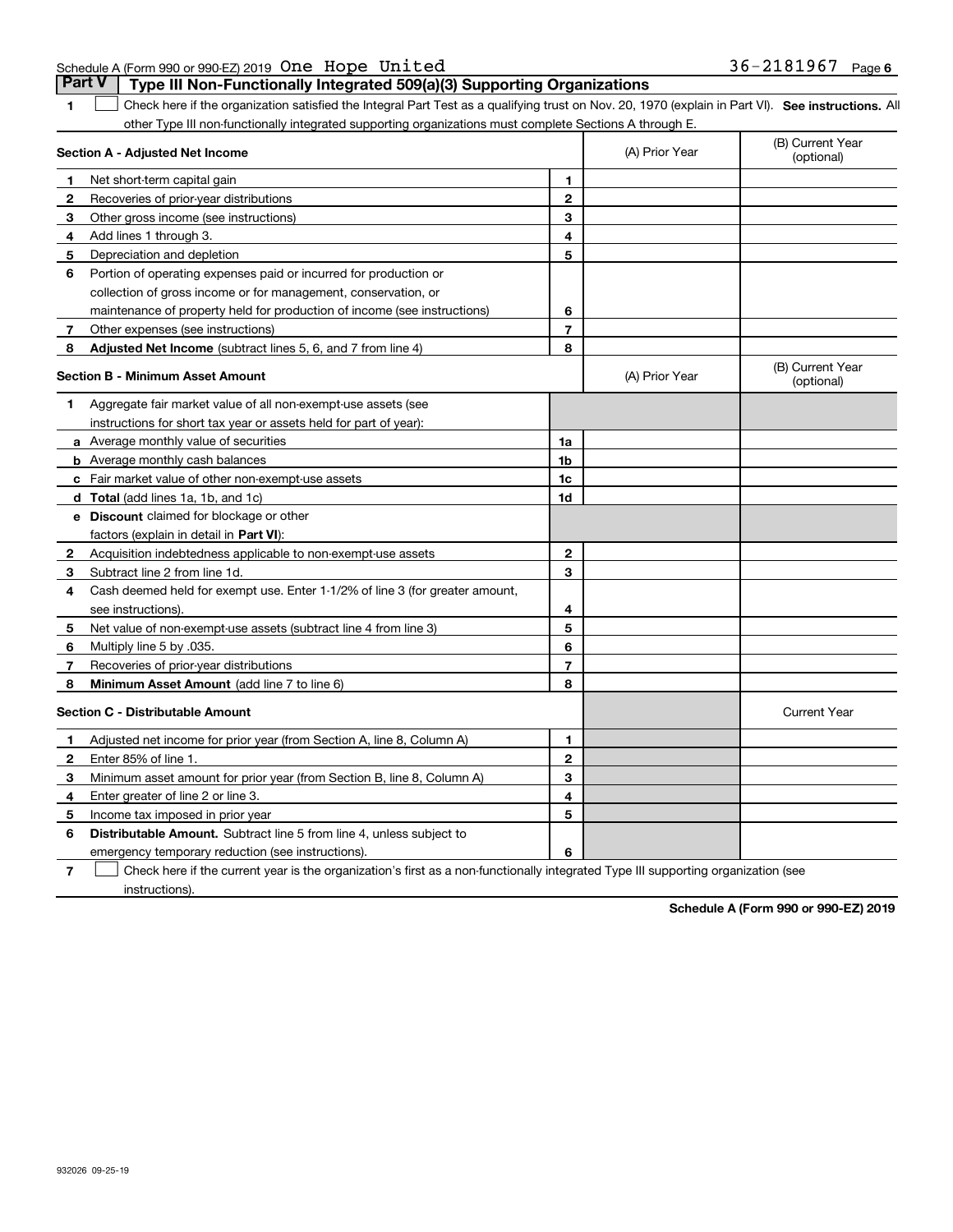| Part V | Type III Non-Functionally Integrated 509(a)(3) Supporting Organizations                    |                             | (continued)                           |                                         |
|--------|--------------------------------------------------------------------------------------------|-----------------------------|---------------------------------------|-----------------------------------------|
|        | <b>Section D - Distributions</b>                                                           |                             |                                       | <b>Current Year</b>                     |
| 1      | Amounts paid to supported organizations to accomplish exempt purposes                      |                             |                                       |                                         |
| 2      | Amounts paid to perform activity that directly furthers exempt purposes of supported       |                             |                                       |                                         |
|        | organizations, in excess of income from activity                                           |                             |                                       |                                         |
| з      | Administrative expenses paid to accomplish exempt purposes of supported organizations      |                             |                                       |                                         |
| 4      | Amounts paid to acquire exempt-use assets                                                  |                             |                                       |                                         |
| 5      | Qualified set-aside amounts (prior IRS approval required)                                  |                             |                                       |                                         |
| 6      | Other distributions (describe in Part VI). See instructions.                               |                             |                                       |                                         |
| 7      | <b>Total annual distributions.</b> Add lines 1 through 6.                                  |                             |                                       |                                         |
| 8      | Distributions to attentive supported organizations to which the organization is responsive |                             |                                       |                                         |
|        | (provide details in Part VI). See instructions.                                            |                             |                                       |                                         |
| 9      | Distributable amount for 2019 from Section C, line 6                                       |                             |                                       |                                         |
| 10     | Line 8 amount divided by line 9 amount                                                     |                             |                                       |                                         |
|        |                                                                                            | (i)                         | (iii)                                 | (iii)                                   |
|        | <b>Section E - Distribution Allocations</b> (see instructions)                             | <b>Excess Distributions</b> | <b>Underdistributions</b><br>Pre-2019 | <b>Distributable</b><br>Amount for 2019 |
| 1      | Distributable amount for 2019 from Section C, line 6                                       |                             |                                       |                                         |
| 2      | Underdistributions, if any, for years prior to 2019 (reason-                               |                             |                                       |                                         |
|        | able cause required- explain in Part VI). See instructions.                                |                             |                                       |                                         |
| з      | Excess distributions carryover, if any, to 2019                                            |                             |                                       |                                         |
|        | <b>a</b> From 2014                                                                         |                             |                                       |                                         |
|        | <b>b</b> From 2015                                                                         |                             |                                       |                                         |
|        | $c$ From 2016                                                                              |                             |                                       |                                         |
|        | d From 2017                                                                                |                             |                                       |                                         |
|        | e From 2018                                                                                |                             |                                       |                                         |
|        | Total of lines 3a through e                                                                |                             |                                       |                                         |
|        | <b>g</b> Applied to underdistributions of prior years                                      |                             |                                       |                                         |
|        | <b>h</b> Applied to 2019 distributable amount                                              |                             |                                       |                                         |
|        | Carryover from 2014 not applied (see instructions)                                         |                             |                                       |                                         |
|        | Remainder. Subtract lines 3g, 3h, and 3i from 3f.                                          |                             |                                       |                                         |
| 4      | Distributions for 2019 from Section D,                                                     |                             |                                       |                                         |
|        | line $7:$                                                                                  |                             |                                       |                                         |
|        | <b>a</b> Applied to underdistributions of prior years                                      |                             |                                       |                                         |
|        | <b>b</b> Applied to 2019 distributable amount                                              |                             |                                       |                                         |
| c      | Remainder. Subtract lines 4a and 4b from 4.                                                |                             |                                       |                                         |
| 5      | Remaining underdistributions for years prior to 2019, if                                   |                             |                                       |                                         |
|        | any. Subtract lines 3g and 4a from line 2. For result greater                              |                             |                                       |                                         |
|        | than zero, explain in Part VI. See instructions.                                           |                             |                                       |                                         |
| 6      | Remaining underdistributions for 2019. Subtract lines 3h                                   |                             |                                       |                                         |
|        | and 4b from line 1. For result greater than zero, explain in                               |                             |                                       |                                         |
|        | Part VI. See instructions.                                                                 |                             |                                       |                                         |
| 7      | Excess distributions carryover to 2020. Add lines 3j                                       |                             |                                       |                                         |
|        | and 4c.                                                                                    |                             |                                       |                                         |
| 8      | Breakdown of line 7:                                                                       |                             |                                       |                                         |
|        | a Excess from 2015                                                                         |                             |                                       |                                         |
|        | <b>b</b> Excess from 2016                                                                  |                             |                                       |                                         |
|        | c Excess from 2017                                                                         |                             |                                       |                                         |
|        | d Excess from 2018                                                                         |                             |                                       |                                         |
|        | e Excess from 2019                                                                         |                             |                                       |                                         |
|        |                                                                                            |                             |                                       |                                         |

**Schedule A (Form 990 or 990-EZ) 2019**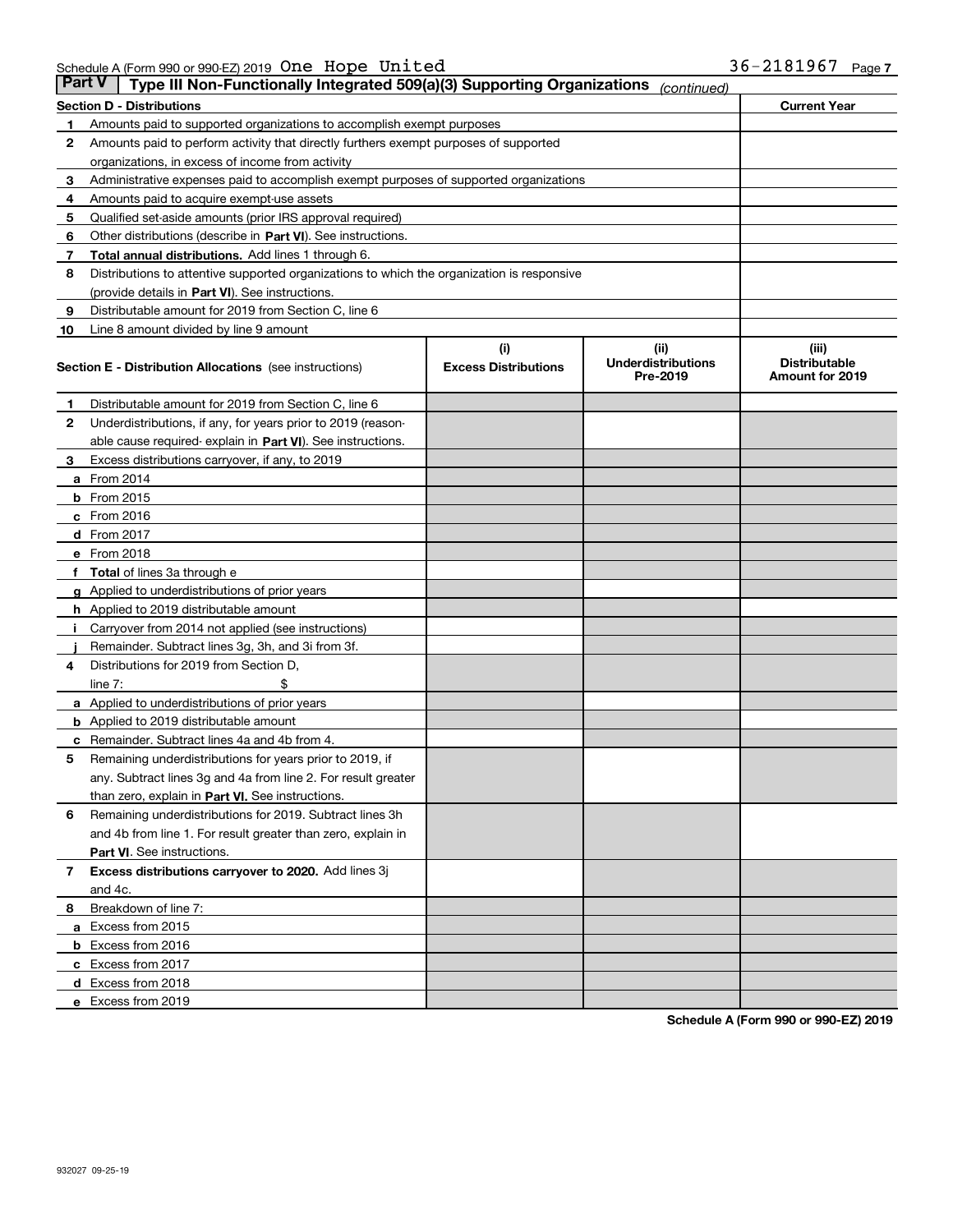## Schedule A (Form 990 or 990-EZ) 2019 Page One Hope United 36-2181967

| <b>Part VI</b> |                                                                                                                                                  |
|----------------|--------------------------------------------------------------------------------------------------------------------------------------------------|
|                | Supplemental Information. Provide the explanations required by Part II, line 10; Part II, line 17a or 17b; Part III, line 12;                    |
|                | Part IV, Section A, lines 1, 2, 3b, 3c, 4b, 4c, 5a, 6, 9a, 9b, 9c, 11a, 11b, and 11c; Part IV, Section B, lines 1 and 2; Part IV, Section C,     |
|                | line 1; Part IV, Section D, lines 2 and 3; Part IV, Section E, lines 1c, 2a, 2b, 3a, and 3b; Part V, line 1; Part V, Section B, line 1e; Part V, |
|                | Section D, lines 5, 6, and 8; and Part V, Section E, lines 2, 5, and 6. Also complete this part for any additional information.                  |
|                | (See instructions.)                                                                                                                              |
|                |                                                                                                                                                  |
|                |                                                                                                                                                  |
|                |                                                                                                                                                  |
|                |                                                                                                                                                  |
|                |                                                                                                                                                  |
|                |                                                                                                                                                  |
|                |                                                                                                                                                  |
|                |                                                                                                                                                  |
|                |                                                                                                                                                  |
|                |                                                                                                                                                  |
|                |                                                                                                                                                  |
|                |                                                                                                                                                  |
|                |                                                                                                                                                  |
|                |                                                                                                                                                  |
|                |                                                                                                                                                  |
|                |                                                                                                                                                  |
|                |                                                                                                                                                  |
|                |                                                                                                                                                  |
|                |                                                                                                                                                  |
|                |                                                                                                                                                  |
|                |                                                                                                                                                  |
|                |                                                                                                                                                  |
|                |                                                                                                                                                  |
|                |                                                                                                                                                  |
|                |                                                                                                                                                  |
|                |                                                                                                                                                  |
|                |                                                                                                                                                  |
|                |                                                                                                                                                  |
|                |                                                                                                                                                  |
|                |                                                                                                                                                  |
|                |                                                                                                                                                  |
|                |                                                                                                                                                  |
|                |                                                                                                                                                  |
|                |                                                                                                                                                  |
|                |                                                                                                                                                  |
|                |                                                                                                                                                  |
|                |                                                                                                                                                  |
|                |                                                                                                                                                  |
|                |                                                                                                                                                  |
|                |                                                                                                                                                  |
|                |                                                                                                                                                  |
|                |                                                                                                                                                  |
|                |                                                                                                                                                  |
|                |                                                                                                                                                  |
|                |                                                                                                                                                  |
|                |                                                                                                                                                  |
|                |                                                                                                                                                  |
|                |                                                                                                                                                  |
|                |                                                                                                                                                  |
|                |                                                                                                                                                  |
|                |                                                                                                                                                  |
|                |                                                                                                                                                  |
|                |                                                                                                                                                  |
|                |                                                                                                                                                  |
|                |                                                                                                                                                  |
|                |                                                                                                                                                  |
|                |                                                                                                                                                  |
|                |                                                                                                                                                  |
|                |                                                                                                                                                  |
|                |                                                                                                                                                  |
|                |                                                                                                                                                  |
|                |                                                                                                                                                  |
|                |                                                                                                                                                  |
|                |                                                                                                                                                  |
|                |                                                                                                                                                  |
|                |                                                                                                                                                  |
|                |                                                                                                                                                  |
|                |                                                                                                                                                  |
|                |                                                                                                                                                  |
|                |                                                                                                                                                  |
|                |                                                                                                                                                  |
|                |                                                                                                                                                  |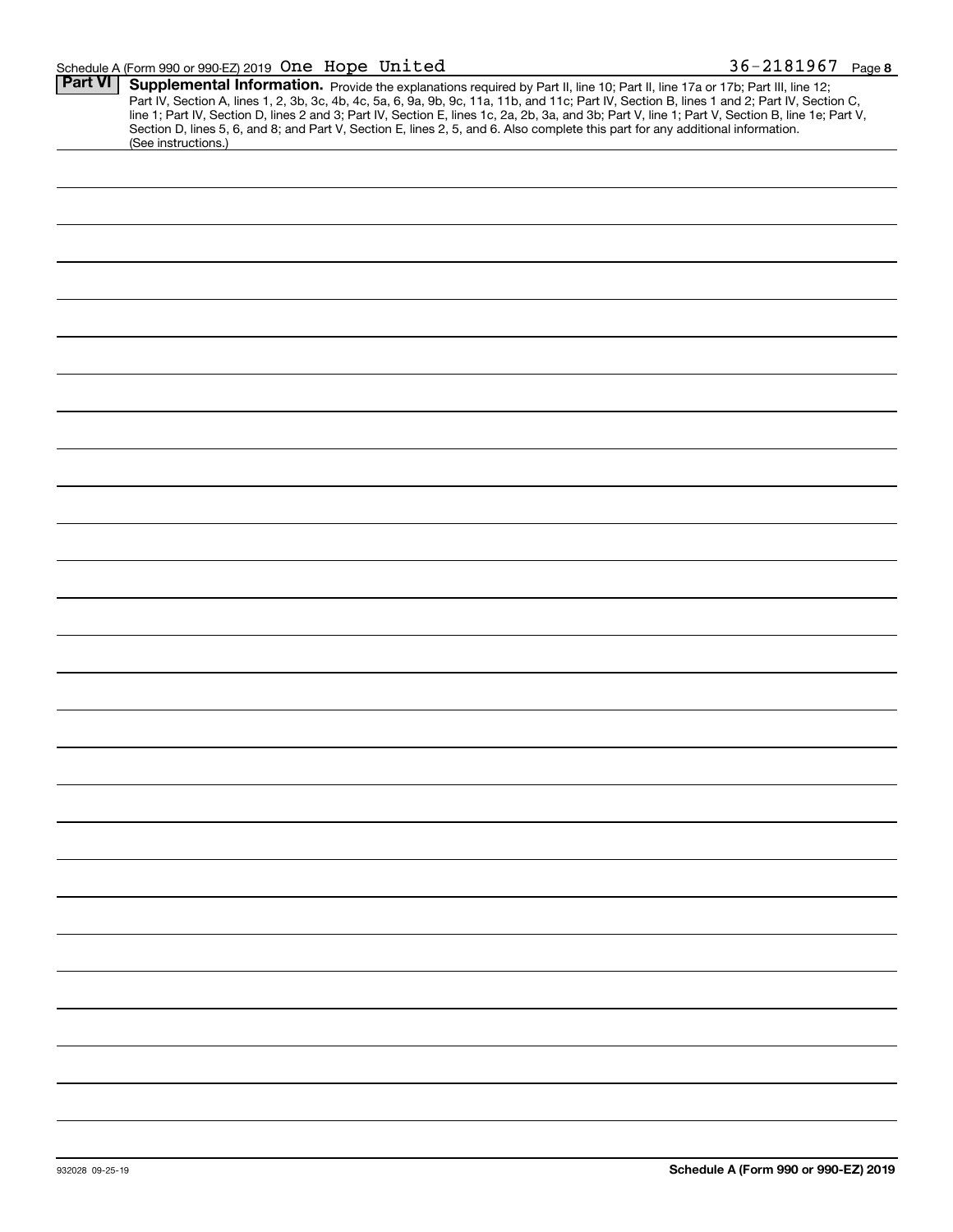Department of the Treasury Internal Revenue Service **(Form 990, 990-EZ, or 990-PF)** Name of the organization

**Organization type** (check one):

## **Schedule B Schedule of Contributors**

**| Attach to Form 990, Form 990-EZ, or Form 990-PF. | Go to www.irs.gov/Form990 for the latest information.** OMB No. 1545-0047

# **2019**

**Employer identification number**

| $6 - 2181967$ |  |  |  |
|---------------|--|--|--|
|---------------|--|--|--|

## One Hope United 36-2181967 36-2181967 36-2181967 36-2181967 36-2181967 36-2181967 36-2181967 36-2181967 36-218

| Filers of:         | Section:                                                                           |
|--------------------|------------------------------------------------------------------------------------|
| Form 990 or 990-FZ | $ \mathbf{X} $ 501(c)( 3) (enter number) organization                              |
|                    | $4947(a)(1)$ nonexempt charitable trust <b>not</b> treated as a private foundation |
|                    | 527 political organization                                                         |
| Form 990-PF        | 501(c)(3) exempt private foundation                                                |
|                    | 4947(a)(1) nonexempt charitable trust treated as a private foundation              |
|                    | 501(c)(3) taxable private foundation                                               |

Check if your organization is covered by the **General Rule** or a **Special Rule. Note:**  Only a section 501(c)(7), (8), or (10) organization can check boxes for both the General Rule and a Special Rule. See instructions.

## **General Rule**

 $\mathcal{L}^{\text{max}}$ 

For an organization filing Form 990, 990-EZ, or 990-PF that received, during the year, contributions totaling \$5,000 or more (in money or property) from any one contributor. Complete Parts I and II. See instructions for determining a contributor's total contributions.

#### **Special Rules**

any one contributor, during the year, total contributions of the greater of  $\,$  (1) \$5,000; or **(2)** 2% of the amount on (i) Form 990, Part VIII, line 1h;  $\boxed{\textbf{X}}$  For an organization described in section 501(c)(3) filing Form 990 or 990-EZ that met the 33 1/3% support test of the regulations under sections 509(a)(1) and 170(b)(1)(A)(vi), that checked Schedule A (Form 990 or 990-EZ), Part II, line 13, 16a, or 16b, and that received from or (ii) Form 990-EZ, line 1. Complete Parts I and II.

year, total contributions of more than \$1,000 *exclusively* for religious, charitable, scientific, literary, or educational purposes, or for the For an organization described in section 501(c)(7), (8), or (10) filing Form 990 or 990-EZ that received from any one contributor, during the prevention of cruelty to children or animals. Complete Parts I, II, and III.  $\mathcal{L}^{\text{max}}$ 

purpose. Don't complete any of the parts unless the **General Rule** applies to this organization because it received *nonexclusively* year, contributions <sub>exclusively</sub> for religious, charitable, etc., purposes, but no such contributions totaled more than \$1,000. If this box is checked, enter here the total contributions that were received during the year for an  $\;$ exclusively religious, charitable, etc., For an organization described in section 501(c)(7), (8), or (10) filing Form 990 or 990-EZ that received from any one contributor, during the religious, charitable, etc., contributions totaling \$5,000 or more during the year  $\Box$ — $\Box$   $\Box$  $\mathcal{L}^{\text{max}}$ 

**Caution:**  An organization that isn't covered by the General Rule and/or the Special Rules doesn't file Schedule B (Form 990, 990-EZ, or 990-PF),  **must** but it answer "No" on Part IV, line 2, of its Form 990; or check the box on line H of its Form 990-EZ or on its Form 990-PF, Part I, line 2, to certify that it doesn't meet the filing requirements of Schedule B (Form 990, 990-EZ, or 990-PF).

**For Paperwork Reduction Act Notice, see the instructions for Form 990, 990-EZ, or 990-PF. Schedule B (Form 990, 990-EZ, or 990-PF) (2019)** LHA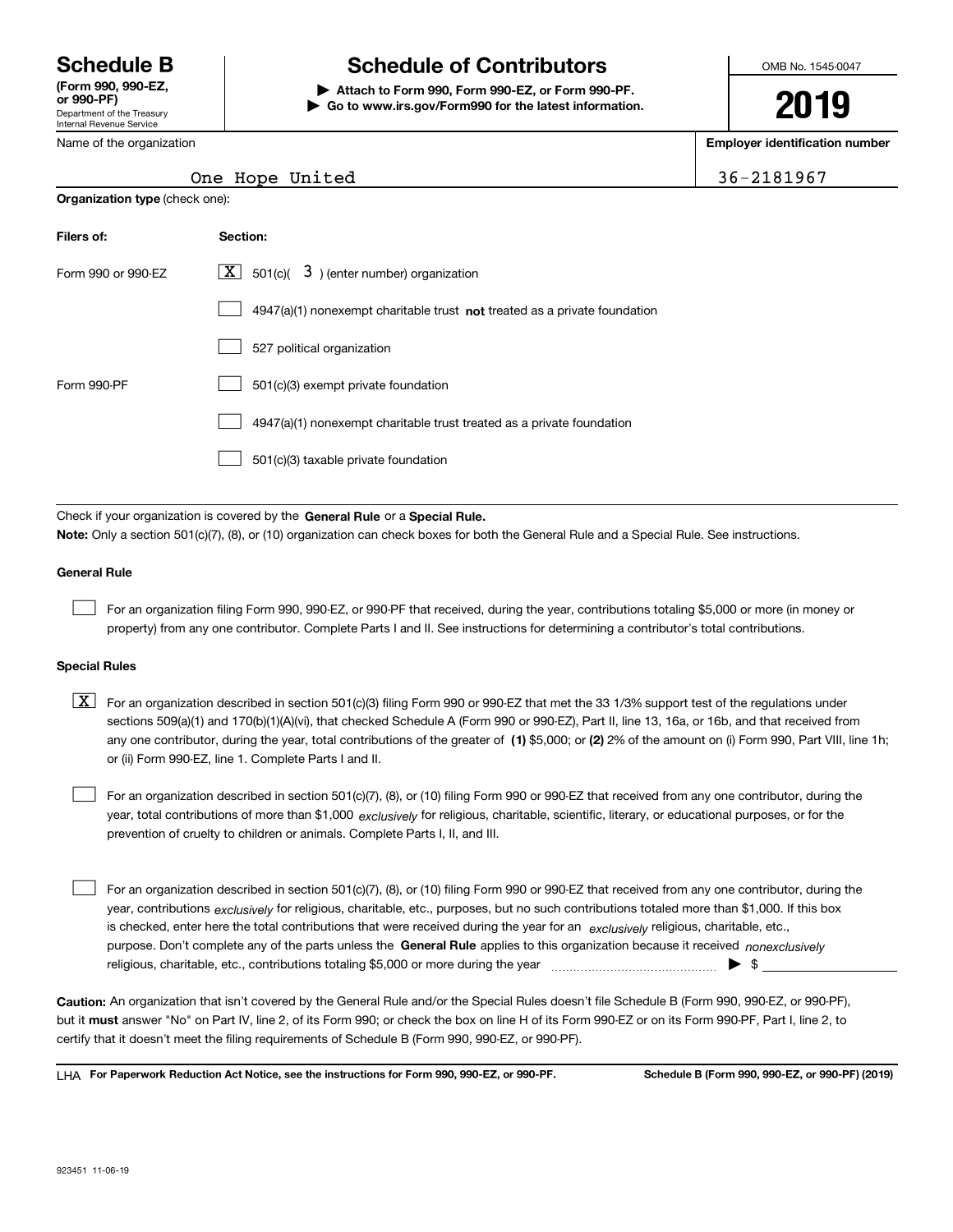## Schedule B (Form 990, 990-EZ, or 990-PF) (2019)  $P_0 = 2$

Name of organization

**Employer identification number**

One Hope United 36-2181967

#### **(a)No.(b)Name, address, and ZIP + 4 (c)Total contributions (d)Type of contribution PersonPayrollNoncash (a)No.(b)Name, address, and ZIP + 4 (c)Total contributions (d)Type of contribution PersonPayrollNoncash (a)No.(b)Name, address, and ZIP + 4 (c)Total contributions (d)Type of contribution PersonPayrollNoncash (a)No.(b)Name, address, and ZIP + 4 (c)Total contributions (d)Type of contribution PersonPayrollNoncash (a)No.(b)Name, address, and ZIP + 4 (c)Total contributions (d)Type of contribution PersonPayrollNoncash (a)No.(b)Name, address, and ZIP + 4 (c)Total contributions (d)Type of contribution PersonPayrollNoncash Contributors** (see instructions). Use duplicate copies of Part I if additional space is needed.  $\ddot{\mathbf{r}}$ (Complete Part II for noncash contributions.) \$(Complete Part II for noncash contributions.) \$(Complete Part II for noncash contributions.) \$(Complete Part II for noncash contributions.) \$(Complete Part II for noncash contributions.) \$1,914,402. (Complete Part II for noncash contributions.) Employer identification Page 2<br>
Jame of organization<br> **2Part I 2Part I Contributors** (see instructions). Use duplicate copies of Part I if additional space is needed.  $\lceil \text{X} \rceil$  $\mathcal{L}^{\text{max}}$  $\mathcal{L}^{\text{max}}$  $|X|$  $\mathcal{L}^{\text{max}}$  $\mathcal{L}^{\text{max}}$  $\lceil \text{X} \rceil$  $\mathcal{L}^{\text{max}}$  $\mathcal{L}^{\text{max}}$  $\lceil \text{X} \rceil$  $\mathcal{L}^{\text{max}}$  $\mathcal{L}^{\text{max}}$  $|X|$  $\mathcal{L}^{\text{max}}$  $\mathcal{L}^{\text{max}}$  $|X|$  $\mathcal{L}^{\text{max}}$  $\mathcal{L}^{\text{max}}$ 1 Services and the services of the services of the services of the services of the services of the services of the services of the services of the service of the service of the service of the service of the service of the 22,864,799. IL Department of Children and Family 406 East Monroe, Station #466 Springfield, IL 62701 2 IL Department of Human Services and the control of the Person in the Person in the Service of Table 9,659,734. 222 South College Springfield, IL 62704 3 X Heartland for Children 5,007,649. 1239 E. Main Street Bartow, FL 33830 4 X Embrace Families 4,824,689. 4001 Pelee St. Orlando, FL 32817 5 of Funding & Disbursement the contract of the series of  $\overline{X}$ 1,914,663. IL State Board of Education - Division 100 N. First Street Springfield, IL 62777 6 X Early Start/Ounce of Prevention 33 W. Monroe St, #1200 Chicago, IL 60603

923452 11-06-19 **Schedule B (Form 990, 990-EZ, or 990-PF) (2019)**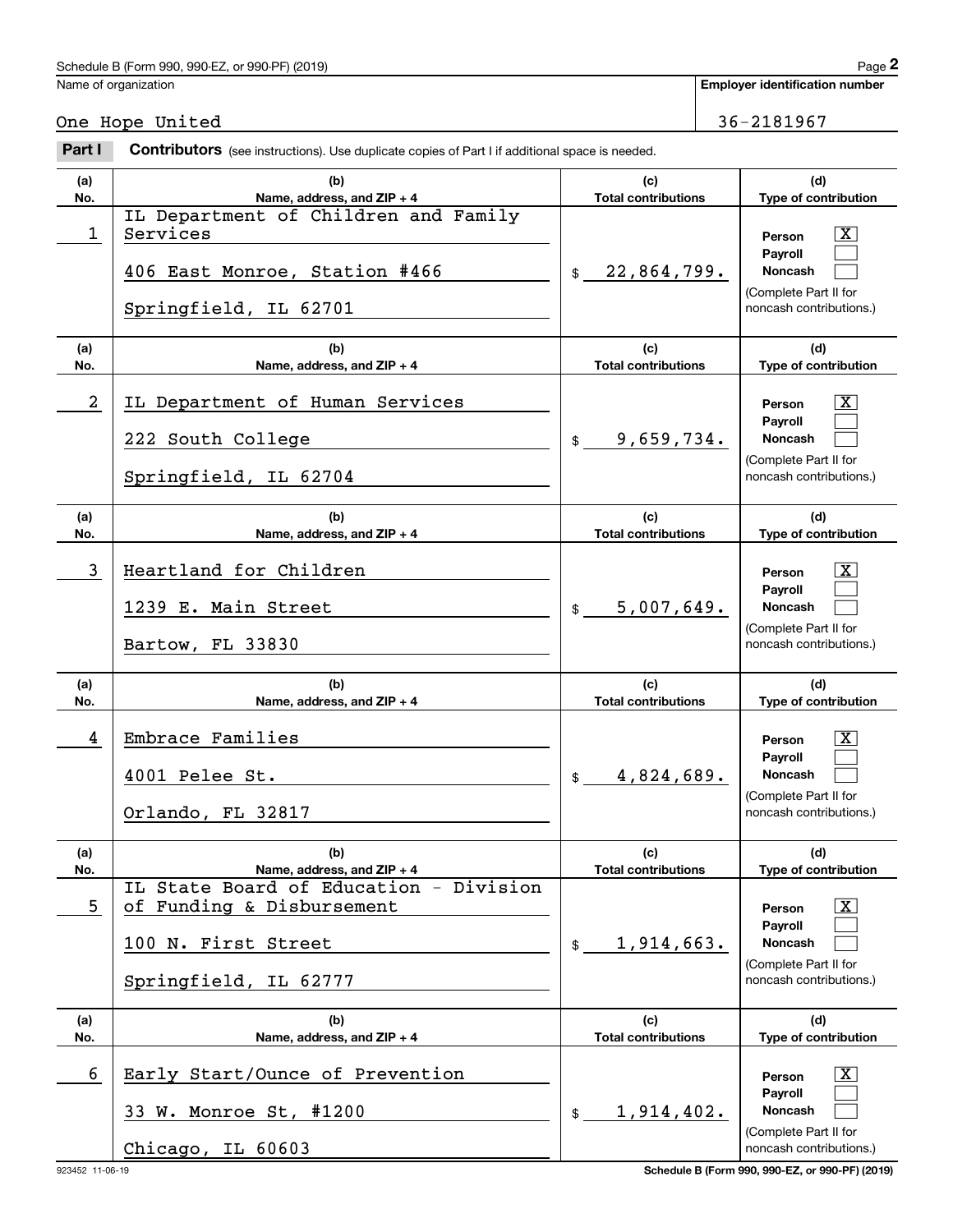## Schedule B (Form 990, 990-EZ, or 990-PF) (2019) **Page 2** and the state of the state of the state of the state of the state of the state of the state of the state of the state of the state of the state of the state of the s Name of organization

#### **(a)No.(b)Name, address, and ZIP + 4 (c)Total contributions (d)Type of contribution PersonPayrollNoncash (a)No.(b)Name, address, and ZIP + 4 (c)Total contributions (d)Type of contribution PersonPayrollNoncash (a)No.(b)Name, address, and ZIP + 4 (c)Total contributions (d)Type of contribution PersonPayrollNoncash (a) No.(b)Name, address, and ZIP + 4 (c) Total contributions (d) Type of contribution PersonPayrollNoncash(a) No.(b)Name, address, and ZIP + 4 (c) Total contributions (d) Type of contribution PersonPayrollNoncash (a) No.(b)Name, address, and ZIP + 4 (c) Total contributions (d)Type of contribution PersonPayrollNoncash Contributors** (see instructions). Use duplicate copies of Part I if additional space is needed. \$(Complete Part II for noncash contributions.) \$(Complete Part II for noncash contributions.) \$(Complete Part II for noncash contributions.) \$(Complete Part II for noncash contributions.) \$(Complete Part II for noncash contributions.) \$(Complete Part II for noncash contributions.) Employer identification Page 2<br>
Jame of organization<br> **2Part I 2Part I Contributors** (see instructions). Use duplicate copies of Part I if additional space is needed.  $\lceil \text{X} \rceil$  $\mathcal{L}^{\text{max}}$  $\mathcal{L}^{\text{max}}$  $\mathcal{L}^{\text{max}}$  $\mathcal{L}^{\text{max}}$  $\mathcal{L}^{\text{max}}$  $\mathcal{L}^{\text{max}}$  $\mathcal{L}^{\text{max}}$  $\mathcal{L}^{\text{max}}$  $\mathcal{L}^{\text{max}}$  $\mathcal{L}^{\text{max}}$  $\mathcal{L}^{\text{max}}$  $\mathcal{L}^{\text{max}}$  $\mathcal{L}^{\text{max}}$  $\mathcal{L}^{\text{max}}$  $\mathcal{L}^{\text{max}}$  $\mathcal{L}^{\text{max}}$  $\mathcal{L}^{\text{max}}$ 7 Department of Corrections and the contract of  $\overline{X}$ 1,094,460. 136 N. Western Ave Chicago, IL 60612

923452 11-06-19 **Schedule B (Form 990, 990-EZ, or 990-PF) (2019)**

One Hope United 36-2181967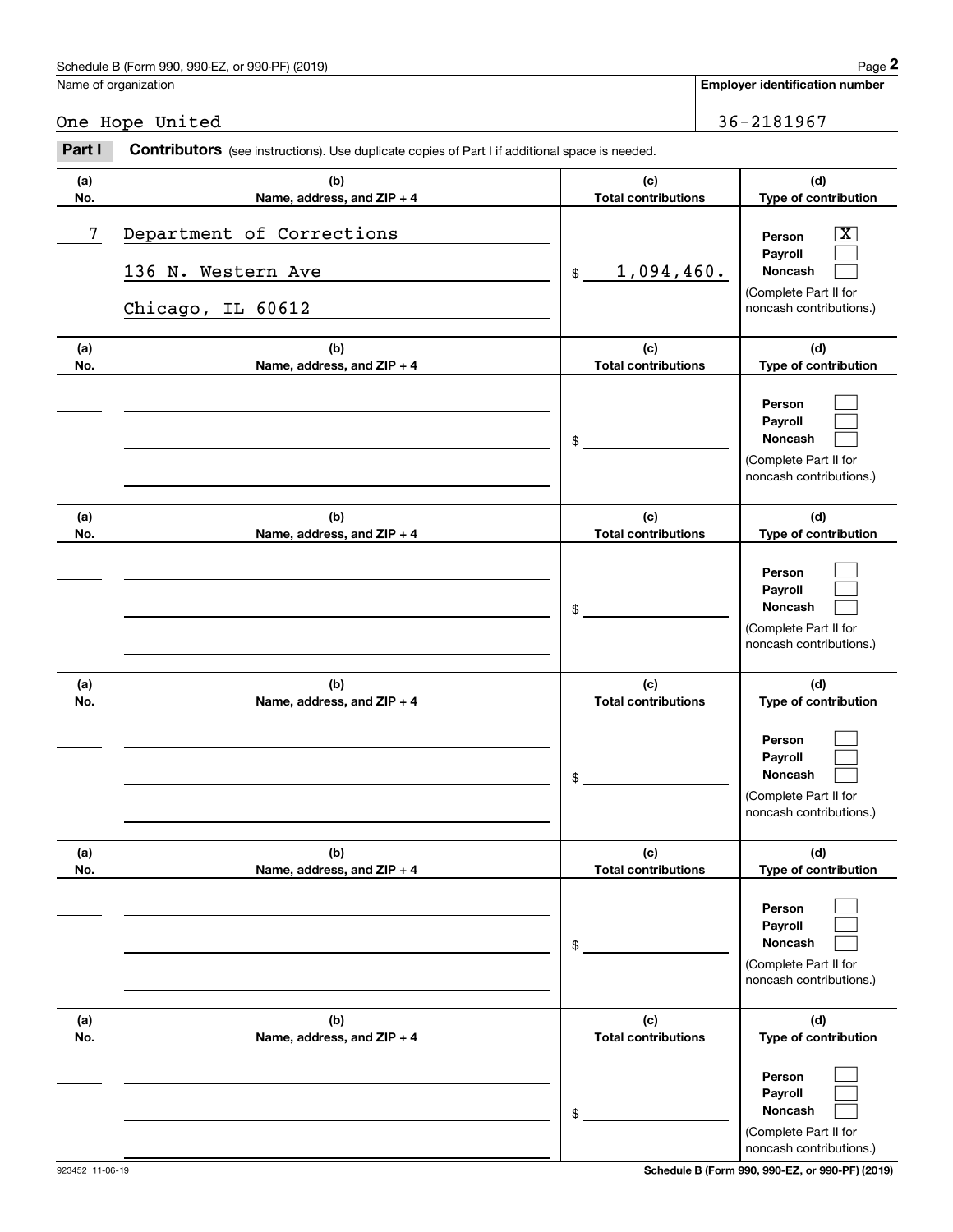| Schedule B (Form 990, 990-EZ, or 990-PF) (2019) | Page |
|-------------------------------------------------|------|
|                                                 |      |

Name of organization

**Employer identification number**

One Hope United 36-2181967

#### **(a) No.fromPart I (c) FMV (or estimate) (b) Description of noncash property given (d) Date received (a)No.from Part I (c) FMV (or estimate) (b) Description of noncash property given (d) Date received (a)No.fromPart I (c) FMV (or estimate) (b) Description of noncash property given (d) Date received (a) No.fromPart I (c) FMV (or estimate) (b)Description of noncash property given (d)Date received (a) No.fromPart I (c) FMV (or estimate) (b) Description of noncash property given (d) Date received (a) No.fromPart I (c) FMV (or estimate) (b)Description of noncash property given (d)Date received** (see instructions). Use duplicate copies of Part II if additional space is needed.<br> **2Part II Noncash Property** (see instructions). Use duplicate copies of Part II if additional space is needed. (See instructions.) \$(See instructions.) \$(See instructions.) \$(See instructions.) \$(See instructions.) \$(See instructions.) \$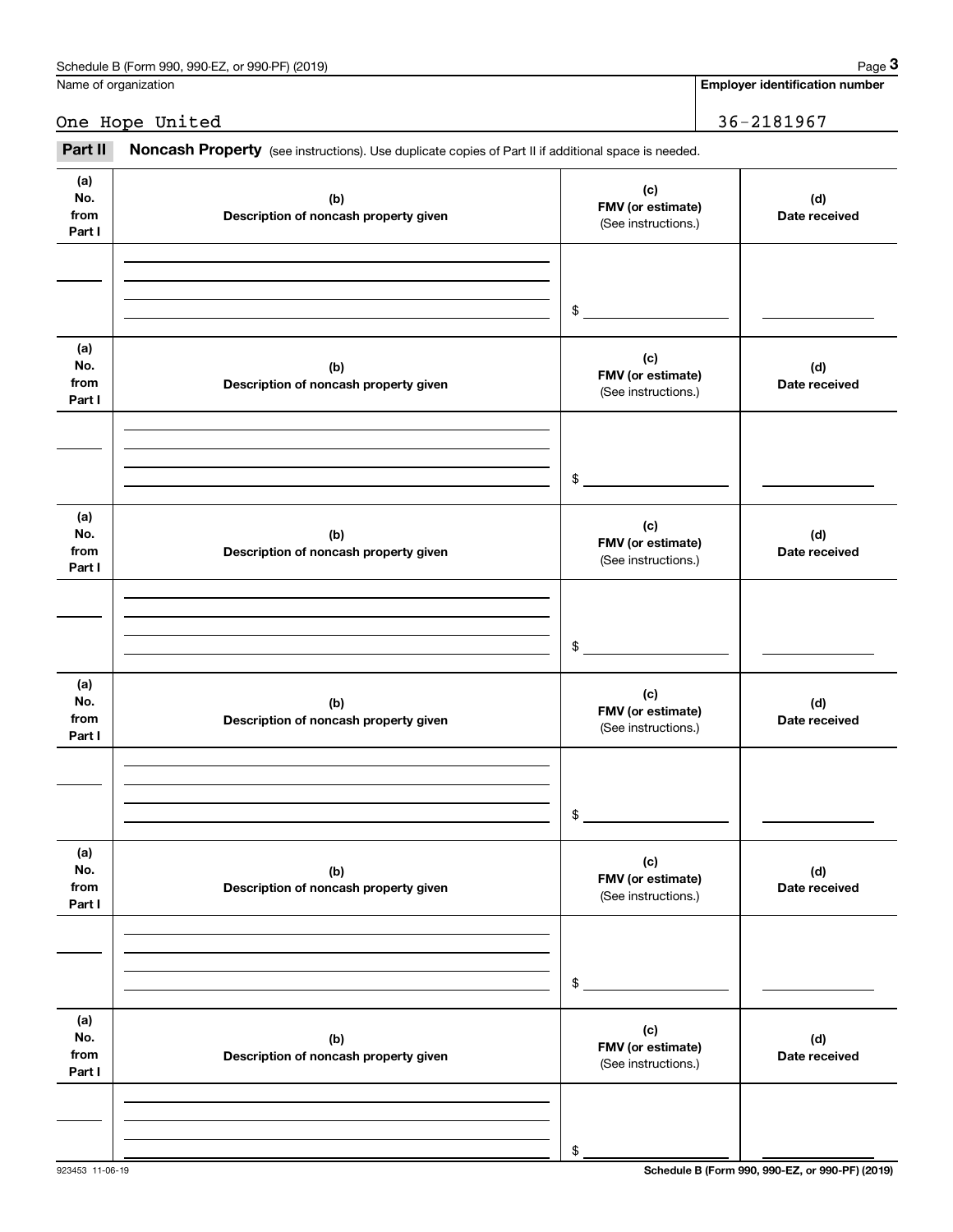|                 | Schedule B (Form 990, 990-EZ, or 990-PF) (2019)                                                                                                                                                                                                                                                 |                                          | Page 4                                                                                                                                                         |  |  |  |  |  |  |
|-----------------|-------------------------------------------------------------------------------------------------------------------------------------------------------------------------------------------------------------------------------------------------------------------------------------------------|------------------------------------------|----------------------------------------------------------------------------------------------------------------------------------------------------------------|--|--|--|--|--|--|
|                 | Name of organization                                                                                                                                                                                                                                                                            |                                          | <b>Employer identification number</b>                                                                                                                          |  |  |  |  |  |  |
|                 | One Hope United                                                                                                                                                                                                                                                                                 |                                          | 36-2181967                                                                                                                                                     |  |  |  |  |  |  |
| Part III        |                                                                                                                                                                                                                                                                                                 |                                          | Exclusively religious, charitable, etc., contributions to organizations described in section 501(c)(7), (8), or (10) that total more than \$1,000 for the year |  |  |  |  |  |  |
|                 | from any one contributor. Complete columns (a) through (e) and the following line entry. For organizations<br>completing Part III, enter the total of exclusively religious, charitable, etc., contributions of \$1,000 or less for the year. (Enter this info. once.) $\blacktriangleright$ \$ |                                          |                                                                                                                                                                |  |  |  |  |  |  |
|                 | Use duplicate copies of Part III if additional space is needed.                                                                                                                                                                                                                                 |                                          |                                                                                                                                                                |  |  |  |  |  |  |
| (a) No.<br>from | (b) Purpose of gift<br>(c) Use of gift                                                                                                                                                                                                                                                          |                                          | (d) Description of how gift is held                                                                                                                            |  |  |  |  |  |  |
| Part I          |                                                                                                                                                                                                                                                                                                 |                                          |                                                                                                                                                                |  |  |  |  |  |  |
|                 |                                                                                                                                                                                                                                                                                                 |                                          |                                                                                                                                                                |  |  |  |  |  |  |
|                 |                                                                                                                                                                                                                                                                                                 |                                          |                                                                                                                                                                |  |  |  |  |  |  |
|                 |                                                                                                                                                                                                                                                                                                 |                                          |                                                                                                                                                                |  |  |  |  |  |  |
|                 |                                                                                                                                                                                                                                                                                                 | (e) Transfer of gift                     |                                                                                                                                                                |  |  |  |  |  |  |
|                 | Transferee's name, address, and ZIP + 4                                                                                                                                                                                                                                                         |                                          | Relationship of transferor to transferee                                                                                                                       |  |  |  |  |  |  |
|                 |                                                                                                                                                                                                                                                                                                 |                                          |                                                                                                                                                                |  |  |  |  |  |  |
|                 |                                                                                                                                                                                                                                                                                                 |                                          |                                                                                                                                                                |  |  |  |  |  |  |
|                 |                                                                                                                                                                                                                                                                                                 |                                          |                                                                                                                                                                |  |  |  |  |  |  |
| (a) No.         |                                                                                                                                                                                                                                                                                                 |                                          |                                                                                                                                                                |  |  |  |  |  |  |
| from<br>Part I  | (b) Purpose of gift<br>(c) Use of gift                                                                                                                                                                                                                                                          |                                          | (d) Description of how gift is held                                                                                                                            |  |  |  |  |  |  |
|                 |                                                                                                                                                                                                                                                                                                 |                                          |                                                                                                                                                                |  |  |  |  |  |  |
|                 |                                                                                                                                                                                                                                                                                                 |                                          |                                                                                                                                                                |  |  |  |  |  |  |
|                 |                                                                                                                                                                                                                                                                                                 |                                          |                                                                                                                                                                |  |  |  |  |  |  |
|                 | (e) Transfer of gift                                                                                                                                                                                                                                                                            |                                          |                                                                                                                                                                |  |  |  |  |  |  |
|                 |                                                                                                                                                                                                                                                                                                 |                                          |                                                                                                                                                                |  |  |  |  |  |  |
|                 | Transferee's name, address, and ZIP + 4                                                                                                                                                                                                                                                         | Relationship of transferor to transferee |                                                                                                                                                                |  |  |  |  |  |  |
|                 |                                                                                                                                                                                                                                                                                                 |                                          |                                                                                                                                                                |  |  |  |  |  |  |
|                 |                                                                                                                                                                                                                                                                                                 |                                          |                                                                                                                                                                |  |  |  |  |  |  |
|                 |                                                                                                                                                                                                                                                                                                 |                                          |                                                                                                                                                                |  |  |  |  |  |  |
| (a) No.<br>from | (b) Purpose of gift                                                                                                                                                                                                                                                                             | (c) Use of gift                          | (d) Description of how gift is held                                                                                                                            |  |  |  |  |  |  |
| Part I          |                                                                                                                                                                                                                                                                                                 |                                          |                                                                                                                                                                |  |  |  |  |  |  |
|                 |                                                                                                                                                                                                                                                                                                 |                                          |                                                                                                                                                                |  |  |  |  |  |  |
|                 |                                                                                                                                                                                                                                                                                                 |                                          |                                                                                                                                                                |  |  |  |  |  |  |
|                 |                                                                                                                                                                                                                                                                                                 |                                          |                                                                                                                                                                |  |  |  |  |  |  |
|                 |                                                                                                                                                                                                                                                                                                 | (e) Transfer of gift                     |                                                                                                                                                                |  |  |  |  |  |  |
|                 | Transferee's name, address, and ZIP + 4                                                                                                                                                                                                                                                         |                                          | Relationship of transferor to transferee                                                                                                                       |  |  |  |  |  |  |
|                 |                                                                                                                                                                                                                                                                                                 |                                          |                                                                                                                                                                |  |  |  |  |  |  |
|                 |                                                                                                                                                                                                                                                                                                 |                                          |                                                                                                                                                                |  |  |  |  |  |  |
|                 |                                                                                                                                                                                                                                                                                                 |                                          |                                                                                                                                                                |  |  |  |  |  |  |
| (a) No.<br>from |                                                                                                                                                                                                                                                                                                 |                                          |                                                                                                                                                                |  |  |  |  |  |  |
| Part I          | (b) Purpose of gift                                                                                                                                                                                                                                                                             | (c) Use of gift                          | (d) Description of how gift is held                                                                                                                            |  |  |  |  |  |  |
|                 |                                                                                                                                                                                                                                                                                                 |                                          |                                                                                                                                                                |  |  |  |  |  |  |
|                 |                                                                                                                                                                                                                                                                                                 |                                          |                                                                                                                                                                |  |  |  |  |  |  |
|                 |                                                                                                                                                                                                                                                                                                 |                                          |                                                                                                                                                                |  |  |  |  |  |  |
|                 | (e) Transfer of gift                                                                                                                                                                                                                                                                            |                                          |                                                                                                                                                                |  |  |  |  |  |  |
|                 |                                                                                                                                                                                                                                                                                                 |                                          |                                                                                                                                                                |  |  |  |  |  |  |
|                 | Transferee's name, address, and ZIP + 4                                                                                                                                                                                                                                                         |                                          | Relationship of transferor to transferee                                                                                                                       |  |  |  |  |  |  |
|                 |                                                                                                                                                                                                                                                                                                 |                                          |                                                                                                                                                                |  |  |  |  |  |  |
|                 |                                                                                                                                                                                                                                                                                                 |                                          |                                                                                                                                                                |  |  |  |  |  |  |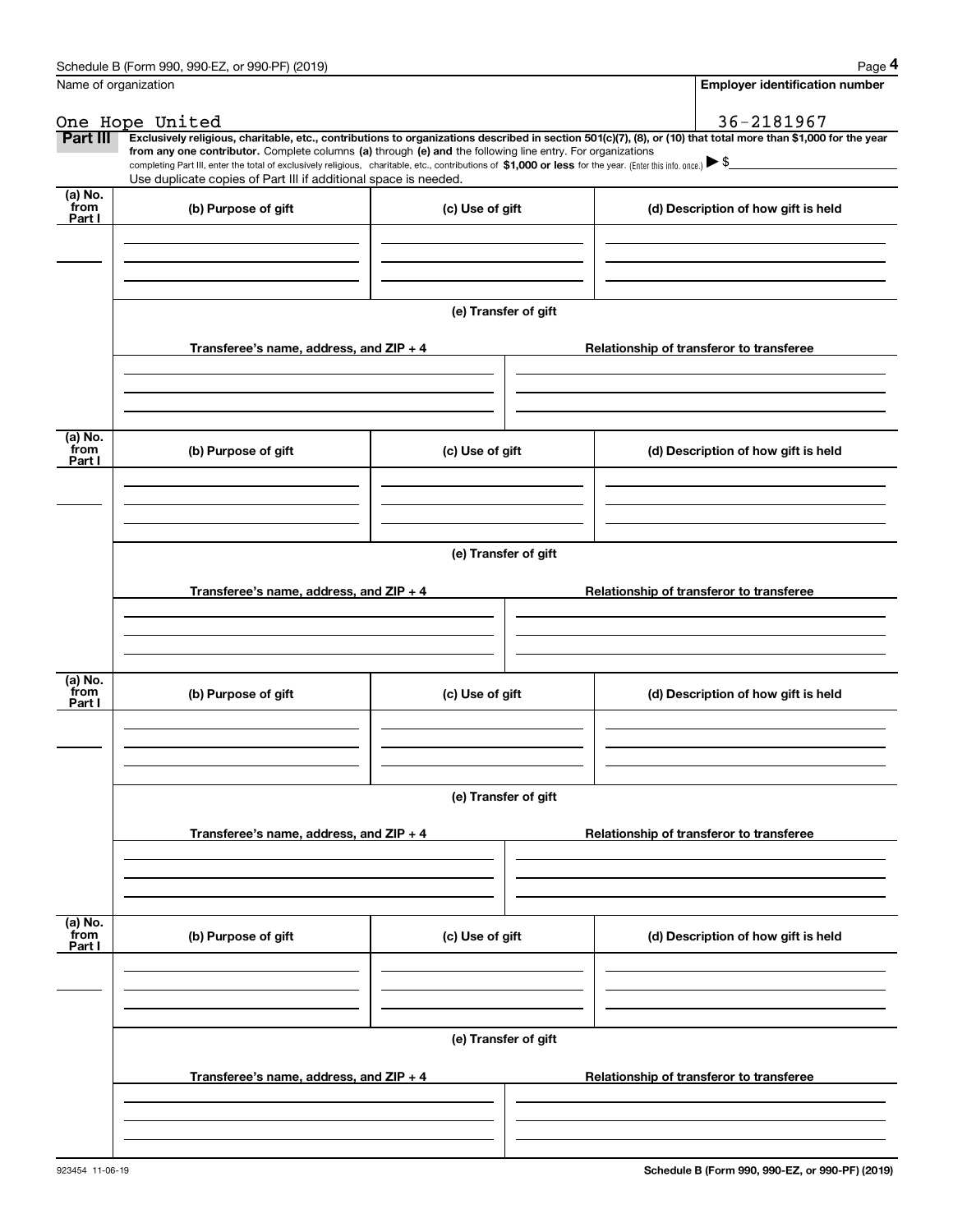| <b>SCHEDULE D</b> |  |
|-------------------|--|
|-------------------|--|

932051 10-02-19

## **SCHEDULE D Supplemental Financial Statements**

**(Form 990)** (**Form 990,**<br>Part IV, line 6, 7, 8, 9, 10, 11a, 11b, 11c, 11d, 11e, 11f, 12a, or 12b.<br>Department of the Treasury **and Exercise Connect Connect Connect Connect Connect Connect Connect Connect Connect** 

| OMB No. 1545-0047     |  |  |  |
|-----------------------|--|--|--|
|                       |  |  |  |
| 2019                  |  |  |  |
| <b>Open to Public</b> |  |  |  |
| Inspection            |  |  |  |

Department of the Treasury Internal Revenue Service

| Attach to Form 990.                                                                          |  |  |  |  |  |  |
|----------------------------------------------------------------------------------------------|--|--|--|--|--|--|
| $\blacktriangleright$ Go to www.irs.gov/Form990 for instructions and the latest information. |  |  |  |  |  |  |

|          | Name of the organization                                                                                                                       |                         |                                                | <b>Employer identification number</b>              |
|----------|------------------------------------------------------------------------------------------------------------------------------------------------|-------------------------|------------------------------------------------|----------------------------------------------------|
| Part I   | One Hope United<br>Organizations Maintaining Donor Advised Funds or Other Similar Funds or Accounts. Complete if the                           |                         |                                                | 36-2181967                                         |
|          |                                                                                                                                                |                         |                                                |                                                    |
|          | organization answered "Yes" on Form 990, Part IV, line 6.                                                                                      |                         |                                                |                                                    |
|          |                                                                                                                                                | (a) Donor advised funds |                                                | (b) Funds and other accounts                       |
| 1.       |                                                                                                                                                |                         |                                                |                                                    |
| 2        | Aggregate value of contributions to (during year)                                                                                              |                         |                                                |                                                    |
| з        |                                                                                                                                                |                         |                                                |                                                    |
| 4        |                                                                                                                                                |                         |                                                |                                                    |
| 5        | Did the organization inform all donors and donor advisors in writing that the assets held in donor advised funds                               |                         |                                                |                                                    |
|          |                                                                                                                                                |                         |                                                | Yes<br>No                                          |
| 6        | Did the organization inform all grantees, donors, and donor advisors in writing that grant funds can be used only                              |                         |                                                |                                                    |
|          | for charitable purposes and not for the benefit of the donor or donor advisor, or for any other purpose conferring                             |                         |                                                |                                                    |
| Part II  | Conservation Easements. Complete if the organization answered "Yes" on Form 990, Part IV, line 7.                                              |                         |                                                | Yes<br>No                                          |
|          |                                                                                                                                                |                         |                                                |                                                    |
| 1.       | Purpose(s) of conservation easements held by the organization (check all that apply).                                                          |                         |                                                |                                                    |
|          | Preservation of land for public use (for example, recreation or education)<br>Protection of natural habitat                                    |                         | Preservation of a certified historic structure | Preservation of a historically important land area |
|          | Preservation of open space                                                                                                                     |                         |                                                |                                                    |
| 2        | Complete lines 2a through 2d if the organization held a qualified conservation contribution in the form of a conservation easement on the last |                         |                                                |                                                    |
|          | day of the tax year.                                                                                                                           |                         |                                                | Held at the End of the Tax Year                    |
| а        | Total number of conservation easements                                                                                                         |                         |                                                | 2a                                                 |
| b        | Total acreage restricted by conservation easements                                                                                             |                         |                                                | 2b                                                 |
|          |                                                                                                                                                |                         |                                                | 2c                                                 |
|          | d Number of conservation easements included in (c) acquired after 7/25/06, and not on a historic structure                                     |                         |                                                |                                                    |
|          |                                                                                                                                                |                         |                                                | 2d                                                 |
| 3        | Number of conservation easements modified, transferred, released, extinguished, or terminated by the organization during the tax               |                         |                                                |                                                    |
|          | $\vee$ ear $\blacktriangleright$                                                                                                               |                         |                                                |                                                    |
| 4        | Number of states where property subject to conservation easement is located >                                                                  |                         |                                                |                                                    |
| 5        | Does the organization have a written policy regarding the periodic monitoring, inspection, handling of                                         |                         |                                                |                                                    |
|          | violations, and enforcement of the conservation easements it holds?                                                                            |                         |                                                | Yes<br>No                                          |
| 6        | Staff and volunteer hours devoted to monitoring, inspecting, handling of violations, and enforcing conservation easements during the year      |                         |                                                |                                                    |
|          |                                                                                                                                                |                         |                                                |                                                    |
| 7        | Amount of expenses incurred in monitoring, inspecting, handling of violations, and enforcing conservation easements during the year            |                         |                                                |                                                    |
|          | $\blacktriangleright$ S                                                                                                                        |                         |                                                |                                                    |
| 8        | Does each conservation easement reported on line 2(d) above satisfy the requirements of section 170(h)(4)(B)(i)                                |                         |                                                |                                                    |
|          |                                                                                                                                                |                         |                                                | Yes<br>No                                          |
|          | In Part XIII, describe how the organization reports conservation easements in its revenue and expense statement and                            |                         |                                                |                                                    |
|          | balance sheet, and include, if applicable, the text of the footnote to the organization's financial statements that describes the              |                         |                                                |                                                    |
|          | organization's accounting for conservation easements.                                                                                          |                         |                                                |                                                    |
| Part III | Organizations Maintaining Collections of Art, Historical Treasures, or Other Similar Assets.                                                   |                         |                                                |                                                    |
|          | Complete if the organization answered "Yes" on Form 990, Part IV, line 8.                                                                      |                         |                                                |                                                    |
|          | 1a If the organization elected, as permitted under FASB ASC 958, not to report in its revenue statement and balance sheet works                |                         |                                                |                                                    |
|          | of art, historical treasures, or other similar assets held for public exhibition, education, or research in furtherance of public              |                         |                                                |                                                    |
|          | service, provide in Part XIII the text of the footnote to its financial statements that describes these items.                                 |                         |                                                |                                                    |
|          | <b>b</b> If the organization elected, as permitted under FASB ASC 958, to report in its revenue statement and balance sheet works of           |                         |                                                |                                                    |
|          | art, historical treasures, or other similar assets held for public exhibition, education, or research in furtherance of public service,        |                         |                                                |                                                    |
|          | provide the following amounts relating to these items:                                                                                         |                         |                                                |                                                    |
|          | (i)                                                                                                                                            |                         |                                                |                                                    |
|          | (ii) Assets included in Form 990, Part X                                                                                                       |                         |                                                | $\triangleright$ \$                                |
| 2        | If the organization received or held works of art, historical treasures, or other similar assets for financial gain, provide                   |                         |                                                |                                                    |
|          | the following amounts required to be reported under FASB ASC 958 relating to these items:                                                      |                         |                                                |                                                    |
| а        |                                                                                                                                                |                         |                                                | \$                                                 |
|          | LHA For Paperwork Reduction Act Notice, see the Instructions for Form 990.                                                                     |                         |                                                | Schedule D (Form 990) 2019                         |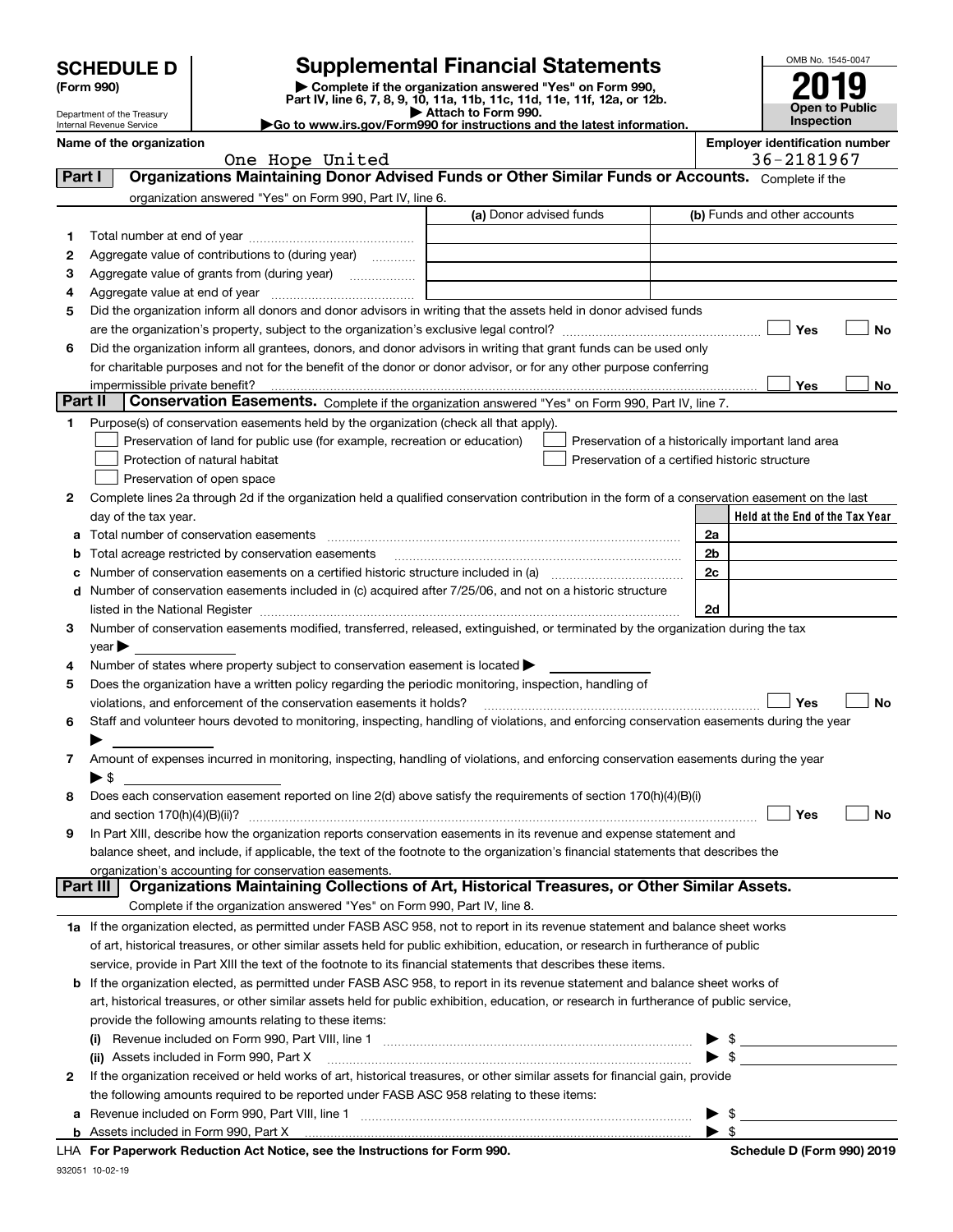|               | Schedule D (Form 990) 2019                                                                                                                                                                                                     | One Hope United    |   |                |                                                                                                                                                                                                                               |                          | 36-2181967 |                |          | Page $2$ |
|---------------|--------------------------------------------------------------------------------------------------------------------------------------------------------------------------------------------------------------------------------|--------------------|---|----------------|-------------------------------------------------------------------------------------------------------------------------------------------------------------------------------------------------------------------------------|--------------------------|------------|----------------|----------|----------|
|               | Part III<br>Organizations Maintaining Collections of Art, Historical Treasures, or Other Similar Assets (continued)                                                                                                            |                    |   |                |                                                                                                                                                                                                                               |                          |            |                |          |          |
| 3             | Using the organization's acquisition, accession, and other records, check any of the following that make significant use of its                                                                                                |                    |   |                |                                                                                                                                                                                                                               |                          |            |                |          |          |
|               | collection items (check all that apply):                                                                                                                                                                                       |                    |   |                |                                                                                                                                                                                                                               |                          |            |                |          |          |
| a             | Public exhibition                                                                                                                                                                                                              |                    | d |                | Loan or exchange program                                                                                                                                                                                                      |                          |            |                |          |          |
| b             | Scholarly research                                                                                                                                                                                                             | е                  |   |                | Other and the contract of the contract of the contract of the contract of the contract of the contract of the contract of the contract of the contract of the contract of the contract of the contract of the contract of the |                          |            |                |          |          |
| c             | Preservation for future generations                                                                                                                                                                                            |                    |   |                |                                                                                                                                                                                                                               |                          |            |                |          |          |
| 4             | Provide a description of the organization's collections and explain how they further the organization's exempt purpose in Part XIII.                                                                                           |                    |   |                |                                                                                                                                                                                                                               |                          |            |                |          |          |
| 5             | During the year, did the organization solicit or receive donations of art, historical treasures, or other similar assets                                                                                                       |                    |   |                |                                                                                                                                                                                                                               |                          |            |                |          |          |
|               | to be sold to raise funds rather than to be maintained as part of the organization's collection?                                                                                                                               |                    |   |                |                                                                                                                                                                                                                               |                          |            | Yes            |          | No       |
|               | <b>Part IV</b><br>Escrow and Custodial Arrangements. Complete if the organization answered "Yes" on Form 990, Part IV, line 9, or                                                                                              |                    |   |                |                                                                                                                                                                                                                               |                          |            |                |          |          |
|               | reported an amount on Form 990, Part X, line 21.                                                                                                                                                                               |                    |   |                |                                                                                                                                                                                                                               |                          |            |                |          |          |
|               | 1a Is the organization an agent, trustee, custodian or other intermediary for contributions or other assets not included                                                                                                       |                    |   |                |                                                                                                                                                                                                                               |                          |            |                |          |          |
|               | on Form 990, Part X? [11] matter contracts and contracts and contracts are contracted as a function of the set of the set of the set of the set of the set of the set of the set of the set of the set of the set of the set o |                    |   |                |                                                                                                                                                                                                                               |                          |            | Yes            |          | No       |
|               | b If "Yes," explain the arrangement in Part XIII and complete the following table:                                                                                                                                             |                    |   |                |                                                                                                                                                                                                                               |                          |            |                |          |          |
|               |                                                                                                                                                                                                                                |                    |   |                |                                                                                                                                                                                                                               |                          |            | Amount         |          |          |
| c             | Beginning balance                                                                                                                                                                                                              |                    |   |                |                                                                                                                                                                                                                               | 1c                       |            |                |          |          |
|               | Additions during the year manufactured and an account of the year manufactured and account of the year manufactured and account of the year manufactured and account of the year manufactured and account of the year manufact |                    |   |                |                                                                                                                                                                                                                               | 1d                       |            |                |          |          |
| е             | Distributions during the year measurement contains and all the state of the state of the state of the state of                                                                                                                 |                    |   |                |                                                                                                                                                                                                                               | 1e                       |            |                |          |          |
|               | Ending balance manufactured and the contract of the contract of the contract of the contract of the contract of the contract of the contract of the contract of the contract of the contract of the contract of the contract o |                    |   |                |                                                                                                                                                                                                                               | 1f                       |            |                |          |          |
|               | 2a Did the organization include an amount on Form 990, Part X, line 21, for escrow or custodial account liability?                                                                                                             |                    |   |                |                                                                                                                                                                                                                               |                          |            | Yes            |          | No       |
| <b>Part V</b> | b If "Yes," explain the arrangement in Part XIII. Check here if the explanation has been provided on Part XIII<br>Endowment Funds. Complete if the organization answered "Yes" on Form 990, Part IV, line 10.                  |                    |   |                |                                                                                                                                                                                                                               |                          |            |                |          |          |
|               |                                                                                                                                                                                                                                | (a) Current year   |   |                | (c) Two years back $\vert$ (d) Three years back $\vert$ (e) Four years back                                                                                                                                                   |                          |            |                |          |          |
|               | Beginning of year balance                                                                                                                                                                                                      |                    |   | (b) Prior year |                                                                                                                                                                                                                               |                          |            |                |          |          |
| 1a            |                                                                                                                                                                                                                                |                    |   |                |                                                                                                                                                                                                                               |                          |            |                |          |          |
|               | Net investment earnings, gains, and losses                                                                                                                                                                                     |                    |   |                |                                                                                                                                                                                                                               |                          |            |                |          |          |
|               |                                                                                                                                                                                                                                |                    |   |                |                                                                                                                                                                                                                               |                          |            |                |          |          |
| е             | Other expenditures for facilities                                                                                                                                                                                              |                    |   |                |                                                                                                                                                                                                                               |                          |            |                |          |          |
|               | and programs                                                                                                                                                                                                                   |                    |   |                |                                                                                                                                                                                                                               |                          |            |                |          |          |
|               |                                                                                                                                                                                                                                |                    |   |                |                                                                                                                                                                                                                               |                          |            |                |          |          |
| g             | End of year balance                                                                                                                                                                                                            |                    |   |                |                                                                                                                                                                                                                               |                          |            |                |          |          |
| 2             | Provide the estimated percentage of the current year end balance (line 1g, column (a)) held as:                                                                                                                                |                    |   |                |                                                                                                                                                                                                                               |                          |            |                |          |          |
|               | Board designated or quasi-endowment > _____                                                                                                                                                                                    |                    |   |                |                                                                                                                                                                                                                               |                          |            |                |          |          |
| b             |                                                                                                                                                                                                                                | %                  |   |                |                                                                                                                                                                                                                               |                          |            |                |          |          |
| c             | Term endowment $\blacktriangleright$                                                                                                                                                                                           | %                  |   |                |                                                                                                                                                                                                                               |                          |            |                |          |          |
|               | The percentages on lines 2a, 2b, and 2c should equal 100%.                                                                                                                                                                     |                    |   |                |                                                                                                                                                                                                                               |                          |            |                |          |          |
|               | 3a Are there endowment funds not in the possession of the organization that are held and administered for the organization                                                                                                     |                    |   |                |                                                                                                                                                                                                                               |                          |            |                |          |          |
|               | by:                                                                                                                                                                                                                            |                    |   |                |                                                                                                                                                                                                                               |                          |            |                | Yes      | No       |
|               | (i)                                                                                                                                                                                                                            |                    |   |                |                                                                                                                                                                                                                               |                          |            | 3a(i)          |          |          |
|               |                                                                                                                                                                                                                                |                    |   |                |                                                                                                                                                                                                                               |                          |            | 3a(ii)         |          |          |
|               |                                                                                                                                                                                                                                |                    |   |                |                                                                                                                                                                                                                               |                          |            | 3b             |          |          |
| 4             | Describe in Part XIII the intended uses of the organization's endowment funds.                                                                                                                                                 |                    |   |                |                                                                                                                                                                                                                               |                          |            |                |          |          |
|               | Land, Buildings, and Equipment.<br><b>Part VI</b>                                                                                                                                                                              |                    |   |                |                                                                                                                                                                                                                               |                          |            |                |          |          |
|               | Complete if the organization answered "Yes" on Form 990, Part IV, line 11a. See Form 990, Part X, line 10.                                                                                                                     |                    |   |                |                                                                                                                                                                                                                               |                          |            |                |          |          |
|               | Description of property                                                                                                                                                                                                        | (a) Cost or other  |   |                | (b) Cost or other                                                                                                                                                                                                             | (c) Accumulated          |            | (d) Book value |          |          |
|               |                                                                                                                                                                                                                                | basis (investment) |   |                | basis (other)                                                                                                                                                                                                                 | depreciation             |            |                |          |          |
|               |                                                                                                                                                                                                                                |                    |   |                | 714,467.                                                                                                                                                                                                                      |                          |            |                | 714,467. |          |
|               |                                                                                                                                                                                                                                |                    |   |                | 12,493,788.                                                                                                                                                                                                                   | 8,491,037.               |            | 4,002,751.     |          |          |
|               |                                                                                                                                                                                                                                |                    |   |                | 1,002,611.                                                                                                                                                                                                                    | 430,313.                 |            |                | 572,298. |          |
|               |                                                                                                                                                                                                                                |                    |   |                | 2,500,298.                                                                                                                                                                                                                    | $\overline{2,117,962}$ . |            |                | 382,336. |          |
|               | e Other.                                                                                                                                                                                                                       |                    |   |                |                                                                                                                                                                                                                               |                          |            |                |          |          |
|               |                                                                                                                                                                                                                                |                    |   |                |                                                                                                                                                                                                                               |                          | ▶          | 5,671,852.     |          |          |

**Schedule D (Form 990) 2019**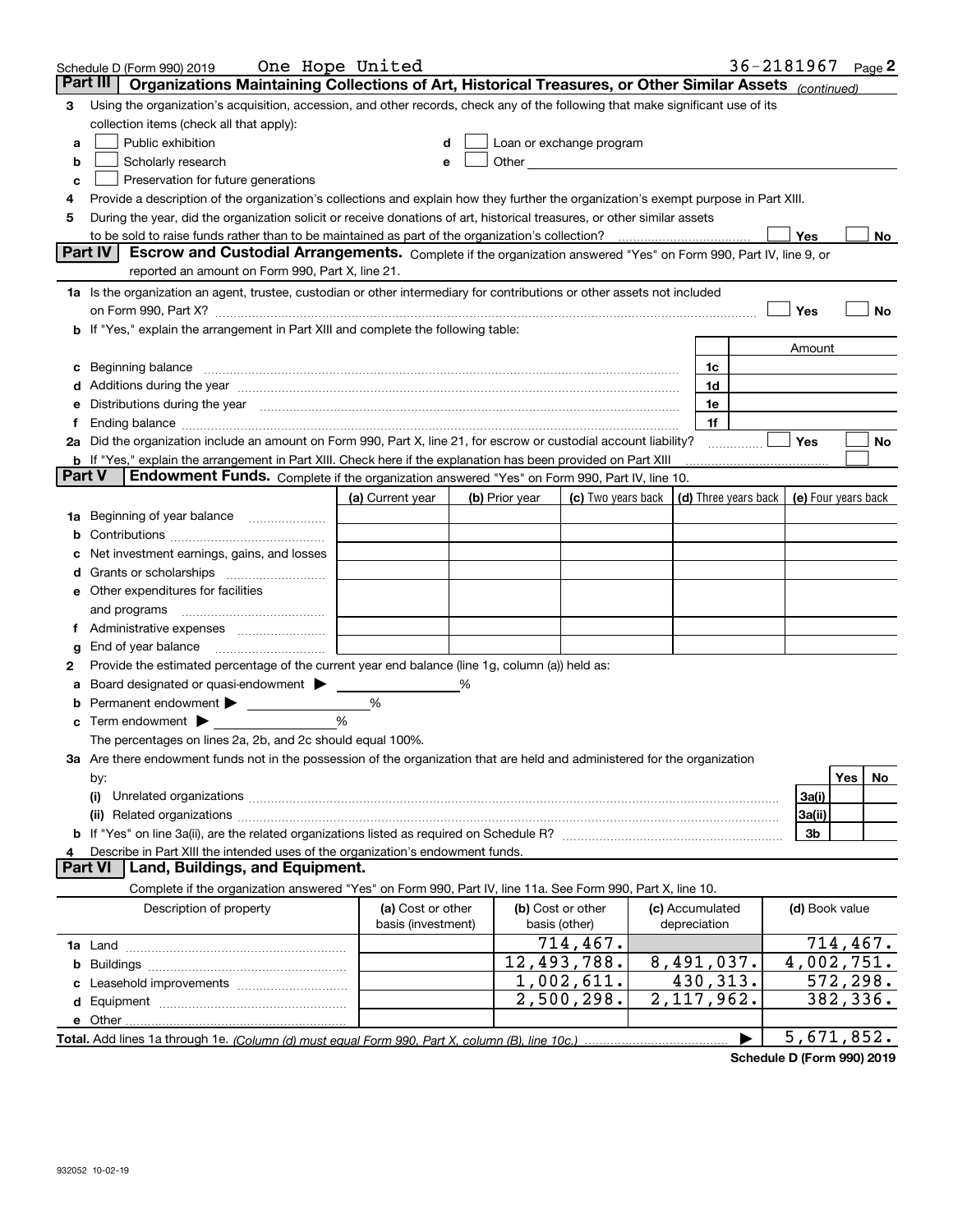| Schedule D (Form 990) 2019                      | One Hope United | 36-2181967 | Page |
|-------------------------------------------------|-----------------|------------|------|
| <b>Part VII</b> Investments - Other Securities. |                 |            |      |

| rant vill<br><b>INVESUPENTS - Other Securities.</b><br>Complete if the organization answered "Yes" on Form 990, Part IV, line 11b. See Form 990, Part X, line 12. |                 |                                                           |                |
|-------------------------------------------------------------------------------------------------------------------------------------------------------------------|-----------------|-----------------------------------------------------------|----------------|
| (a) Description of security or category (including name of security)                                                                                              | (b) Book value  | (c) Method of valuation: Cost or end-of-year market value |                |
| (1) Financial derivatives                                                                                                                                         |                 |                                                           |                |
| (2) Closely held equity interests                                                                                                                                 |                 |                                                           |                |
| (3) Other                                                                                                                                                         |                 |                                                           |                |
| Investment in Farmland<br>(A)                                                                                                                                     | 3,055,920.      | End-of-Year Market Value                                  |                |
| Beneficial Interest in<br>(B)                                                                                                                                     |                 |                                                           |                |
| Perpetual Trusts<br>(C)                                                                                                                                           | 2,760,695.      | End-of-Year Market Value                                  |                |
| (D)                                                                                                                                                               |                 |                                                           |                |
| (E)                                                                                                                                                               |                 |                                                           |                |
| (F)                                                                                                                                                               |                 |                                                           |                |
| (G)                                                                                                                                                               |                 |                                                           |                |
| (H)                                                                                                                                                               |                 |                                                           |                |
| Total. (Col. (b) must equal Form 990, Part X, col. (B) line 12.)                                                                                                  | 5,816,615.      |                                                           |                |
| Part VIII Investments - Program Related.                                                                                                                          |                 |                                                           |                |
| Complete if the organization answered "Yes" on Form 990, Part IV, line 11c. See Form 990, Part X, line 13.                                                        |                 |                                                           |                |
| (a) Description of investment                                                                                                                                     | (b) Book value  | (c) Method of valuation: Cost or end-of-year market value |                |
| (1)                                                                                                                                                               |                 |                                                           |                |
| (2)                                                                                                                                                               |                 |                                                           |                |
| (3)                                                                                                                                                               |                 |                                                           |                |
| (4)                                                                                                                                                               |                 |                                                           |                |
| (5)                                                                                                                                                               |                 |                                                           |                |
| (6)                                                                                                                                                               |                 |                                                           |                |
| (7)                                                                                                                                                               |                 |                                                           |                |
| (8)                                                                                                                                                               |                 |                                                           |                |
| (9)                                                                                                                                                               |                 |                                                           |                |
| Total. (Col. (b) must equal Form 990, Part X, col. (B) line 13.)                                                                                                  |                 |                                                           |                |
| Part IX<br><b>Other Assets.</b>                                                                                                                                   |                 |                                                           |                |
| Complete if the organization answered "Yes" on Form 990, Part IV, line 11d. See Form 990, Part X, line 15.                                                        |                 |                                                           |                |
|                                                                                                                                                                   | (a) Description |                                                           | (b) Book value |
| (1)                                                                                                                                                               |                 |                                                           |                |
| (2)                                                                                                                                                               |                 |                                                           |                |
| (3)                                                                                                                                                               |                 |                                                           |                |
| (4)                                                                                                                                                               |                 |                                                           |                |
| (5)                                                                                                                                                               |                 |                                                           |                |
| (6)                                                                                                                                                               |                 |                                                           |                |
| (7)                                                                                                                                                               |                 |                                                           |                |
| (8)                                                                                                                                                               |                 |                                                           |                |
| (9)                                                                                                                                                               |                 |                                                           |                |
| Total. (Column (b) must equal Form 990. Part X. col. (B) line 15.)<br><b>Other Liabilities.</b><br>Part X                                                         |                 |                                                           |                |
|                                                                                                                                                                   |                 |                                                           |                |
| Complete if the organization answered "Yes" on Form 990, Part IV, line 11e or 11f. See Form 990, Part X, line 25.<br>(a) Description of liability                 |                 |                                                           | (b) Book value |
| 1.                                                                                                                                                                |                 |                                                           |                |
| (1)<br>Federal income taxes                                                                                                                                       |                 |                                                           |                |
| (2)                                                                                                                                                               |                 |                                                           |                |
| (3)                                                                                                                                                               |                 |                                                           |                |
| (4)                                                                                                                                                               |                 |                                                           |                |
| (5)                                                                                                                                                               |                 |                                                           |                |
| (6)                                                                                                                                                               |                 |                                                           |                |
| (7)                                                                                                                                                               |                 |                                                           |                |
| (8)<br>(9)                                                                                                                                                        |                 |                                                           |                |
|                                                                                                                                                                   |                 |                                                           |                |
| Total. (Column (b) must equal Form 990, Part X, col. (B) line 25.)                                                                                                |                 |                                                           |                |

**Total.**  *(Column (b) must equal Form 990, Part X, col. (B) line 25.)*

**2.** Liability for uncertain tax positions. In Part XIII, provide the text of the footnote to the organization's financial statements that reports the

organization's liability for uncertain tax positions under FASB ASC 740. Check here if the text of the footnote has been provided in Part XIII  $\vert$  X  $\vert$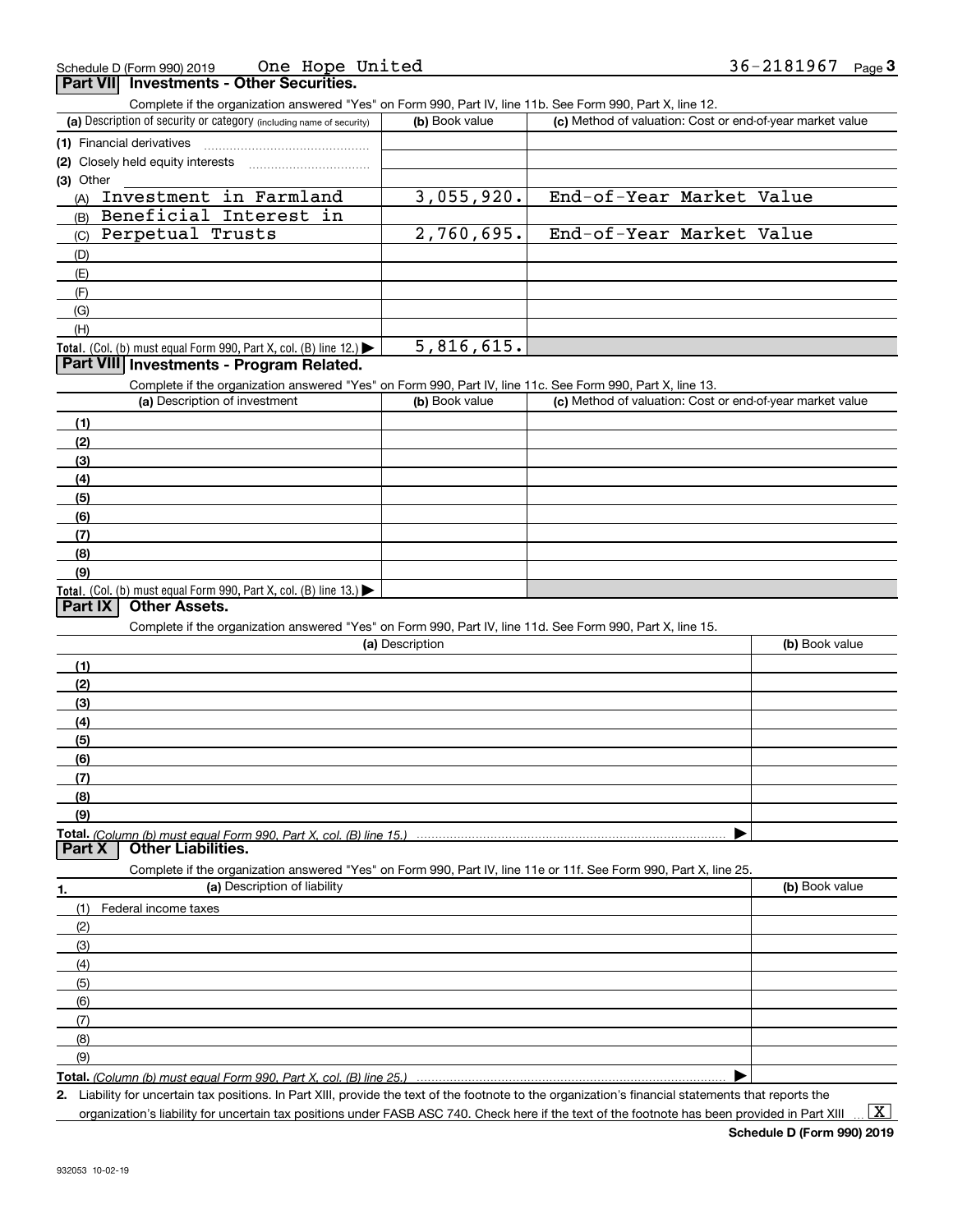|    | Schedule D (Form 990) 2019    Qne Hope United                                                                                                                                                                                        |                | 36-2181967<br>Page <sup>4</sup> |
|----|--------------------------------------------------------------------------------------------------------------------------------------------------------------------------------------------------------------------------------------|----------------|---------------------------------|
|    | Reconciliation of Revenue per Audited Financial Statements With Revenue per Return.<br><b>Part XI</b>                                                                                                                                |                |                                 |
|    | Complete if the organization answered "Yes" on Form 990, Part IV, line 12a.                                                                                                                                                          |                |                                 |
| 1  | Total revenue, gains, and other support per audited financial statements                                                                                                                                                             |                | $\mathbf{1}$                    |
| 2  | Amounts included on line 1 but not on Form 990, Part VIII, line 12:                                                                                                                                                                  |                |                                 |
| а  | Net unrealized gains (losses) on investments [11] matter contracts and the unrealized gains (losses) on investments                                                                                                                  | 2a             |                                 |
|    |                                                                                                                                                                                                                                      | 2 <sub>b</sub> |                                 |
| с  | Recoveries of prior year grants [11,111] [11] Recoveries of prior year grants [11] [11] [12] [12] [12] [12] [1                                                                                                                       | 2c             |                                 |
| d  | Other (Describe in Part XIII.) <b>2006</b> 2007 2010 2010 2010 2010 2011 2012 2013 2014 2015 2016 2017 2018 2019 2016 2016 2017 2018 2019 2016 2017 2018 2019 2016 2017 2018 2019 2018 2019 2016 2017 2018 2019 2018 2019 2018 2019  | 2d             |                                 |
| е  | Add lines 2a through 2d                                                                                                                                                                                                              |                | <b>2e</b>                       |
| 3  |                                                                                                                                                                                                                                      |                | 3                               |
| 4  | Amounts included on Form 990. Part VIII, line 12, but not on line 1:                                                                                                                                                                 |                |                                 |
| а  |                                                                                                                                                                                                                                      | 4a             |                                 |
| b  | Other (Describe in Part XIII.) <b>Construction Construction</b> Chern Construction Chern Chern Chern Chern Chern Chern                                                                                                               | 4 <sub>b</sub> |                                 |
| C. | Add lines 4a and 4b                                                                                                                                                                                                                  |                | 4с                              |
| 5  |                                                                                                                                                                                                                                      |                | 5                               |
|    | Part XII   Reconciliation of Expenses per Audited Financial Statements With Expenses per Return.                                                                                                                                     |                |                                 |
|    | Complete if the organization answered "Yes" on Form 990, Part IV, line 12a.                                                                                                                                                          |                |                                 |
| 1  | Total expenses and losses per audited financial statements [11] [12] manuscription control expenses and losses per audited financial statements [11] [12] manuscription of the statements [12] manuscription of the statements       |                | $\mathbf{1}$                    |
| 2  | Amounts included on line 1 but not on Form 990, Part IX, line 25:                                                                                                                                                                    |                |                                 |
| a  |                                                                                                                                                                                                                                      | 2a             |                                 |
| b  |                                                                                                                                                                                                                                      | 2 <sub>b</sub> |                                 |
| c  |                                                                                                                                                                                                                                      | 2c             |                                 |
|    |                                                                                                                                                                                                                                      | 2d             |                                 |
| е  | Add lines 2a through 2d <b>continuum contract and all contract and all contract and all contract and all contract and all contract and all contract and all contract and all contract and all contract and all contract and all </b> |                | 2e                              |
| 3  |                                                                                                                                                                                                                                      |                | 3                               |
| 4  | Amounts included on Form 990, Part IX, line 25, but not on line 1:                                                                                                                                                                   |                |                                 |
| а  | Investment expenses not included on Form 990, Part VIII, line 7b [1000000000000000000000000000000000                                                                                                                                 | 4a             |                                 |
|    |                                                                                                                                                                                                                                      | 4b             |                                 |
|    | Add lines 4a and 4b                                                                                                                                                                                                                  |                | 4c                              |
|    |                                                                                                                                                                                                                                      |                | 5                               |
|    | Part XIII Supplemental Information.                                                                                                                                                                                                  |                |                                 |

Provide the descriptions required for Part II, lines 3, 5, and 9; Part III, lines 1a and 4; Part IV, lines 1b and 2b; Part V, line 4; Part X, line 2; Part XI, lines 2d and 4b; and Part XII, lines 2d and 4b. Also complete this part to provide any additional information.

## Part X, Line 2:

|  |                                  |  |  |  |  | One Hope United is exempt from federal income taxes under IRC Section         |  |  |
|--|----------------------------------|--|--|--|--|-------------------------------------------------------------------------------|--|--|
|  |                                  |  |  |  |  | $501(c)(3)$ . OHU files Form 990 in the U.S. federal jurisdiction and Form AG |  |  |
|  | 990-IL in the State of Illinois. |  |  |  |  |                                                                               |  |  |

The accounting standard for uncertainty in income taxes addresses the determination of whether tax benefits claimed on a tax return should be recorded in the financial statements. Under this guidance, OHU may recognize the tax benefit from an uncertain tax position only if it is more likely than not that the tax position will be sustained on examination by taxing authorities, based on the technical merits of the position. Examples of tax positions include the tax-exempt status of OHU,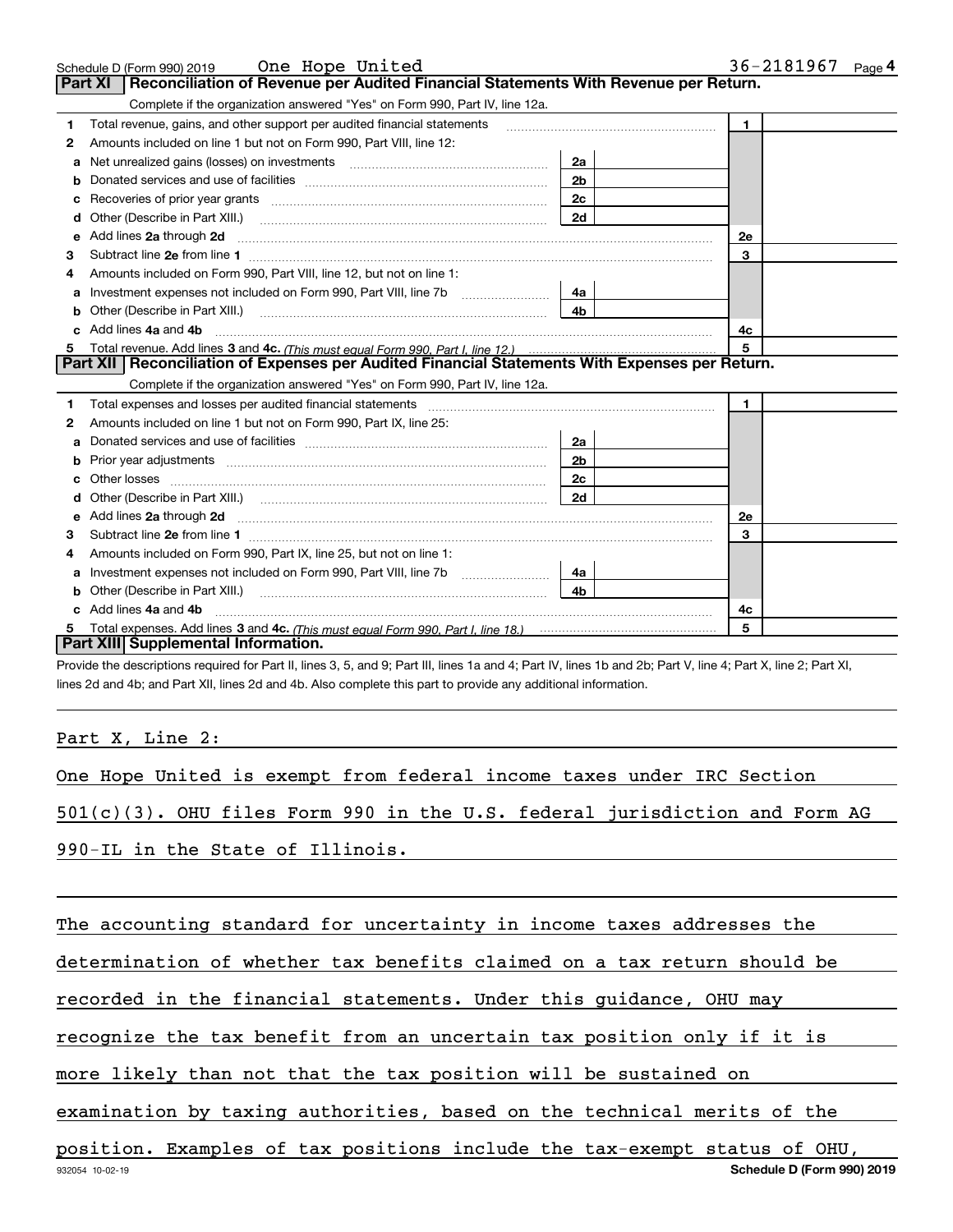| One Hope United<br>Schedule D (Form 990) 2019                           | <u>36-2181967 Page 5</u> |
|-------------------------------------------------------------------------|--------------------------|
| <b>Part XIII Supplemental Information</b> (continued)                   |                          |
|                                                                         |                          |
| and the various positions related to the potential sources of unrelated |                          |
|                                                                         |                          |
|                                                                         |                          |
| business taxable income (UBTI). OHU has determined that there were no   |                          |
|                                                                         |                          |
| uncertain tax positions during the reported periods covered by these    |                          |
|                                                                         |                          |
| financial statements.                                                   |                          |
|                                                                         |                          |
|                                                                         |                          |
|                                                                         |                          |
|                                                                         |                          |
|                                                                         |                          |
|                                                                         |                          |
|                                                                         |                          |
|                                                                         |                          |
|                                                                         |                          |
|                                                                         |                          |
|                                                                         |                          |
|                                                                         |                          |
|                                                                         |                          |
|                                                                         |                          |
|                                                                         |                          |
|                                                                         |                          |
|                                                                         |                          |
|                                                                         |                          |
|                                                                         |                          |
|                                                                         |                          |
|                                                                         |                          |
|                                                                         |                          |
|                                                                         |                          |
|                                                                         |                          |
|                                                                         |                          |
|                                                                         |                          |
|                                                                         |                          |
|                                                                         |                          |
|                                                                         |                          |
|                                                                         |                          |
|                                                                         |                          |
|                                                                         |                          |
|                                                                         |                          |
|                                                                         |                          |
|                                                                         |                          |
|                                                                         |                          |
|                                                                         |                          |
|                                                                         |                          |
|                                                                         |                          |
|                                                                         |                          |
|                                                                         |                          |
|                                                                         |                          |
|                                                                         |                          |
|                                                                         |                          |
|                                                                         |                          |
|                                                                         |                          |
|                                                                         |                          |
|                                                                         |                          |
|                                                                         |                          |
|                                                                         |                          |
|                                                                         |                          |
|                                                                         |                          |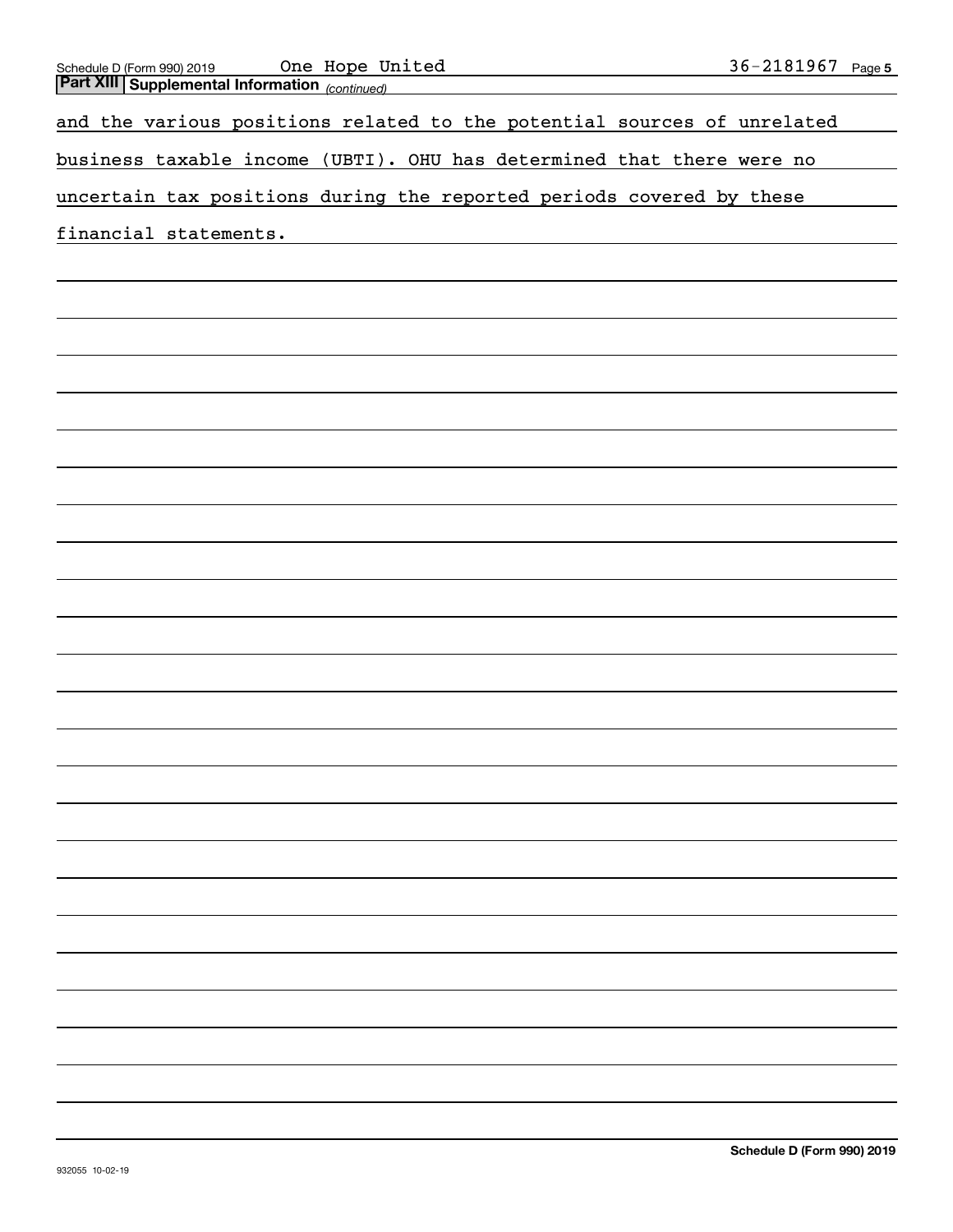| <b>SCHEDULE G</b>                                    |                                                                                                                                                                     | <b>Supplemental Information Regarding Fundraising or Gaming Activities</b>                                                                                                                                                                                  |     |                                         |                                                                            |                                  |                     | OMB No. 1545-0047                       |    |
|------------------------------------------------------|---------------------------------------------------------------------------------------------------------------------------------------------------------------------|-------------------------------------------------------------------------------------------------------------------------------------------------------------------------------------------------------------------------------------------------------------|-----|-----------------------------------------|----------------------------------------------------------------------------|----------------------------------|---------------------|-----------------------------------------|----|
| (Form 990 or 990-EZ)                                 | Complete if the organization answered "Yes" on Form 990, Part IV, line 17, 18, or 19, or if the<br>organization entered more than \$15,000 on Form 990-EZ, line 6a. |                                                                                                                                                                                                                                                             |     |                                         |                                                                            |                                  |                     |                                         |    |
| Department of the Treasury                           |                                                                                                                                                                     | Attach to Form 990 or Form 990-EZ.                                                                                                                                                                                                                          |     |                                         |                                                                            |                                  |                     | <b>Open to Public</b><br>Inspection     |    |
| Internal Revenue Service<br>Name of the organization |                                                                                                                                                                     | Go to www.irs.gov/Form990 for instructions and the latest information.                                                                                                                                                                                      |     |                                         |                                                                            |                                  |                     | <b>Employer identification number</b>   |    |
|                                                      |                                                                                                                                                                     | One Hope United                                                                                                                                                                                                                                             |     |                                         |                                                                            |                                  | 36-2181967          |                                         |    |
| Part I                                               |                                                                                                                                                                     | Fundraising Activities. Complete if the organization answered "Yes" on Form 990, Part IV, line 17. Form 990-EZ filers are not                                                                                                                               |     |                                         |                                                                            |                                  |                     |                                         |    |
|                                                      | required to complete this part.                                                                                                                                     |                                                                                                                                                                                                                                                             |     |                                         |                                                                            |                                  |                     |                                         |    |
|                                                      |                                                                                                                                                                     | 1 Indicate whether the organization raised funds through any of the following activities. Check all that apply.                                                                                                                                             |     |                                         |                                                                            |                                  |                     |                                         |    |
| Mail solicitations<br>a<br>b                         | Internet and email solicitations                                                                                                                                    | е<br>f                                                                                                                                                                                                                                                      |     |                                         | Solicitation of non-government grants<br>Solicitation of government grants |                                  |                     |                                         |    |
| Phone solicitations<br>c                             |                                                                                                                                                                     | Special fundraising events<br>g                                                                                                                                                                                                                             |     |                                         |                                                                            |                                  |                     |                                         |    |
| In-person solicitations<br>d                         |                                                                                                                                                                     |                                                                                                                                                                                                                                                             |     |                                         |                                                                            |                                  |                     |                                         |    |
|                                                      |                                                                                                                                                                     | 2 a Did the organization have a written or oral agreement with any individual (including officers, directors, trustees, or                                                                                                                                  |     |                                         |                                                                            |                                  |                     |                                         |    |
|                                                      |                                                                                                                                                                     | key employees listed in Form 990, Part VII) or entity in connection with professional fundraising services?<br><b>b</b> If "Yes," list the 10 highest paid individuals or entities (fundraisers) pursuant to agreements under which the fundraiser is to be |     |                                         |                                                                            |                                  |                     | Yes                                     | No |
| compensated at least \$5,000 by the organization.    |                                                                                                                                                                     |                                                                                                                                                                                                                                                             |     |                                         |                                                                            |                                  |                     |                                         |    |
|                                                      |                                                                                                                                                                     |                                                                                                                                                                                                                                                             |     |                                         |                                                                            |                                  | (v) Amount paid     |                                         |    |
| (i) Name and address of individual                   |                                                                                                                                                                     | (ii) Activity                                                                                                                                                                                                                                               |     | (iii) Did<br>fundraiser<br>have custody | (iv) Gross receipts                                                        |                                  | to (or retained by) | (vi) Amount paid<br>to (or retained by) |    |
| or entity (fundraiser)                               |                                                                                                                                                                     |                                                                                                                                                                                                                                                             |     | or control of<br>contributions?         | from activity                                                              | fundraiser<br>listed in col. (i) |                     | organization                            |    |
|                                                      |                                                                                                                                                                     |                                                                                                                                                                                                                                                             | Yes | No                                      |                                                                            |                                  |                     |                                         |    |
|                                                      |                                                                                                                                                                     |                                                                                                                                                                                                                                                             |     |                                         |                                                                            |                                  |                     |                                         |    |
|                                                      |                                                                                                                                                                     |                                                                                                                                                                                                                                                             |     |                                         |                                                                            |                                  |                     |                                         |    |
|                                                      |                                                                                                                                                                     |                                                                                                                                                                                                                                                             |     |                                         |                                                                            |                                  |                     |                                         |    |
|                                                      |                                                                                                                                                                     |                                                                                                                                                                                                                                                             |     |                                         |                                                                            |                                  |                     |                                         |    |
|                                                      |                                                                                                                                                                     |                                                                                                                                                                                                                                                             |     |                                         |                                                                            |                                  |                     |                                         |    |
|                                                      |                                                                                                                                                                     |                                                                                                                                                                                                                                                             |     |                                         |                                                                            |                                  |                     |                                         |    |
|                                                      |                                                                                                                                                                     |                                                                                                                                                                                                                                                             |     |                                         |                                                                            |                                  |                     |                                         |    |
|                                                      |                                                                                                                                                                     |                                                                                                                                                                                                                                                             |     |                                         |                                                                            |                                  |                     |                                         |    |
|                                                      |                                                                                                                                                                     |                                                                                                                                                                                                                                                             |     |                                         |                                                                            |                                  |                     |                                         |    |
|                                                      |                                                                                                                                                                     |                                                                                                                                                                                                                                                             |     |                                         |                                                                            |                                  |                     |                                         |    |
|                                                      |                                                                                                                                                                     |                                                                                                                                                                                                                                                             |     |                                         |                                                                            |                                  |                     |                                         |    |
|                                                      |                                                                                                                                                                     |                                                                                                                                                                                                                                                             |     |                                         |                                                                            |                                  |                     |                                         |    |
|                                                      |                                                                                                                                                                     |                                                                                                                                                                                                                                                             |     |                                         |                                                                            |                                  |                     |                                         |    |
|                                                      |                                                                                                                                                                     |                                                                                                                                                                                                                                                             |     |                                         |                                                                            |                                  |                     |                                         |    |
|                                                      |                                                                                                                                                                     |                                                                                                                                                                                                                                                             |     |                                         |                                                                            |                                  |                     |                                         |    |
| Total                                                |                                                                                                                                                                     |                                                                                                                                                                                                                                                             |     |                                         |                                                                            |                                  |                     |                                         |    |
|                                                      |                                                                                                                                                                     | 3 List all states in which the organization is registered or licensed to solicit contributions or has been notified it is exempt from registration                                                                                                          |     |                                         |                                                                            |                                  |                     |                                         |    |
| or licensing.                                        |                                                                                                                                                                     |                                                                                                                                                                                                                                                             |     |                                         |                                                                            |                                  |                     |                                         |    |
|                                                      |                                                                                                                                                                     |                                                                                                                                                                                                                                                             |     |                                         |                                                                            |                                  |                     |                                         |    |
|                                                      |                                                                                                                                                                     |                                                                                                                                                                                                                                                             |     |                                         |                                                                            |                                  |                     |                                         |    |
|                                                      |                                                                                                                                                                     |                                                                                                                                                                                                                                                             |     |                                         |                                                                            |                                  |                     |                                         |    |
|                                                      |                                                                                                                                                                     |                                                                                                                                                                                                                                                             |     |                                         |                                                                            |                                  |                     |                                         |    |
|                                                      |                                                                                                                                                                     |                                                                                                                                                                                                                                                             |     |                                         |                                                                            |                                  |                     |                                         |    |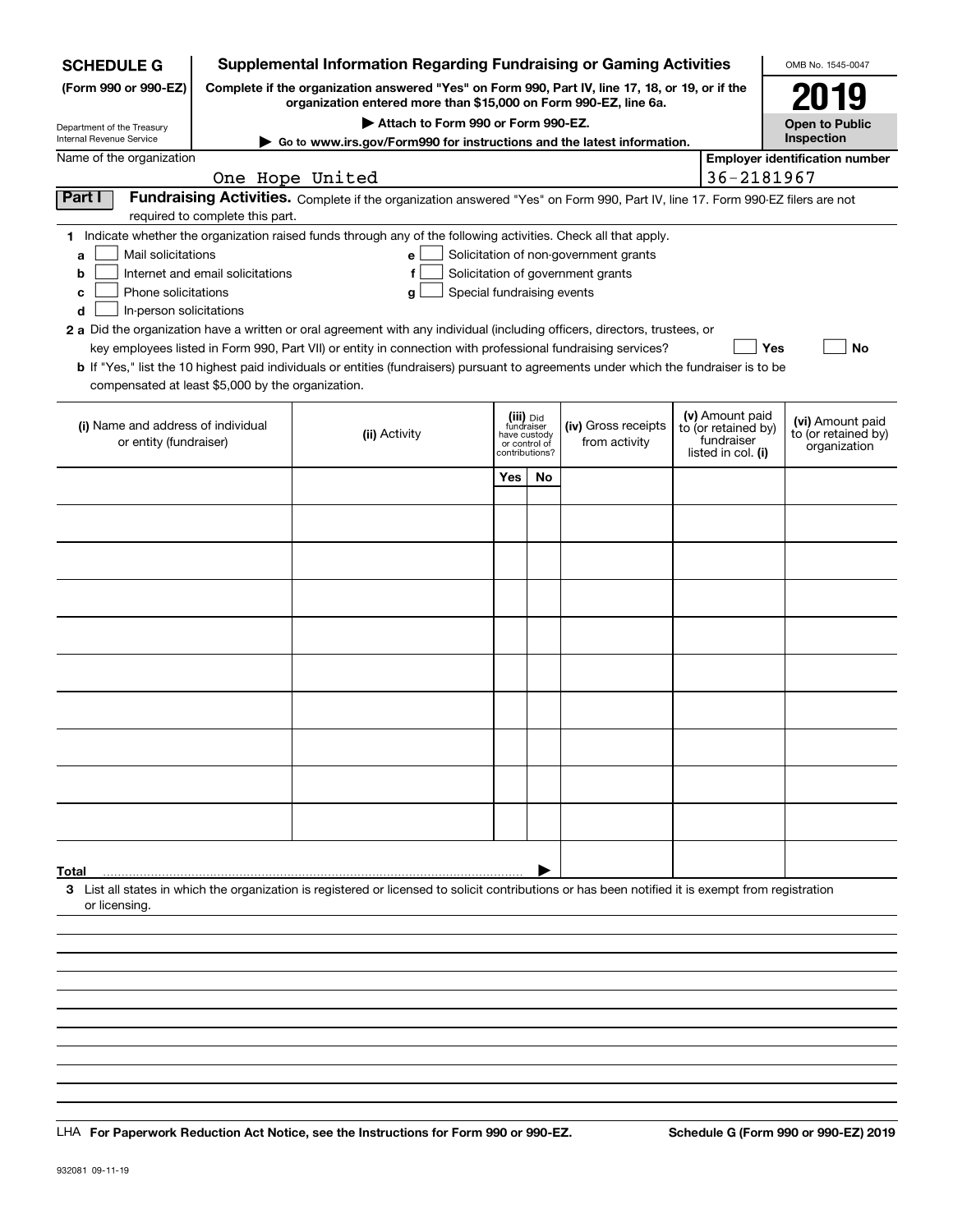### Schedule G (Form 990 or 990-EZ) 2019 Page One Hope United 36-2181967

**Part II** | Fundraising Events. Complete if the organization answered "Yes" on Form 990, Part IV, line 18, or reported more than \$15,000

|                 |          | of fundraising event contributions and gross income on Form 990-EZ, lines 1 and 6b. List events with gross receipts greater than \$5,000. |                |                         |                  |                            |
|-----------------|----------|-------------------------------------------------------------------------------------------------------------------------------------------|----------------|-------------------------|------------------|----------------------------|
|                 |          |                                                                                                                                           | (a) Event $#1$ | $(b)$ Event #2          | (c) Other events | (d) Total events           |
|                 |          |                                                                                                                                           | Lake County    |                         |                  | (add col. (a) through      |
|                 |          |                                                                                                                                           | Golf Outing    |                         | 4                | col. (c)                   |
|                 |          |                                                                                                                                           | (event type)   | (event type)            | (total number)   |                            |
| Revenue         |          |                                                                                                                                           |                |                         |                  |                            |
|                 | 1.       |                                                                                                                                           | 103,020.       |                         | 10,878.          | <u>113,898.</u>            |
|                 |          |                                                                                                                                           |                |                         |                  |                            |
|                 |          |                                                                                                                                           | 85,865.        |                         | 10,878.          | <u>96,743.</u>             |
|                 |          |                                                                                                                                           |                |                         |                  |                            |
|                 | 3        | Gross income (line 1 minus line 2)                                                                                                        | 17,155.        |                         |                  | 17, 155.                   |
|                 |          |                                                                                                                                           |                |                         |                  |                            |
|                 |          |                                                                                                                                           |                |                         |                  |                            |
|                 |          |                                                                                                                                           |                |                         |                  |                            |
|                 | 5        |                                                                                                                                           |                |                         |                  |                            |
|                 |          |                                                                                                                                           |                |                         |                  |                            |
|                 |          |                                                                                                                                           | 24,738.        |                         | 9,855.           | <u>34,593.</u>             |
| Direct Expenses |          |                                                                                                                                           |                |                         |                  |                            |
|                 |          | 7 Food and beverages                                                                                                                      | 500.           |                         | 7,476.           | 7,976.                     |
|                 |          |                                                                                                                                           |                |                         |                  |                            |
|                 | 8        |                                                                                                                                           |                |                         |                  |                            |
|                 | 9        |                                                                                                                                           | 7,517.         |                         | 6,879.           | 14,396.                    |
|                 | 10       | Direct expense summary. Add lines 4 through 9 in column (d)                                                                               |                |                         |                  | 56,965.                    |
|                 |          | 11 Net income summary. Subtract line 10 from line 3, column (d)                                                                           |                |                         |                  | $-39,810.$                 |
|                 | Part III | Gaming. Complete if the organization answered "Yes" on Form 990, Part IV, line 19, or reported more than                                  |                |                         |                  |                            |
|                 |          | \$15,000 on Form 990-EZ, line 6a.                                                                                                         |                |                         |                  |                            |
|                 |          |                                                                                                                                           | (a) Bingo      | (b) Pull tabs/instant   | (c) Other gaming | (d) Total gaming (add      |
| Revenue         |          |                                                                                                                                           |                | bingo/progressive bingo |                  | col. (a) through col. (c)) |
|                 |          |                                                                                                                                           |                |                         |                  |                            |
|                 |          |                                                                                                                                           |                |                         |                  |                            |
|                 |          |                                                                                                                                           |                |                         |                  |                            |
|                 |          |                                                                                                                                           |                |                         |                  |                            |
|                 |          |                                                                                                                                           |                |                         |                  |                            |
| Expenses        |          |                                                                                                                                           |                |                         |                  |                            |
|                 |          |                                                                                                                                           |                |                         |                  |                            |
| <b>Direct</b>   |          |                                                                                                                                           |                |                         |                  |                            |
|                 |          |                                                                                                                                           |                |                         |                  |                            |
|                 |          | 5 Other direct expenses                                                                                                                   |                |                         |                  |                            |
|                 |          |                                                                                                                                           | %<br>Yes       | %<br>Yes                | Yes<br>%         |                            |
|                 |          | 6 Volunteer labor                                                                                                                         | No             | No                      | No               |                            |
|                 |          |                                                                                                                                           |                |                         |                  |                            |
|                 | 7        | Direct expense summary. Add lines 2 through 5 in column (d)                                                                               |                |                         |                  |                            |
|                 |          |                                                                                                                                           |                |                         |                  |                            |
|                 |          |                                                                                                                                           |                |                         |                  |                            |
|                 |          |                                                                                                                                           |                |                         |                  |                            |
|                 |          | <b>9</b> Enter the state(s) in which the organization conducts gaming activities:                                                         |                |                         |                  |                            |
|                 |          |                                                                                                                                           |                |                         |                  | Yes<br>No                  |
|                 |          |                                                                                                                                           |                |                         |                  |                            |
|                 |          |                                                                                                                                           |                |                         |                  |                            |
|                 |          |                                                                                                                                           |                |                         |                  |                            |
|                 |          |                                                                                                                                           |                |                         |                  | Yes<br>No                  |
|                 |          |                                                                                                                                           |                |                         |                  |                            |
|                 |          |                                                                                                                                           |                |                         |                  |                            |
|                 |          |                                                                                                                                           |                |                         |                  |                            |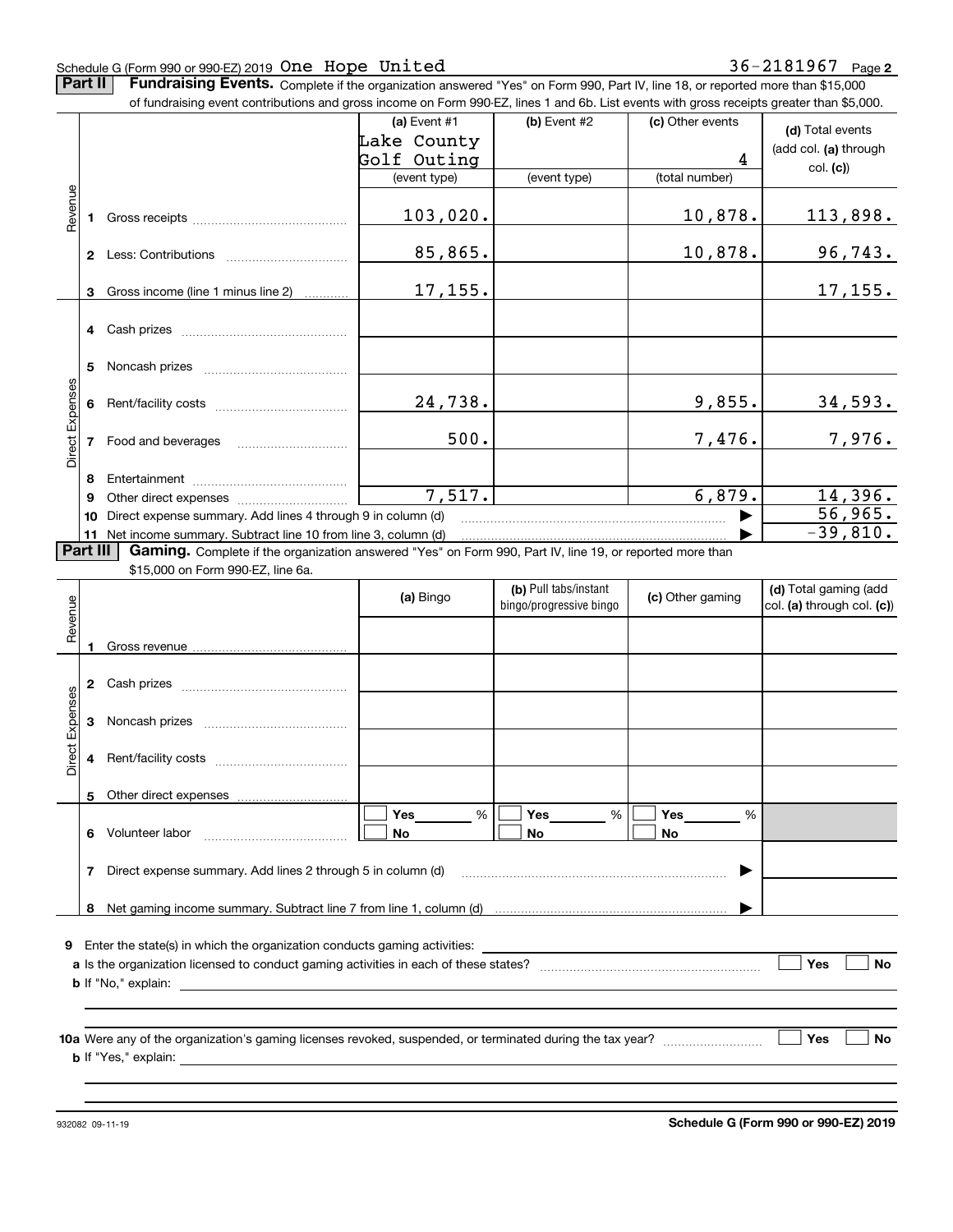| Schedule G (Form 990 or 990-EZ) 2019 One Hope United                                                                                                                                                                                                         | 36-2181967 |                 | Page 3               |
|--------------------------------------------------------------------------------------------------------------------------------------------------------------------------------------------------------------------------------------------------------------|------------|-----------------|----------------------|
|                                                                                                                                                                                                                                                              |            | Yes             | No                   |
| 12 Is the organization a grantor, beneficiary or trustee of a trust, or a member of a partnership or other entity formed                                                                                                                                     |            |                 |                      |
|                                                                                                                                                                                                                                                              |            | Yes             | No                   |
| 13 Indicate the percentage of gaming activity conducted in:                                                                                                                                                                                                  |            |                 |                      |
|                                                                                                                                                                                                                                                              |            | 13а             | %                    |
| <b>b</b> An outside facility <i>www.communically.communically.communically.communically.communically.communically.communically.communically.communically.communically.communically.communically.communically.communically.communicall</i>                    |            | 13 <sub>b</sub> | %                    |
| 14 Enter the name and address of the person who prepares the organization's gaming/special events books and records:                                                                                                                                         |            |                 |                      |
| Name $\blacktriangleright$<br><u> 1989 - Johann Harry Harry Harry Harry Harry Harry Harry Harry Harry Harry Harry Harry Harry Harry Harry Harry</u>                                                                                                          |            |                 |                      |
| Address $\blacktriangleright$<br><u> 1989 - Johann Harry Harry Harry Harry Harry Harry Harry Harry Harry Harry Harry Harry Harry Harry Harry Harry</u>                                                                                                       |            |                 |                      |
|                                                                                                                                                                                                                                                              |            | Yes             | No                   |
|                                                                                                                                                                                                                                                              |            |                 |                      |
|                                                                                                                                                                                                                                                              |            |                 |                      |
| c If "Yes," enter name and address of the third party:                                                                                                                                                                                                       |            |                 |                      |
| Name $\blacktriangleright$<br><u> 1989 - Johann Stoff, amerikansk politiker (</u>                                                                                                                                                                            |            |                 |                      |
|                                                                                                                                                                                                                                                              |            |                 |                      |
|                                                                                                                                                                                                                                                              |            |                 |                      |
| <b>16</b> Gaming manager information:                                                                                                                                                                                                                        |            |                 |                      |
| Name $\blacktriangleright$                                                                                                                                                                                                                                   |            |                 |                      |
| Gaming manager compensation > \$                                                                                                                                                                                                                             |            |                 |                      |
| Description of services provided $\blacktriangleright$                                                                                                                                                                                                       |            |                 |                      |
|                                                                                                                                                                                                                                                              |            |                 |                      |
|                                                                                                                                                                                                                                                              |            |                 |                      |
| Director/officer<br>Employee<br>Independent contractor                                                                                                                                                                                                       |            |                 |                      |
| <b>17</b> Mandatory distributions:                                                                                                                                                                                                                           |            |                 |                      |
| <b>a</b> Is the organization required under state law to make charitable distributions from the gaming proceeds to                                                                                                                                           |            |                 |                      |
| retain the state gaming license?                                                                                                                                                                                                                             |            |                 | $\Box$ Yes $\Box$ No |
| <b>b</b> Enter the amount of distributions required under state law to be distributed to other exempt organizations or spent in the                                                                                                                          |            |                 |                      |
| organization's own exempt activities during the tax year $\triangleright$ \$                                                                                                                                                                                 |            |                 |                      |
| <b>Part IV</b><br>Supplemental Information. Provide the explanations required by Part I, line 2b, columns (iii) and (v); and Part III, lines 9, 9b, 10b,<br>15b, 15c, 16, and 17b, as applicable. Also provide any additional information. See instructions. |            |                 |                      |
|                                                                                                                                                                                                                                                              |            |                 |                      |
|                                                                                                                                                                                                                                                              |            |                 |                      |
|                                                                                                                                                                                                                                                              |            |                 |                      |
|                                                                                                                                                                                                                                                              |            |                 |                      |
|                                                                                                                                                                                                                                                              |            |                 |                      |
|                                                                                                                                                                                                                                                              |            |                 |                      |
|                                                                                                                                                                                                                                                              |            |                 |                      |
|                                                                                                                                                                                                                                                              |            |                 |                      |
|                                                                                                                                                                                                                                                              |            |                 |                      |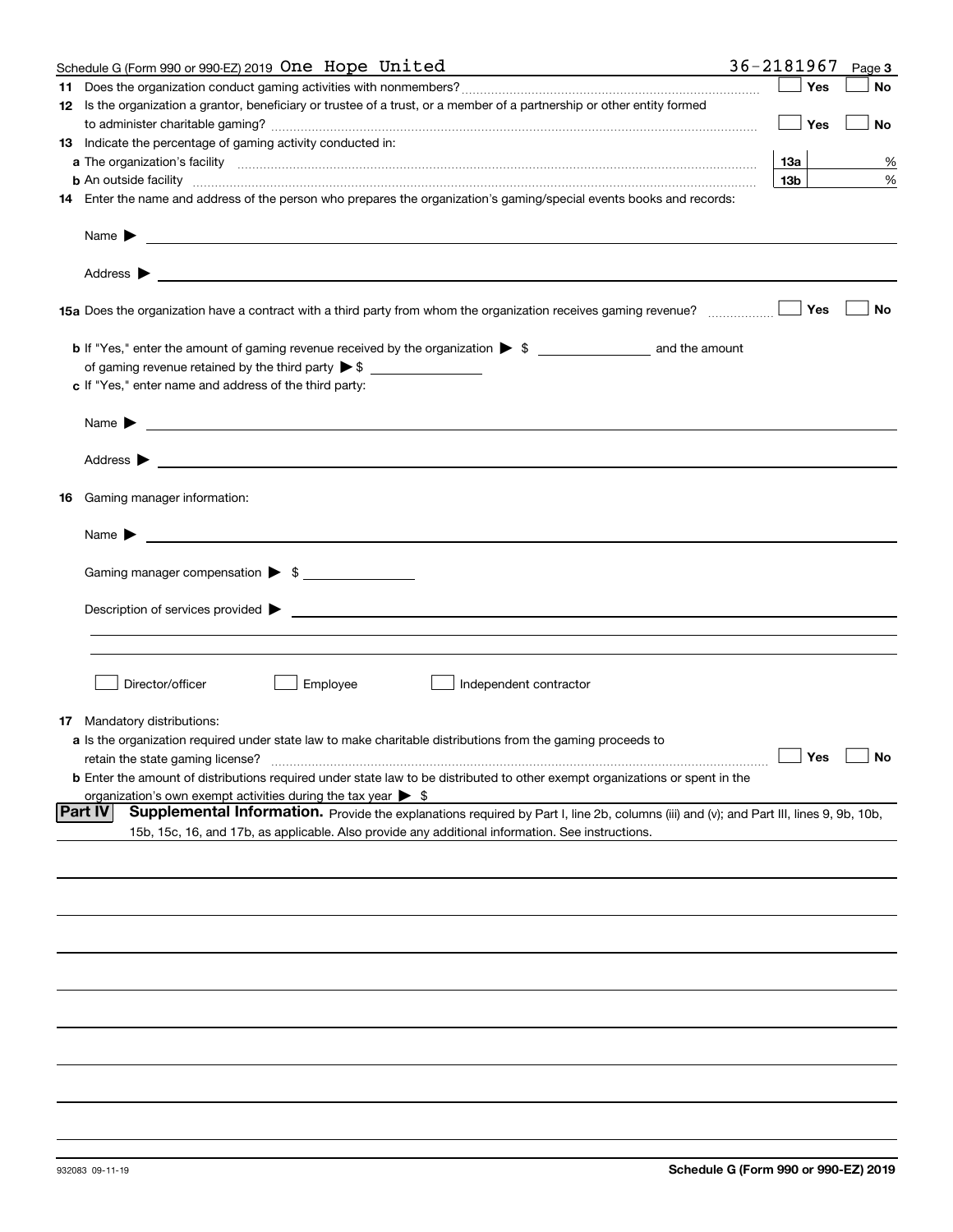| <b>Part IV   Supplemental Information</b> (continued) |  |
|-------------------------------------------------------|--|
|                                                       |  |
|                                                       |  |
|                                                       |  |
|                                                       |  |
|                                                       |  |
|                                                       |  |
|                                                       |  |
|                                                       |  |
|                                                       |  |
|                                                       |  |
|                                                       |  |
|                                                       |  |
|                                                       |  |
|                                                       |  |
|                                                       |  |
|                                                       |  |
|                                                       |  |
|                                                       |  |
|                                                       |  |
|                                                       |  |
|                                                       |  |
|                                                       |  |
|                                                       |  |
|                                                       |  |
|                                                       |  |
|                                                       |  |
|                                                       |  |
|                                                       |  |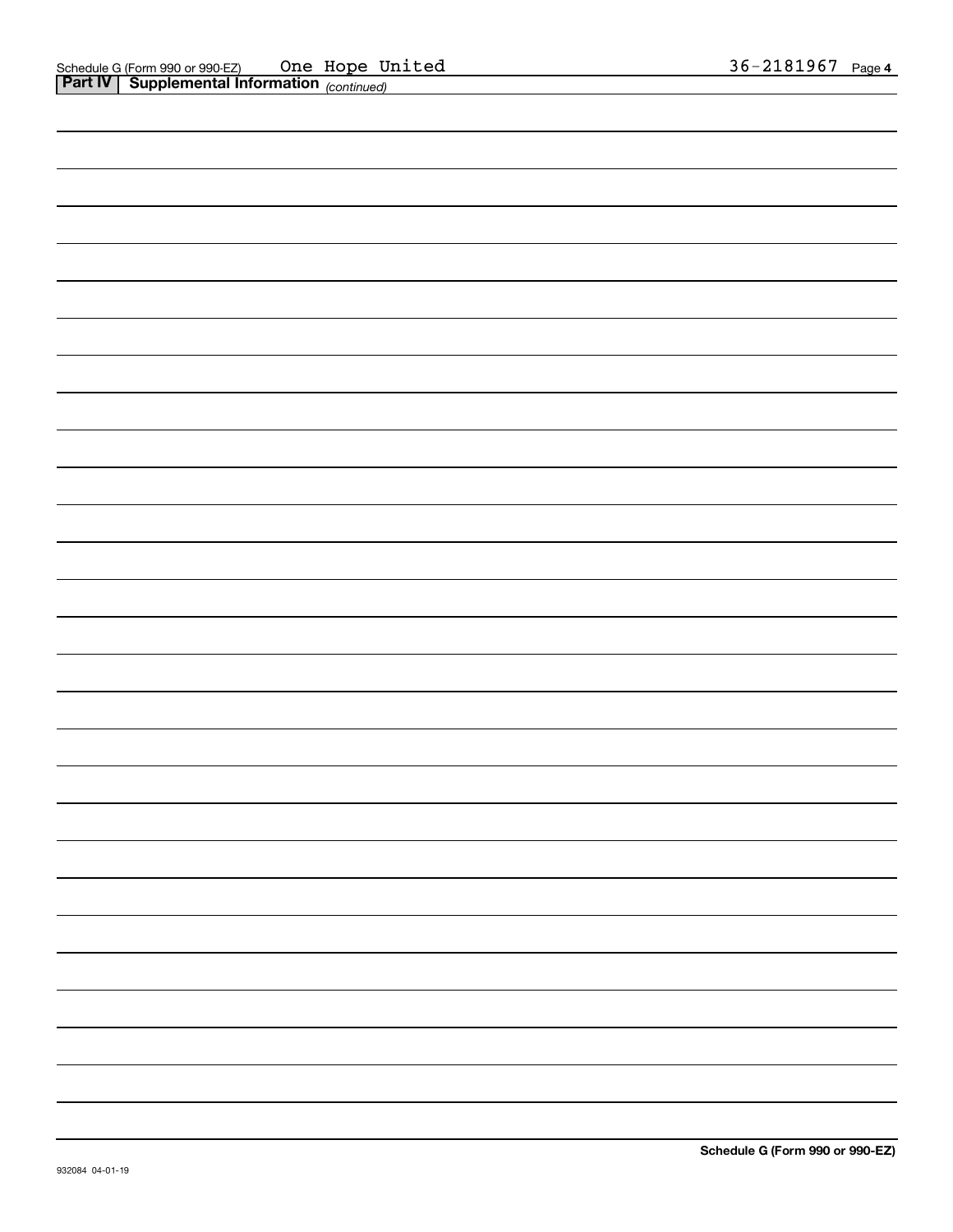| <b>SCHEDULE I</b><br>(Form 990)                        |                                                                                                                                                                                                                                                                                           |           | <b>Grants and Other Assistance to Organizations,</b><br>Governments, and Individuals in the United States |                                                                              |                                         |                                                                |                                          | OMB No. 1545-0047<br>20                             |
|--------------------------------------------------------|-------------------------------------------------------------------------------------------------------------------------------------------------------------------------------------------------------------------------------------------------------------------------------------------|-----------|-----------------------------------------------------------------------------------------------------------|------------------------------------------------------------------------------|-----------------------------------------|----------------------------------------------------------------|------------------------------------------|-----------------------------------------------------|
| Department of the Treasury<br>Internal Revenue Service |                                                                                                                                                                                                                                                                                           |           | Complete if the organization answered "Yes" on Form 990, Part IV, line 21 or 22.                          | Attach to Form 990.<br>Go to www.irs.gov/Form990 for the latest information. |                                         |                                                                |                                          | <b>Open to Public</b><br>Inspection                 |
| Name of the organization                               | One Hope United                                                                                                                                                                                                                                                                           |           |                                                                                                           |                                                                              |                                         |                                                                |                                          | <b>Employer identification number</b><br>36-2181967 |
| Part I                                                 | <b>General Information on Grants and Assistance</b>                                                                                                                                                                                                                                       |           |                                                                                                           |                                                                              |                                         |                                                                |                                          |                                                     |
| 1<br>$\mathbf{2}$                                      | Does the organization maintain records to substantiate the amount of the grants or assistance, the grantees' eligibility for the grants or assistance, and the selection<br>Describe in Part IV the organization's procedures for monitoring the use of grant funds in the United States. |           |                                                                                                           |                                                                              |                                         |                                                                |                                          | $\boxed{\text{X}}$ Yes<br>_l No                     |
| Part II                                                | Grants and Other Assistance to Domestic Organizations and Domestic Governments. Complete if the organization answered "Yes" on Form 990, Part IV, line 21, for any<br>recipient that received more than \$5,000. Part II can be duplicated if additional space is needed.                 |           |                                                                                                           |                                                                              |                                         |                                                                |                                          |                                                     |
|                                                        | <b>1 (a)</b> Name and address of organization<br>or government                                                                                                                                                                                                                            | $(b)$ EIN | (c) IRC section<br>(if applicable)                                                                        | (d) Amount of<br>cash grant                                                  | (e) Amount of<br>non-cash<br>assistance | (f) Method of<br>valuation (book,<br>FMV, appraisal,<br>other) | (g) Description of<br>noncash assistance | (h) Purpose of grant<br>or assistance               |
|                                                        |                                                                                                                                                                                                                                                                                           |           |                                                                                                           |                                                                              |                                         |                                                                |                                          |                                                     |
|                                                        |                                                                                                                                                                                                                                                                                           |           |                                                                                                           |                                                                              |                                         |                                                                |                                          |                                                     |
|                                                        |                                                                                                                                                                                                                                                                                           |           |                                                                                                           |                                                                              |                                         |                                                                |                                          |                                                     |
|                                                        |                                                                                                                                                                                                                                                                                           |           |                                                                                                           |                                                                              |                                         |                                                                |                                          |                                                     |
|                                                        |                                                                                                                                                                                                                                                                                           |           |                                                                                                           |                                                                              |                                         |                                                                |                                          |                                                     |
|                                                        |                                                                                                                                                                                                                                                                                           |           |                                                                                                           |                                                                              |                                         |                                                                |                                          |                                                     |
| $\mathbf{2}$<br>3                                      | Enter total number of section $501(c)(3)$ and government organizations listed in the line 1 table<br>Enter total number of other organizations listed in the line 1 table                                                                                                                 |           |                                                                                                           |                                                                              |                                         |                                                                |                                          |                                                     |
|                                                        | LHA For Paperwork Reduction Act Notice, see the Instructions for Form 990.                                                                                                                                                                                                                |           |                                                                                                           |                                                                              |                                         |                                                                |                                          | Schedule I (Form 990) (2019)                        |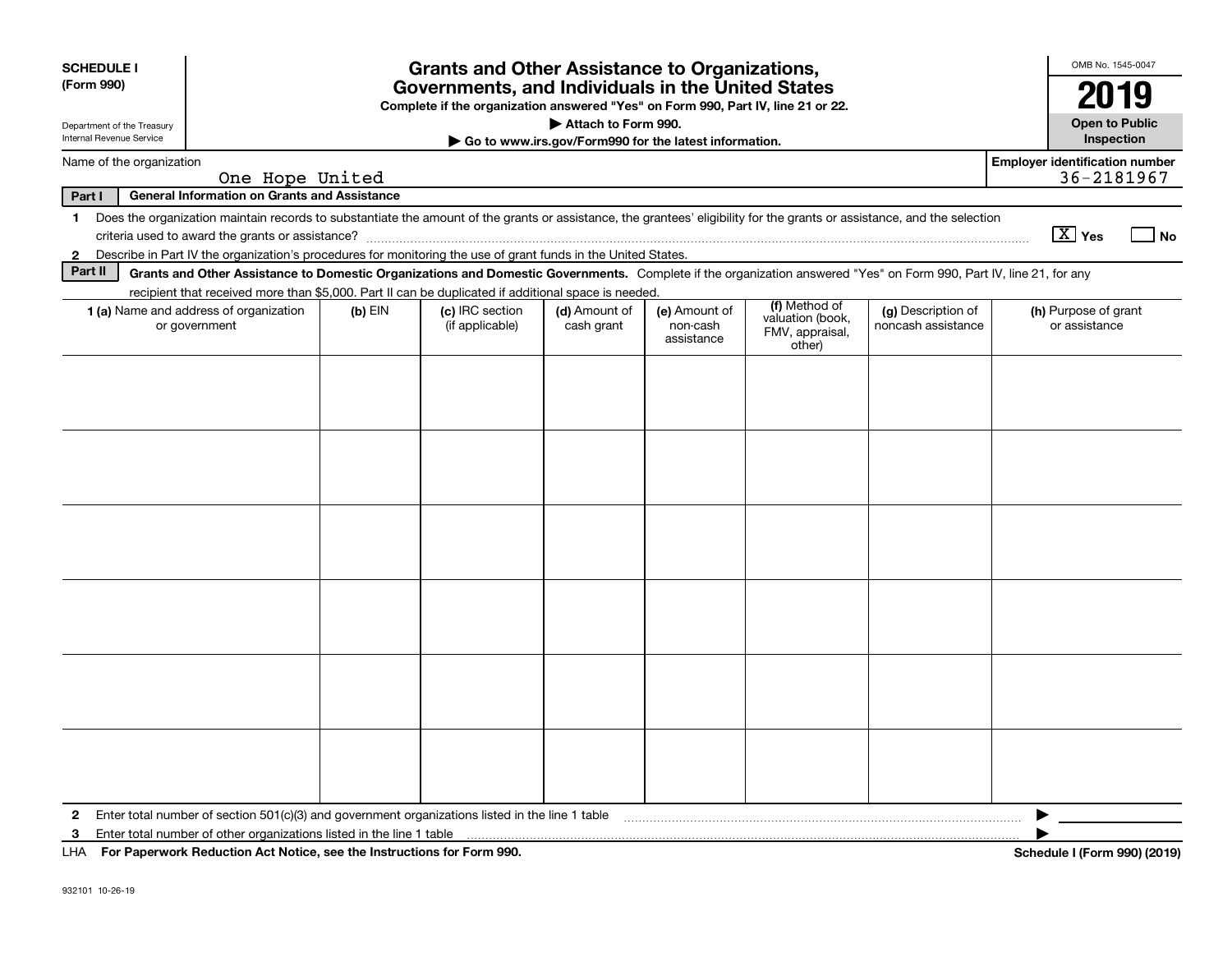Schedule I (Form 990) (2019) **One Hope United National According to the Schedule I** (Form 990) (2019) Page

**2**

**Part III | Grants and Other Assistance to Domestic Individuals. Complete if the organization answered "Yes" on Form 990, Part IV, line 22.** Part III can be duplicated if additional space is needed.

| (a) Type of grant or assistance                                                                                                                             | (b) Number of<br>recipients | (c) Amount of<br>cash grant | (d) Amount of non-<br>cash assistance | (e) Method of valuation<br>(book, FMV, appraisal, other) | (f) Description of noncash assistance |
|-------------------------------------------------------------------------------------------------------------------------------------------------------------|-----------------------------|-----------------------------|---------------------------------------|----------------------------------------------------------|---------------------------------------|
| Assistance primarily to families with children in                                                                                                           |                             |                             |                                       |                                                          |                                       |
| foster care which includes clothing, allowance,                                                                                                             |                             |                             |                                       |                                                          |                                       |
| room & board, non-recurring expenses, recreational                                                                                                          |                             |                             |                                       |                                                          |                                       |
| equipment, professional parent fees, special                                                                                                                | 16540                       | 2,670,489.                  | 0.                                    |                                                          |                                       |
|                                                                                                                                                             |                             |                             |                                       |                                                          |                                       |
|                                                                                                                                                             |                             |                             |                                       |                                                          |                                       |
|                                                                                                                                                             |                             |                             |                                       |                                                          |                                       |
|                                                                                                                                                             |                             |                             |                                       |                                                          |                                       |
| Supplemental Information. Provide the information required in Part I, line 2; Part III, column (b); and any other additional information.<br><b>Part IV</b> |                             |                             |                                       |                                                          |                                       |
| Part I, Line 2:                                                                                                                                             |                             |                             |                                       |                                                          |                                       |
| Each contract is assigned a cost center code to track contract affiliated                                                                                   |                             |                             |                                       |                                                          |                                       |

expenses and restricted income in the general ledger. Monitoring reports

are reviewed monthly to track contract performance, payment methodology,

and general compliance.

Part III, Column (a):

(a) Type of Grant or Assistance: Assistance primarily to families with

children in foster care which includes clothing, allowance, room & board,

932102 10-26-19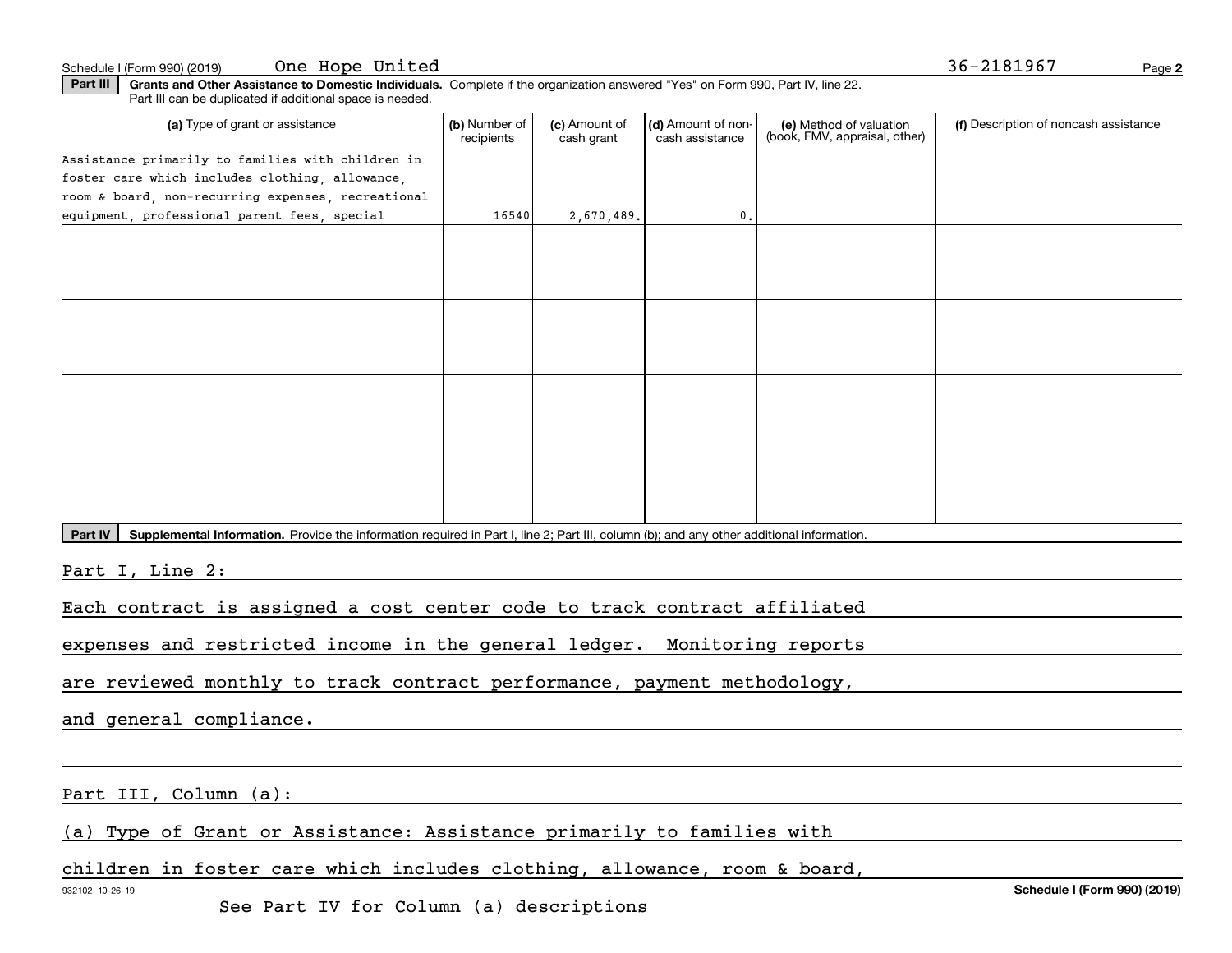| One Hope United<br>Schedule I (Form 990)                                                                                                                                                                                       | 36-2181967 Page 2 |  |
|--------------------------------------------------------------------------------------------------------------------------------------------------------------------------------------------------------------------------------|-------------------|--|
| <b>Part IV   Supplemental Information</b>                                                                                                                                                                                      |                   |  |
| non-recurring expenses, recreational equipment, professional parent fees,                                                                                                                                                      |                   |  |
| special service fees, foster parent recruitment, transition activities,                                                                                                                                                        |                   |  |
| parent involvement activities, socialization activities, parent travel,                                                                                                                                                        |                   |  |
| and out-of-town parent conferences. The context of the context of the context of the context of the context of the context of the context of the context of the context of the context of the context of the context of the co |                   |  |
|                                                                                                                                                                                                                                |                   |  |
|                                                                                                                                                                                                                                |                   |  |
|                                                                                                                                                                                                                                |                   |  |
|                                                                                                                                                                                                                                |                   |  |
|                                                                                                                                                                                                                                |                   |  |
|                                                                                                                                                                                                                                |                   |  |
|                                                                                                                                                                                                                                |                   |  |
|                                                                                                                                                                                                                                |                   |  |
|                                                                                                                                                                                                                                |                   |  |
|                                                                                                                                                                                                                                |                   |  |
|                                                                                                                                                                                                                                |                   |  |
|                                                                                                                                                                                                                                |                   |  |
|                                                                                                                                                                                                                                |                   |  |
|                                                                                                                                                                                                                                |                   |  |
|                                                                                                                                                                                                                                |                   |  |
|                                                                                                                                                                                                                                |                   |  |
|                                                                                                                                                                                                                                |                   |  |
|                                                                                                                                                                                                                                |                   |  |
|                                                                                                                                                                                                                                |                   |  |
|                                                                                                                                                                                                                                |                   |  |
|                                                                                                                                                                                                                                |                   |  |
|                                                                                                                                                                                                                                |                   |  |
|                                                                                                                                                                                                                                |                   |  |
|                                                                                                                                                                                                                                |                   |  |
|                                                                                                                                                                                                                                |                   |  |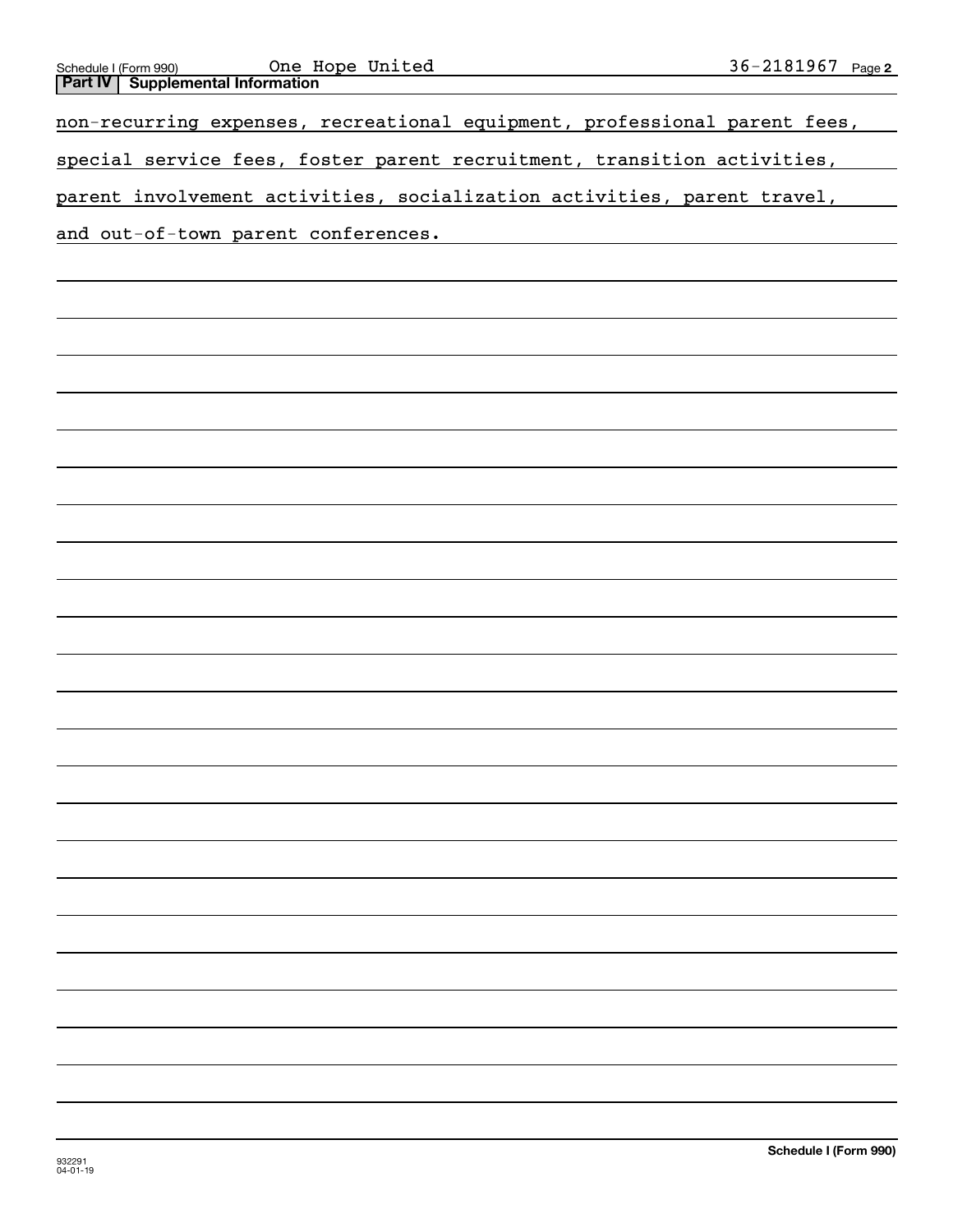|    | <b>SCHEDULE J</b>                                                                          | <b>Compensation Information</b>                                                                                                                                                                                                      |  |  | OMB No. 1545-0047                     |            |              |
|----|--------------------------------------------------------------------------------------------|--------------------------------------------------------------------------------------------------------------------------------------------------------------------------------------------------------------------------------------|--|--|---------------------------------------|------------|--------------|
|    | (Form 990)                                                                                 | For certain Officers, Directors, Trustees, Key Employees, and Highest                                                                                                                                                                |  |  |                                       |            |              |
|    |                                                                                            | <b>Compensated Employees</b>                                                                                                                                                                                                         |  |  | 2019                                  |            |              |
|    |                                                                                            | Complete if the organization answered "Yes" on Form 990, Part IV, line 23.<br>Attach to Form 990.                                                                                                                                    |  |  | <b>Open to Public</b>                 |            |              |
|    | Department of the Treasury<br>Internal Revenue Service                                     | ► Go to www.irs.gov/Form990 for instructions and the latest information.                                                                                                                                                             |  |  |                                       | Inspection |              |
|    | Name of the organization                                                                   |                                                                                                                                                                                                                                      |  |  | <b>Employer identification number</b> |            |              |
|    |                                                                                            | One Hope United                                                                                                                                                                                                                      |  |  | 36-2181967                            |            |              |
|    | Part I                                                                                     | <b>Questions Regarding Compensation</b>                                                                                                                                                                                              |  |  |                                       |            |              |
|    |                                                                                            |                                                                                                                                                                                                                                      |  |  |                                       | Yes        | No           |
| 1a |                                                                                            | Check the appropriate box(es) if the organization provided any of the following to or for a person listed on Form 990,                                                                                                               |  |  |                                       |            |              |
|    |                                                                                            | Part VII, Section A, line 1a. Complete Part III to provide any relevant information regarding these items.                                                                                                                           |  |  |                                       |            |              |
|    | First-class or charter travel                                                              | Housing allowance or residence for personal use                                                                                                                                                                                      |  |  |                                       |            |              |
|    | Travel for companions<br>Payments for business use of personal residence                   |                                                                                                                                                                                                                                      |  |  |                                       |            |              |
|    | Health or social club dues or initiation fees<br>Tax indemnification and gross-up payments |                                                                                                                                                                                                                                      |  |  |                                       |            |              |
|    |                                                                                            | Discretionary spending account<br>Personal services (such as maid, chauffeur, chef)                                                                                                                                                  |  |  |                                       |            |              |
|    |                                                                                            |                                                                                                                                                                                                                                      |  |  |                                       |            |              |
|    |                                                                                            | <b>b</b> If any of the boxes on line 1a are checked, did the organization follow a written policy regarding payment or                                                                                                               |  |  |                                       |            |              |
|    |                                                                                            | reimbursement or provision of all of the expenses described above? If "No," complete Part III to explain                                                                                                                             |  |  | 1b                                    |            |              |
| 2  |                                                                                            | Did the organization require substantiation prior to reimbursing or allowing expenses incurred by all directors,                                                                                                                     |  |  |                                       |            |              |
|    |                                                                                            |                                                                                                                                                                                                                                      |  |  | $\mathbf{2}$                          |            |              |
|    |                                                                                            |                                                                                                                                                                                                                                      |  |  |                                       |            |              |
| з  |                                                                                            | Indicate which, if any, of the following the organization used to establish the compensation of the organization's                                                                                                                   |  |  |                                       |            |              |
|    |                                                                                            | CEO/Executive Director. Check all that apply. Do not check any boxes for methods used by a related organization to                                                                                                                   |  |  |                                       |            |              |
|    |                                                                                            | establish compensation of the CEO/Executive Director, but explain in Part III.                                                                                                                                                       |  |  |                                       |            |              |
|    | Compensation committee                                                                     | Written employment contract                                                                                                                                                                                                          |  |  |                                       |            |              |
|    |                                                                                            | $\underline{\mathbf{X}}$ Independent compensation consultant<br>Compensation survey or study                                                                                                                                         |  |  |                                       |            |              |
|    |                                                                                            | $\lfloor x \rfloor$ Approval by the board or compensation committee<br>Form 990 of other organizations                                                                                                                               |  |  |                                       |            |              |
|    |                                                                                            |                                                                                                                                                                                                                                      |  |  |                                       |            |              |
| 4  |                                                                                            | During the year, did any person listed on Form 990, Part VII, Section A, line 1a, with respect to the filing                                                                                                                         |  |  |                                       |            |              |
|    | organization or a related organization:                                                    |                                                                                                                                                                                                                                      |  |  |                                       |            |              |
| а  |                                                                                            | Receive a severance payment or change-of-control payment?                                                                                                                                                                            |  |  | 4a                                    | X          |              |
| b  |                                                                                            |                                                                                                                                                                                                                                      |  |  | 4b                                    |            | X            |
|    |                                                                                            |                                                                                                                                                                                                                                      |  |  | 4c                                    |            | X            |
|    |                                                                                            | If "Yes" to any of lines 4a-c, list the persons and provide the applicable amounts for each item in Part III.                                                                                                                        |  |  |                                       |            |              |
|    |                                                                                            |                                                                                                                                                                                                                                      |  |  |                                       |            |              |
|    |                                                                                            | Only section 501(c)(3), 501(c)(4), and 501(c)(29) organizations must complete lines 5-9.                                                                                                                                             |  |  |                                       |            |              |
|    |                                                                                            | For persons listed on Form 990, Part VII, Section A, line 1a, did the organization pay or accrue any compensation                                                                                                                    |  |  |                                       |            |              |
|    | contingent on the revenues of:                                                             |                                                                                                                                                                                                                                      |  |  |                                       |            |              |
| a  |                                                                                            | The organization? <b>With the contract of the contract of the contract of the contract of the contract of the contract of the contract of the contract of the contract of the contract of the contract of the contract of the co</b> |  |  | 5a                                    |            | х            |
|    |                                                                                            |                                                                                                                                                                                                                                      |  |  | 5b                                    |            | $\mathbf{x}$ |
|    |                                                                                            | If "Yes" on line 5a or 5b, describe in Part III.                                                                                                                                                                                     |  |  |                                       |            |              |
| 6  |                                                                                            | For persons listed on Form 990, Part VII, Section A, line 1a, did the organization pay or accrue any compensation                                                                                                                    |  |  |                                       |            |              |
|    | contingent on the net earnings of:                                                         |                                                                                                                                                                                                                                      |  |  |                                       |            |              |
| a  |                                                                                            |                                                                                                                                                                                                                                      |  |  | 6a                                    |            | х            |
|    |                                                                                            |                                                                                                                                                                                                                                      |  |  | 6b                                    |            | $\mathbf X$  |
|    |                                                                                            | If "Yes" on line 6a or 6b, describe in Part III.                                                                                                                                                                                     |  |  |                                       |            |              |
| 7  |                                                                                            | For persons listed on Form 990, Part VII, Section A, line 1a, did the organization provide any nonfixed payments                                                                                                                     |  |  | $\overline{7}$                        | X          |              |
|    |                                                                                            |                                                                                                                                                                                                                                      |  |  |                                       |            |              |
| 8  |                                                                                            | Were any amounts reported on Form 990, Part VII, paid or accrued pursuant to a contract that was subject to the                                                                                                                      |  |  |                                       |            |              |
|    |                                                                                            | initial contract exception described in Regulations section 53.4958-4(a)(3)? If "Yes," describe in Part III                                                                                                                          |  |  | 8                                     |            | х            |
| 9  |                                                                                            | If "Yes" on line 8, did the organization also follow the rebuttable presumption procedure described in                                                                                                                               |  |  |                                       |            |              |
|    |                                                                                            | For Departuarly Reduction Act Notice, see the Instructions for Form 000                                                                                                                                                              |  |  | 9<br>Cohodule I (Form 000) 2010       |            |              |

LHA For Paperwork Reduction Act Notice, see the Instructions for Form 990. Schedule J (Form 990) 2019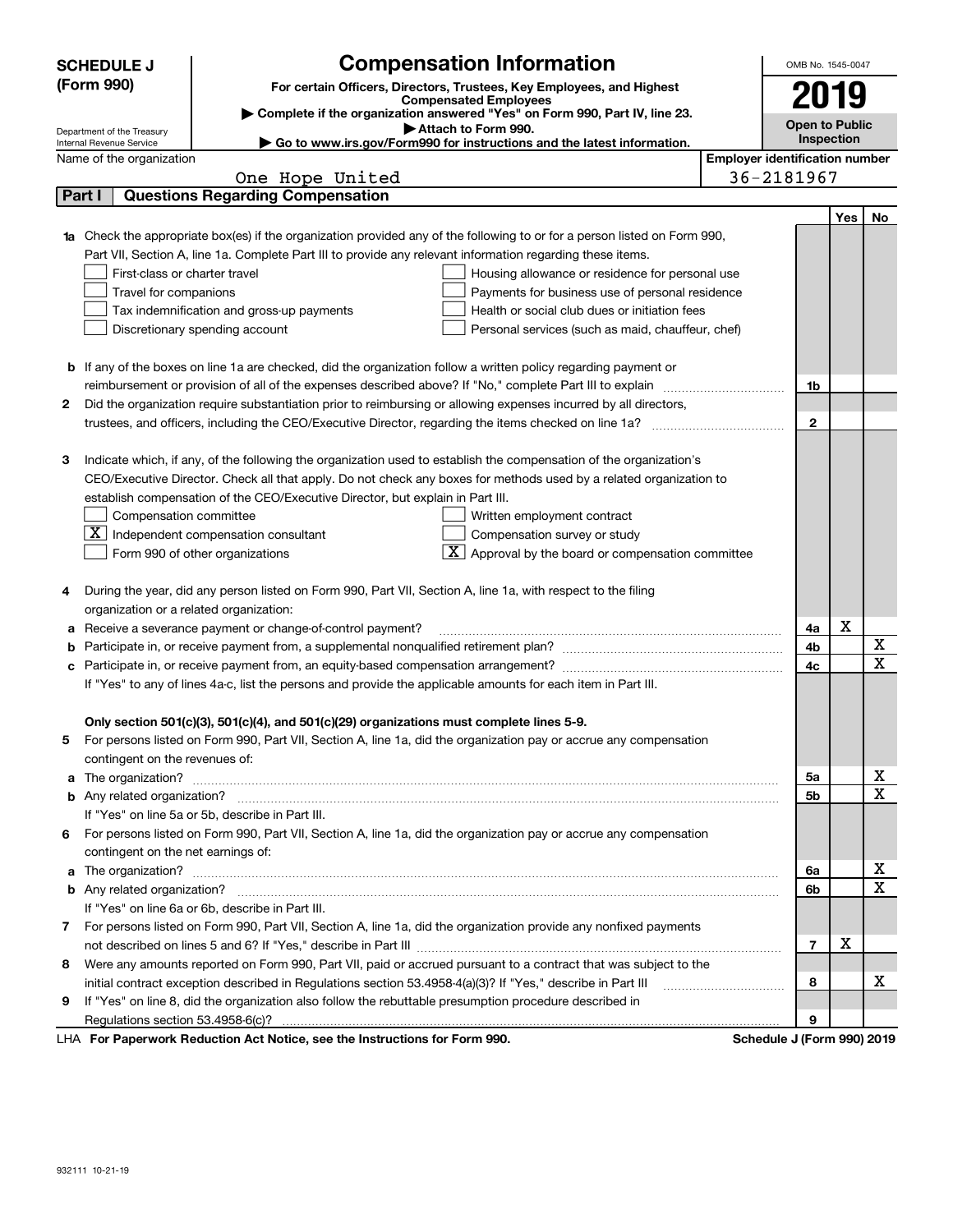#### 36-2181967

## **Part II Officers, Directors, Trustees, Key Employees, and Highest Compensated Employees.**  Schedule J (Form 990) 2019 Page Use duplicate copies if additional space is needed.

For each individual whose compensation must be reported on Schedule J, report compensation from the organization on row (i) and from related organizations, described in the instructions, on row (ii). Do not list any individuals that aren't listed on Form 990, Part VII.

**Note:**  The sum of columns (B)(i)-(iii) for each listed individual must equal the total amount of Form 990, Part VII, Section A, line 1a, applicable column (D) and (E) amounts for that individual.

|                                |             |                          | (B) Breakdown of W-2 and/or 1099-MISC compensation |                                           | (C) Retirement and<br>other deferred | (D) Nontaxable<br>benefits | (E) Total of columns<br>$(B)(i)-(D)$ | (F) Compensation<br>in column (B)         |
|--------------------------------|-------------|--------------------------|----------------------------------------------------|-------------------------------------------|--------------------------------------|----------------------------|--------------------------------------|-------------------------------------------|
| (A) Name and Title             |             | (i) Base<br>compensation | (ii) Bonus &<br>incentive<br>compensation          | (iii) Other<br>reportable<br>compensation | compensation                         |                            |                                      | reported as deferred<br>on prior Form 990 |
| Charles Montorio-Archer<br>(1) | (i)         | 318,899.                 | 59, 175.                                           | 22,620.                                   | $\overline{0}$ .                     | 1,241.                     | 401,935.                             | 0.                                        |
| CEO/President                  | (ii)        | 4,446.                   | 825.                                               | 315.                                      | $\overline{0}$ .                     | 17.                        | $\overline{5,603}$ .                 | $\overline{\mathbf{0}}$ .                 |
| Christopher Nordloh<br>(2)     | (i)         | 166, 236.                | $0$ .                                              | 0.                                        | $\overline{0}$ .                     | 1,501.                     | 167,737.                             | $\overline{\mathbf{0}}$ .                 |
| CFO                            | (ii)        | 2,318.                   | $\overline{0}$ .                                   | $\overline{0}$ .                          | $\overline{0}$ .                     | $\overline{21}$ .          | 2,339.                               | $\overline{0}$ .                          |
| Timothy Snowden<br>(3)         | (i)         | 139,130.                 | $\overline{0}$ .                                   | $\overline{0}$ .                          | $\overline{0}$ .                     | 24,016.                    | 163,146.                             | $\overline{\mathbf{0}}$ .                 |
| Executive Director             | (ii)        | $\overline{0}$ .         | $\overline{0}$ .                                   | $\overline{0}$ .                          | $\overline{0}$ .                     | 0.                         | $\overline{0}$ .                     | $\overline{0}$ .                          |
| Margaret Vimont<br>(4)         | (i)         | 107, 241.                | $\overline{0}$ .                                   | 46, 250.                                  | $\overline{0}$ .                     | 6,360.                     | 159,851.                             | $\overline{0}$ .                          |
| $_{\rm COO}$                   | (ii)        | $\overline{0}$ .         | $\overline{0}$ .                                   | $\overline{0}$ .                          | $\overline{0}$ .                     | 0.                         | $\overline{0}$ .                     | $\overline{0}$ .                          |
|                                | (i)         |                          |                                                    |                                           |                                      |                            |                                      |                                           |
|                                | (ii)        |                          |                                                    |                                           |                                      |                            |                                      |                                           |
|                                | (i)         |                          |                                                    |                                           |                                      |                            |                                      |                                           |
|                                | (ii)        |                          |                                                    |                                           |                                      |                            |                                      |                                           |
|                                | (i)         |                          |                                                    |                                           |                                      |                            |                                      |                                           |
|                                | (ii)        |                          |                                                    |                                           |                                      |                            |                                      |                                           |
|                                | (i)         |                          |                                                    |                                           |                                      |                            |                                      |                                           |
|                                | (ii)        |                          |                                                    |                                           |                                      |                            |                                      |                                           |
|                                | (i)<br>(ii) |                          |                                                    |                                           |                                      |                            |                                      |                                           |
|                                | (i)         |                          |                                                    |                                           |                                      |                            |                                      |                                           |
|                                | (ii)        |                          |                                                    |                                           |                                      |                            |                                      |                                           |
|                                | (i)         |                          |                                                    |                                           |                                      |                            |                                      |                                           |
|                                | (ii)        |                          |                                                    |                                           |                                      |                            |                                      |                                           |
|                                | (i)         |                          |                                                    |                                           |                                      |                            |                                      |                                           |
|                                | (ii)        |                          |                                                    |                                           |                                      |                            |                                      |                                           |
|                                | (i)         |                          |                                                    |                                           |                                      |                            |                                      |                                           |
|                                | (ii)        |                          |                                                    |                                           |                                      |                            |                                      |                                           |
|                                | (i)         |                          |                                                    |                                           |                                      |                            |                                      |                                           |
|                                | (ii)        |                          |                                                    |                                           |                                      |                            |                                      |                                           |
|                                | (i)         |                          |                                                    |                                           |                                      |                            |                                      |                                           |
|                                | (ii)        |                          |                                                    |                                           |                                      |                            |                                      |                                           |
|                                | (i)         |                          |                                                    |                                           |                                      |                            |                                      |                                           |
|                                | (ii)        |                          |                                                    |                                           |                                      |                            |                                      |                                           |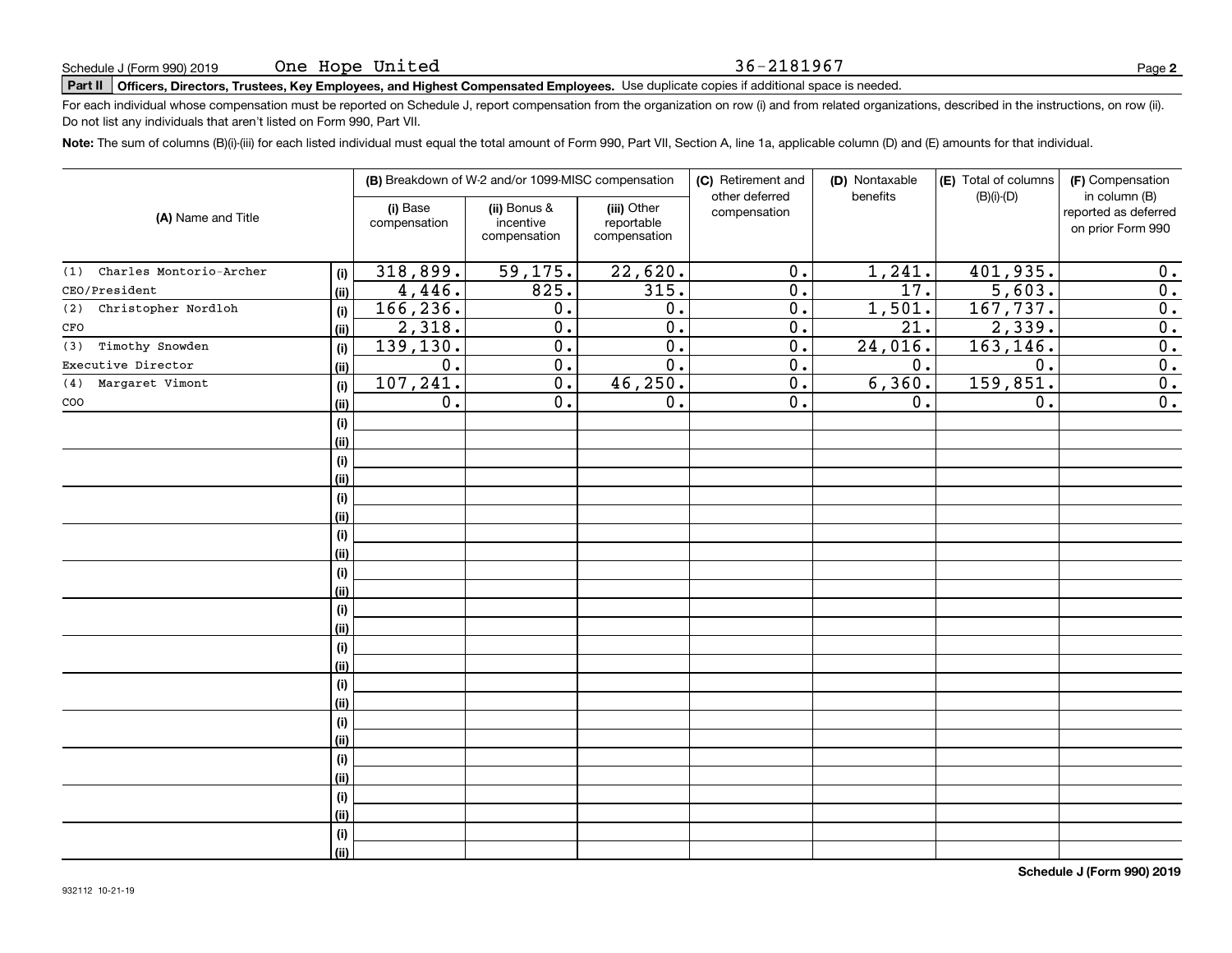#### **Part III Supplemental Information**

Schedule J (Form 990) 2019 One Hope United 36-2181967<br>
Part III Supplemental Information<br>
Provide the information, explanation, or descriptions required for Part I. lines 1a, 1b, 3, 4a, 4b, 4c, 5a, 5b, 6a, 6b, 7, and 8, an

the control of the control of the control of the control of the control of the control of the control of the control of the control of the control of the control of the control of the control of the control of the control

Part I, Line 3:

The Board of Directors of the parent organization requests that OHU engage

an outside party to do an intermediate salary study every two to three

years for both the CEO and any other officer that may be considered highly

compensated. This resulting information is shared with the OHU Board of

Directors and any decisions thereof are recorded in the Board Minutes.

All compensation changes for the CEO are approved by the OHU Board of

Directors.

Part I, Line 4a:

In 2019, the following employee received a severance payments:

- Margaret Vimont \$46,250

Part I, Line 7:

In 2019, the following individual received a bonus payments:

- Charles Montorio-Archer

**Schedule J (Form 990) 2019**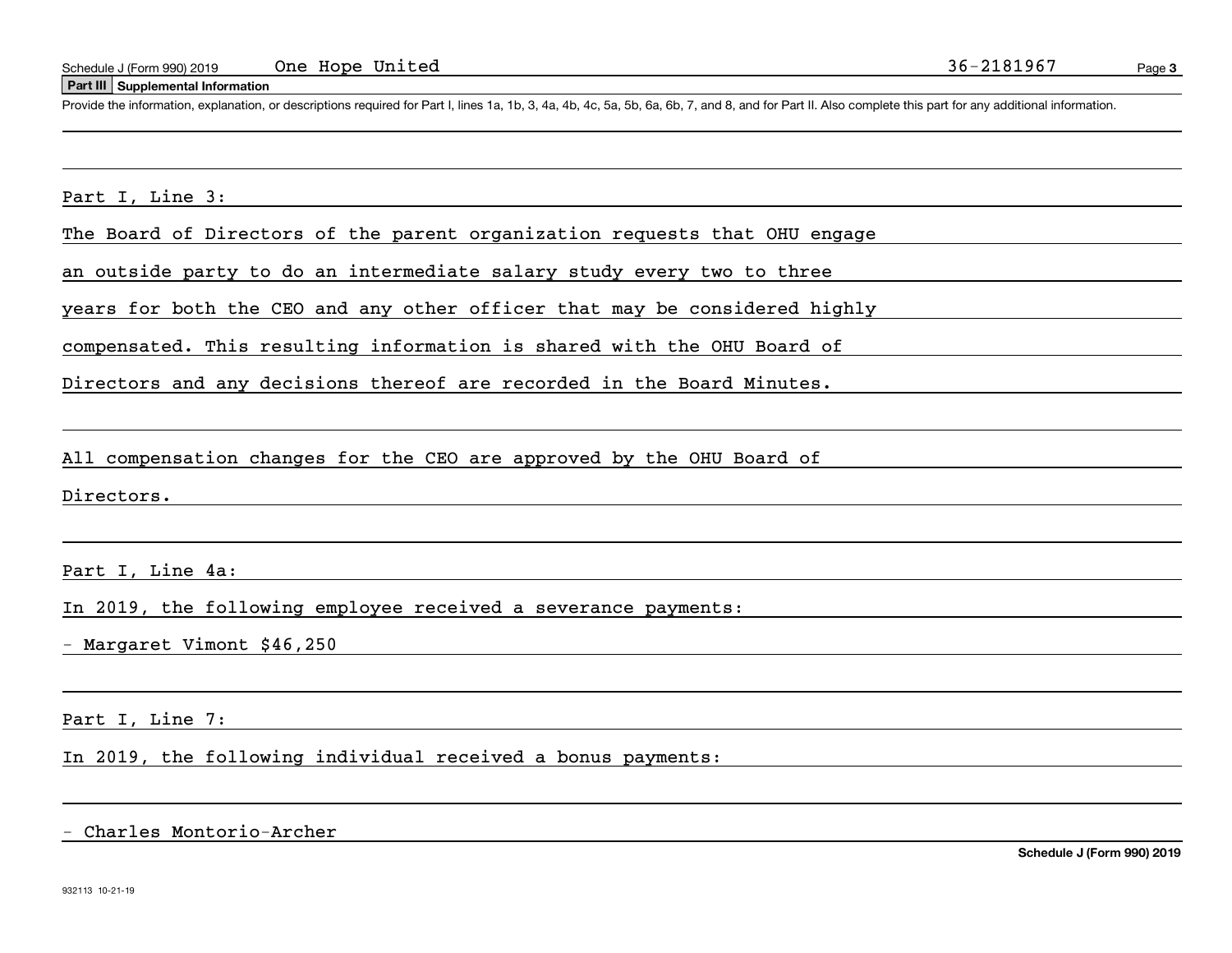**(Form 990 or 990-EZ)**



One Hope United 36-2181967

Form 990, Part I, Line 1, Description of Organization Mission:

One Hope United began as a home for children over 125 years ago and has

been investing in children and families ever since. Our team of nearly

800 talented professionals provides early education, counseling, foster

care, and other support services to over 10,000 children and families

each year in Illinois, Florida, Wisconsin, and Missouri.

Form 990, Part VI, Section B, line 11b:

Completed Form 990 drafts are presented to management for review by the paid tax preparer. Management reviews the Form 990 drafts both for accuracy and any questions they might have. Management schedules a meeting with the One Hope United Audit Committee for review of the draft Form 990. Draft reports are sent out to Committee Members approximately one week prior to the meeting. Audit Committee Members meet with the tax preparer, and management to review the drafts.

Audit Committee Members then either request changes or recommend that the Form 990's be accepted. Their recommendation is then forwarded to Board Members. Board members are presented with copies of the Form 990 drafts and the opportunity to raise questions/request changes.

Form 990's are filed with the IRS after all Board Members have been given the drafts and the opportunity to ask questions/request changes.

Form 990, Part VI, Section B, Line 12c:

The organization requests that on a yearly basis written conflict of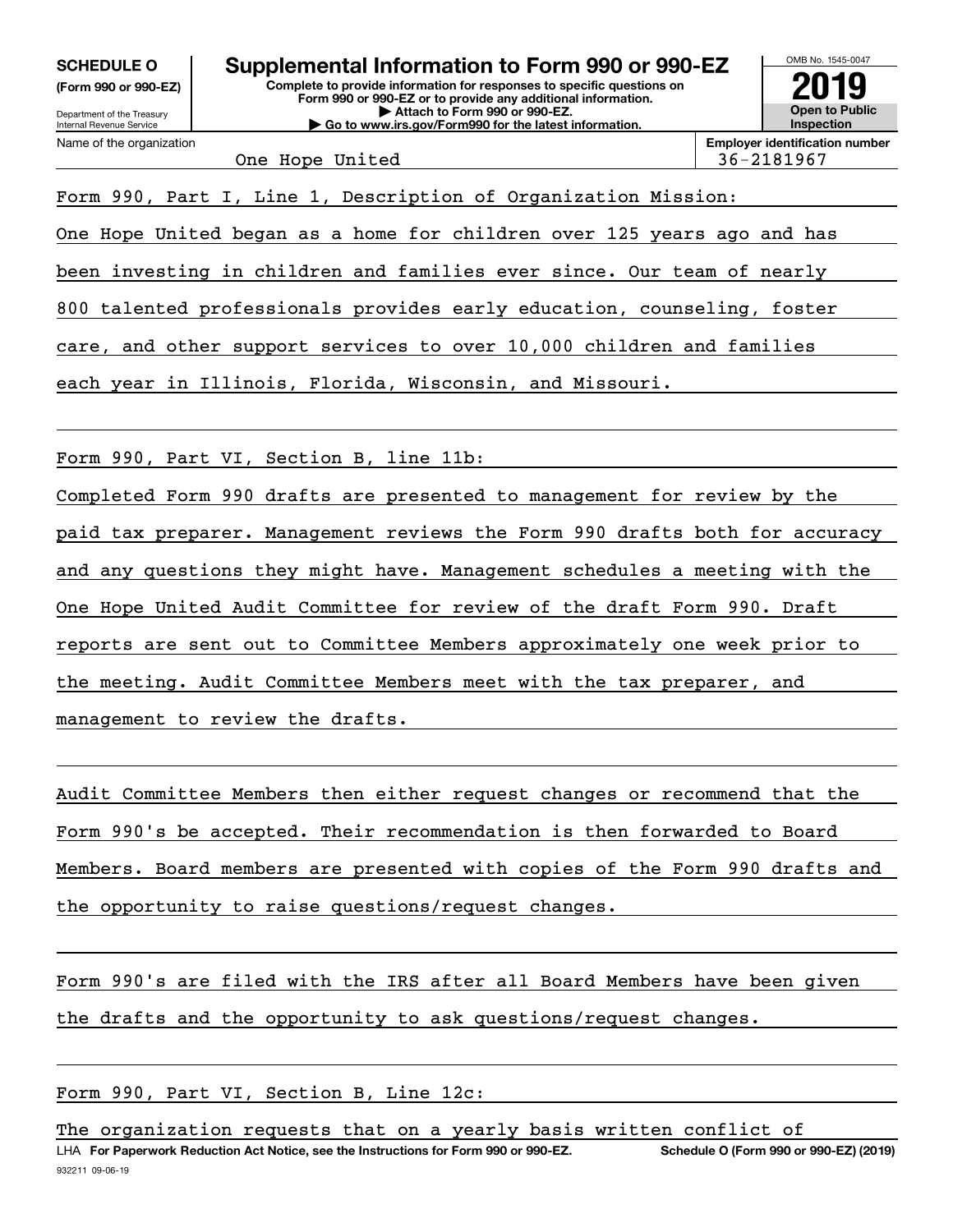| Page 2<br>Schedule O (Form 990 or 990-EZ) (2019)                            |                                                     |  |  |  |  |  |  |  |  |  |
|-----------------------------------------------------------------------------|-----------------------------------------------------|--|--|--|--|--|--|--|--|--|
| Name of the organization<br>One Hope United                                 | <b>Employer identification number</b><br>36-2181967 |  |  |  |  |  |  |  |  |  |
| interest statements are signed by each board member. It is the Board Member |                                                     |  |  |  |  |  |  |  |  |  |
| or Officer's responsibility to disclose any new conflict of interest that   |                                                     |  |  |  |  |  |  |  |  |  |
| may arise since the signing of the annual statement. When conflicts of      |                                                     |  |  |  |  |  |  |  |  |  |
| interest may exist, the member is recused from voting.                      |                                                     |  |  |  |  |  |  |  |  |  |

Form 990, Part VI, Section B, Line 15:

The Board of Directors request that OHU engage an outside party to do an intermediate sanction study every two to three years for both the CEO and any other officer that may be considered highly compensated. This resulting information is shared with the Board of Directors and any decisions there of are recorded in the Board Minutes.

All compensation changes for the CEO are approved by the Board of Directors.

The CEO approves all compensation changes for other officers or key employees of the organization. Written documentation/description of the compensation change as well as substantiation is kept in the employee/officer personnel file.

Form 990, Part VI, Section C, Line 19:

OHU's governing documents, conflict of interest policy and audited

financial reports are not normally available for public inspection. These

documents are made available for specific organizations as part of the

application process for funding or as part of a contractual obligation,

such as to a lender (banking relationship), government contract or grant

reporting.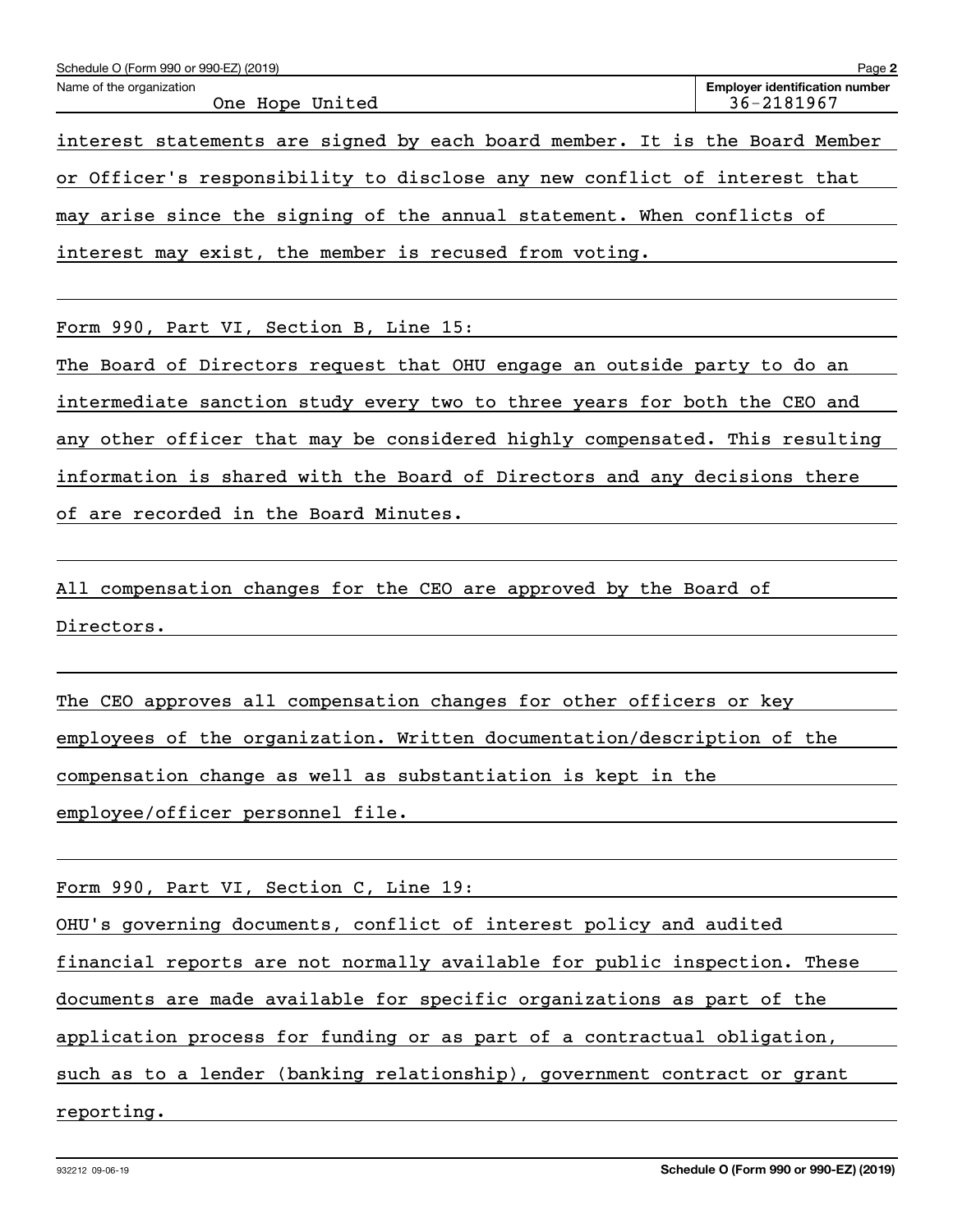| Schedule O (Form 990 or 990-EZ) (2019)                                     | Page 2                                              |
|----------------------------------------------------------------------------|-----------------------------------------------------|
| Name of the organization<br>One Hope United                                | <b>Employer identification number</b><br>36-2181967 |
| Unaudited financial information is released to a lender upon request or as |                                                     |
| part of a contractual obligation. This may be monthly, quarterly, or       |                                                     |
| yearly, depending upon the situation.                                      |                                                     |
|                                                                            |                                                     |
| Form 990, Part XI, line 9, Changes in Net Assets:                          |                                                     |
| Value of beneficial interest in perpetual trusts                           | 58,447.                                             |
|                                                                            |                                                     |
|                                                                            |                                                     |
|                                                                            |                                                     |
|                                                                            |                                                     |
|                                                                            |                                                     |
|                                                                            |                                                     |
|                                                                            |                                                     |
|                                                                            |                                                     |
|                                                                            |                                                     |
|                                                                            |                                                     |
|                                                                            |                                                     |
|                                                                            |                                                     |
|                                                                            |                                                     |
|                                                                            |                                                     |
|                                                                            |                                                     |
|                                                                            |                                                     |
|                                                                            |                                                     |
|                                                                            |                                                     |
|                                                                            |                                                     |
|                                                                            |                                                     |
|                                                                            |                                                     |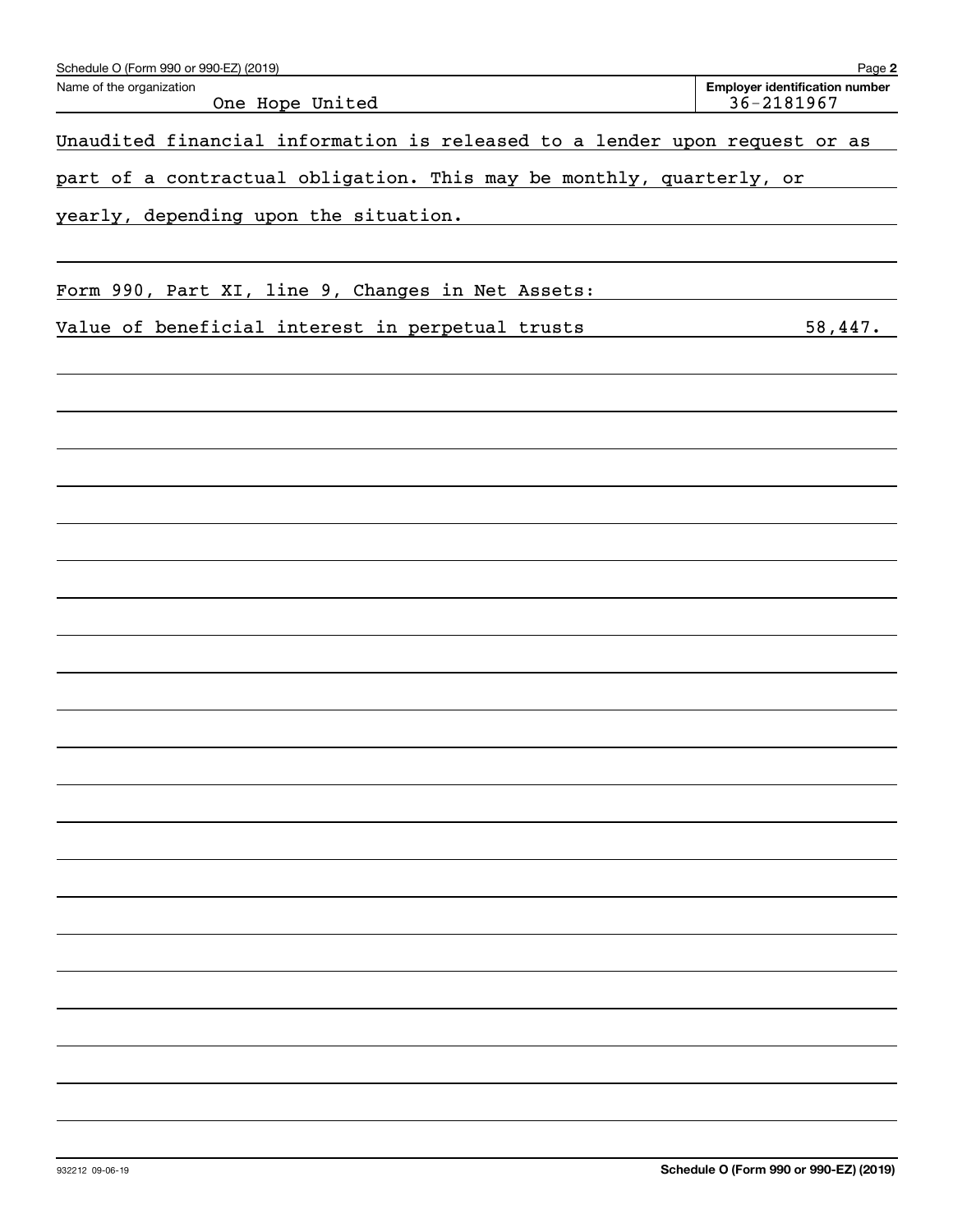| <b>SCHEDULE R</b> |
|-------------------|
|                   |

## **(Form 990)**

## **Related Organizations and Unrelated Partnerships**

**Complete if the organization answered "Yes" on Form 990, Part IV, line 33, 34, 35b, 36, or 37.** |

**Attach to Form 990.**  |

OMB No. 1545-0047

**Open to Public | Go to www.irs.gov/Form990 for instructions and the latest information. Inspection 2019**

Department of the Treasury Internal Revenue Service Name of the organization

One Hope United

**Employer identification number** 36-2181967

**Part I Identification of Disregarded Entities.**  Complete if the organization answered "Yes" on Form 990, Part IV, line 33.

| (a)<br>Name, address, and EIN (if applicable)<br>of disregarded entity | (b)<br>Primary activity | (c)<br>Legal domicile (state or<br>foreign country) | (d)<br>Total income | (e)<br>End-of-year assets | (f)<br>Direct controlling<br>entity |
|------------------------------------------------------------------------|-------------------------|-----------------------------------------------------|---------------------|---------------------------|-------------------------------------|
|                                                                        |                         |                                                     |                     |                           |                                     |
|                                                                        |                         |                                                     |                     |                           |                                     |
|                                                                        |                         |                                                     |                     |                           |                                     |
|                                                                        |                         |                                                     |                     |                           |                                     |

**Identification of Related Tax-Exempt Organizations.** Complete if the organization answered "Yes" on Form 990, Part IV, line 34, because it had one or more related tax-exempt **Part II** organizations during the tax year.

| (a)<br>Name, address, and EIN<br>of related organization | (b)<br>Primary activity | (c)<br>Legal domicile (state or<br>foreign country) | (d)<br>Exempt Code<br>section | (e)<br>Public charity<br>status (if section | (f)<br>Direct controlling<br>entity |     | $(g)$<br>Section 512(b)(13)<br>controlled<br>entity? |
|----------------------------------------------------------|-------------------------|-----------------------------------------------------|-------------------------------|---------------------------------------------|-------------------------------------|-----|------------------------------------------------------|
|                                                          |                         |                                                     |                               | 501(c)(3))                                  |                                     | Yes | No                                                   |
| One Hope United Title Holding - 47-1311667               |                         |                                                     |                               |                                             |                                     |     |                                                      |
| 333 South Wabash Avenue, Ste 2750                        |                         |                                                     |                               |                                             |                                     |     |                                                      |
| Chicago, IL 60604                                        | Real Estate Holding     | <b>Illinois</b>                                     | 501(c)(2)                     |                                             | One Hope United                     | X   |                                                      |
|                                                          |                         |                                                     |                               |                                             |                                     |     |                                                      |
|                                                          |                         |                                                     |                               |                                             |                                     |     |                                                      |
|                                                          |                         |                                                     |                               |                                             |                                     |     |                                                      |

**For Paperwork Reduction Act Notice, see the Instructions for Form 990. Schedule R (Form 990) 2019**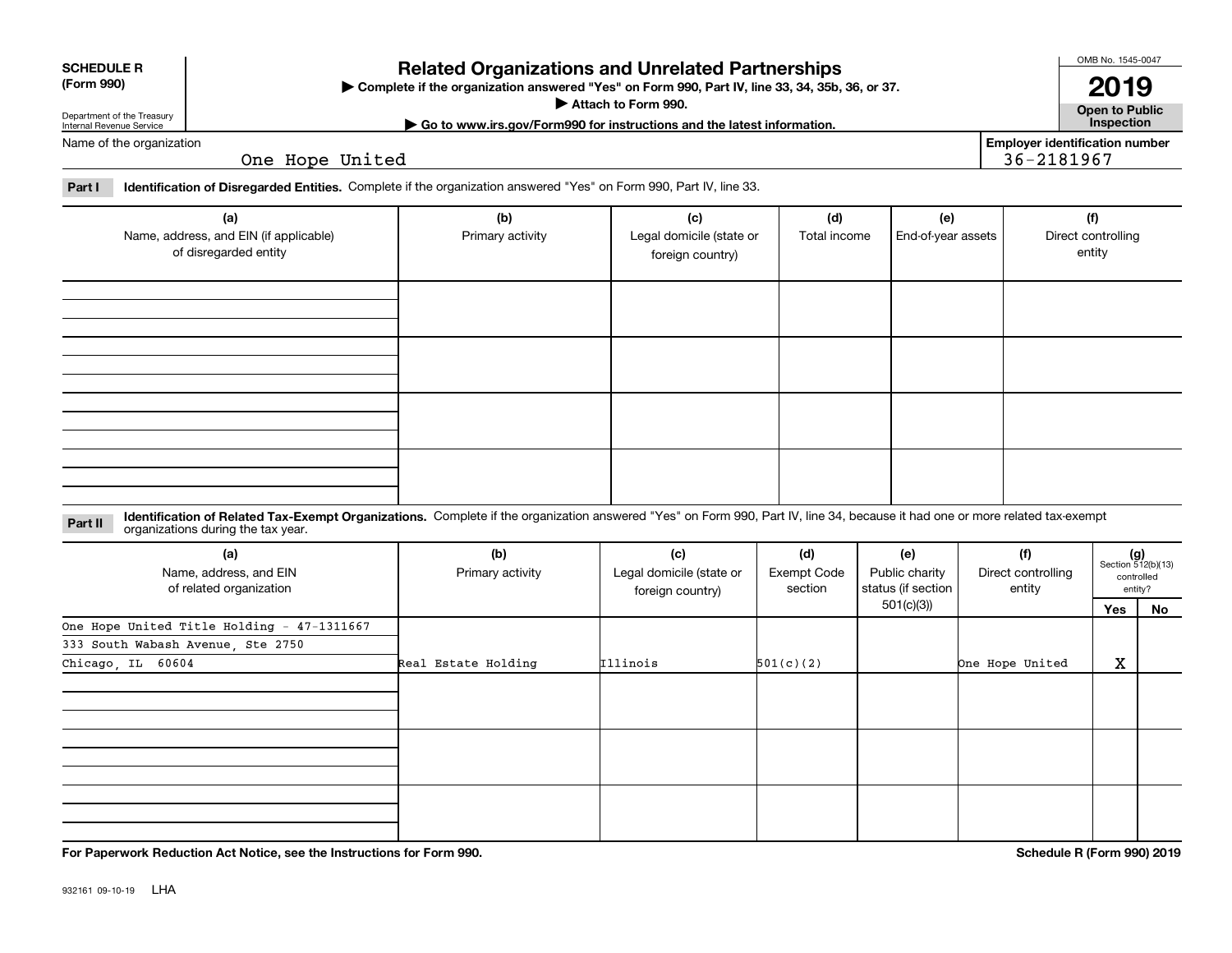**Identification of Related Organizations Taxable as a Partnership.** Complete if the organization answered "Yes" on Form 990, Part IV, line 34, because it had one or more related **Part III** organizations treated as a partnership during the tax year.

| (a)                                               | (b)              | (c)                  | (d)                          | (e)                                                                 | (f)                      | (g)                     |              | (h)              | (i)                                       | (i) | (k)                                                     |
|---------------------------------------------------|------------------|----------------------|------------------------------|---------------------------------------------------------------------|--------------------------|-------------------------|--------------|------------------|-------------------------------------------|-----|---------------------------------------------------------|
| Name, address, and EIN<br>of related organization | Primary activity | Legal<br>domicile    | Direct controlling<br>entity | Predominant income                                                  | Share of total<br>income | Share of<br>end-of-year |              | Disproportionate | Code V-UBI<br>amount in box               |     | General or Percentage<br>managing ownership<br>partner? |
|                                                   |                  | (state or<br>foreign |                              | related, unrelated,<br>excluded from tax under<br>sections 512-514) |                          | assets                  | allocations? |                  |                                           |     |                                                         |
|                                                   |                  | country)             |                              |                                                                     |                          |                         | Yes $ $      | No               | 20 of Schedule<br>K-1 (Form 1065) Yes No. |     |                                                         |
|                                                   |                  |                      |                              |                                                                     |                          |                         |              |                  |                                           |     |                                                         |
|                                                   |                  |                      |                              |                                                                     |                          |                         |              |                  |                                           |     |                                                         |
|                                                   |                  |                      |                              |                                                                     |                          |                         |              |                  |                                           |     |                                                         |
|                                                   |                  |                      |                              |                                                                     |                          |                         |              |                  |                                           |     |                                                         |
|                                                   |                  |                      |                              |                                                                     |                          |                         |              |                  |                                           |     |                                                         |
|                                                   |                  |                      |                              |                                                                     |                          |                         |              |                  |                                           |     |                                                         |
|                                                   |                  |                      |                              |                                                                     |                          |                         |              |                  |                                           |     |                                                         |
|                                                   |                  |                      |                              |                                                                     |                          |                         |              |                  |                                           |     |                                                         |
|                                                   |                  |                      |                              |                                                                     |                          |                         |              |                  |                                           |     |                                                         |
|                                                   |                  |                      |                              |                                                                     |                          |                         |              |                  |                                           |     |                                                         |
|                                                   |                  |                      |                              |                                                                     |                          |                         |              |                  |                                           |     |                                                         |
|                                                   |                  |                      |                              |                                                                     |                          |                         |              |                  |                                           |     |                                                         |
|                                                   |                  |                      |                              |                                                                     |                          |                         |              |                  |                                           |     |                                                         |
|                                                   |                  |                      |                              |                                                                     |                          |                         |              |                  |                                           |     |                                                         |
|                                                   |                  |                      |                              |                                                                     |                          |                         |              |                  |                                           |     |                                                         |
|                                                   |                  |                      |                              |                                                                     |                          |                         |              |                  |                                           |     |                                                         |
|                                                   |                  |                      |                              |                                                                     |                          |                         |              |                  |                                           |     |                                                         |

**Identification of Related Organizations Taxable as a Corporation or Trust.** Complete if the organization answered "Yes" on Form 990, Part IV, line 34, because it had one or more related **Part IV** organizations treated as a corporation or trust during the tax year.

| (a)<br>Name, address, and EIN<br>of related organization | (b)<br>Primary activity | (c)<br>Legal domicile<br>(state or<br>foreign | (d)<br>Direct controlling<br>entity | (e)<br>Type of entity<br>(C corp, S corp,<br>or trust) | (f)<br>Share of total<br>income | (g)<br>Share of<br>end-of-year<br>assets | (h)<br>Percentage<br>ownership | $\begin{array}{c} \textbf{(i)}\\ \text{Section}\\ 512 \text{(b)} \text{(13)}\\ \text{controlled}\end{array}$ | entity? |
|----------------------------------------------------------|-------------------------|-----------------------------------------------|-------------------------------------|--------------------------------------------------------|---------------------------------|------------------------------------------|--------------------------------|--------------------------------------------------------------------------------------------------------------|---------|
|                                                          |                         | country)                                      |                                     |                                                        |                                 |                                          |                                | Yes No                                                                                                       |         |
|                                                          |                         |                                               | One Hope                            |                                                        |                                 |                                          |                                |                                                                                                              |         |
| Charitable Lead Trusts (2)                               | Charitable Trust        | IL                                            | United                              | TRUST                                                  |                                 |                                          |                                | $\mathbf X$                                                                                                  |         |
|                                                          |                         |                                               |                                     |                                                        |                                 |                                          |                                |                                                                                                              |         |
|                                                          |                         |                                               |                                     |                                                        |                                 |                                          |                                |                                                                                                              |         |
|                                                          |                         |                                               |                                     |                                                        |                                 |                                          |                                |                                                                                                              |         |
|                                                          |                         |                                               |                                     |                                                        |                                 |                                          |                                |                                                                                                              |         |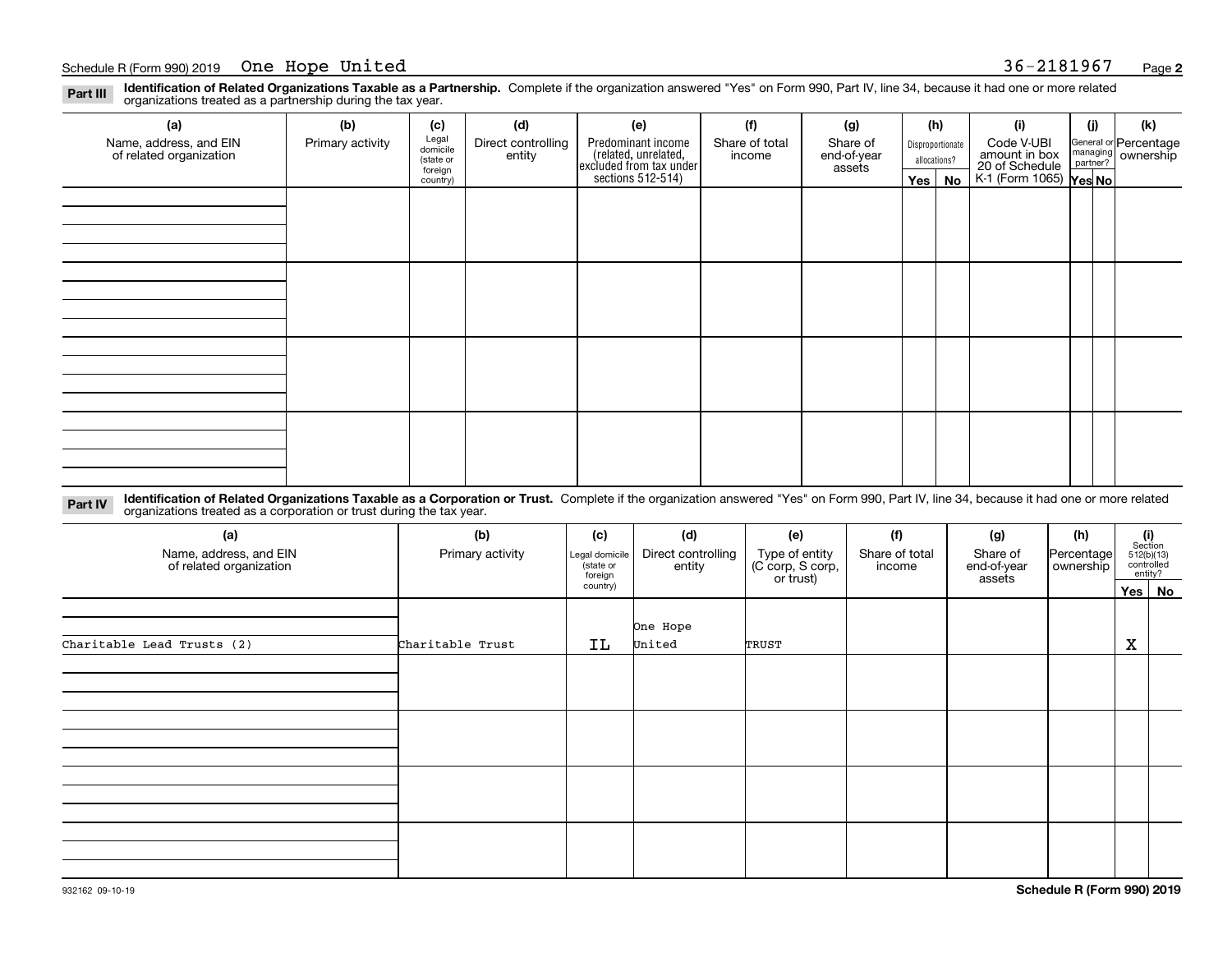**Part V** T**ransactions With Related Organizations.** Complete if the organization answered "Yes" on Form 990, Part IV, line 34, 35b, or 36.

|  | Note: Complete line 1 if any entity is listed in Parts II, III, or IV of this schedule.                                                                                                                                        |                | Yes   No |                         |  |  |  |
|--|--------------------------------------------------------------------------------------------------------------------------------------------------------------------------------------------------------------------------------|----------------|----------|-------------------------|--|--|--|
|  | 1 During the tax year, did the organization engage in any of the following transactions with one or more related organizations listed in Parts II-IV?                                                                          |                |          |                         |  |  |  |
|  |                                                                                                                                                                                                                                | 1a             |          | X                       |  |  |  |
|  | b Gift, grant, or capital contribution to related organization(s) material contracts and contribution to related organization(s)                                                                                               | 1b             |          | X                       |  |  |  |
|  | c Gift, grant, or capital contribution from related organization(s) manufaction(s) and contain an account of the substitution of the state or capital contribution from related organization(s) manufaction contains and conta | 1c             |          | X                       |  |  |  |
|  | <b>d</b> Loans or loan quarantees to or for related organization(s)                                                                                                                                                            | 1 <sub>d</sub> | X        |                         |  |  |  |
|  |                                                                                                                                                                                                                                | 1e             |          | X                       |  |  |  |
|  |                                                                                                                                                                                                                                |                |          |                         |  |  |  |
|  |                                                                                                                                                                                                                                | 1f             |          | x                       |  |  |  |
|  |                                                                                                                                                                                                                                | 1g             |          | X                       |  |  |  |
|  | h Purchase of assets from related organization(s) manufactured and content and content and content and content and content and content and content and content and content and content and content and content and content and | 1 <sub>h</sub> |          | $\overline{\mathbf{X}}$ |  |  |  |
|  | Exchange of assets with related organization(s) www.wallen.com/www.wallen.com/www.wallen.com/www.wallen.com/www.wallen.com/www.wallen.com/www.wallen.com/www.wallen.com/www.wallen.com/www.wallen.com/www.wallen.com/www.walle | 1i.            |          | X                       |  |  |  |
|  | Lease of facilities, equipment, or other assets to related organization(s) использованно положенно положенно по                                                                                                                | 1i.            |          | X                       |  |  |  |
|  |                                                                                                                                                                                                                                |                |          |                         |  |  |  |
|  |                                                                                                                                                                                                                                | 1k             | X        |                         |  |  |  |
|  |                                                                                                                                                                                                                                | 11             |          | X                       |  |  |  |
|  | m Performance of services or membership or fundraising solicitations by related organization(s)                                                                                                                                | 1 <sub>m</sub> |          | X                       |  |  |  |
|  |                                                                                                                                                                                                                                | 1n             |          | X                       |  |  |  |
|  | o Sharing of paid employees with related organization(s)                                                                                                                                                                       | 1o             |          | X                       |  |  |  |
|  |                                                                                                                                                                                                                                |                |          |                         |  |  |  |
|  | p Reimbursement paid to related organization(s) for expenses [1111] and the content of the content of the content of the content of the content of the content of the content of the content of the content of the content of  | 1 <sub>p</sub> |          | $\mathbf{x}$            |  |  |  |
|  |                                                                                                                                                                                                                                | 1 <sub>q</sub> | х        |                         |  |  |  |
|  |                                                                                                                                                                                                                                |                |          |                         |  |  |  |
|  | r Other transfer of cash or property to related organization(s)                                                                                                                                                                | 1r             |          | X                       |  |  |  |
|  |                                                                                                                                                                                                                                | 1s             |          | $\mathbf{x}$            |  |  |  |
|  | 2 If the answer to any of the above is "Yes," see the instructions for information on who must complete this line, including covered relationships and transaction thresholds.                                                 |                |          |                         |  |  |  |

**(a) (b) (c) (d) (1)**One Hope United Title Holding Corporation Q 71,144. **(2) (3)(4) (5)(6)**Name of related organization  $\vert$  Transaction type (a-s) Amount involved letter are method of determining amount involved  $71,144.$  FMV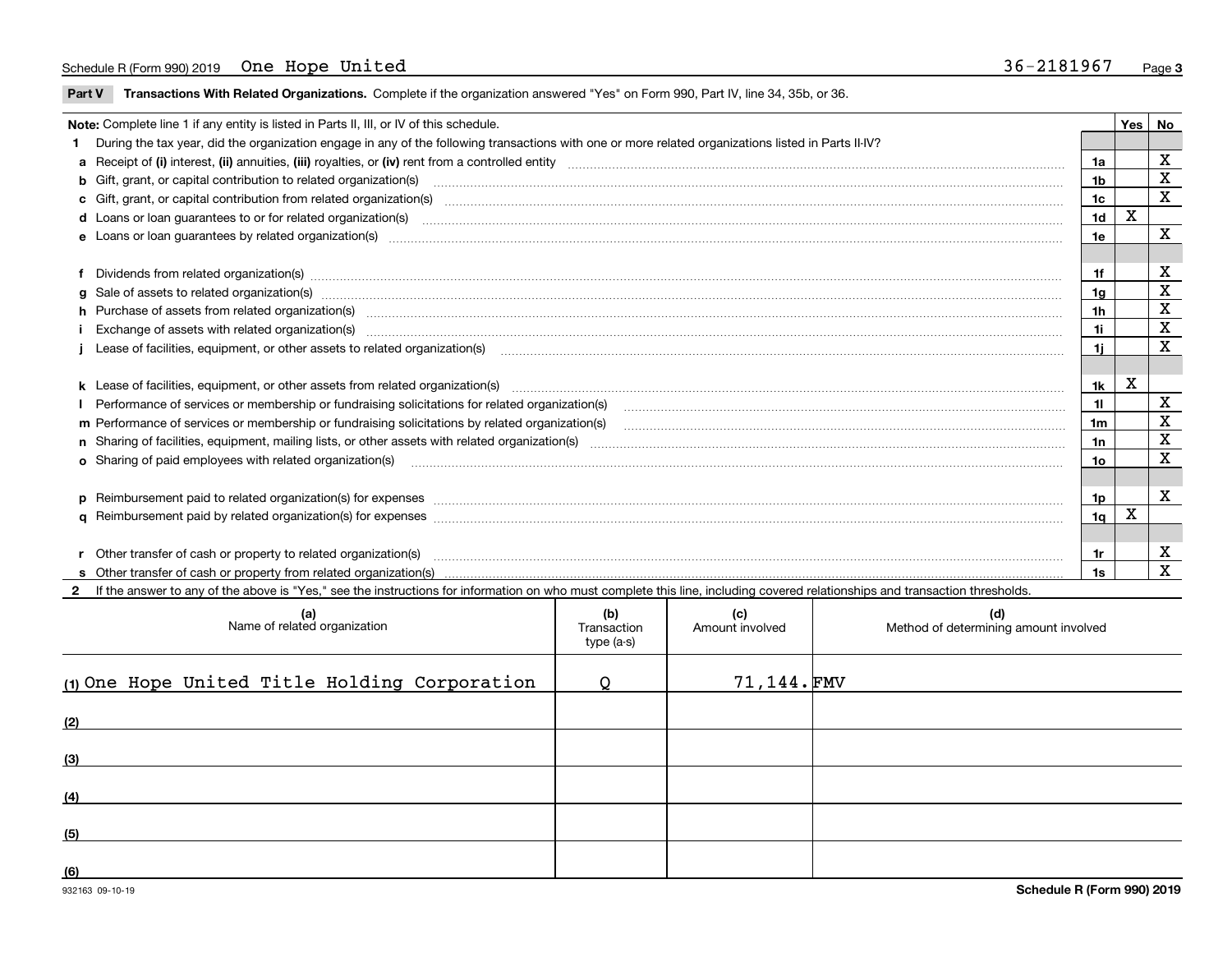### Schedule R (Form 990) 2019 **One Hope United National Schedule R (Form 990)** 2019 Page National Schedule R (Form 990) 2019 Page

**Part VI Unrelated Organizations Taxable as a Partnership. Complete if the organization answered "Yes" on Form 990, Part IV, line 37.** 

Provide the following information for each entity taxed as a partnership through which the organization conducted more than five percent of its activities (measured by total assets or gross revenue) that was not a related organization. See instructions regarding exclusion for certain investment partnerships.

| (a)<br>Name, address, and EIN<br>of entity | (b)<br>Primary activity | (c)<br>Legal domicile<br>(state or foreign<br>country) | (d)<br>Predominant income<br>(related, unrelated,<br>excluded from tax under<br>sections 512-514) | $\begin{array}{c} \textbf{(e)}\\ \text{Are all} \\ \text{partners sec.}\\ 501(c)(3)\\ \text{orgs.?} \end{array}$<br>Yes No | (f)<br>Share of<br>total<br>income | (g)<br>Share of<br>end-of-year<br>assets | (h)<br>Dispropor-<br>tionate<br>allocations?<br>Yes No | (i)<br>Code V-UBI<br>  amount in box 20 managing<br>  of Schedule K-1 partner? ownership<br>  of Schedule K-1 partner? ownership<br>  Yes No | (i)<br>YesNO | (k) |
|--------------------------------------------|-------------------------|--------------------------------------------------------|---------------------------------------------------------------------------------------------------|----------------------------------------------------------------------------------------------------------------------------|------------------------------------|------------------------------------------|--------------------------------------------------------|----------------------------------------------------------------------------------------------------------------------------------------------|--------------|-----|
|                                            |                         |                                                        |                                                                                                   |                                                                                                                            |                                    |                                          |                                                        |                                                                                                                                              |              |     |
|                                            |                         |                                                        |                                                                                                   |                                                                                                                            |                                    |                                          |                                                        |                                                                                                                                              |              |     |
|                                            |                         |                                                        |                                                                                                   |                                                                                                                            |                                    |                                          |                                                        |                                                                                                                                              |              |     |
|                                            |                         |                                                        |                                                                                                   |                                                                                                                            |                                    |                                          |                                                        |                                                                                                                                              |              |     |
|                                            |                         |                                                        |                                                                                                   |                                                                                                                            |                                    |                                          |                                                        |                                                                                                                                              |              |     |
|                                            |                         |                                                        |                                                                                                   |                                                                                                                            |                                    |                                          |                                                        |                                                                                                                                              |              |     |
|                                            |                         |                                                        |                                                                                                   |                                                                                                                            |                                    |                                          |                                                        |                                                                                                                                              |              |     |
|                                            |                         |                                                        |                                                                                                   |                                                                                                                            |                                    |                                          |                                                        |                                                                                                                                              |              |     |

**Schedule R (Form 990) 2019**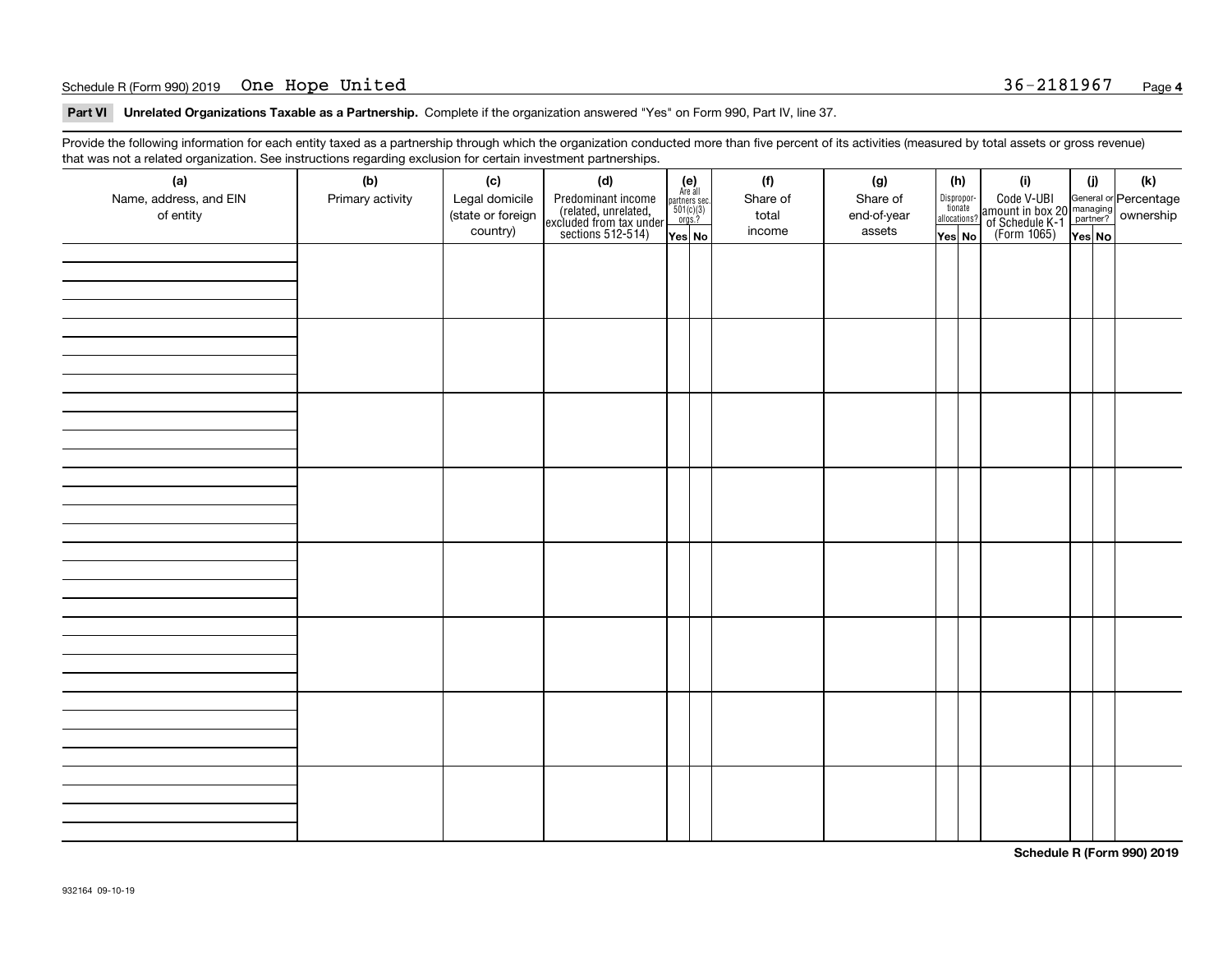# **Part VII Supplemental Information**

Provide additional information for responses to questions on Schedule R. See instructions.